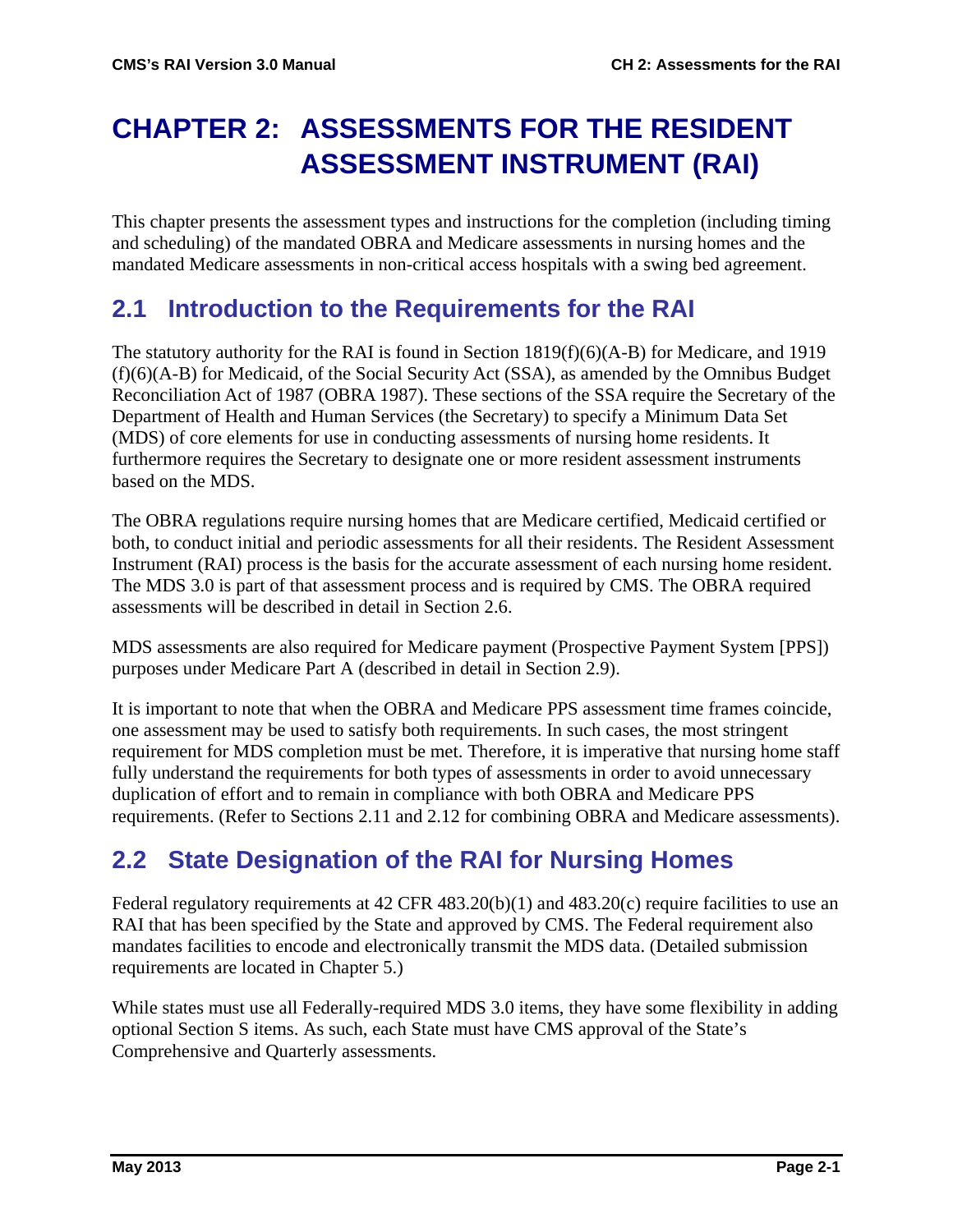- CMS's approval of a State's RAI covers the core items included on the instrument, the wording and sequencing of those items, and all definitions and instructions for the RAI.
- CMS's approval of a State's RAI does not include characteristics related to formatting (e.g., print type, color coding, or changes such as printing triggers on the assessment form).
- All comprehensive RAIs authorized by States must include at least the CMS MDS Version 3.0 (with or without optional Section S) and use of the Care Area Assessment (CAA) process (including CATs and the CAA Summary (Section V)).
- If allowed by the State, facilities may have some flexibility in form design (e.g., print type, color, shading, integrating triggers) or use a computer generated printout of the RAI as long as the State can ensure that the facility's RAI in the resident's record accurately and completely represents the CMS-approved State's RAI in accordance with 42 CFR 483.20(b). This applies to either pre-printed forms or computer generated printouts.
- Facility assessment systems must always be based on the MDS (i.e., both item terminology and definitions). However, facilities may insert additional items within automated assessment programs, but must be able to "extract" and print the MDS in a manner that replicates the State's RAI (i.e., using the exact wording and sequencing of items as is found on the State RAI).

Additional information about State specification of the RAI, variations in format and CMS approval of a State's RAI can be found in Sections 4145.1 - 4145.7 of the CMS State Operations Manual (SOM). For more information about your State's assessment requirements, contact your State RAI coordinator (see Appendix B).

# **2.3 Responsibilities of Nursing Homes for Completing Assessments**

The requirements for the RAI are found at 42 CFR 483.20 and are applicable to all residents in Medicare and/or Medicaid certified long-term care facilities. The requirements are applicable regardless of age, diagnosis, length of stay, payment source or payer source. Federal RAI requirements are not applicable to individuals residing in non-certified units of long-term care facilities or licensed-only facilities. This does not preclude a State from mandating the RAI for residents who live in these units. Please contact your State RAI Coordinator for State requirements. A list of RAI Coordinators can be found in Appendix B.

An RAI (MDS, CAA process, and Utilization Guidelines) must be completed for any resident residing in the facility, including:

- **All residents** of Medicare (Title 18) skilled nursing facilities (SNFs) or Medicaid (Title 19) nursing facilities (NFs). This includes certified SNFs or NFs in hospitals, regardless of payment source.
- **Hospice Residents:** When a SNF or NF is the hospice patient's residence for purposes of the hospice benefit, the facility must comply with the Medicare or Medicaid participation requirements, meaning the resident must be assessed using the RAI, have a care plan and be provided with the services required under the plan of care. This can be achieved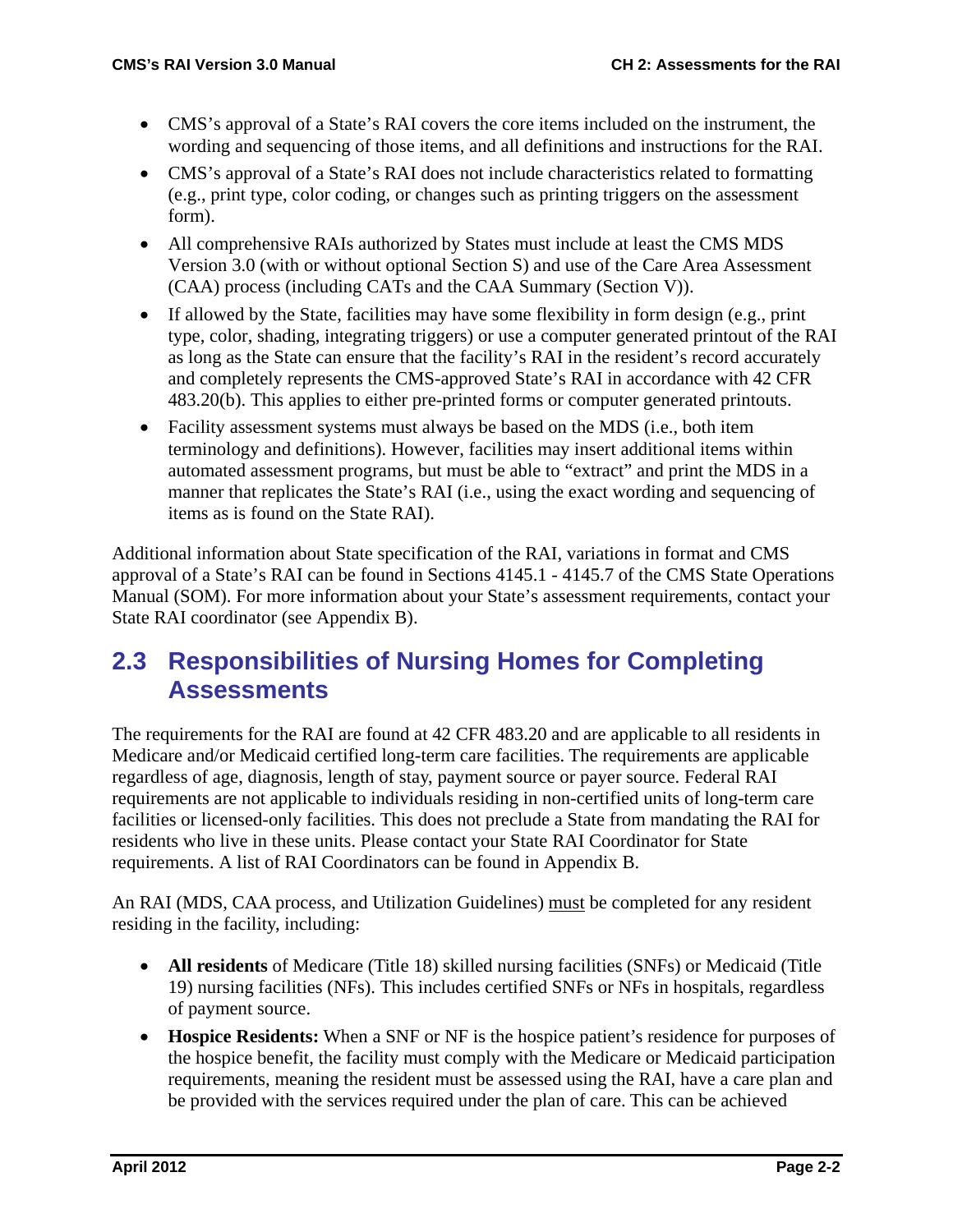through cooperation of both the hospice and long-term care facility staff (including participation in completing the RAI and care planning) with the consent of the resident.

- **Short-term or respite residents:** An RAI must be completed for any individual residing more than 14 days on a unit of a facility that is certified as a long-term care facility for participation in the Medicare or Medicaid programs. If the respite resident is in a certified bed, the OBRA assessment schedule and tracking document requirements must be followed. If the respite resident is in the facility for fewer than 14 days, an OBRA Admission assessment is not required; however, a Discharge assessment is required:
	- Given the nature of a short-term or respite resident, staff members may not have access to all information required to complete some MDS items prior to the resident's discharge. In that case, the "not assessed/no information" coding convention should be used ("**-**") (See Chapter 3 for more information).
	- Regardless of the resident's length of stay, the facility must still have a process in place to identify the resident's needs, and must initiate a plan of care to meet those needs upon admission.
	- If the resident is eligible for Medicare Part A benefits, a Medicare assessment will still be required to support payment under the SNF PPS.
- **Special population residents (e.g. pediatric or residents with a psychiatric diagnosis):** Certified facilities are required to complete an RAI for all residents who reside in the facility, regardless of age or diagnosis.
- **Swing bed facility residents:** Swing beds of non-critical access hospitals that provide Part A skilled nursing facility-level services were phased into the SNF PPS on July 1, 2002 (referred to as swing beds in this manual). Swing bed providers must assess the clinical condition of beneficiaries by completing the MDS assessment for each Medicare resident receiving Part A SNF level of care in order to be reimbursed under the SNF PPS. CMS collects MDS data for quality monitoring purposes of swing bed facilities effective October 1, 2010. Therefore, swing bed providers must also complete the Entry record, Discharge assessments, and Death in Facility record. Requirements for the Medicarerequired PPS assessments, Entry record, Discharge assessments and Death in Facility record outlined in this manual also apply to swing bed facilities, including but not limited to, completion date, encoding requirements, submission time frame, and RN signature. There is no longer a separate swing bed MDS assessment manual.

**The RAI process must be used** with residents in facilities with different certification situations, including:

- **Newly Certified Nursing Homes:** 
	- Nursing homes must admit residents and operate in compliance with certification requirements before a certification survey can be conducted.
	- Nursing homes must meet specific requirements, 42 Code of Federal Regulations, Part 483 (Requirements for States and Long Term Care Facilities, Subpart B), in order to participate in the Medicare and/or Medicaid programs.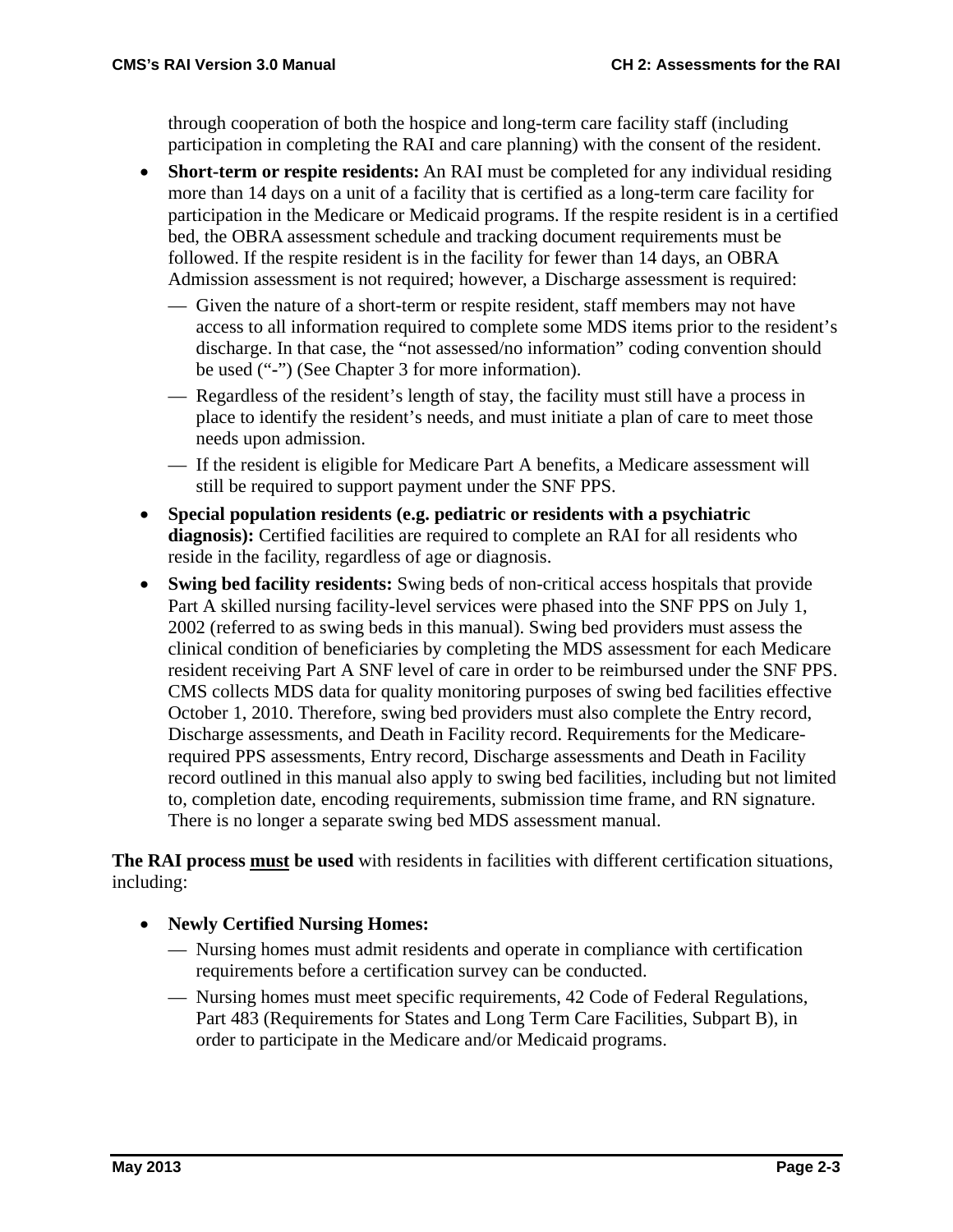- The OBRA assessments are a requirement for long-term care facilities; therefore resident assessments are conducted prior to certification as if the beds were already certified.
- Then, assuming a survey is completed where the nursing home has been determined to be in substantial compliance, the facility will be certified effective the last day of the survey.
- NOTE: Even in situations where the facility's certification date is delayed due to the need for a resurvey, the facility must continue performing OBRA assessments according to the original schedule.
- For OBRA assessments, the assessment schedule is determined from the resident's actual date of admission. If a facility completes an Admission assessment prior to the certification date, there is no need to do another Admission assessment. The facility simply continues the OBRA schedule using the actual admission date as Day 1.
- Medicare cannot be billed for any care provided prior to the certification date. Therefore, the facility must use the certification date as Day 1 of the covered Part A stay when establishing the Assessment Reference Date (ARD) for the Medicare PPS assessments.
- **Adding Certified Beds:**
	- If the nursing home is already certified and is just adding additional certified beds, the procedure for changing the number of certified beds is different from that of the initial certification.
	- Medicare and Medicaid residents should not be placed in a bed until the facility has been notified that the bed has been certified.
- **Change In Ownership:** There are two types of change in ownership transactions:
	- The more common situation requires the new owner to assume the assets and liabilities of the prior owner. In this case:
		- o The assessment schedule for existing residents continues, and the facility continues to use the existing provider number.
		- o **Example:** if the Admission assessment was done 10 days prior to the change in ownership, the next OBRA assessment would be due no later than 92 days after the ARD (A2300) of the Admission assessment, and would be submitted using the existing provider number. If the resident is in a Part A stay, and the 14-Day Medicare PPS assessment was combined with the OBRA Admission assessment, the next regularly scheduled Medicare assessment would be the 30-Day MDS, and would also be submitted under the existing provider number.
	- There are also situations where the new owner does not assume the assets and liabilities of the previous owner. In these cases:
		- o The beds are no longer certified.
		- o There are no links to the prior provider, including sanctions, deficiencies, resident assessments, Quality Measures, debts, provider number, etc.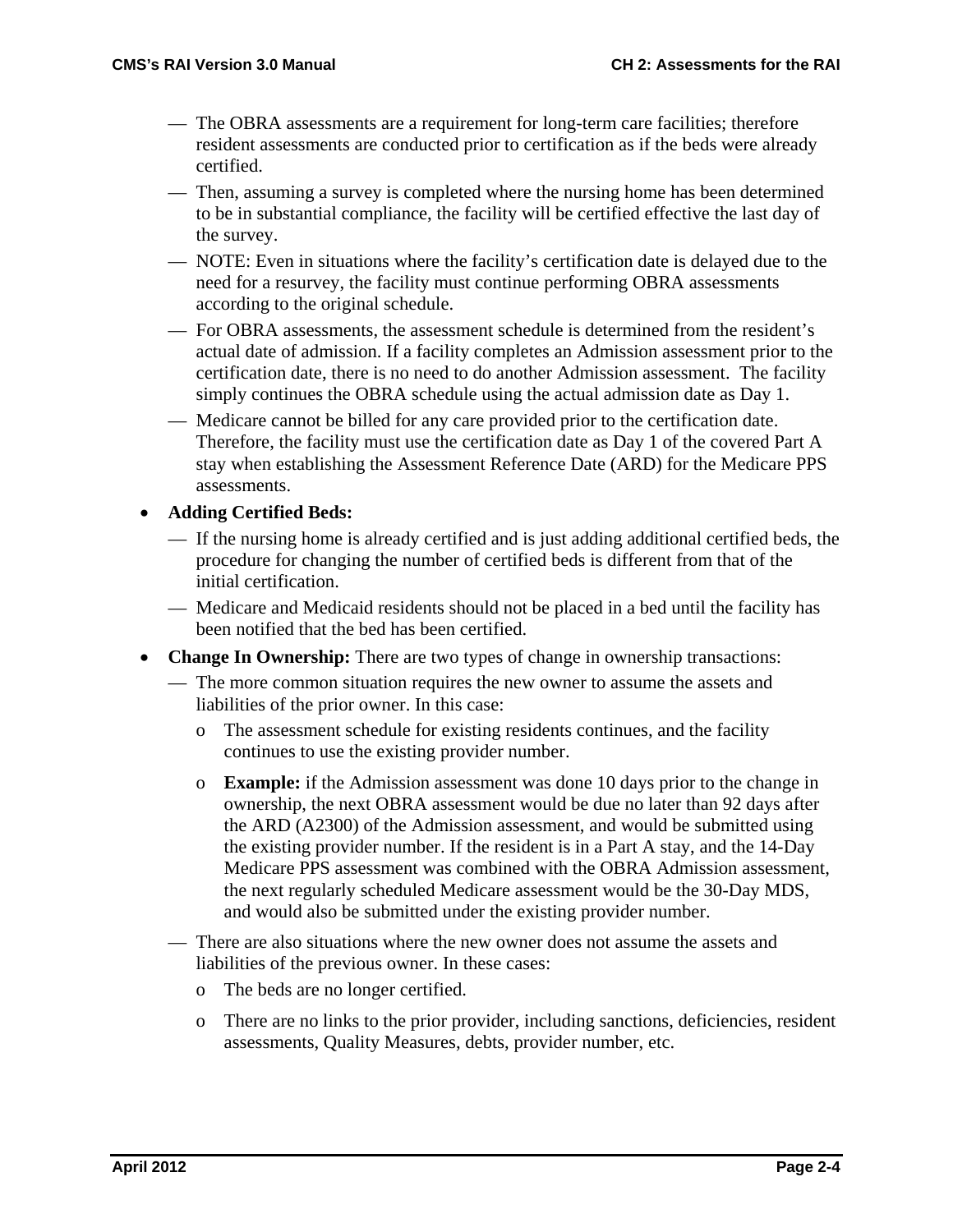- o The previous owner would complete a Discharge assessment return not anticipated, thus code A0310F=10, A2000=date of ownership change, and A2100=02 for those residents who will remain in the facility.
- o The new owner would complete an Admission assessment and Entry tracking record for all residents, thus code A0310F=01, A1600=date of ownership change, A1700=1 (admission), and A1800=02.
- o Compliance with OBRA regulations, including the MDS requirements, is expected at the time of survey for certification of the facility with a new owner. See information above regarding newly certified nursing homes.
- **Resident Transfers:**
	- When transferring a resident, the transferring facility must provide the new facility with necessary medical records, including appropriate MDS assessments, to support the continuity of resident care.
	- When admitting a resident from another nursing home, regardless of whether or not it is a transfer within the same chain, a new Admission assessment must be done within 14 days. The MDS schedule then starts with the new Admission assessment and, if applicable, a 5-day Medicare-required PPS assessment.
	- The admitting facility should look at the previous facility's assessment in the same way they would review other incoming documentation about the resident for the purpose of understanding the resident's history and promoting continuity of care. However, the admitting facility must perform a new Admission assessment for the purpose of planning care within that facility to which the resident has been transferred.
	- When there has been a transfer of residents as a result of a natural disaster(s) (e.g., flood, earthquake, fire) with an **anticipated return** to the facility, the evacuating facility should contact their Regional Office, State agency, and Medicare contractor for guidance.
	- When there has been a transfer as a result of a natural disaster(s) (e.g., flood, earthquake, fire) and it has been determined that the resident will not return to the evacuating facility, the evacuating provider will discharge the resident **return not anticipated** and the receiving facility will admit the resident, with the MDS cycle beginning as of the admission date to the receiving facility. For questions related to this type of situation, providers should contact their Regional Office, State agency, and Medicare contractor for guidance.

# **2.4 Responsibilities of Nursing Homes for Reproducing and Maintaining Assessments**

The Federal regulatory requirement at 42 CFR 483.20(d) requires nursing homes to maintain all resident assessments completed within the previous 15 months in the resident's active clinical record. This requirement applies to all MDS assessment types regardless of the form of storage (i.e., electronic or hard copy).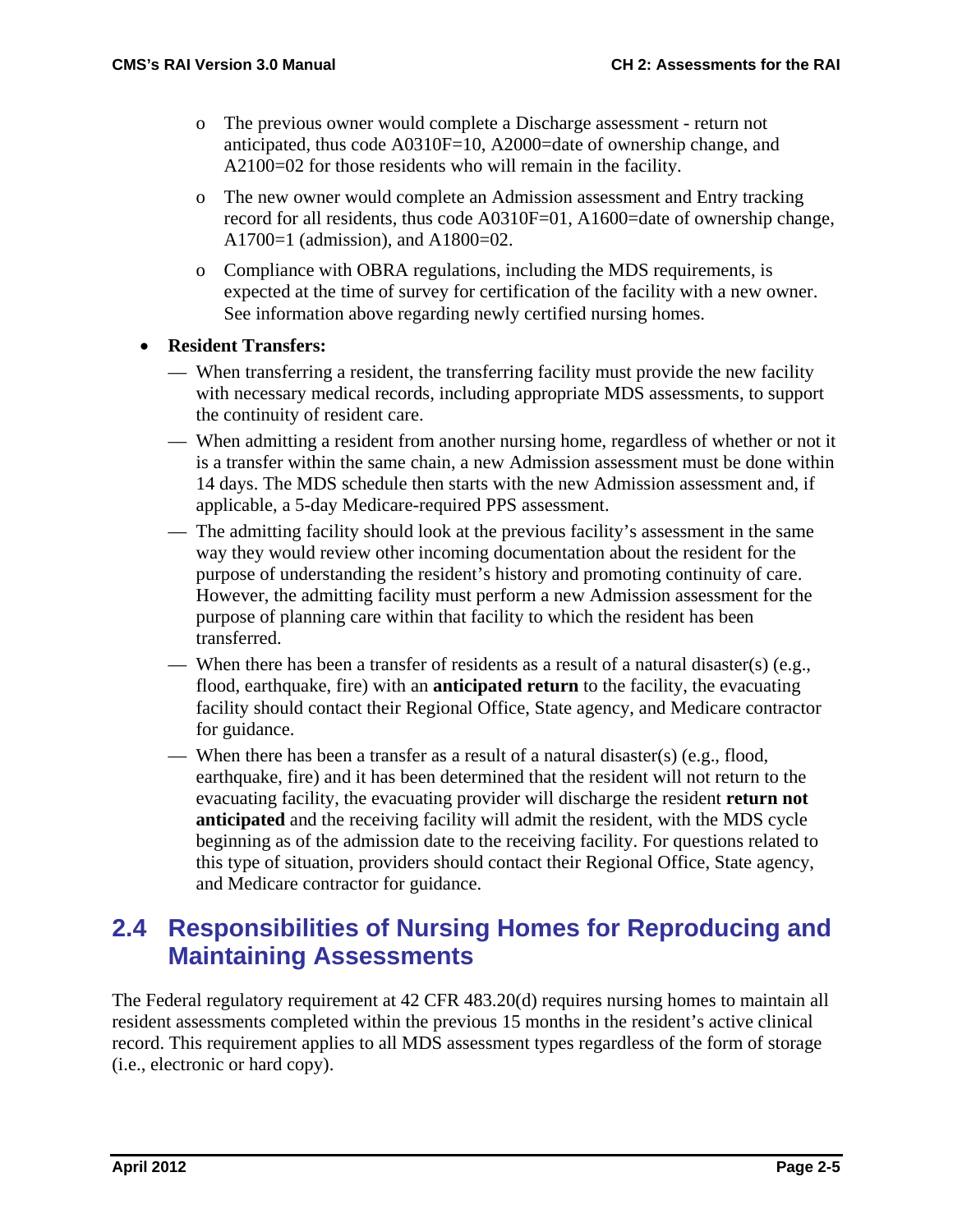- The 15-month period for maintaining assessment data may not restart with each readmission to the facility:
	- When a resident is **discharged return anticipated** and the resident **returns to the facility within 30 days**, the facility must copy the previous RAI and transfer that copy to the new record. The15-month requirement for maintenance of the RAI data must be adhered to.
	- When a resident is **discharged return anticipated and does not return within 30 days** or **discharged return not anticipated**, facilities may develop their own specific policies regarding how to handle return situations, whether or not to copy the previous RAI to the new record.
	- In cases where the resident returns to the facility after a long break in care (i.e., 15 months or longer), staff may want to review the older record and familiarize themselves with the resident history and care needs. However, the decision on retaining the prior stay record in the active clinical record is a matter of facility policy and is not a CMS requirement.
- After the 15-month period, RAI information may be thinned from the clinical record and stored in the medical records department, provided that it is easily retrievable if requested by clinical staff, State agency surveyors, CMS, or others as authorized by law. The **exception** is that demographic information (Items A0500-A1600) from the most recent Admission assessment must be maintained in the active clinical record until the resident is discharged return not anticipated.
- Nursing homes may use electronic signatures for clinical record documentation, including the MDS, when permitted to do so by State and local law and when authorized by the long-term care facility's policy. Use of electronic signatures for the MDS does not require that the entire clinical record be maintained electronically. Facilities must have written policies in place to ensure proper security measures to protect the use of an electronic signature by anyone other than the person to whom the electronic signature belongs.
- Nursing homes also have the option for a resident's clinical record to be maintained electronically rather than in hard copy. This also applies to portions of the clinical record such as the MDS. Maintenance of the MDS electronically does not require that the entire clinical record also be maintained electronically, nor does it require the use of electronic signatures.
- In cases where the MDS is maintained electronically without the use of electronic signatures, nursing homes must maintain, at a minimum, hard copies of signed and dated CAA(s) completion (Items V0200B-C), correction completion (Items X1100A-E), and assessment completion (Items Z0400-Z0500) data that is resident-identifiable in the resident's active clinical record.
- Nursing homes must ensure that proper security measures are implemented via facility policy to ensure the privacy and integrity of the record.
- Nursing homes must also ensure that clinical records, regardless of form, are maintained in a centralized location as deemed by facility policy and procedure (e.g., a facility with five units may maintain all records in one location or by unit or a facility may maintain the MDS assessments and care plans in a separate binder). Nursing homes must also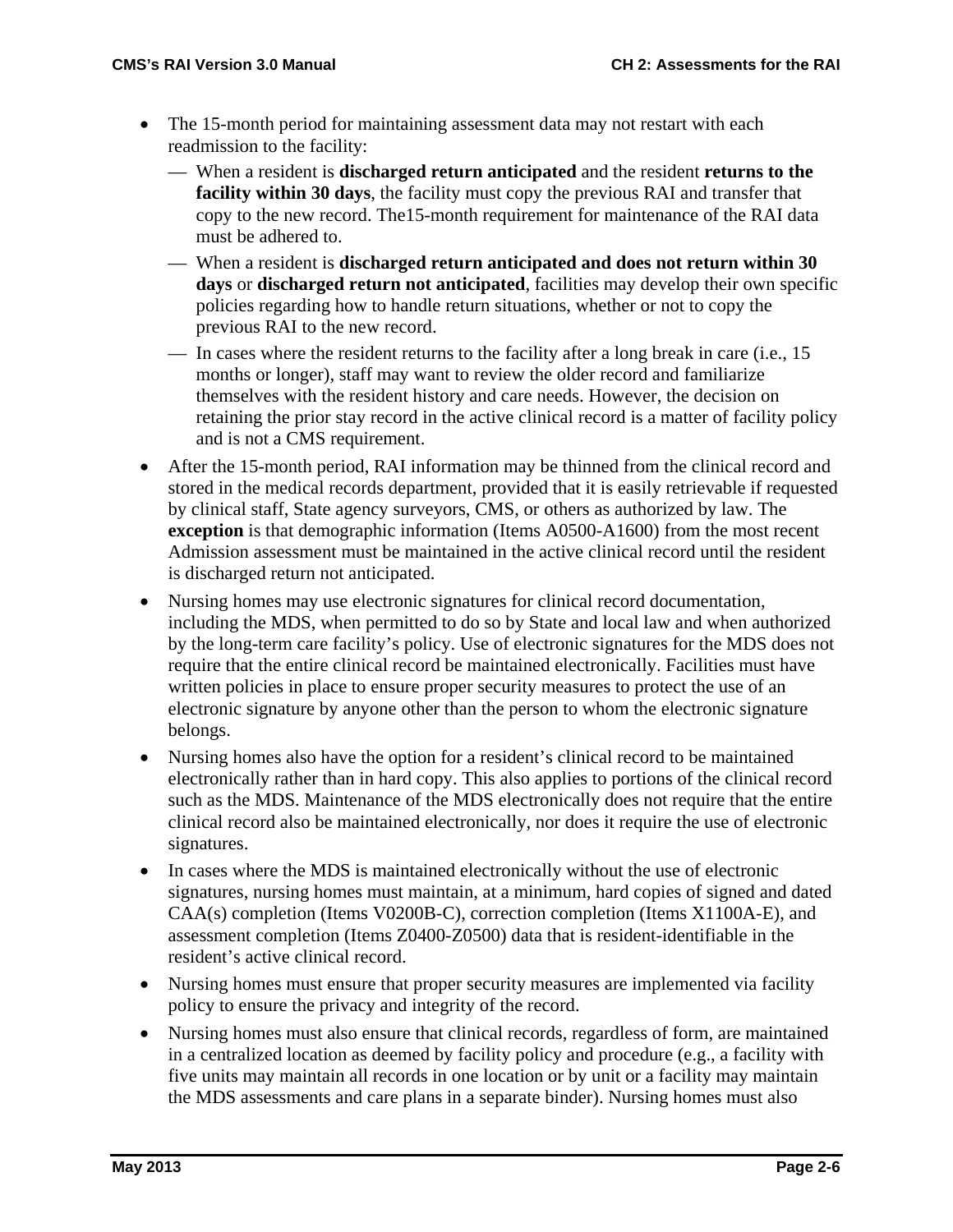ensure that clinical records, regardless of form, are easily and readily accessible to staff (including consultants), State agencies (including surveyors), CMS, and others who are authorized by law and need to review the information in order to provide care to the resident.

- Nursing homes that are not capable of maintenance of the MDS electronically must adhere to the current requirement that either a hand written **or** a computer-generated copy be maintained in the clinical record. Either is equally acceptable. This includes all MDS (including Quarterly) assessments and CAA(s) summary data completed during the previous 15-month period.
- All State licensure and State practice regulations continue to apply to Medicare and/or Medicaid certified long-term care facilities. Where State law is more restrictive than Federal requirements, the provider needs to apply the State law standard.
- In the future, long-term care facilities may be required to conform to a CMS electronic signature standard should CMS adopt one.

# **2.5 Assessment Types and Definitions**

In order to understand the requirements for conducting assessments of nursing home residents, it is first important to understand some of the concepts and definitions associated with MDS assessments. Concepts and definitions for assessments are only introduced in this section. Detailed instructions are provided throughout the rest of this chapter.

**Admission** refers to the date a person enters the facility and is admitted as a resident. A day begins at 12:00 a.m. and ends at 11:59 p.m. Regardless of whether admission occurs at 12:00 a.m. or 11:59 p.m., this date is considered the  $1<sup>st</sup>$  day of admission. Completion of an OBRA Admission assessment must occur in any of the following admission situations:

- when the resident has never been admitted to this facility before; OR
- when the resident has been in this facility previously and was discharged prior to completion of the OBRA Admission assessment; OR
- when the resident has been in this facility previously and was discharged return not anticipated; OR
- when the resident has been in this facility previously and was discharged return anticipated and did not return within 30 days of discharge (see Discharge assessment below).

**Assessment Combination** refers to the use of one assessment to satisfy both OBRA and Medicare PPS assessment requirements when the time frames coincide for both required assessments. In such cases, the most stringent requirement of the two assessments for MDS completion must be met. Therefore, it is imperative that nursing home staff fully understand the requirements for both types of assessments in order to avoid unnecessary duplication of effort and to remain in compliance with both OBRA and Medicare PPS requirements. Sections 2.11 and 2.12 provide more detailed information on combining Medicare and OBRA assessments. In addition, when all requirements for both are met, one assessment may satisfy two OBRA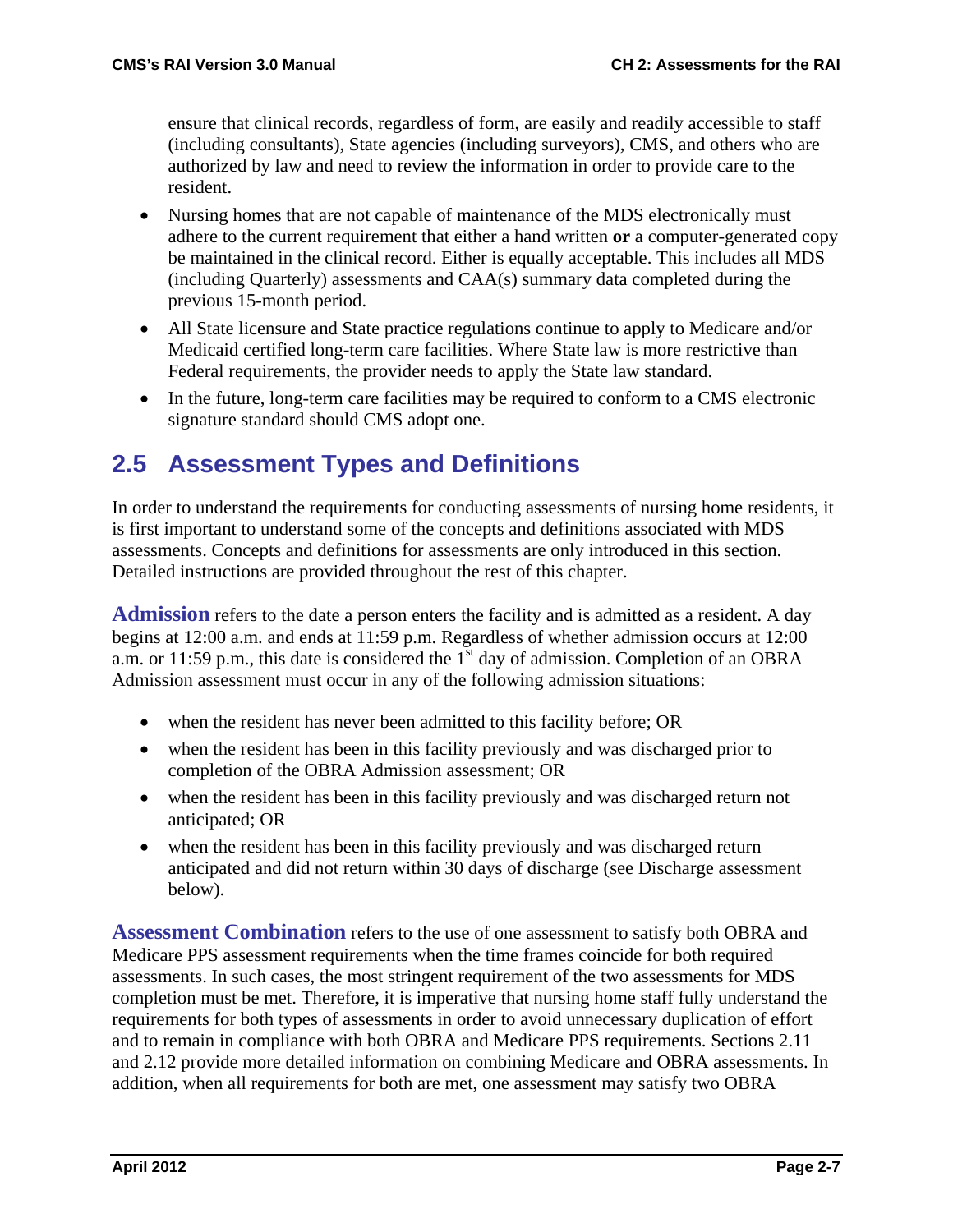assessment requirements, such as Admission and Discharge assessment, or two PPS assessments, such as a 30-day assessment and an End of Therapy OMRA.

**Assessment Completion** refers to the date that all information needed has been collected and recorded for a particular assessment type and staff have signed and dated that the assessment is complete.

- For OBRA-required Comprehensive assessments, assessment completion is defined as completion of the CAA process in addition to the MDS items, meaning that the RN assessment coordinator has signed and dated both the MDS (Item Z0500) and CAA(s) (Item V0200B) completion attestations. Since a Comprehensive assessment includes completion of both the MDS and the CAA process, the assessment timing requirements for a comprehensive assessment apply to both the completion of the MDS and the CAA process.
- For non-comprehensive and Discharge assessments, assessment completion is defined as completion of the MDS only, meaning that the RN assessment coordinator has signed and dated the MDS (Item Z0500) completion attestation.

Completion requirements are dependent on the assessment type and timing requirements. Completion specifics by assessment type are discussed in Section 2.6 for OBRA assessments and Section 2.9 for Medicare assessments.

**Assessment Reference Date (ARD)** refers to the last day of the observation (or "look back") period that the assessment covers for the resident. Since a day begins at 12:00 a.m. and ends at 11:59 p.m., the ARD must also cover this time period. The facility is required to set the ARD on the MDS Item Set or in the facility software within the required timeframe of the assessment type being completed. This concept of setting the ARD is used for all assessment types (OBRA and Medicare-required PPS) and varies by assessment type and facility determination.

Most of the MDS 3.0 items have a 7 day look back period. If a resident has an ARD of July 1, 2011 then all pertinent information starting at 12 AM on June  $25<sup>th</sup>$  and ending on July 1<sup>st</sup> at 11:59PM should be included for MDS 3.0 coding.

**Assessment Scheduling** refers to the period of time during which assessments take place, setting the ARD, timing, completion, submission, and the observation periods required to complete the MDS items.

**Assessment Submission** refers to electronic MDS data being in record and file formats that conform to standard record layouts and data dictionaries, and passes standardized edits defined by CMS and the State. Chapter 5, CFR 483.20(f)(2), and the MDS 3.0 Data Submission Specifications on the CMS MDS 3.0 web site provide more detailed information.

**Assessment Timing** refers to when and how often assessments must be conducted, based upon the resident's length of stay and the length of time between ARDs. The table in Section 2.6 describes the assessment timing schedule for OBRA-required assessments, while information on the Medicare-required PPS assessment timing schedule is provided in Section 2.8.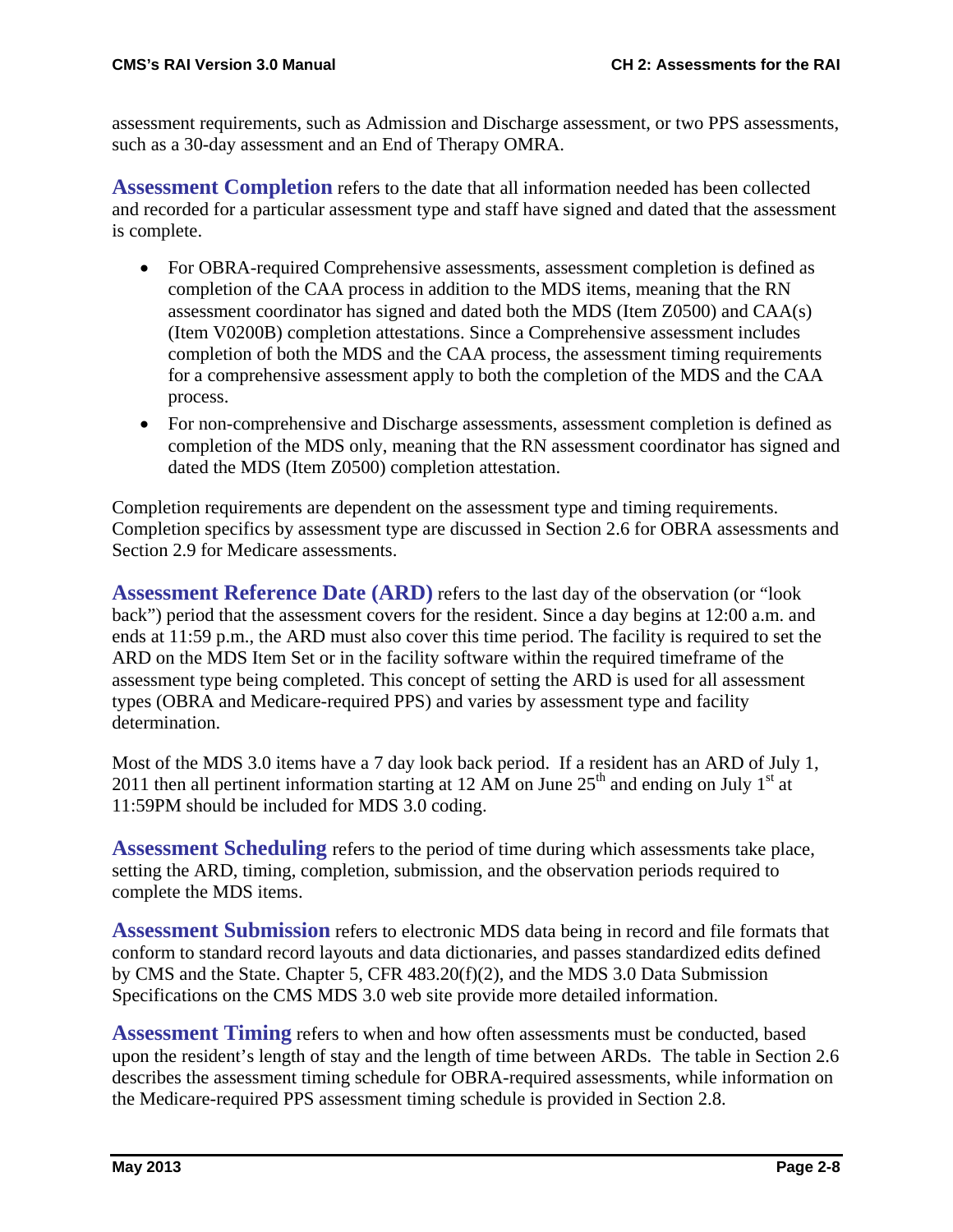- For OBRA-required assessments, regulatory requirements for each assessment type dictate assessment timing, the schedule for which is established with the Admission (comprehensive) assessment when the ARD is set by the RN assessment coordinator and the Interdisciplinary team (IDT).
- Assuming the resident did not experience a significant change in status, was not discharged, and did not have a Significant Correction to Prior Comprehensive assessment (SCPA) completed, assessment scheduling would then move through a cycle of three Quarterly assessments followed by an Annual (comprehensive) assessment.
- This cycle (Comprehensive assessment Quarterly assessment Quarterly assessment Quarterly assessment – Comprehensive assessment) would repeat itself annually for the resident who: 1) the IDT determines the criteria for a Significant Change in Status Assessment (SCSA) has not occurred, 2) an uncorrected significant error in prior comprehensive or Quarterly assessment was not determined, and 3) was not discharged with return not anticipated.
- OBRA assessments may be scheduled early if a nursing home wants to stagger due dates for assessments. As a result, more than three OBRA Quarterly assessments may be completed on a particular resident in a given year, or the Annual may be completed early to ensure that regulatory time frames between assessments are met. However, States may have more stringent restrictions.
- When a resident does have a SCSA or SCPA completed, the assessment resets the assessment timing/scheduling. The next Quarterly assessment would be scheduled within 92 days after the ARD of the SCSA or SCPA, and the next comprehensive assessment would be scheduled within 366 days after the ARD of the SCSA or SCPA.
- Early Medicare-required assessments completed with an ARD prior to the beginning of the prescribed ARD window will have a payment penalty applied (see Section 2.13).

**Assessment Transmission** refers to the electronic transmission of submission files to the QIES Assessment Submission and Processing (ASAP) system using the Medicare Data Communication Network (MDCN). Chapter 5 and the CMS MDS 3.0 web site provide more detailed information.

**Comprehensive** MDS assessments include both the completion of the MDS as well as completion of the Care Area Assessment (CAA) process and care planning. Comprehensive MDSs include Admission, Annual, Significant Change in Status Assessment (SCSA), and Significant Correction to Prior Comprehensive Assessment (SCPA).

**Death In Facility** refers to when the resident dies in the facility or dies while on a leave of absence (LOA) (see LOA definition). The facility must complete a Death in Facility tracking record. A Discharge assessment is not required.

**Discharge** refers to the date a resident leaves the facility. A day begins at 12:00 a.m. and ends at 11:59 p.m. Regardless of whether discharge occurs at 12:00 a.m. or 11:59 p.m., this date is considered the actual date of discharge. There are two types of discharges – return anticipated and return not anticipated. A Discharge assessment is required with both types of discharges. Section 2.6 provides detailed instructions regarding both discharge types. Any of the following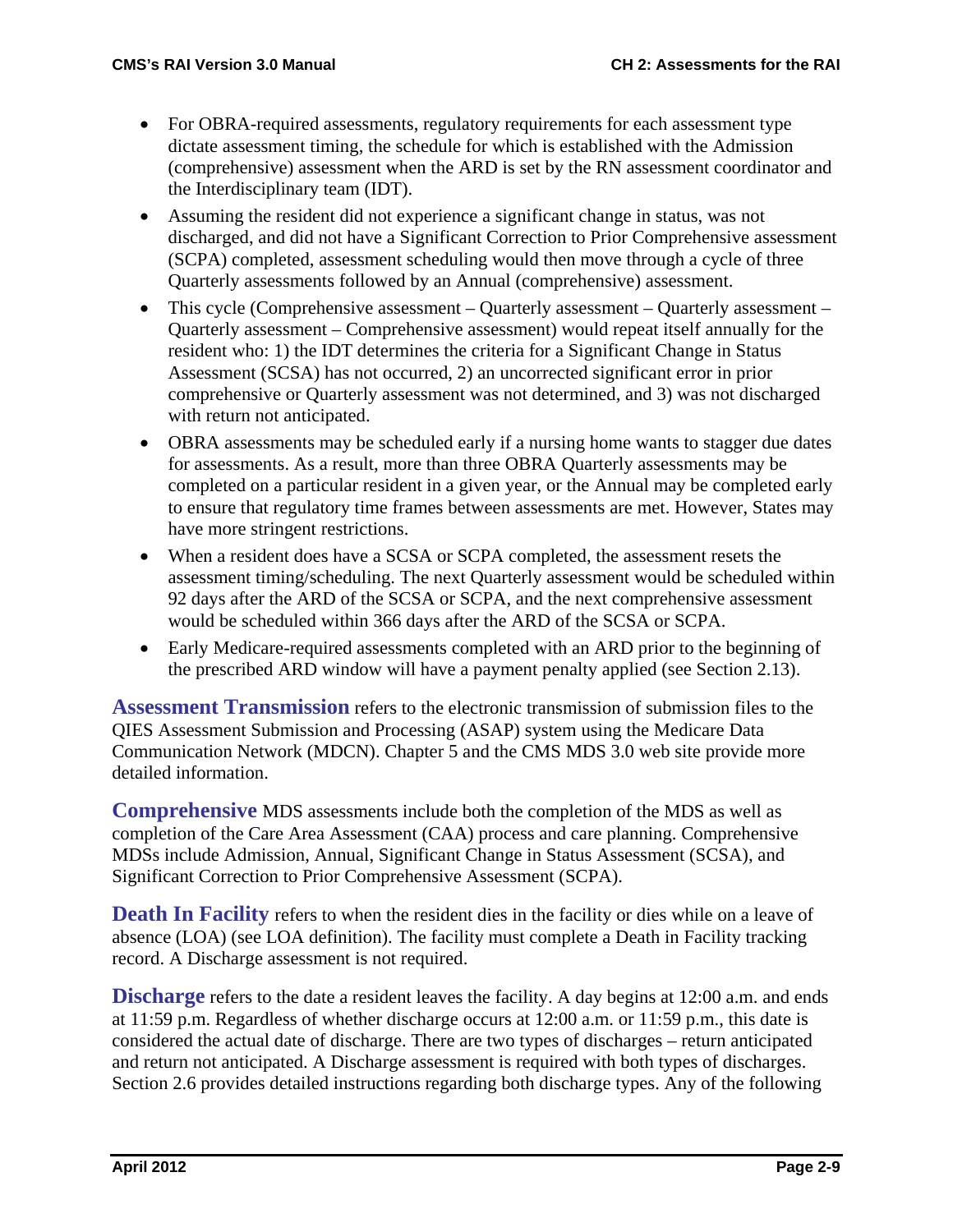situations warrant a Discharge assessment, regardless of facility policies regarding opening and closing clinical records and bed holds:

- resident is discharged from the facility to a private residence (as opposed to going on an LOA);
- resident is admitted to a hospital or other care setting (regardless of whether the nursing home discharges or formally closes the record);
- resident has a hospital observation stay greater than 24 hours, regardless of whether the hospital admits the resident.

**Discharge Assessment** refers to an assessment required on resident discharge. This assessment includes clinical items for quality monitoring as well as discharge tracking information.

**Entry** is a term used for both an admission and a reentry, and requires completion of an Entry tracking record.

**Entry and Discharge Reporting** MDS assessments and tracking records that include a select number of items from the MDS used to track residents and gather important quality data at transition points, such as when they enter or leave a nursing home. Entry/Discharge reporting includes Entry tracking record, Discharge assessments, and Death in Facility tracking record.

**Interdisciplinary Team (IDT[1\)](#page-9-0)** is a group of clinicians from several medical fields that combines knowledge, skills, and resources to provide care to the resident.

**Item Set** refers to the MDS items that are active on a particular assessment type or tracking form. There are 10 different item subsets for nursing homes and 8 for swing bed providers as follows:

- **Nursing Home**
	- **Comprehensive (NC[2](#page-9-1)) Item Set.** This is the set of items active on an OBRA Comprehensive assessment (Admission, Annual, Significant Change in Status, and Significant Correction of Prior Comprehensive Assessments). This item set is used whether the OBRA Comprehensive assessment is stand-alone or combined with any other assessment (PPS assessment and/or Discharge assessment).
	- **Quarterly (NQ) Item Set.** This is the set of items active on an OBRA Quarterly assessment (including Significant Correction of Prior Quarter Assessment). This item set is used for a stand-alone Quarterly assessment or a Quarterly assessment combined with any type of PPS assessment and/or Discharge assessment
	- **PPS (NP) Item Set.** This is the set of items active on a scheduled PPS assessment (5 day, 14-day, 30-day, 60-day, or 90-day). This item set is used for a standalone.

<span id="page-9-0"></span><sup>&</sup>lt;sup>1</sup> 42 CFR 483.20(k)(2) A comprehensive care plan must be (ii) Prepared by an interdisciplinary team, that includes the attending physician, a registered nurse with responsibility for the resident, and other appropriate staff in disciplines as determined by the resident's needs, and, to the extent practicable, the participation of the resident, the resident's family or the resident's legal representative;"

<span id="page-9-1"></span><sup>&</sup>lt;sup>2</sup> The codes in parentheses are the item set codes (ISCs) used in the data submission specifications.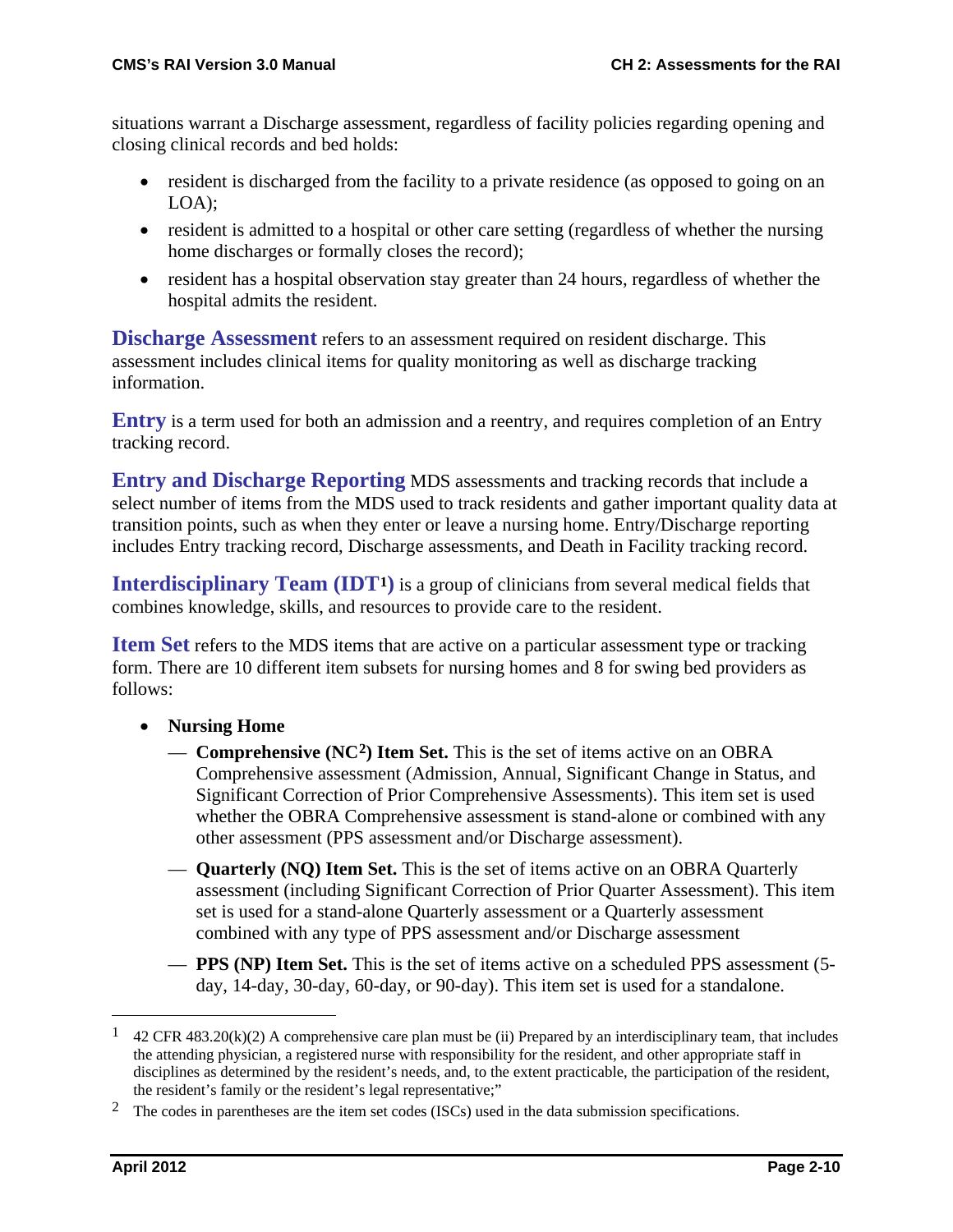scheduled PPS assessment or a scheduled PPS assessment combined with a PPS OMRA assessment and/or a Discharge assessment.

- **OMRA - Start of Therapy (NS) Item Set.** This is the set of items active on a standalone start of therapy OMRA assessment.
- **OMRA - Start of Therapy and Discharge (NSD) Item Set.** This is the set of items active on a PPS start of therapy OMRA assessment combined with a Discharge assessment (either return anticipated or not anticipated).
- **OMRA (NO) Item Set.** This is the set of items active on a standalone end of therapy OMRA and a change of therapy OMRA assessment. The code used is "NO" since this was the only type of OMRA when the code was initially assigned.
- **OMRA - Discharge (NOD) Item Subset.** This is the set of items active on a PPS end of therapy OMRA assessment combined with a Discharge assessment (either return anticipated or not anticipated).
- **Discharge (ND) Item Set.** This is the set of items active on a standalone Discharge assessment (either return anticipated or not anticipated).
- **Tracking (NT) Item Set.** This is the set of items active on an Entry Tracking Record or a Death in Facility Tracking Record.
- **Inactivation Request (XX) Item Set.** This is the set of items active on a request to inactivate a record in the national MDS QIES ASAP system.
- **Swing Beds**
	- **PPS (SP) Item Set.** This is the set of items active on a scheduled PPS assessment (5 day, 14-day, 30-day, 60-day, or 90-day) or a Swing Bed Clinical Change assessment. This item set is used for a scheduled PPS assessment that is standalone or in any combination with other swing bed assessments (Swing Bed Clinical Change assessment, OMRA assessment, and/or Discharge assessment). This item set is also used for a Swing Bed Clinical Change assessment that is standalone or in any combination with other swing bed assessments (scheduled PPS assessment, OMRA assessment, and/or Discharge assessment).
	- **OMRA – Start of Therapy (SS) Item Set.** This is the set of items active on a standalone start of therapy OMRA assessment.
	- **OMRA – Start of Therapy and Discharge Assessment (SSD) Item Set.** This is the set of items active on a PPS start of therapy OMRA assessment combined with a Discharge assessment (either return anticipated or not anticipated).
	- **OMRA (SO) Item Set.** This is the set of items active on a standalone end of therapy OMRA and change of therapy OMRA assessment.
	- **OMRA - Discharge Assessment (SOD) Item Set.** This is the set of items active on a PPS end of therapy OMRA assessment combined with a Discharge assessment (either return anticipated or not anticipated).
	- **Discharge (SD) Item Set.** This is the set of items active on a standalone Discharge assessment (either return anticipated or not anticipated).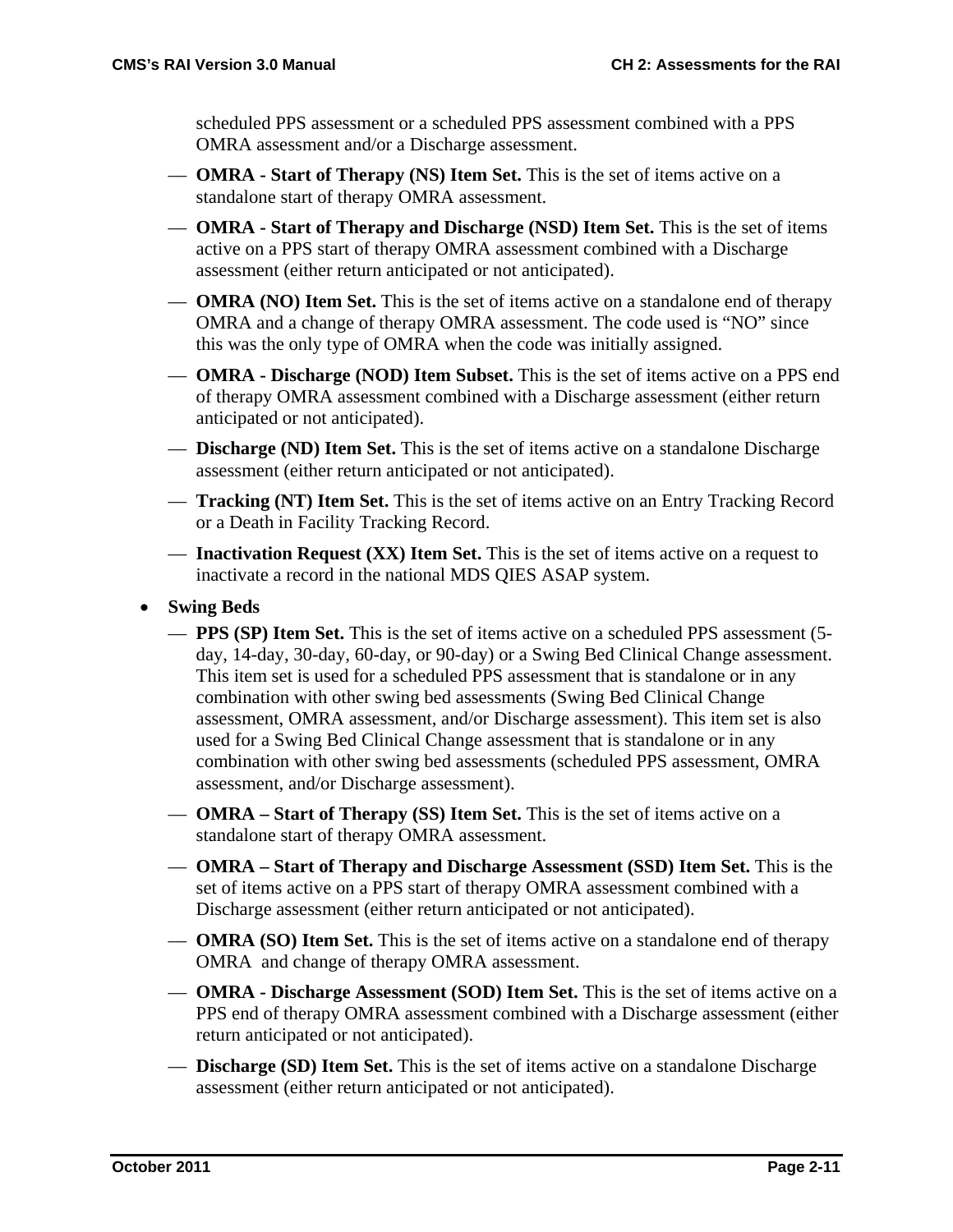- **Tracking (ST) Item Set.** This is the set of items active on an Entry Tracking Record or a Death in Facility Tracking Record.
- **Inactivation (XX) Item Set.** This is the set of items active on a request to inactivate a record in the national MDS QIES ASAP system.

Printed layouts for the item sets are available on the CMS website at: [http://www.cms.gov/NursingHomeQualityInits/45\\_NHQIMDS30TrainingMaterials.asp#TopOfPage](http://www.cms.gov/NursingHomeQualityInits/45_NHQIMDS30TrainingMaterials.asp#TopOfPage)

The item set for a particular MDS record is completely determined by the reason for assessment Items (A0310A, A0310B, A0310C, A0310D, and A0310F). Item set determination is complicated and standard MDS software from CMS and private vendors will automatically make this determination. Section 2-15 of this chapter provides manual lookup tables for determining the item set, when automated software is unavailable.

Leave of Absence (LOA), which does not require completion of either a Discharge assessment or an Entry tracking record, occurs when a resident has a:

- Temporary home visit of at least one night; or
- Therapeutic leave of at least one night; or
- Hospital observation stay less than 24 hours and the hospital does not admit the patient.

Providers should refer to Chapter 6 and their State LOA policy for further information, if applicable.

Upon return, providers should make appropriate documentation in the medical record regarding any changes in the resident. If there are changes noted, they should be documented in the medical record.

**MDS Assessment Codes** are those values that correspond to the OBRA-required and Medicare- required PPS assessments represented in Items A0310A, A0310B, A0310C, and A0310F of the MDS 3.0. They will be used to reference assessment types throughout the rest of this chapter.

**Medicare-Required PPS Assessments** provide information about the clinical condition of beneficiaries receiving Part A SNF-level care in order to be reimbursed under the SNF PPS for both SNFs and Swing Bed providers. Medicare-required PPS MDSs can be scheduled or unscheduled. These assessments are coded on the MDS 3.0 in Items A0310B (PPS Assessment) and A0310C (PPS Other Medicare Required Assessment – OMRA). They include:

- $\bullet$  5-day
- $\bullet$  14-day
- $\bullet$  30-day
- $\bullet$  60-day
- $\bullet$  90-day
- Readmission/Return
- SCSA
- SCPA
- Swing Bed Clinical Change (CCA)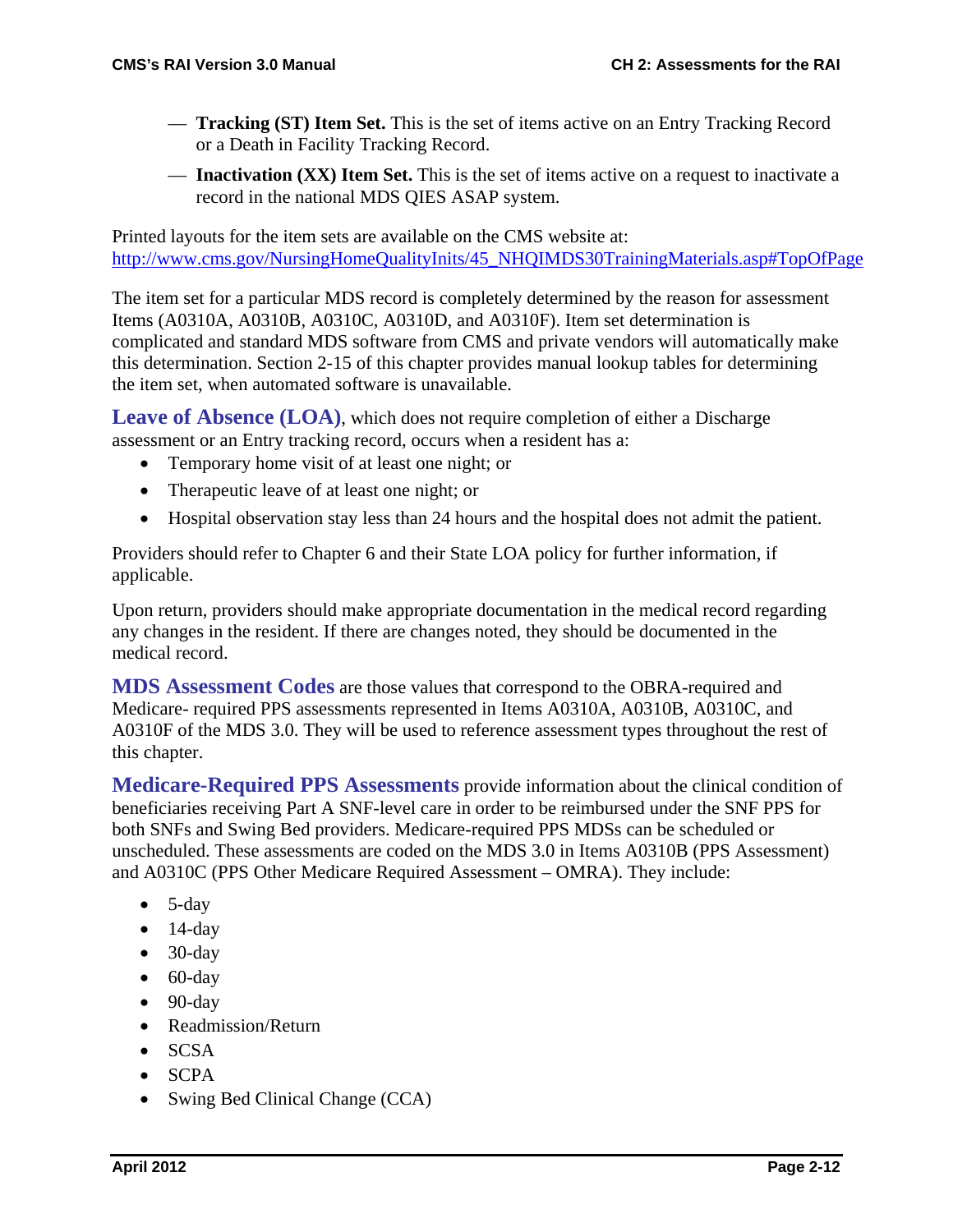- Start of Therapy (SOT) Other Medicare Required (OMRA)
- End of Therapy (EOT) OMRA
- Both Start and End of Therapy OMRA
- Change of Therapy (COT) OMRA

**Non-Comprehensive** MDS assessments include a select number of items from the MDS used to track the resident's status between comprehensive assessments and to ensure monitoring of critical indicators of the gradual onset of significant changes in resident status. They do not include completion of the CAA process and care planning. Non-comprehensive assessments include Quarterly and Significant Correction to Prior Quarterly (SCQA) assessments.

**Observation (Look Back) Period** is the time period over which the resident's condition or status is captured by the MDS assessment. When the resident is first admitted to the nursing home, the RN assessment coordinator and the IDT will set the ARD. For subsequent assessments, the observation period for a particular assessment for a particular resident will be chosen based upon the regulatory requirements concerning timing and the ARDs of previous assessments. Most MDS items themselves require an observation period, such as 7 or 14 days, depending on the item. Since a day begins at 12:00 a.m. and ends at 11:59 p.m., the observation period must also cover this time period. When completing the MDS, only those occurrences during the look back period will be captured. In other words, if it did not occur during the look back period, it is not coded on the MDS.

**OBRA-Required Tracking Records and Assessments** are federally mandated, and therefore, must be performed for all residents of Medicare and/or Medicaid certified nursing homes. These assessments are coded on the MDS 3.0 in Items A0310A (Federal OBRA Reason for Assessment) and A0310F (Entry/discharge reporting). They include:

Tracking records

- Entry
- Death in facility

**Assessments** 

- Admission (comprehensive)
- Ouarterly
- Annual (comprehensive)
- SCSA (comprehensive)
- **SCPA** (comprehensive)
- SCQA
- Discharge (return not anticipated or return anticipated)

**Reentry** refers to the situation when a resident was previously in this nursing home **and** had an OBRA Admission assessment completed **and** was discharged return anticipated **and** returned within 30 days of discharge. Upon the resident's return to the facility, the facility is required to complete an Entry tracking record. In determining if the resident returned to facility within 30 days, the day of discharge from the facility is not counted in the 30 days. For example, a resident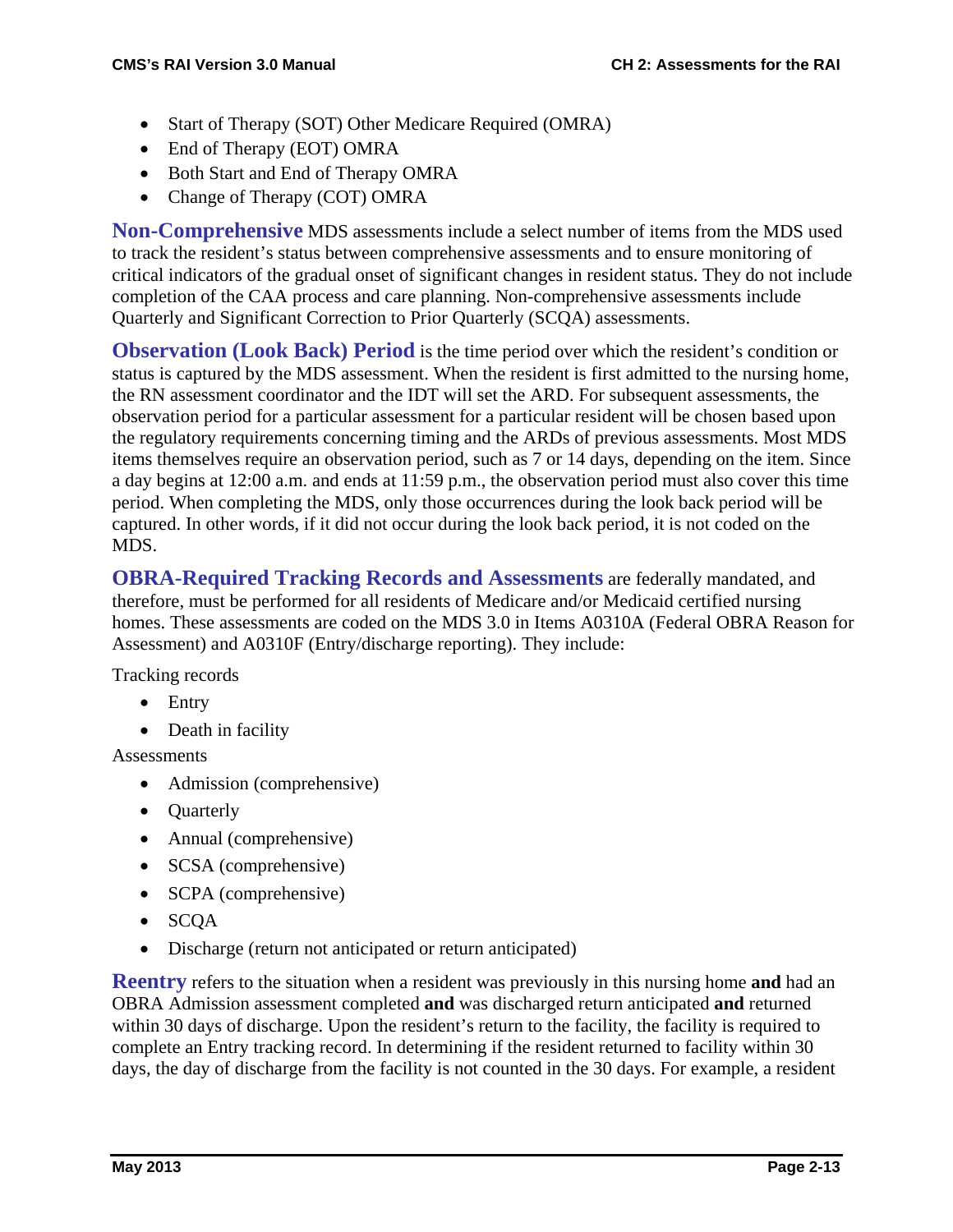who is discharged return anticipated on December 1 would need to return to the facility by December 31 to meet the "within 30 day" requirement.

**Respite** refers to short-term, temporary care provided to a resident to allow family members to take a break from the daily routine of care giving. The nursing home is required to complete an Entry tracking record and a Discharge assessment for all respite residents. If the respite stay is 14 days or longer, the facility must have completed an OBRA Admission.

# **2.6 Required OBRA Assessments for the MDS**

If the assessment is being used for OBRA requirements, the OBRA reason for assessment must be coded in Items A0310A and A0310F (Discharge Assessment). Medicare reasons for assessment are described later in this chapter (Section 2.9) while the OBRA reasons for assessment are described below.

The table provides a summary of the assessment types and requirements for the OBRA-required assessments, the details of which will be discussed throughout the remainder of this chapter.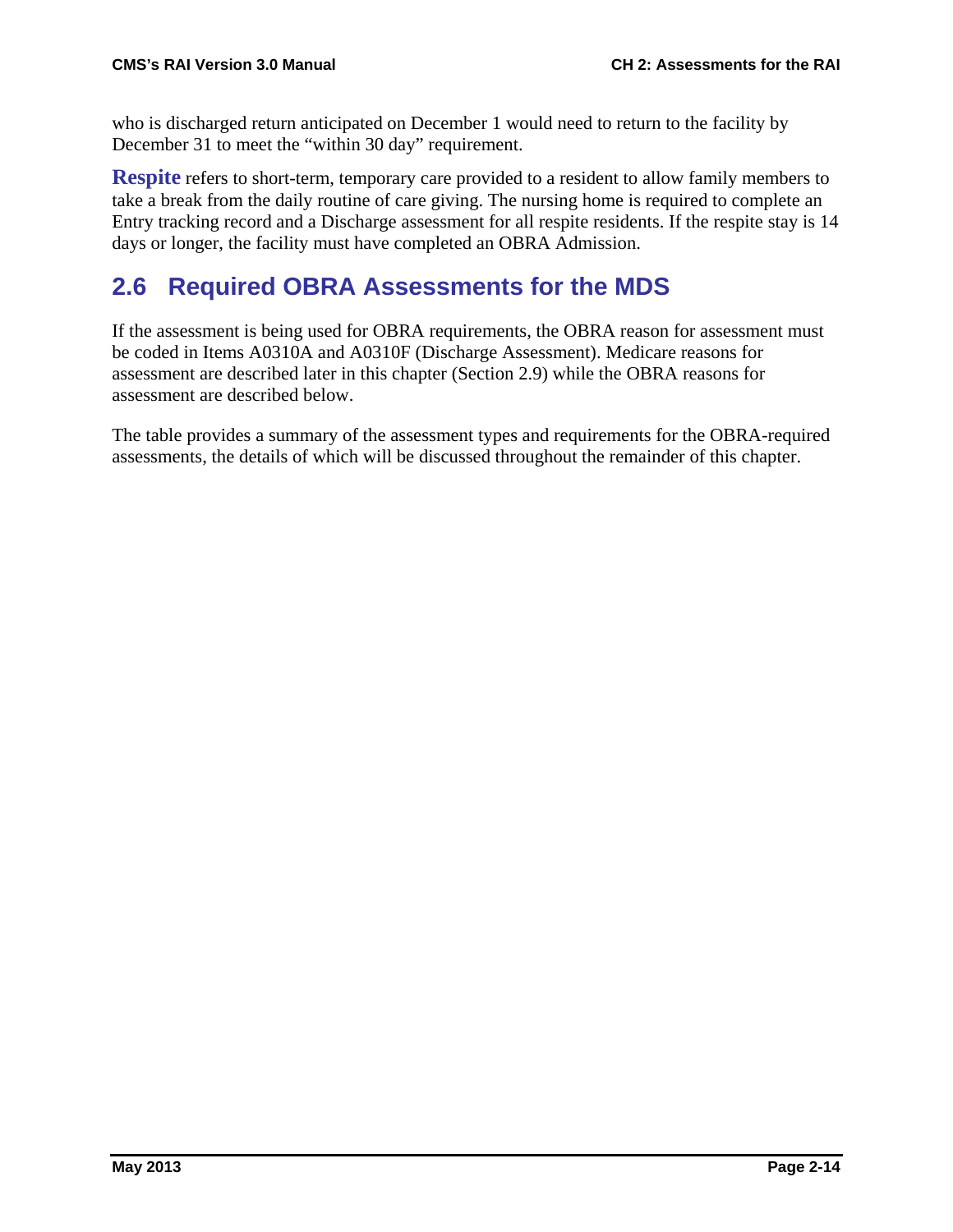| <b>RAI OBRA-required Assessment Summary</b>                                      |                                                        |                                                                                                                                                                                              |                                                                                   |                                                                                       |                                                                                                                                                                                 |                                                                                         |                                                                                         |                                                           |                                                                                 |                                                  |
|----------------------------------------------------------------------------------|--------------------------------------------------------|----------------------------------------------------------------------------------------------------------------------------------------------------------------------------------------------|-----------------------------------------------------------------------------------|---------------------------------------------------------------------------------------|---------------------------------------------------------------------------------------------------------------------------------------------------------------------------------|-----------------------------------------------------------------------------------------|-----------------------------------------------------------------------------------------|-----------------------------------------------------------|---------------------------------------------------------------------------------|--------------------------------------------------|
| <b>Assessment</b><br><b>Type</b>                                                 | <b>MDS</b><br>Assessment<br>Code (A0310A<br>or A0310F) | <b>Assessment</b><br><b>Reference Date</b><br>(ARD)<br>(Item A2300)<br><b>No Later Than</b>                                                                                                  | 7-day<br><b>Observation</b><br>Period (Look<br><b>Back)</b> Consists<br><b>Of</b> | $14$ -day<br><b>Observation</b><br><b>Period</b><br>(Look Back)<br><b>Consists Of</b> | <b>MDS</b><br>Completion<br>Date (Item<br>Z0500B)<br><b>No Later Than</b>                                                                                                       | CAA(s)<br>Completion<br>Date (Item<br><b>V0200B2)</b><br><b>No Later</b><br><b>Than</b> | <b>Care Plan</b><br><b>Completion</b><br>Date (Item<br>V0200C2) No<br><b>Later Than</b> | Transmission<br>Date<br><b>No Later</b><br>Than           | <b>Regulatory</b><br>Requirement                                                | <b>Assessment</b><br><b>Combination</b>          |
| Admission<br>(Comprehensive)                                                     | $A0310A = 01$                                          | $14th$ calendar day<br>of the resident's<br>admission<br>(admission date $+$<br>13 calendar days)                                                                                            | $ARD + 6$<br>previous<br>calendar days                                            | $ARD + 13$<br>previous<br>calendar days                                               | 14th calendar<br>day of the<br>resident's<br>admission<br>(admission date)<br>$+13$ calendar<br>days)                                                                           | Same as<br><b>MDS</b><br>Completion<br>Date                                             | CAA(s)<br>Completion<br>Date $+7$<br>calendar<br>days                                   | Care Plan<br>Completion<br>Date $+14$<br>calendar<br>days | 42 CFR 483.20<br>(Initial)<br>42 CFR 483.20<br>$(b)(2)(i)$ (by<br>the 14th day) | May be<br>combined<br>with another<br>assessment |
| Annual<br>(Comprehensive)                                                        | $A0310A = 03$                                          | ARD of previous<br><b>OBRA</b><br>comprehensive<br>assessment $+366$<br>calendar days<br><b>AND</b><br>ARD of previous<br><b>OBRA</b> Quarterly<br>assessment $+92$<br>calendar days         | $ARD + 6$<br>previous<br>calendar days                                            | $ARD + 13$<br>previous<br>calendar days                                               | $ARD + 14$<br>calendar days                                                                                                                                                     | Same as<br><b>MDS</b><br>Completion<br>Date                                             | CAA(s)<br>Completion<br>Date $+7$<br>calendar<br>days                                   | Care Plan<br>Completion<br>Date $+14$<br>calendar<br>days | 42 CFR 483.20<br>(b)(2)(iii)<br>(every 12)<br>months)                           | May be<br>combined<br>with another<br>assessment |
| Significant Change<br>in Status (SCSA)<br>(Comprehensive)                        | $A0310A = 04$                                          | 14 <sup>th</sup> calendar day<br>after<br>determination that<br>significant change<br>in resident's<br>status occurred<br>(determination)<br>$date + 14$<br>calendar days)                   | $ARD + 6$<br>previous<br>calendar days                                            | $ARD + 13$<br>previous<br>calendar days                                               | 14th calendar<br>day after<br>determination<br>that significant<br>change in<br>resident's status<br>occurred<br><i>(determination)</i><br>$date + 14$<br>calendar days)        | Same as<br><b>MDS</b><br>Completion<br>Date                                             | CAA(s)<br>Completion<br>Date $+7$<br>calendar<br>days                                   | Care Plan<br>Completion<br>Date $+14$<br>calendar<br>days | 42 CFR 483.20<br>(b)(2)(ii)<br>(within 14)<br>days)                             | May be<br>combined<br>with another<br>assessment |
| Significant<br>Correction to Prior<br>Comprehensive<br>(SCPA)<br>(Comprehensive) | $A0310A = 05$                                          | 14 <sup>th</sup> calendar day<br>after<br>determination that<br>significant error<br>in prior<br>comprehensive<br>assessment<br>occurred<br>(determination)<br>$date + 14$<br>calendar days) | $ARD + 6$<br>previous<br>calendar days                                            | $ARD + 13$<br>previous<br>calendar days                                               | 14th calendar<br>day after<br>determination<br>that significant<br>error in prior<br>comprehensive<br>assessment<br>occurred<br>(determination<br>$date + 14$<br>calendar days) | Same as<br><b>MDS</b><br>Completion<br>Date                                             | CAA(s)<br>Completion<br>Date $+7$<br>calendar<br>days                                   | Care Plan<br>Completion<br>Date $+14$<br>calendar<br>days | 42 CFR<br>483.20(f)<br>(3)(iv)                                                  | May be<br>combined<br>with another<br>assessment |

CMS's RAI Version 3.0 Manual

**Assessments for the RAI**

(continued)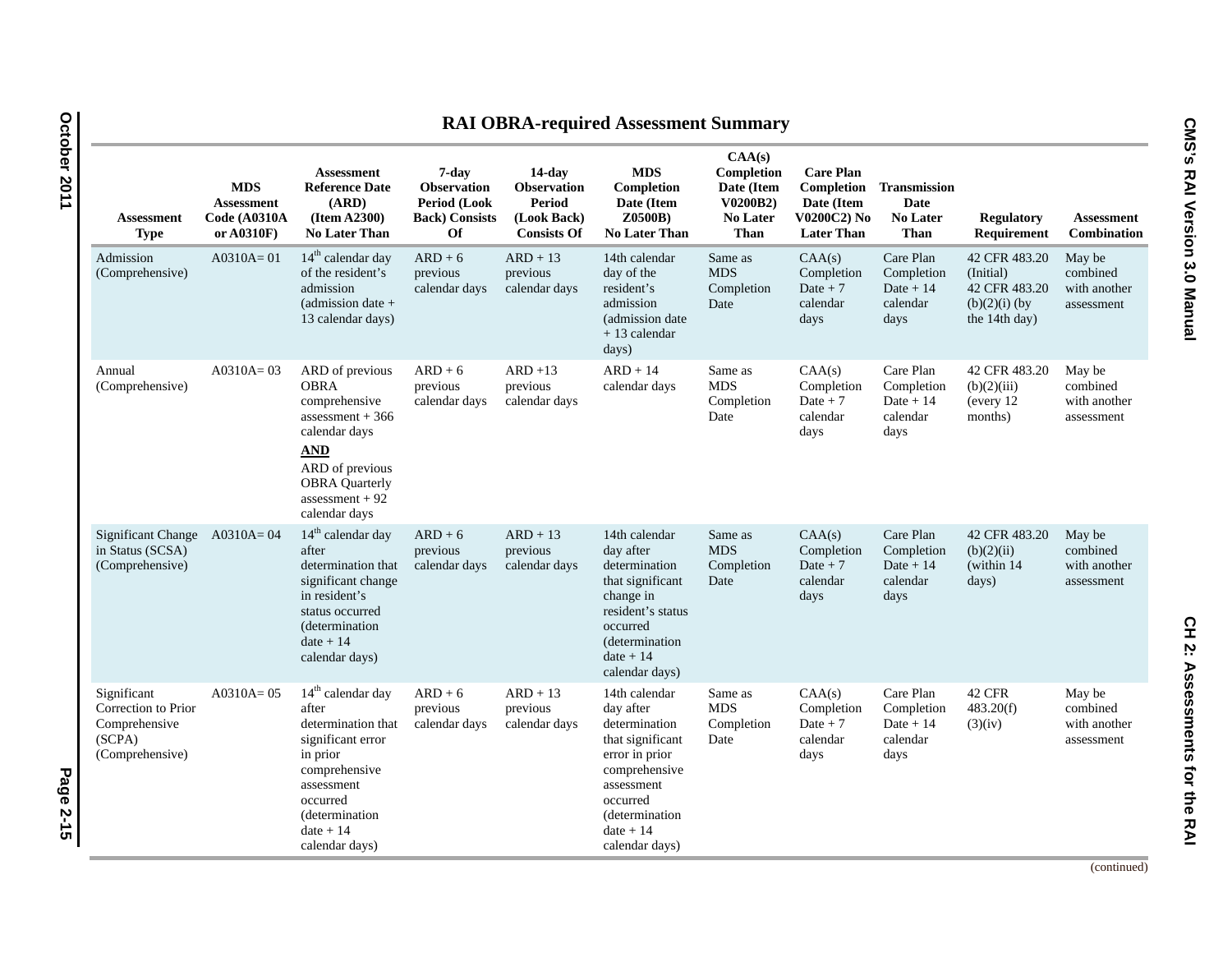| <b>RAI OBRA-required Assessment Summary (con't)</b>                               |                                                               |                                                                                                                                                               |                                                                                          |                                                                                       |                                                                                                                                                                 |                                                                           |                                                                                  |                                                               |                                             |                                                      |  |
|-----------------------------------------------------------------------------------|---------------------------------------------------------------|---------------------------------------------------------------------------------------------------------------------------------------------------------------|------------------------------------------------------------------------------------------|---------------------------------------------------------------------------------------|-----------------------------------------------------------------------------------------------------------------------------------------------------------------|---------------------------------------------------------------------------|----------------------------------------------------------------------------------|---------------------------------------------------------------|---------------------------------------------|------------------------------------------------------|--|
| <b>Assessment</b><br><b>Type</b>                                                  | <b>MDS</b><br><b>Assessment</b><br>Code (A0310A<br>or A0310F) | <b>Assessment</b><br><b>Reference Date</b><br>(ARD)<br>(Item A2300)<br><b>No Later Than</b>                                                                   | 7-day<br><b>Observation</b><br><b>Period (Look</b><br><b>Back)</b> Consists<br><b>Of</b> | $14$ -day<br><b>Observation</b><br><b>Period</b><br>(Look Back)<br><b>Consists Of</b> | <b>MDS</b><br>Completion<br>Date (Item<br>Z0500B)<br><b>No Later Than</b>                                                                                       | CAA(s)<br>Completion<br>Date (Item<br>V0200B2)<br>No Later<br><b>Than</b> | <b>Care Plan</b><br>Completion<br>Date (Item<br>V0200C2) No<br><b>Later Than</b> | <b>Transmission</b><br>Date<br><b>No Later</b><br><b>Than</b> | <b>Regulatory</b><br>Requirement            | <b>Assessment</b><br>Combination                     |  |
| Quarterly (Non-<br>Comprehensive)                                                 | $A0310A = 02$                                                 | ARD of previous<br><b>OBRA</b><br>assessment of any<br>$type + 92$<br>calendar days                                                                           | $ARD + 6$<br>previous<br>calendar days                                                   | $ARD + 13$<br>previous<br>calendar days                                               | $ARD + 14$<br>calendar days                                                                                                                                     | N/A                                                                       | N/A                                                                              | <b>MDS</b><br>Completion<br>Date $+14$<br>calendar<br>days    | 42 CFR<br>483.20(c)<br>(every 3)<br>months) | May be<br>combined<br>with another<br>assessment     |  |
| Significant<br>Correction to<br>Prior Quarterly<br>(SCQA) (Non-<br>Comprehensive) | $A0310A=06$                                                   | 14th day after<br>determination that<br>significant error<br>in prior quarterly<br>assessment<br>occurred<br>(determination)<br>$date + 14$<br>calendar days) | $ARD + 6$<br>previous<br>calendar days                                                   | $ARD + 13$<br>previous<br>calendar days                                               | 14th day after<br>determination<br>that significant<br>error in prior<br>quarterly<br>assessment<br>occurred<br>(determination<br>$date + 14$<br>calendar days) | N/A                                                                       | N/A                                                                              | <b>MDS</b><br>Completion<br>Date $+14$<br>calendar<br>days    | 42 CFR<br>483.20(f)<br>(3)(v)               | May be<br>combined<br>with another<br>assessment     |  |
| Discharge<br>$Assessment -$<br>return not<br>anticipated (Non-<br>Comprehensive)  | A0310F=10                                                     | N/A                                                                                                                                                           | N/A                                                                                      | N/A                                                                                   | Discharge Date<br>$+14$ calendar<br>days                                                                                                                        | N/A                                                                       | N/A                                                                              | <b>MDS</b><br>Completion<br>Date $+14$<br>calendar<br>days    |                                             | May be<br>combined<br>with another<br>assessment     |  |
| Discharge<br>$Assessment -$<br>return anticipated<br>$(Non-$<br>Comprehensive)    | $A0310F = 11$                                                 | N/A                                                                                                                                                           | N/A                                                                                      | N/A                                                                                   | Discharge Date<br>$+14$ calendar<br>days                                                                                                                        | N/A                                                                       | N/A                                                                              | <b>MDS</b><br>Completion<br>Date $+14$<br>calendar<br>days    |                                             | May be<br>combined<br>with another<br>assessment     |  |
| Entry tracking<br>record                                                          | $A0310F = 01$                                                 | N/A                                                                                                                                                           | N/A                                                                                      | N/A                                                                                   | Entry Date $+7$<br>calendar days                                                                                                                                |                                                                           |                                                                                  | <b>Entry Date</b><br>$+14$<br>calendar<br>days                |                                             | May not be<br>combined<br>with another<br>assessment |  |
| Death in facility<br>tracking record                                              | $A0310F = 12$                                                 | N/A                                                                                                                                                           | N/A                                                                                      | N/A                                                                                   | Discharge<br>$(d$ eath) Date + 7<br>calendar days                                                                                                               | N/A                                                                       | N/A                                                                              | Discharge<br>(death) Date<br>$+14$<br>calendar<br>days        |                                             | May not be<br>combined<br>with another<br>assessment |  |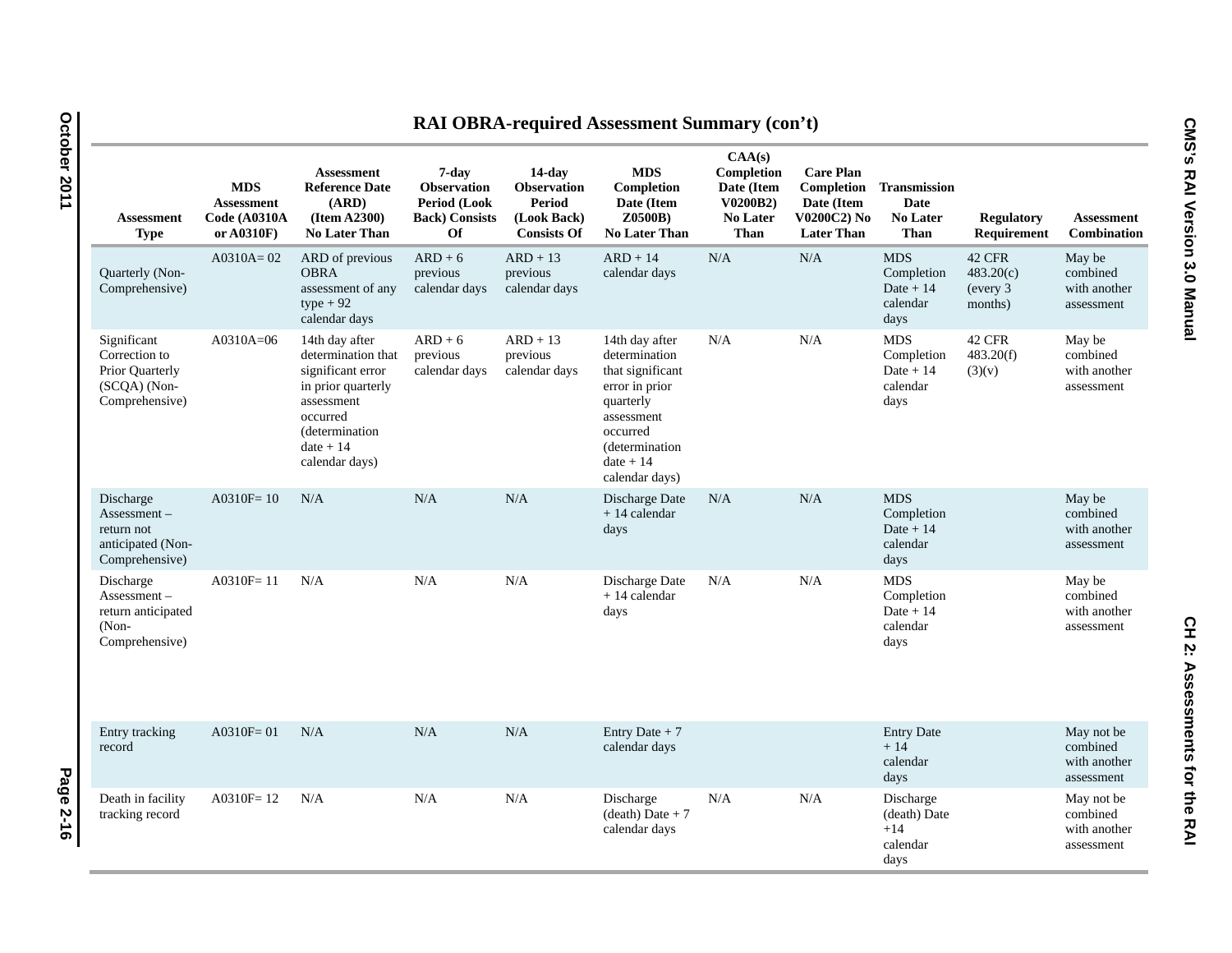# Comprehensive Assessments

OBRA-required comprehensive assessments include the completion of both the MDS and the CAA process, as well as care planning. Comprehensive assessments are completed upon admission, annually, and when a significant change in a resident's status has occurred or a significant correction to a prior comprehensive assessment is required. They consist of:

- Admission Assessment
- Annual Assessment
- Significant Change in Status Assessment
- Significant Correction to Prior Comprehensive Assessment

Each of these assessment types will be discussed in detail in this section. They are **not** required for residents in swing bed facilities.

#### *Assessment Management Requirements and Tips for Comprehensive Assessments:*

- The ARD (Item A2300) is the last day of the observation/look back period, and day 1 for purposes of counting back to determine the beginning of observation/look back periods. For example, if the ARD is set for day 14 of a resident's admission, then the beginning of the observation period for MDS items requiring a 7-day observation period would be day 8 of admission  $(ARD + 6$  previous calendar days), while the beginning of the observation period for MDS items requiring a 14-day observation period would be day 1 of admission  $(ARD + 13$  previous calendar days).
- If a resident goes to the hospital **prior** to completion of the OBRA Admission assessment, when the resident returns, the nursing home must consider the resident as a new admission. The nursing home may not complete a Significant Change in Status Assessment until after an OBRA Admission assessment has been completed.
- If a resident had an OBRA Admission assessment completed and then goes to the hospital (discharge return anticipated and returns within 30 days) and returns during an assessment period and most of the assessment was completed prior to the hospitalization, then the nursing home may wish to continue with the original assessment, provided the resident does not meet the criteria for a SCSA. In this case, the ARD remains the same and the assessment must be completed by the completion dates required of the assessment type based on the timeframe in which the assessment was started. Otherwise, the assessment should be reinitiated with a new ARD and completed within 14 days after re-entry from the hospital. The portion of the resident's assessment that was previously completed should be stored on the resident's record with a notation that the assessment was reinitiated because the resident was hospitalized.
- If a resident is discharged prior to the completion deadline for the assessment, completion of the assessment is not required. Whatever portions of the RAI that have been completed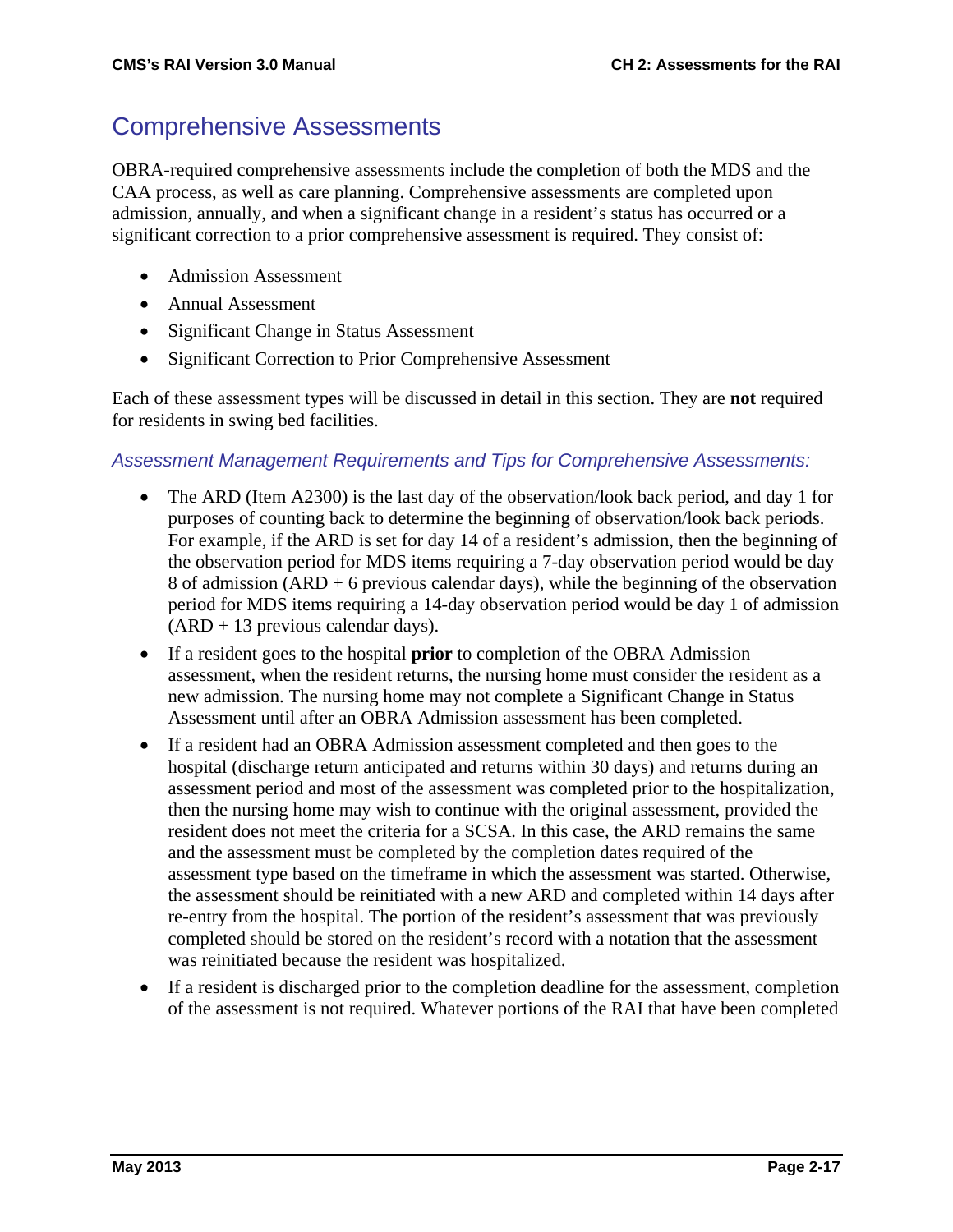must be maintained in the resident's medical record.<sup>[3](#page-17-0)</sup>In closing the record, the nursing home should note why the RAI was not completed.

- If a resident dies prior to the completion deadline for the assessment, completion of the assessment is not required. Whatever portions of the RAI that have been completed must be maintained in the resident's medical record.<sup>[4](#page-17-1)</sup> In closing the record, the nursing home should note why the RAI was not completed.
- If a significant change in status is identified in the process of completing any assessment except Admission and SCSAs, code and complete the assessment as a comprehensive SCSA instead.
- The nursing home may combine a comprehensive assessment with a Discharge assessment.
- In the process of completing any assessment except an Admission and a SCPA, if it is identified that an uncorrected significant error occurred in a previous assessment that has already been submitted and accepted into the MDS system, and has not already been corrected in a subsequent comprehensive assessment, code and complete the assessment as a comprehensive SCPA instead. A correction request for the erroneous assessment should also be completed and submitted. See the section on SCPAs for detailed information on completing a SCPA, and chapter 5 for detailed information on processing corrections.
- In the process of completing any assessment except an Admission, if it is identified that a non-significant (minor) error occurred in a previous assessment, continue with completion of the assessment in progress and also submit a correction request for the erroneous assessment as per the instructions in Chapter 5.
- The MDS must be transmitted (submitted and accepted into the MDS database) electronically no later than 14 calendar days after the care plan completion date  $(V0200C2 + 14$  calendar days).
- The ARD of an assessment drives the due date of the next assessment. The next comprehensive assessment is due within 366 days after the ARD of the most recent comprehensive assessment.
- May be combined with a Medicare-required PPS assessment (see Sections 2.11 and 2.12 for details).

OBRA-required comprehensive assessments include the following types, which are numbered according to their MDS 3.0 assessment code (Item A0310A).

# **01. Admission Assessment (A0310A=01)**

The Admission assessment is a comprehensive assessment for a new resident and, under some circumstances, a returning resident that must be completed by the end of day 14, counting the date of admission to the nursing home as day 1 if:

<span id="page-17-0"></span><sup>&</sup>lt;sup>3</sup> The RAI is considered part of the resident's clinical record and is treated as such by the RAI utilization guidelines, e.g., portions of the RAI that are "started" must be saved.

<span id="page-17-1"></span><sup>&</sup>lt;sup>4</sup> The RAI is considered part of the resident's clinical record and is treated as such by the RAI utilization guidelines, e.g., portions of the RAI that are "started" must be saved.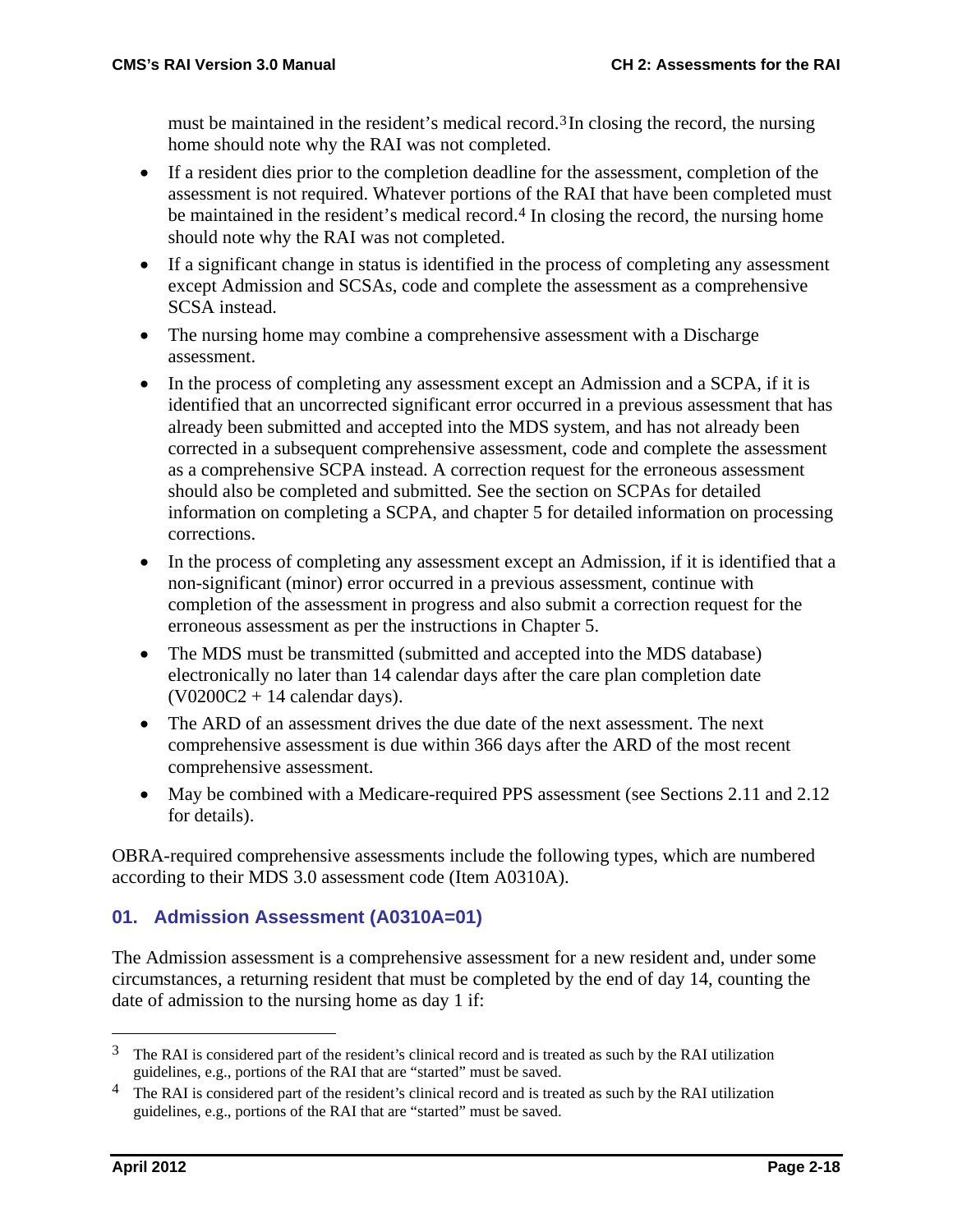- this is the resident's first time in this facility, OR
- the resident had been in this facility previously and was discharged prior to completion of the OBRA Admission assessment, OR
- the resident has been admitted to this facility and was discharged return not anticipated, OR
- the resident has been admitted to this facility and was discharged return anticipated and did not return within 30 days of discharge.

### *Assessment Management Requirements and Tips for Admission Assessments:*

- Since a day begins at 12:00 a.m. and ends at 11:59 p.m., the actual date of admission, regardless of whether admission occurs at 12:00 am or 11:59 pm, is considered day "1" of admission.
- The ARD (Item A2300) must be set no later than day 14, counting the date of admission as day 1. Since a day begins at 12:00 a.m. and ends at 11:59 p.m., the ARD must also cover this time period. For example, if a resident is admitted at 8:30 a.m. on Wednesday (day 1), a completed RAI is required by the end of the day Tuesday (day 14).
- Federal statute and regulations require that residents are assessed promptly upon admission (but no later than day 14) and the results are used in planning and providing appropriate care to attain or maintain the highest practicable well-being. This means it is imperative for nursing homes to assess a resident upon the individual's admission. The IDT may choose to start and complete the Admission comprehensive assessment at any time prior to the end of day 14. Nursing homes may find early completion of the MDS and CAA(s) beneficial to providing appropriate care, particularly for individuals with short lengths of stay when the assessment and care planning process is often accelerated.
- The MDS completion date (Item Z0500B) must be no later than day 14. This date may be earlier than or the same as the CAA(s) completion date, but not later than.
- The CAA(s) completion date (Item V0200B2) must be no later than day 14.
- The care plan completion date (Item V0200C2) must be no later than 7 calendar days after the CAA(s) completion date (Item V0200B2) (CAA(s) completion date  $+7$  calendar days).
- For a resident who goes in and out of the facility on a relatively frequent basis and return is expected within the next 30 days, the resident may be discharged with return anticipated. This status **requires** an Entry tracking record **each time** the resident returns to the facility and a Discharge assessment **each time** the resident is discharged. The nursing home may combine the Admission assessment with the Discharge assessment when applicable.

# **02. Annual Assessment (A0310A=03)**

The Annual assessment is a comprehensive assessment for a resident that must be completed on an annual basis (at least every 366 days) unless a SCSA or a SCPA has been completed since the most recent comprehensive assessment was completed. Its completion dates (MDS/CAA(s)/care plan) depend on the most recent comprehensive and past assessments' ARDs and completion dates.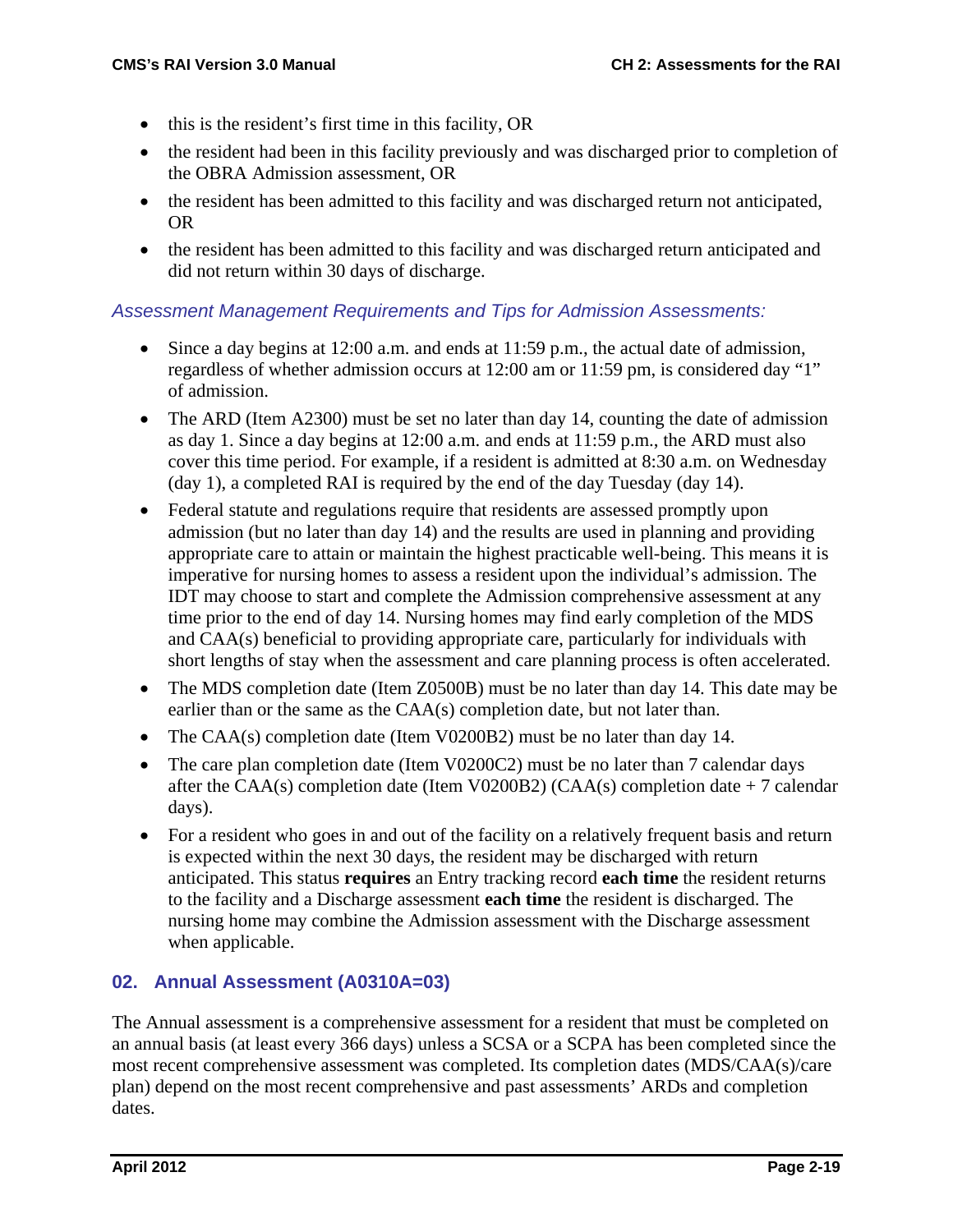#### *Assessment Management Requirements and Tips for Annual Assessments:*

- The ARD (Item A2300) must be set within 366 days after the ARD of the previous OBRA comprehensive assessment (ARD of previous comprehensive assessment + 366 calendar days) AND within 92 days since the ARD of the previous OBRA Quarterly or Significant Correction to Prior Quarterly assessment (ARD of previous OBRA Quarterly assessment  $+92$  calendar days).
- The MDS completion date (Item Z0500B) must be no later than 14 days after the ARD  $(ARD + 14$  calendar days). This date may be earlier than or the same as the  $CAA(s)$ completion date, but not later than.
- The CAA(s) completion date (Item V0200B2) must be no later than 14 days after the  $ARD (ARD + 14$  calendar days). This date may be the same as the MDS completion date, but not earlier than.
- The care plan completion date (Item V0200C2) must be no later than 7 calendar days after the CAA(s) completion date (Item V0200B2) (CAA(s) completion date  $+7$  calendar days).

#### **03. Significant Change In Status Assessment (SCSA) (A0310A=04)**

The SCSA is a comprehensive assessment for a resident that must be completed when the IDT has determined that a resident meets the significant change guidelines for either improvement or decline. It can be performed at any time after the completion of an Admission assessment, and its completion dates (MDS/CAA(s)/care plan) depend on the date that the IDT's determination was made that the resident had a significant change.

A **"significant change"** is a decline or improvement in a resident's status that:

- 1. Will not normally resolve itself without intervention by staff or by implementing standard disease-related clinical interventions, is not "self-limiting" (for declines only);
- 2. Impacts more than one area of the resident's health status; and
- 3. Requires interdisciplinary review and/or revision of the care plan.

*A significant change differs from a significant error because it reflects an actual significant change in the resident's health status and NOT incorrect coding of the MDS. A significant change may require referral for a Preadmission Screening and Resident Review (PASRR) evaluation if a mental illness, intellectual disability (ID), or related condition is present or is suspected to be present.*

*Assessment Management Requirements and Tips for Significant Change in Status Assessments:*

• When a resident's status changes and it is not clear whether the resident meets the SCSA guidelines, the nursing home may take up to 14 days to determine whether the criteria are met.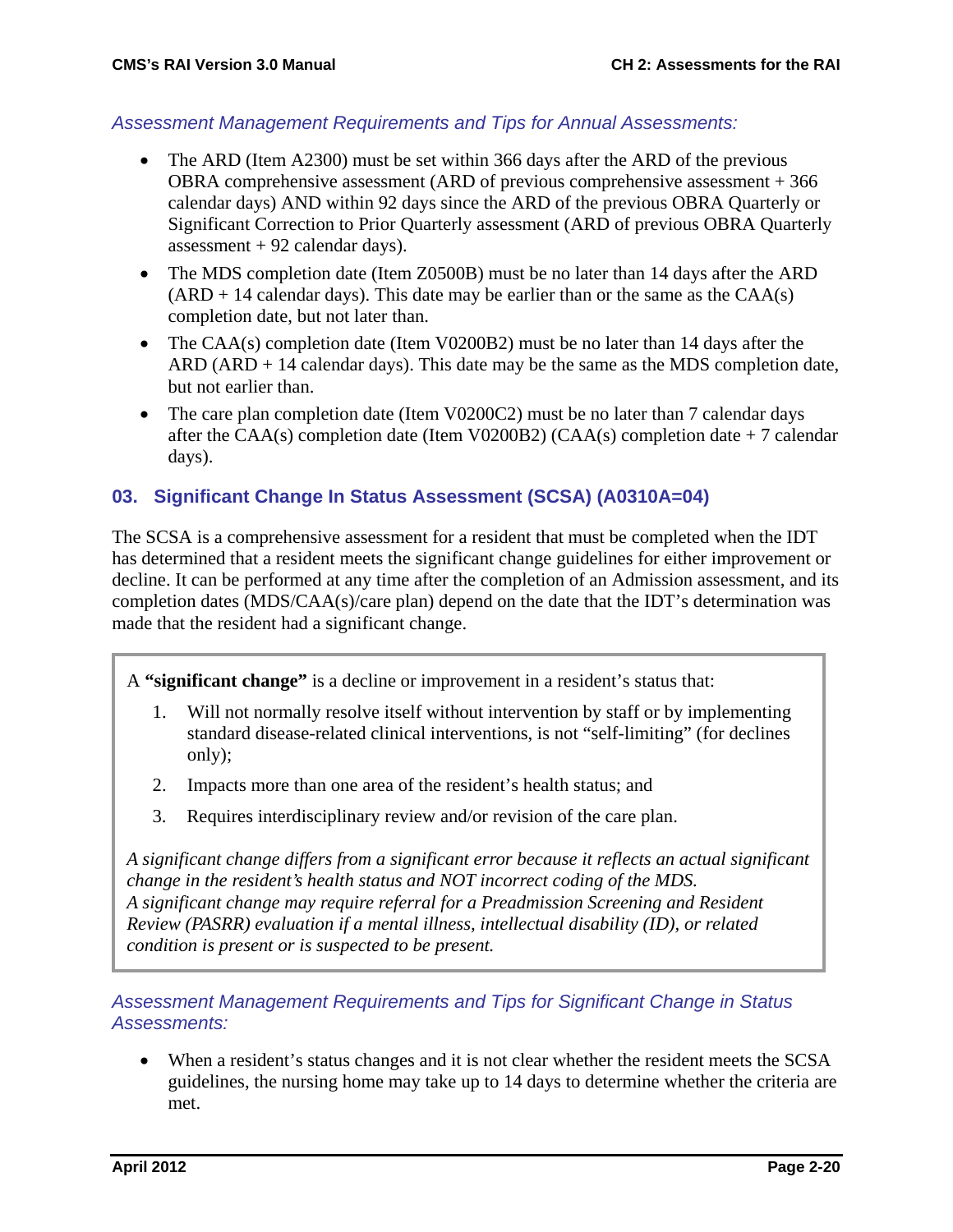- After the IDT has determined that a resident meets the significant change guidelines, the nursing home should document the initial identification of a significant change in the resident's status in the progress notes.
- A SCSA is appropriate when:
	- There is a determination that a significant change (either improvement or decline) in a resident's condition from his/her baseline has occurred as indicated by comparison of the resident's current status to the most recent comprehensive assessment and any subsequent Quarterly assessments; and
	- The resident's condition is not expected to return to baseline within two weeks.
	- For a resident who goes in and out of the facility on a relatively frequent basis and reentry is expected within the next 30 days, the resident may be discharged with return anticipated. This status requires an Entry tracking record each time the resident returns to the facility and a Discharge assessment each time the resident is discharged. However, if the IDT determines that the resident would benefit from a Significant Change in Status Assessment during the intervening period, the staff must complete a SCSA. This is only allowed when the resident has had an OBRA Admission assessment completed and submitted prior to discharge return anticipated (and resident returns within 30 days) or when the OBRA Admission assessment is combined with the discharge return anticipated assessment (and resident returns within 30 days).
- A SCSA may **not** be completed prior to an OBRA Admission assessment.
- A SCSA is required to be performed when a terminally ill resident enrolls in a hospice program (Medicare Hospice or other structured hospice) and remains a resident at the nursing home. The ARD must be within 14 days from the effective date of the hospice election (which can be the same or later than the date of the hospice election statement, but not earlier than). A SCSA must be performed regardless of whether an assessment was recently conducted on the resident. This is to ensure a coordinated plan of care between the hospice and nursing home is in place. A Medicare-certified hospice must conduct an assessment at the initiation of its services. This is an appropriate time for the nursing home to evaluate the MDS information to determine if it reflects the current condition of the resident, since the nursing home remains responsible for providing necessary care and services to assist the resident in achieving his/her highest practicable well-being at whatever stage of the disease process the resident is experiencing.
- If a resident is admitted on the hospice benefit (i.e. the resident is coming into the facility having already elected hospice), the facility should complete the Admission assessment, checking the Hospice Care item, O0100K. Completing an Admission assessment followed by a SCSA is not required.
- A SCSA is required to be performed when a resident is receiving hospice services and then decides to discontinue those services (known as revoking of hospice care). The ARD must be within 14 days from one of the following: 1) the effective date of the hospice election revocation (which can be the same or later than the date of the hospice election revocation statement, but not earlier than); 2) the expiration date of the certification of terminal illness; or 3) the date of the physician's or medical director's order stating the resident is no longer terminally ill.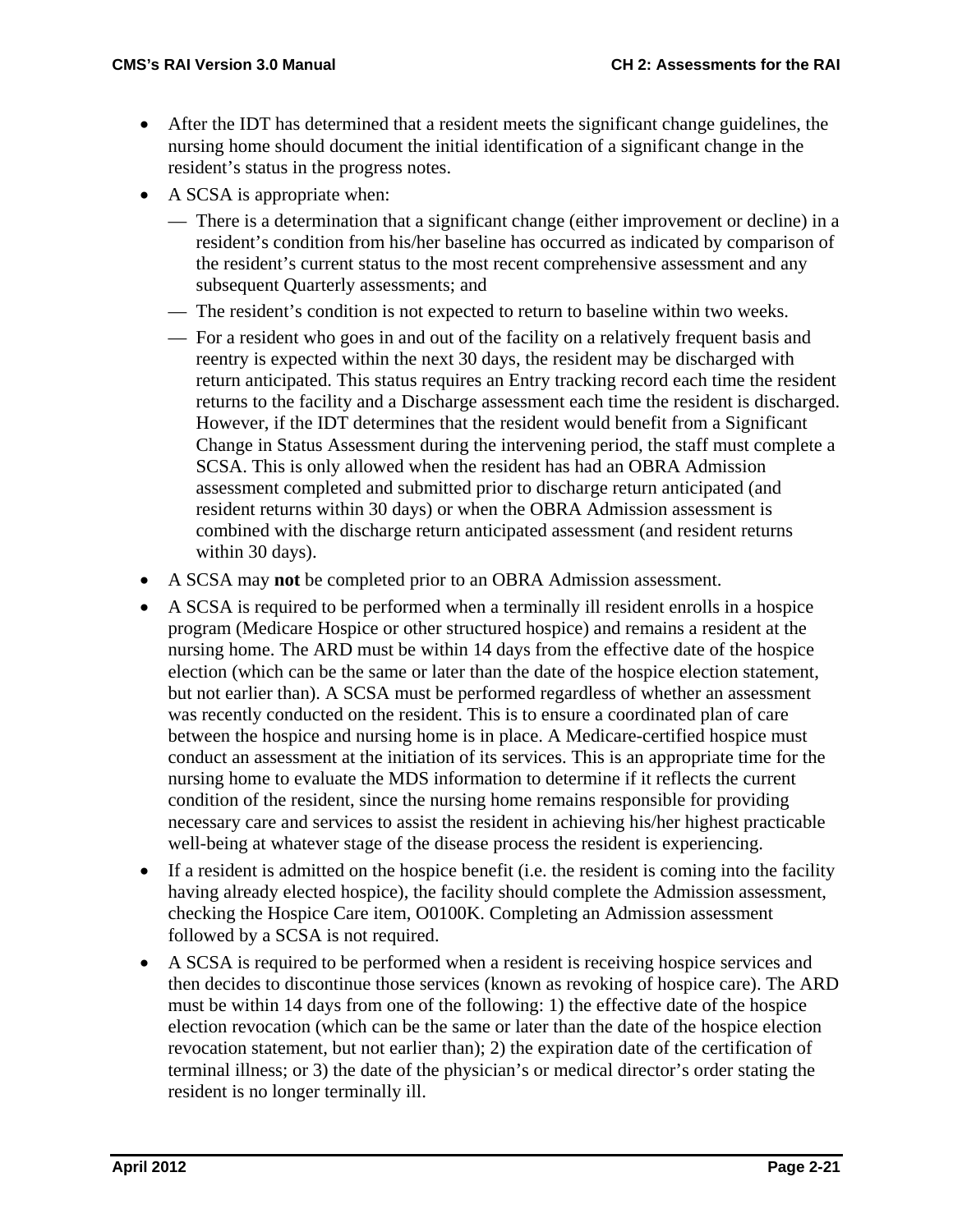- The ARD must be within 14 days after the determination that the criteria are met for a SCSA (determination date + 14 calendar days) but no later than day 14 after the IDT's determination is made that the criteria for a SCSA are met.
- The MDS completion date (Item Z0500B) must be no later than 14 days from the ARD  $(ARD + 14$  calendar days) and no later than 14 days after the determination that the criteria for a SCSA were met. This date may be earlier than or the same as the CAA(s) completion date, but not later than.
- When a SCSA is completed, the nursing home must review all triggered care areas compared to the resident's previous status. If the CAA process indicates no change in a care area, then the prior documentation for the particular care area may be carried forward, and the nursing home should specify where the supporting documentation can be located in the medical record.
- The CAA(s) completion date (Item V0200B2) must be no later than 14 days after the  $ARD$  (ARD + 14 calendar days) and no later than 14 days after the determination that the criteria for a SCSA were met. This date may be the same as the MDS completion date, but not earlier than MDS completion.
- The care plan completion date (Item V0200C2) must be no later than 7 calendar days after the CAA(s) completion date (Item V0200B2) (CAA(s) completion date  $+7$  calendar days).

# *Guidelines for Determining a Significant Change in a Resident's Status: Note: this is not an exhaustive list*

The final decision regarding what constitutes a significant change in status must be based upon the judgment of the IDT. MDS assessments are not required for minor or temporary variations in resident status - in these cases, the resident's condition is expected to return to baseline within 2 weeks. However, staff must note these transient changes in the resident's status in the resident's record and implement necessary assessment, care planning, and clinical interventions, even though an MDS assessment is not required.

# *Some Guidelines to Assist in Deciding if a Change is Significant or Not:*

- A condition is defined as "self-limiting" when the condition will normally resolve itself without further intervention or by staff implementing standard disease-related clinical interventions. If the condition has not resolved within 2 weeks, staff should begin a SCSA. This timeframe may vary depending on clinical judgment and resident needs. For example, a 5% weight loss for a resident with the flu would not normally meet the requirements for a SCSA. In general, a 5% weight loss may be an expected outcome for a resident with the flu who experienced nausea and diarrhea for a week. In this situation, staff should monitor the resident's status and attempt various interventions to rectify the immediate weight loss. If the resident did not become dehydrated and started to regain weight after the symptoms subsided, a comprehensive assessment would not be required.
- A SCSA is appropriate if there are either two or more areas of decline or two or more areas of improvement. In this example, a resident with a 5% weight loss in 30 days would not generally require a SCSA unless a second area of decline accompanies it. Note that this assumes that the care plan has already been modified to actively treat the weight loss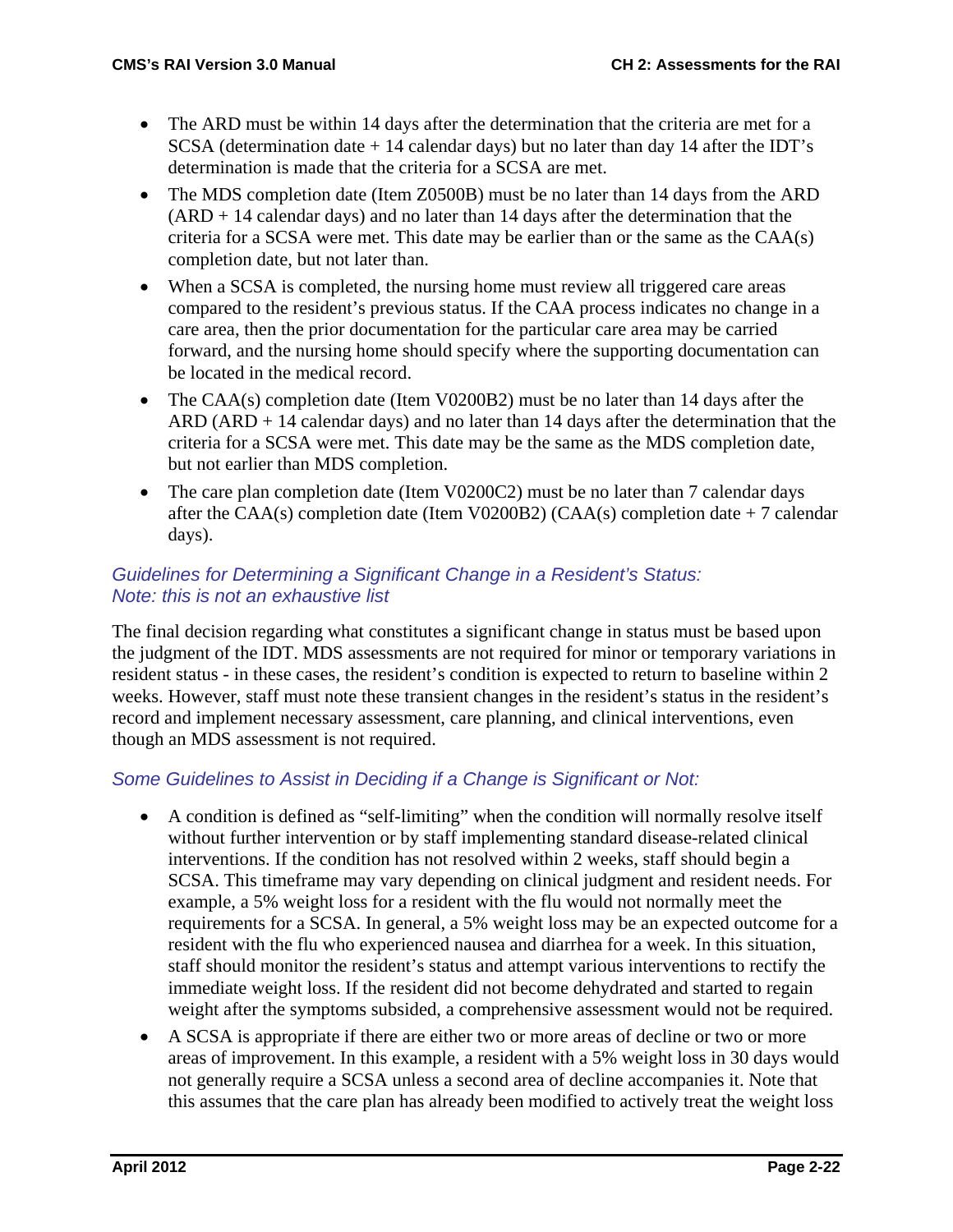as opposed to continuing with the original problem, "potential for weight loss." This situation should be documented in the resident's clinical record along with the plan for subsequent monitoring and, if the problem persists or worsens, a SCSA may be warranted.

- **If there is only one change**, staff may still decide that the resident would benefit from a SCSA. It is important to remember that each resident's situation is unique and the IDT must make the decision as to whether or not the resident will benefit from a SCSA. Nursing homes must document a rationale, in the resident's medical record, for completing a SCSA that does not meet the criteria for completion.
- A SCSA is also appropriate if there is a consistent pattern of changes, with either two or more areas of decline or two or more areas of improvement. This may include two changes within a particular domain (e.g., two areas of ADL decline or improvement).
- A SCSA would not be appropriate in situations where the resident has stabilized but is expected to be discharged in the immediate future. The nursing home has engaged in discharge planning with the resident and family, and a comprehensive reassessment is not necessary to facilitate discharge planning;

### • **Decline in two or more of the following:**

- Resident's decision-making changes;
- Presence of a resident mood item not previously reported by the resident or staff and/or an increase in the symptom frequency  $(PHQ-9^{\circ})$ , e.g., increase in the number of areas where behavioral symptoms are coded as being present and/or the frequency of a symptom increases for items in Section E (Behavior);
- Any decline in an ADL physical functioning area where a resident is newly coded as Extensive assistance, Total dependence, or Activity did not occur since last assessment;
- Resident's incontinence pattern changes or there was placement of an indwelling catheter;
- Emergence of unplanned weight loss problem (5% change in 30 days or 10% change in 180 days);
- Emergence of a new pressure ulcer at Stage II or higher or worsening in pressure ulcer status;
- Resident begins to use trunk restraint or a chair that prevents rising when it was not used before; and/or
- Overall deterioration of resident's condition.

# *Examples (SCSA):*

1. Mr. T no longer responds to verbal requests to alter his screaming behavior. It now occurs daily and has neither lessened on its own nor responded to treatment. He is also starting to resist his daily care, pushing staff away from him as they attempt to assist with his ADLs. This is a significant change, and a SCSA is required, since there has been deterioration in the behavioral symptoms to the point where it is occurring daily and new approaches are needed to alter the behavior. Mr. T's behavioral symptoms could have many causes, and a SCSA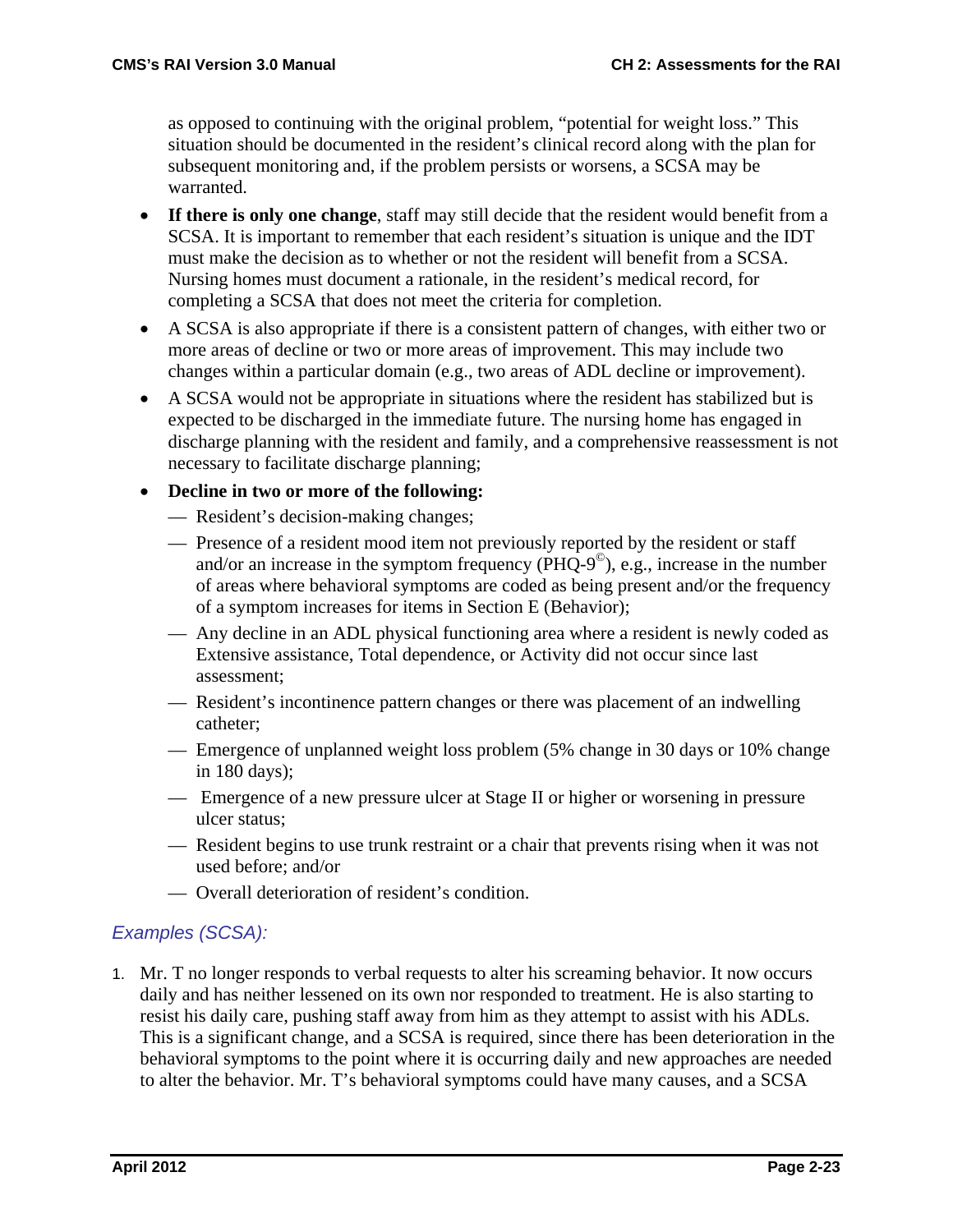will provide an opportunity for staff to consider illness, medication reactions, environmental stress, and other possible sources of Mr. T's disruptive behavior.

- 2. Mrs. T required minimal assistance with ADLs. She fractured her hip and upon return to the facility requires extensive assistance with all ADLs. Rehab has started and staff is hopeful she will return to her prior level of function in 4-6 weeks.
	- **Improvement in two or more of the following:**
		- Any improvement in an ADL physical functioning area where a resident is newly coded as Independent, Supervision, or Limited assistance since last assessment;
		- Decrease in the number of areas where Behavioral symptoms are coded as being present and/or the frequency of a symptom decreases;
		- Resident's decision making changes for the better;
		- Resident's incontinence pattern changes for the better;
		- Overall improvement of resident's condition.
- 3. Mrs. G has been in the nursing home for 5 weeks following an 8-week acute hospitalization. On admission she was very frail, had trouble thinking, was confused, and had many behavioral complications. The course of treatment led to steady improvement and she is now stable. She is no longer confused or exhibiting inappropriate behaviors. The resident, her family, and staff agree that she has made remarkable progress. A SCSA is required at this time. The resident is not the person she was at admission - her initial problems have resolved and she will be remaining in the facility. A SCSA will permit the interdisciplinary team to review her needs and plan a new course of care for the future.

### *Guidelines for When a Change in Resident Status in not Significant: Note: this is not an exhaustive list*

- Discrete and easily reversible cause(s) documented in the resident's record and for which the IDT can initiate corrective action (e.g., an anticipated side effect of introducing a psychoactive medication while attempting to establish a clinically effective dose level. Tapering and monitoring of dosage would not require a SCSA)
- Short-term acute illness, such as a mild fever secondary to a cold from which the IDT expects the resident to fully recover.
- Well-established, predictable cyclical patterns of clinical signs and symptoms associated with previously diagnosed conditions (e.g., depressive symptoms in a resident previously diagnosed with bipolar disease would not precipitate a Significant Change Assessment).
- Instances in which the resident continues to make steady progress under the current course of care. Reassessment is required only when the condition has stabilized.
- Instances in which the resident has stabilized but is expected to be discharged in the immediate future. The facility has engaged in discharge planning with the resident and family, and a comprehensive reassessment is not necessary to facilitate discharge planning.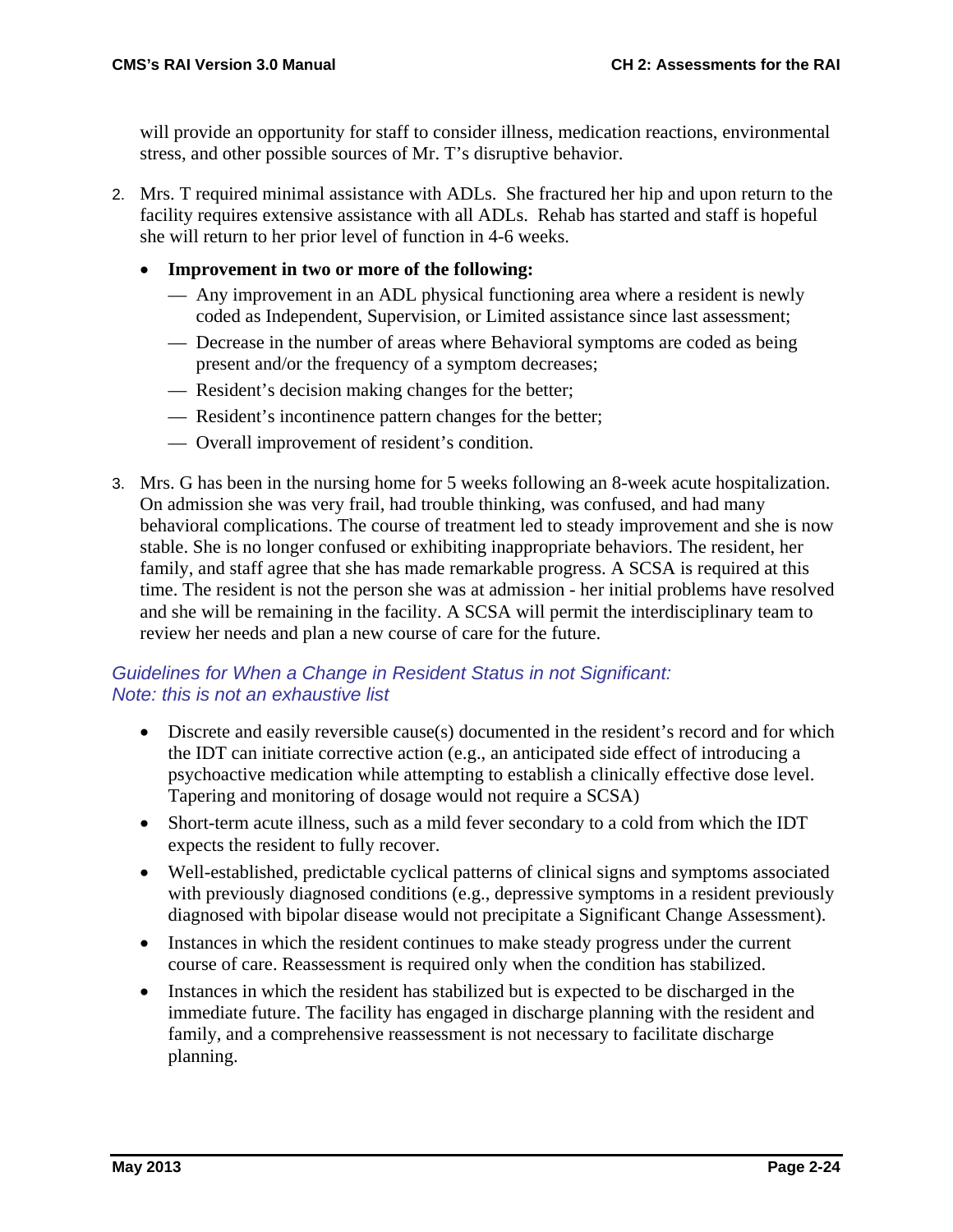### *Guidelines for Determining the Need for a SCSA for Residents with Terminal Conditions: Note: this is not an exhaustive list*

The key in determining if a SCSA is required for individuals with a terminal condition is whether or not the change in condition is an expected, well-defined part of the disease course and is consequently being addressed as part of the overall plan of care for the individual.

- If a terminally ill resident experiences a new onset of symptoms or a condition that is not part of the expected course of deterioration and the criteria are met for a SCSA, a SCSA assessment is required.
- If a resident elects the Medicare Hospice program, it is important that the two separate entities (nursing home and hospice program staff) coordinate their responsibilities and develop a care plan reflecting the interventions required by both entities. The nursing home and hospice plans of care should be reflective of the current status of the resident.

# *Examples (SCSA):*

- 1. Mr. M has been in this nursing home for two and one-half years. He has been a favorite of staff and other residents, and his daughter has been an active volunteer on the unit. Mr. M is now in the end stage of his course of chronic dementia, diagnosed as probable Alzheimer's. He experiences recurrent pneumonias and swallowing difficulties, his prognosis is guarded, and family members are fully aware of his status. He is on a special dementia unit, staff has detailed palliative care protocols for all such end stage residents, and there has been active involvement of his daughter in the care planning process. As changes have occurred, staff has responded in a timely, appropriate manner. In this case, Mr. M's care is of a high quality, and as his physical state has declined, there is no need for staff to complete a new MDS assessment for this bedfast, highly dependent terminal resident.
- 2. Mrs. K came into the nursing home with identifiable problems and has steadily responded to treatment. Her condition has improved over time and has recently hit a plateau. She will be discharged within 5 days. The initial RAI helped to set goals and start her care. The course of care provided to Mrs. K was modified as necessary to ensure continued improvement. The IDT's treatment response reversed the causes of the resident's condition. An assessment need not be completed in view of the imminent discharge. Remember, facilities have 14 days to complete an assessment once the resident's condition has stabilized, and if Mrs. K is discharged within this period, a new assessment is not required. If the resident's discharge plans change, or if she is not discharged, an assessment is required by the end of the allotted 14-day period.
- 3. Mrs. P, too, has responded to care. Unlike Mrs. K, however, she continues to improve. Her discharge date has not been specified. She is benefiting from her care and full restoration of her functional abilities seems possible. In this case, treatment is focused appropriately, progress is being made, staff is on top of the situation, and there is nothing to be gained by requiring a SCSA at this time. However, if her condition was to stabilize and her discharge was not imminent, a SCSA would be in order.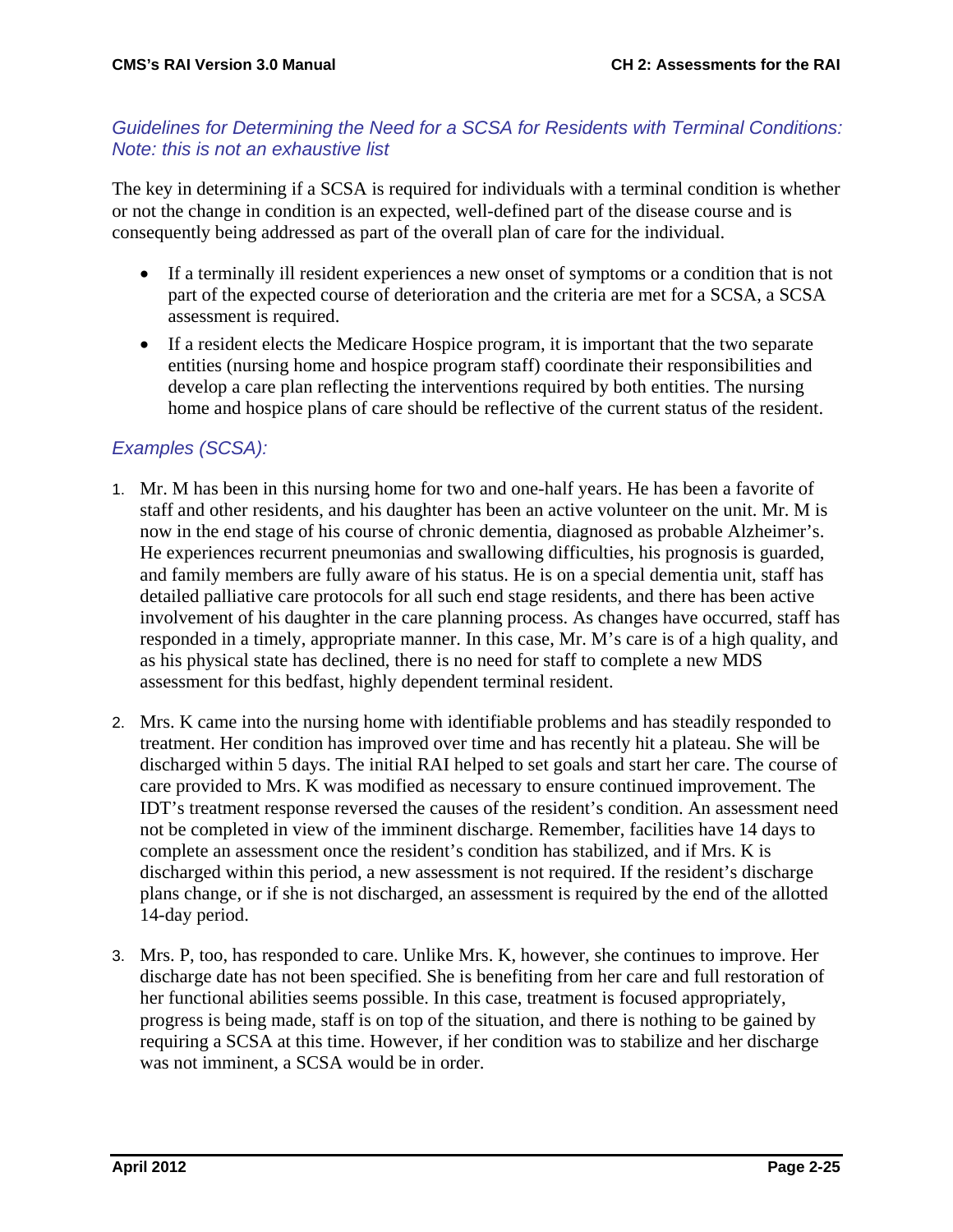### *Guidelines for Determining When A Significant Change Should Result in Referral for a Preadmission Screening and Resident Review (PASRR) Level II Evaluation:*

- If a SCSA occurs for an individual *known* or *suspected* to have a mental illness, intellectual disability ("mental retardation" in the regulation), or related condition (as defined by 42 CFR 483.102), a referral to the state mental health or ID/DD authority (SMH/MR/DDA) for a possible Level II PASRR evaluation must promptly occur as required by Section 1919(e)(7)(B)(iii) of the Social Security Act[5](#page-25-0).
- PASRR is not a requirement of the resident assessment process, but is an OBRA provision that is required to be coordinated with the resident assessment process. This guideline is intended to help facilities coordinate PASRR with the SCSA — the guideline does not require any actions to be taken in completing the SCSA itself.
- Facilities should look to their state PASRR program requirements for specific procedures. PASRR contact information for the state MH/MR/DD authorities and the state Medicaid agency is available at http://www.cms. gov/.
- The nursing facility must provide the SMH/MR/DDA authority with referrals as described below, independent of the findings of the SCSA. PASRR Level II is to function as an independent assessment process for this population with special needs, in parallel with the facility's assessment process. Nursing facilities should have a low threshold for referral to the SMH/MR/DDA, so that these authorities may exercise their expert judgment about when a Level II evaluation is needed.
- Referral should be made as soon as the criteria indicating such are evident the facility should not wait until the SCSA is complete.

#### *Referral for Level II Resident Review Evaluations are Required for Individuals Previously Identified by PASRR to Have Mental Illness, Intellectual Disability, or a Related Condition in the Following Circumstances: Note: this is not an exhaustive list*

- A resident who demonstrates increased behavioral, psychiatric, or mood-related symptoms.
- A resident with behavioral, psychiatric, or mood related symptoms that have not responded to ongoing treatment.
- A resident who experiences an improved medical condition—such that the resident's plan of care or placement recommendations may require modifications.
- A resident whose significant change is physical, but with behavioral, psychiatric, or mood-related symptoms, or cognitive abilities, that may influence adjustment to an altered pattern of daily living.
- A resident who indicates a preference (may be communicated verbally or through other forms of communication, including behavior) to leave the facility.

<span id="page-25-0"></span><sup>&</sup>lt;sup>5</sup> The statute may also be referenced as 42 U.S.C. 1396 $r(e)(7)(B)(iii)$ . Note that as of this revision date the statute supersedes Federal regulations at 42 CFR 483.114(c), which still reads as requiring annual resident review. The regulation has not yet been updated to reflect the statutory change to resident review upon significant change in condition.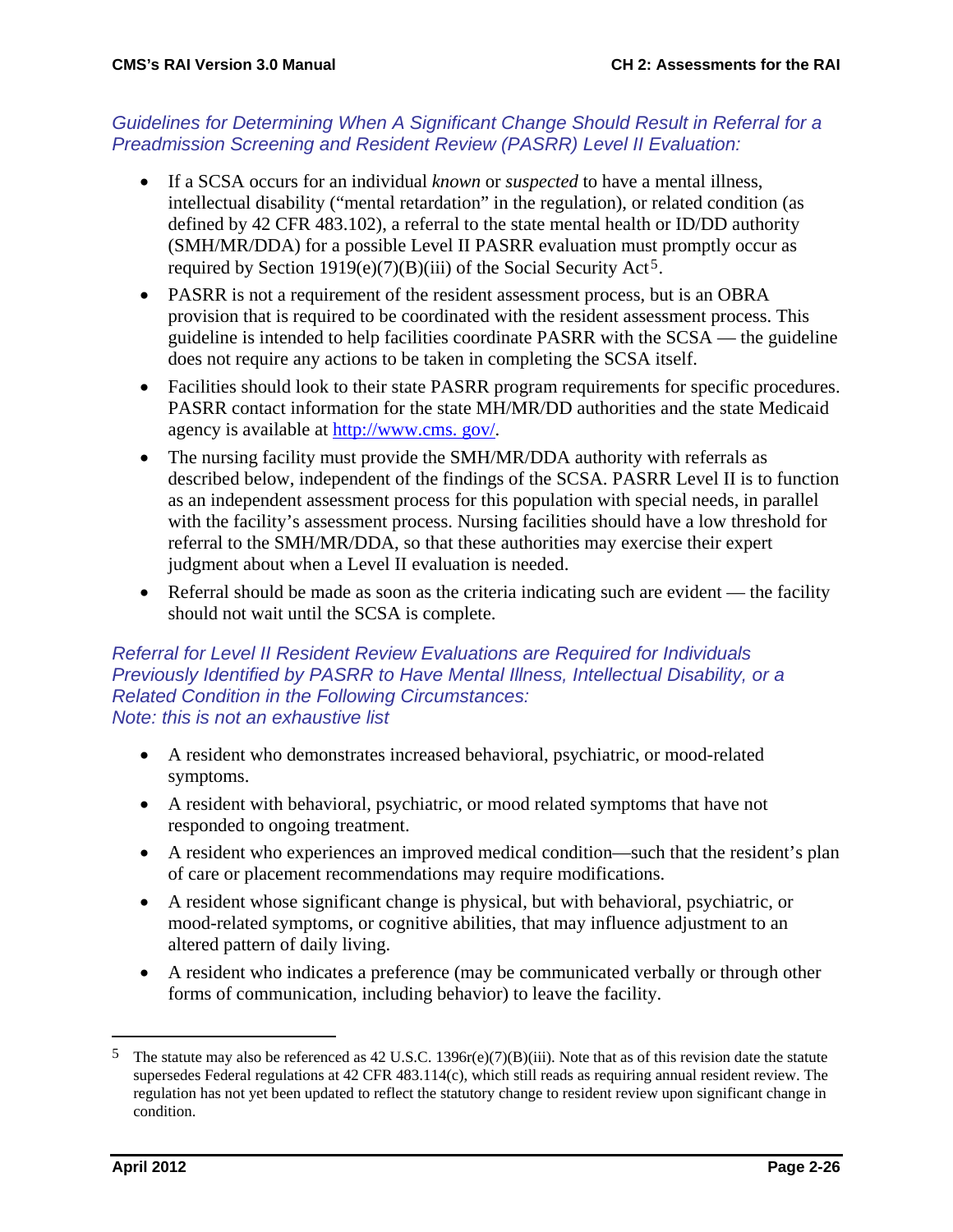• A resident whose condition or treatment is or will be significantly different than described in the resident's most recent PASRR Level II evaluation and determination. (Note that a referral for a possible new Level II PASRR evaluation is required whenever such a disparity is discovered, whether or not associated with a SCSA.)

# *Examples (PASRR & SCSAs):*

- 1. Mr. L has a diagnosis of serious mental illness, but his primary reason for admission was rehabilitation following a hip fracture. Once the hip fracture resolves and he becomes ambulatory, even if other conditions exist for which Mr. L receives medical care, he should be referred for a PASRR evaluation to determine whether a change in his placement or services is needed.
- 2. Ms. K has intellectual disability. She is normally cooperative, but after she had a fall and sustained a leg injury, she becomes agitated and combative with the physical therapist and with staff who try to assess her status. She does not understand why her normal routine has changed and why staff are touching a painful area of her body.

#### *Referral for Level II Resident Review Evaluations are Also Required for Individuals Who May Not Have Previously Been Identified by PASRR to Have Mental Illness, Intellectual Disability, or a Related Condition in the Following Circumstances: Note: this is not an exhaustive list*

- A resident who exhibits behavioral, psychiatric, or mood related symptoms suggesting the presence of a diagnosis of mental illness as defined under 42 CFR 483.100 (where dementia is not the primary diagnosis).
- A resident whose intellectual disability as defined under 42 CFR 483.100, or related condition as defined under 42 CFR 435.1010 was not previously identified and evaluated through PASRR.
- A resident transferred, admitted, or readmitted to a NF following an inpatient psychiatric stay or equally intensive treatment.

### **04. Significant Correction to Prior Comprehensive Assessment (SCPA) (A0310A=05)**

The SCPA is a comprehensive assessment for an existing resident that must be completed when the IDT determines that a resident's prior comprehensive assessment contains a significant error. It can be performed at any time after the completion of an Admission assessment, and its ARD and completion dates (MDS/CAA(s)/care plan) depend on the date the determination was made that the significant error exists in a comprehensive assessment.

A **"significant error"** is an error in an assessment where:

- 1. The resident's overall clinical status is not accurately represented (i.e., miscoded) on the erroneous assessment; and
- 2. The error has not been corrected via submission of a more recent assessment.

*A significant error differs from a significant change because it reflects incorrect coding of the MDS and NOT an actual significant change in the resident's health status.*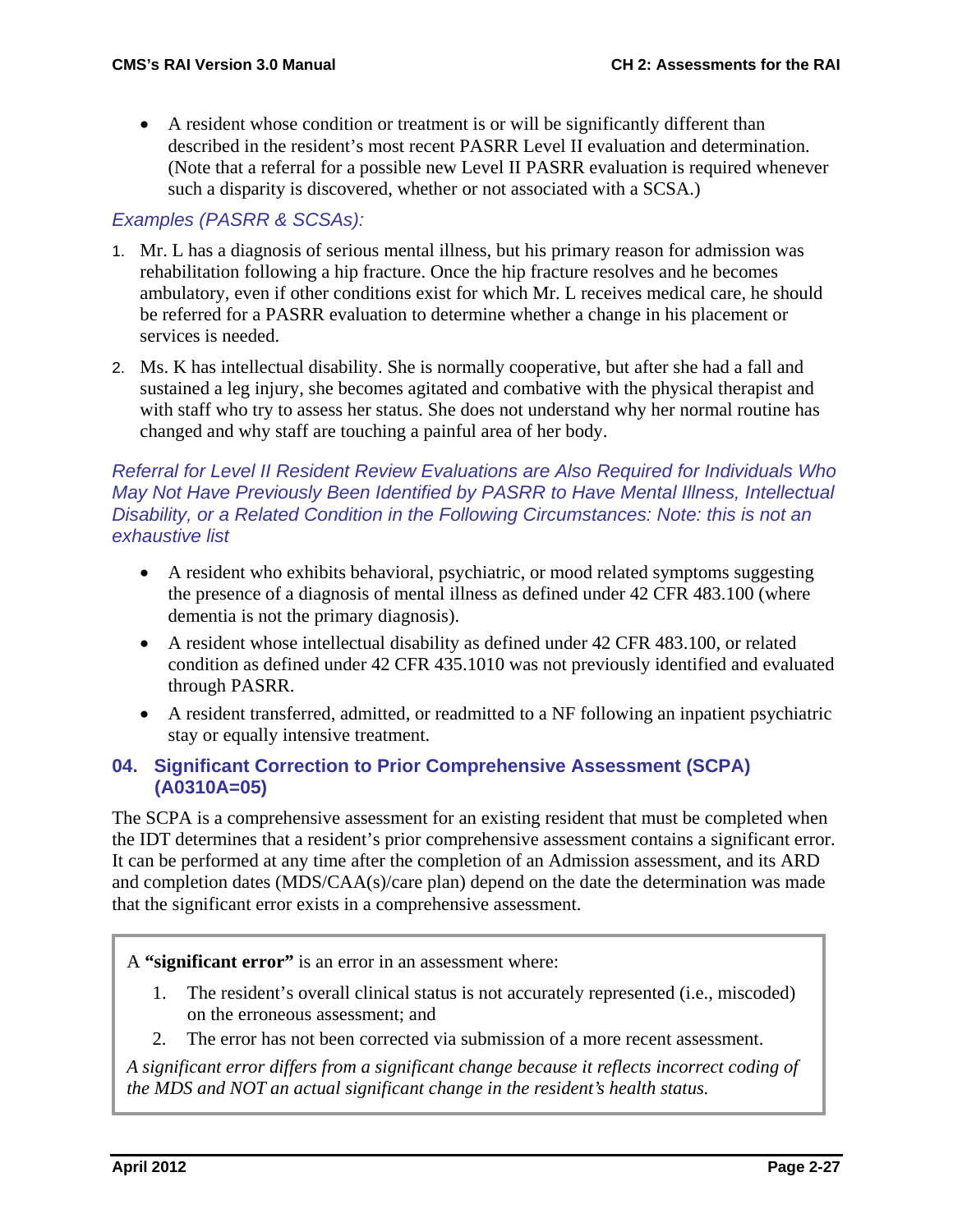### *Assessment Management Requirements and Tips for Significant Correction to Prior Comprehensive Assessments:*

- Nursing homes should document the initial identification of a significant error in an assessment in the progress notes.
- A SCPA is appropriate when:
	- the erroneous comprehensive assessment has been completed and transmitted/submitted into the MDS system; and
	- there is not a more current assessment in progress or completed that includes a correction to the item(s) in error.
- The ARD must be within 14 days after the determination that a significant error in the prior comprehensive assessment occurred (determination date + 14 calendar days).
- The MDS completion date (Item Z0500B) must be no later than 14 days after the ARD (ARD + 14 calendar days) and no later than 14 days after the determination was made that a significant error occurred. This date may be earlier than or the same as the CAA(s) completion date, but not later than the CAA(s) completion date.
- The CAA(s) completion date (Item V0200B2) must be no later than 14 days after the  $ARD$  ( $ARD + 14$  calendar days) and no more than 14 days after the determination was made that a significant error occurred. This date may be the same as the MDS completion date, but not earlier than the MDS completion date.
- The care plan completion date (Item V0200C2) must be no later than 7 calendar days after the CAA(s) completion date (Item V0200B2) (CAA(s) completion date  $+7$  calendar days).

# Non-Comprehensive Assessments and Entry and Discharge **Reporting**

OBRA-required non-comprehensive MDS assessments include a select number of MDS items, but **not** completion of the CAA process and care planning. The OBRA non-comprehensive assessments include:

- Quarterly Assessment
- Significant Correction to Prior Quarterly Assessment
- Discharge Assessment Return not Anticipated
- Discharge Assessment Return Anticipated

The Quarterly and Significant Correction to Prior Quarterly assessments are **not** required for Swing Bed residents. However, Swing Bed providers are required to complete the Discharge assessments.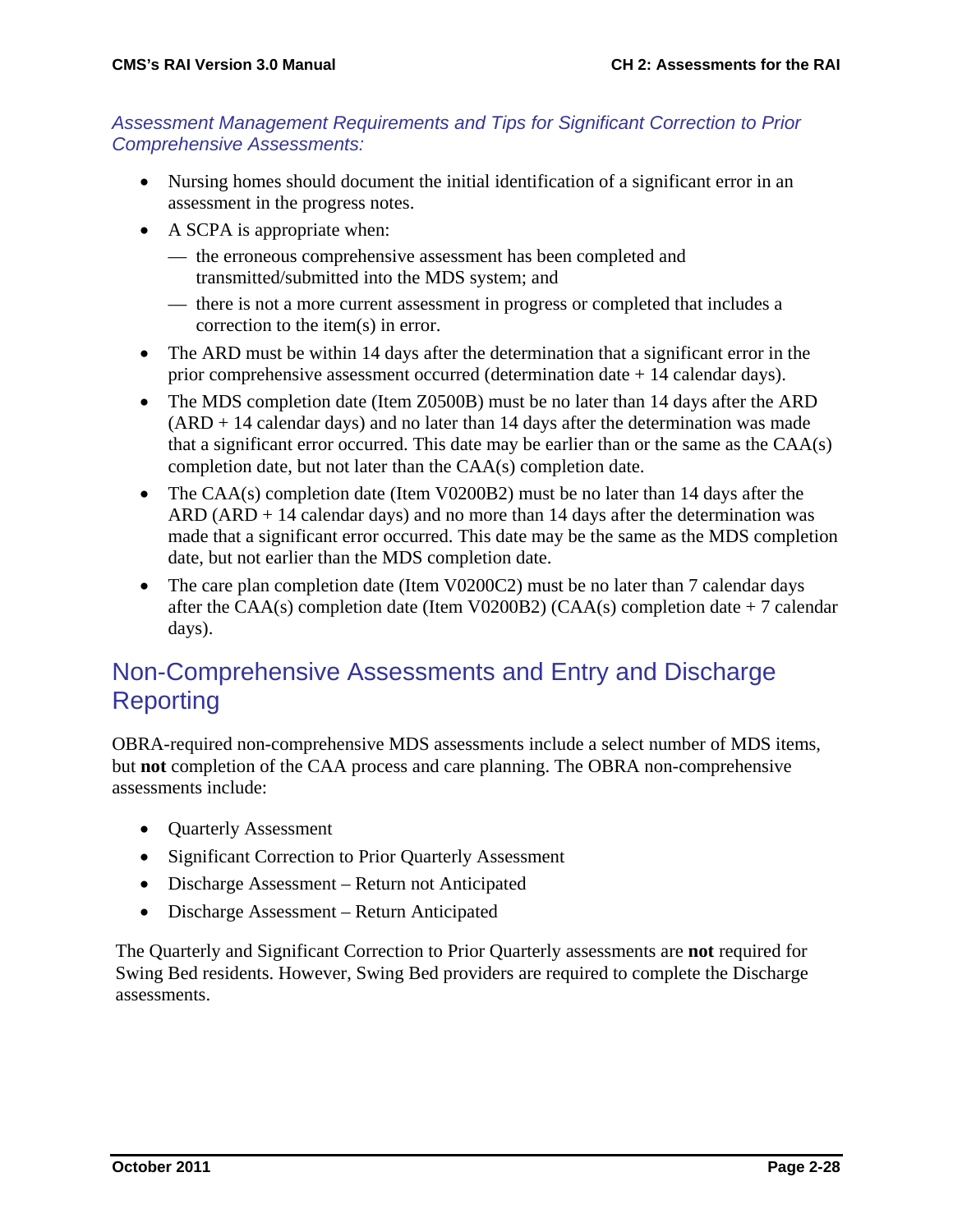Tracking records include a select number of MDS items and are required for **all** residents in the nursing home and swing bed facility. They include:

- Entry Tracking Record
- Death in Facility Tracking Record

#### *Assessment Management Requirements and Tips for Non-Comprehensive Assessments:*

• The ARD is considered the last day of the observation/look back period, therefore it is day 1 for purposes of counting back to determine the beginning of observation/look back periods. For example, if the ARD is set for March 14, then the beginning of the observation period for MDS items requiring a 7-day observation period would be March 8 (ARD + 6 previous calendar days), while the beginning of the observation period for MDS items requiring a 14-day observation period would be March 1 (ARD + 13 previous calendar days).

If a resident goes to the hospital (discharge return anticipated and returns within 30 days) and returns during the assessment period and most of the assessment was completed prior to the hospitalization, then the nursing home may wish to continue with the original assessment, provided the resident does not meet the criteria for a SCSA.

For example:

- Resident A has a Quarterly assessment with an ARD of March 20<sup>th</sup>. The facility staff finished most of the assessment. The resident is discharged (return anticipated) to the hospital on March  $23<sup>rd</sup>$  and returns on March  $25<sup>th</sup>$ . Review of the information from the discharging hospital reveals that there is not any significant change in status for the resident. Therefore, the facility staff continue with the assessment that was not fully completed before discharge and complete the assessment by April  $3<sup>rd</sup>$  (which is day 14 after the ARD).
- Resident B also has a Quarterly assessment with an ARD of March 20<sup>th</sup>. She goes to the hospital on March  $20<sup>th</sup>$  and returns March  $30<sup>th</sup>$ . While there is no significant change the facility decides to start a new assessment and sets the ARD for April 2<sup>nd</sup> and completes the assessment.
- If a resident is discharged during this assessment process, then whatever portions of the RAI that have been completed must be maintained in the resident's discharge record.<sup>[6](#page-28-0)</sup> In closing the record, the nursing home should note why the RAI was not completed.
- If a resident dies during this assessment process, completion of the assessment is not required. Whatever portions of the RAI that have been completed must be maintained in the resident's medical record.<sup>5</sup> In closing the record, the nursing home should note why the RAI was not completed.
- If a significant change in status is identified in the process of completing any assessment except Admission and SCSAs, code and complete the assessment as a comprehensive SCSA instead.

<span id="page-28-0"></span> <sup>6</sup> The RAI is considered part of the resident's clinical record and is treated as such by the RAI utilization guidelines, e.g., portions of the RAI that are "started" must be saved.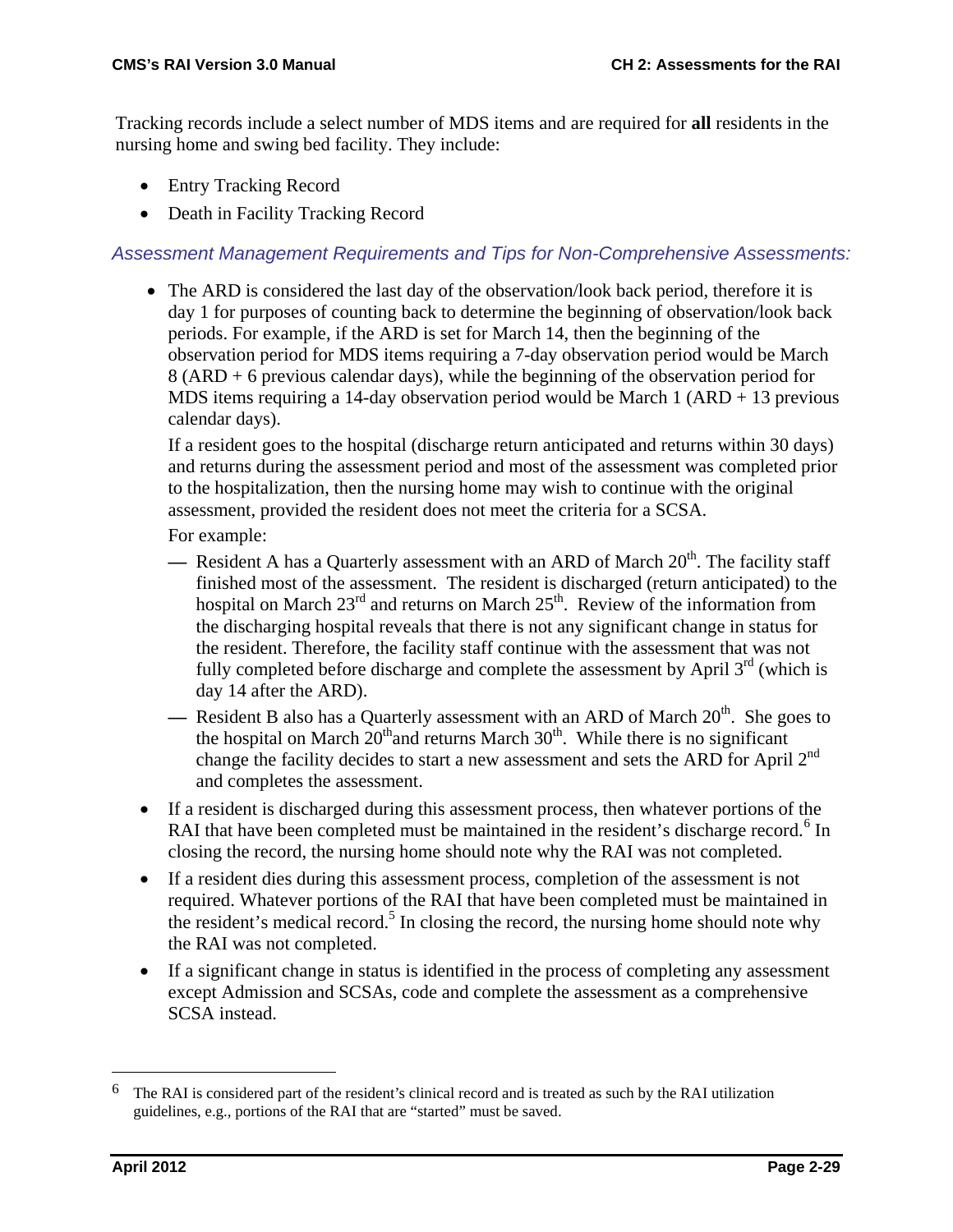- In the process of completing any assessment except an Admission and a SCPA, if it is identified that a significant error occurred in a previous comprehensive assessment that has already been submitted and accepted into the MDS system and has not already been corrected in a subsequent comprehensive assessment, code and complete the assessment as a comprehensive SCPA instead. A correction request for the erroneous comprehensive assessment should also be completed and submitted. See the section on SCPAs for detailed information on completing a SCPA, and Chapter 5 for detailed information on processing corrections.
- In the process of completing any assessment except an Admission, if it is identified that a non-significant (minor) error occurred in a previous assessment, continue with completion of the assessment in progress and also submit a correction request for the erroneous assessment as per the instructions in Chapter 5.
- The ARD of an assessment drives the due date of the next assessment. The next noncomprehensive assessment is due within 92 days after the ARD of the most recent OBRA assessment (ARD of previous OBRA assessment - Admission, Annual, Significant Change in Status, or Significant Correction assessment - + 92 calendar days).
- While the CAA process is not required with a non-comprehensive assessment, nursing homes are still required to review the information from these assessments, determine if a revision to the resident's care plan is necessary, and make the applicable revision.
- The MDS must be transmitted (submitted and accepted into the MDS database) electronically no later than 14 calendar days after the MDS completion date  $(Z0500B +$ 14 calendar days).
- Non-comprehensive assessments may be combined with a Medicare-required PPS assessment (see Sections 2.11 and 2.12 for details).

# **05. Quarterly Assessment (A0310A=02)**

The Quarterly assessment is an OBRA non-comprehensive assessment for a resident that must be completed at least every 92 days following the previous OBRA assessment of any type. It is used to track a resident's status between comprehensive assessments to ensure critical indicators of gradual change in a resident's status are monitored. As such, not all MDS items appear on the Quarterly assessment. The ARD (A2300) must be not more than 92 days after the ARD of the most recent OBRA assessment of any type.

### *Assessment Management Requirements and Tips:*

• Federal requirements dictate that, at a minimum, three Quarterly assessments be completed in each 12-month period. Assuming the resident does not have a SCSA or SCPA completed and was not discharged from the nursing home, a typical 12-month OBRA schedule would look like this: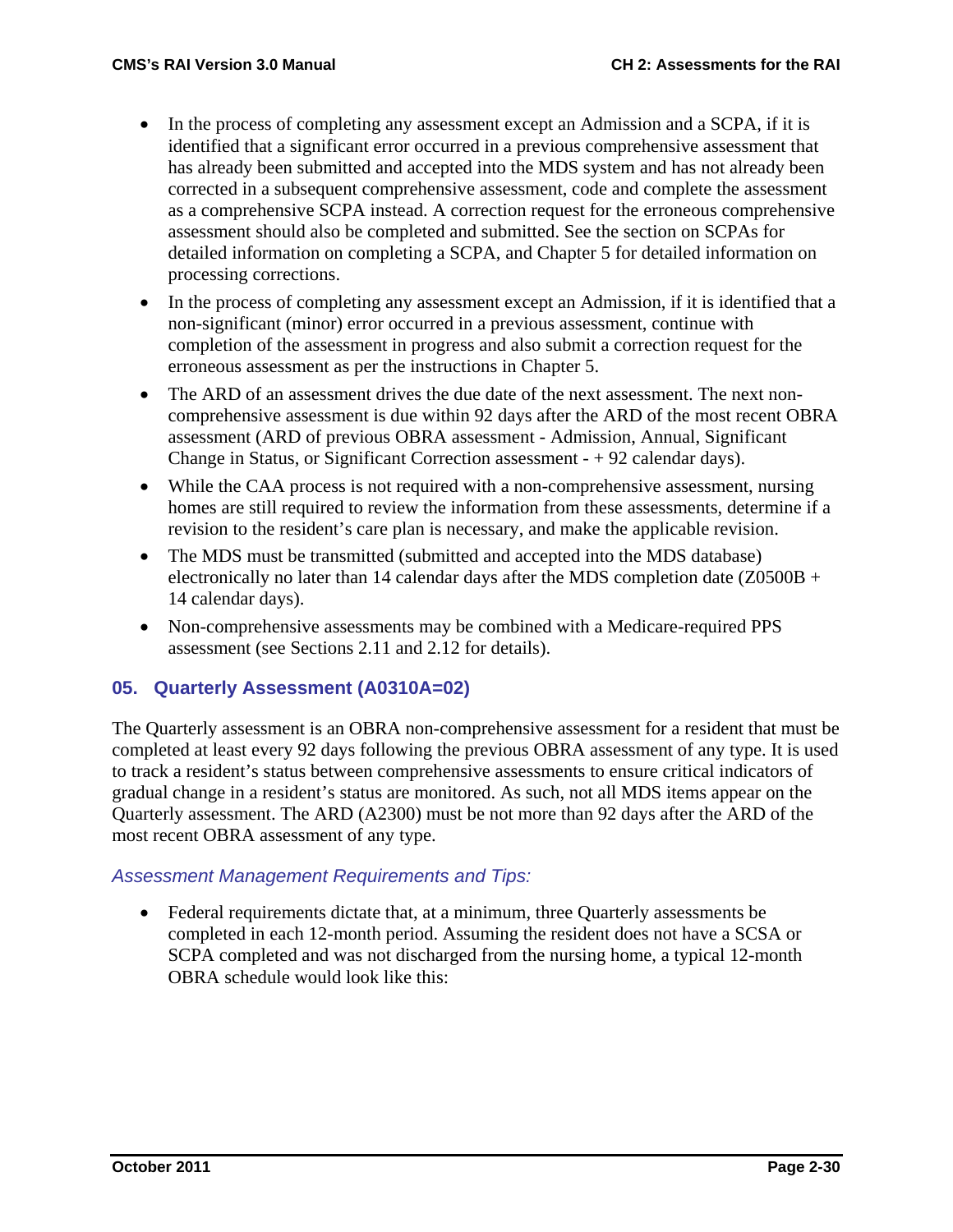

- OBRA assessments may be scheduled early if a nursing home wants to stagger due dates for assessments. As a result, more than three OBRA Quarterly assessments may be completed on a particular resident in a given year, or the Annual assessment may be completed early to ensure that the regulatory time frames are met. However, States may have more stringent restrictions.
- The ARD must be within 92 days after the ARD of the previous OBRA assessment (Quarterly, Admission, SCSA, SCPA, or Annual assessment + 92 calendar days).
- The MDS completion date (Item Z0500B) must be no later than 14 days after the ARD  $(ARD + 14$  calendar days).

### **06. Significant Correction to Prior Quarterly Assessment (SCQA) (A0310A=06)**

The SCQA is an OBRA non-comprehensive assessment that must be completed when the IDT determines that a resident's prior Quarterly assessment contains a significant error. It can be performed at any time after the completion of a Quarterly assessment, and the ARD (Item A2300) and completion dates (Item Z0500B) depend on the date the determination was made that there is a significant error in a previous Quarterly assessment.

A **"significant error"** is an error in an assessment where:

- 1. The resident's overall clinical status is not accurately represented (i.e., miscoded) on the erroneous assessment; and
- 2. The error has not been corrected via submission of a more recent assessment.

*A significant error differs from a significant change because it reflects incorrect coding of the MDS and NOT an actual significant change in the resident's health status.*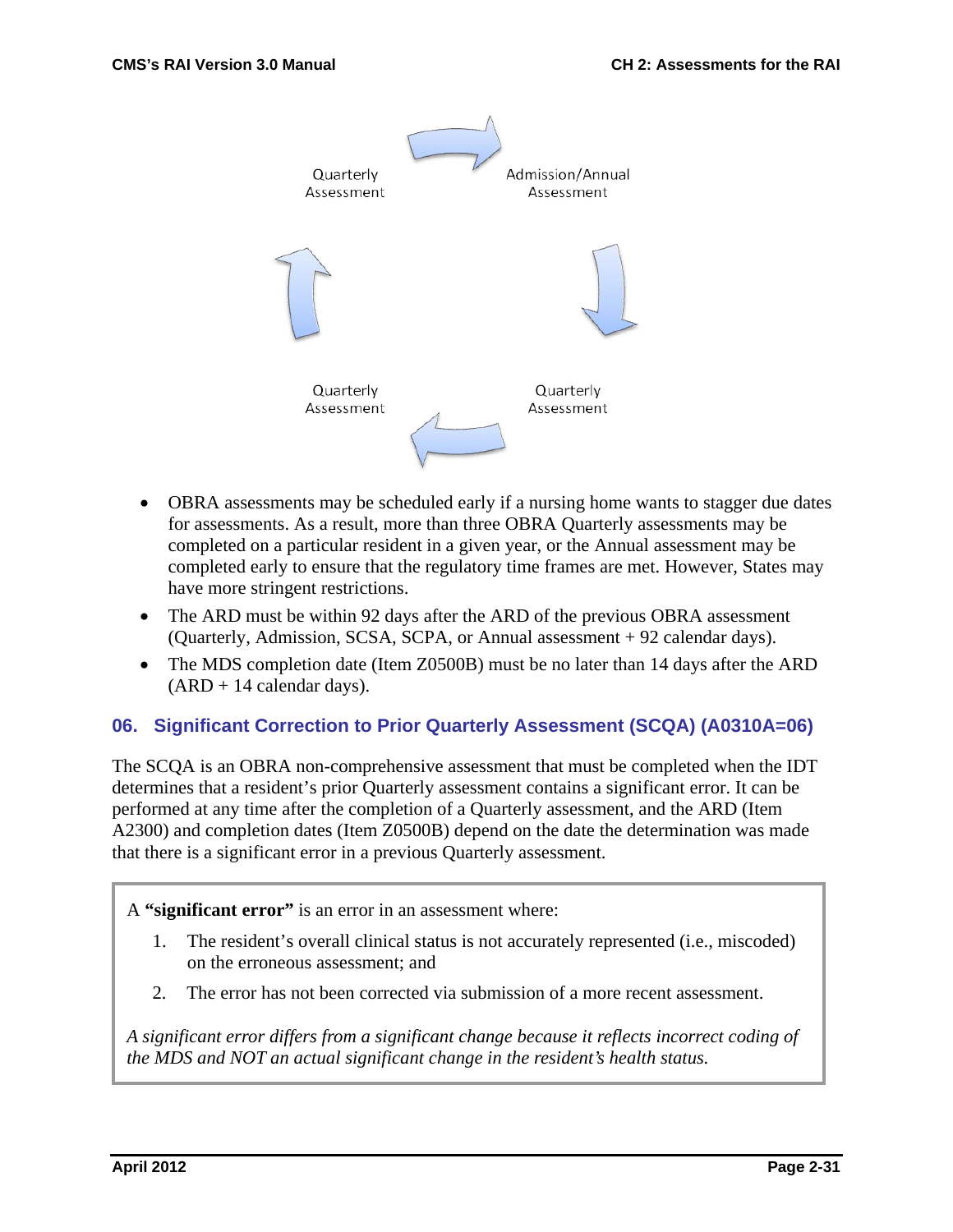#### *Assessment Management Requirements and Tips:*

- Nursing homes should document the initial identification of a significant error in an assessment in the progress notes.
- A SCQA is appropriate when:
	- the erroneous Quarterly assessment has been completed (MDS completion date, Item Z0500B) and transmitted/submitted into the MDS system; and
	- there is not a more current assessment in progress or completed that includes a correction to the item(s) in error.
- The ARD must be within 14 days after the determination that a significant error in the prior Quarterly assessment has occurred (determination date + 14 calendar days) and no later than 14 days after determining that the significant error occurred.
- The MDS completion date (Item Z0500B) must be no later than 14 days after the ARD  $(ARD + 14$  calendar days) and no later than 14 days after determining that the significant error occurred.

# Tracking Records and Discharge Assessments (A0310F)

OBRA-required tracking records and assessments consist of the Entry tracking record, the Discharge assessments, and the Death in Facility tracking record. These include the completion of a select number of MDS items in order to track residents when they enter or leave a facility. They do not include completion of the CAA process and care planning. The Discharge assessments include items for quality monitoring. Entry and discharge reporting **is** required for Swing Bed residents and respite residents.

If the resident has one or more admissions to the hospital before the Admission assessment is completed, the nursing home should continue to submit Discharge assessments and Entry records every time until the resident is in the nursing home long enough to complete the comprehensive Admission assessment.

OBRA-required Tracking Records and Discharge Assessments include the following types (Item A0310F):

### **07. Entry Tracking Record (Item A0310F=01)**

There are two types of entries – admission and reentry.

### **Admission (Item A1700=1)**

- Entry tracking record is coded an Admission every time a resident:
	- is admitted for the first time to this facility; or
	- is readmitted after a discharge prior to completion of the OBRA Admission assessment; or
	- is readmitted after a discharge return not anticipated; or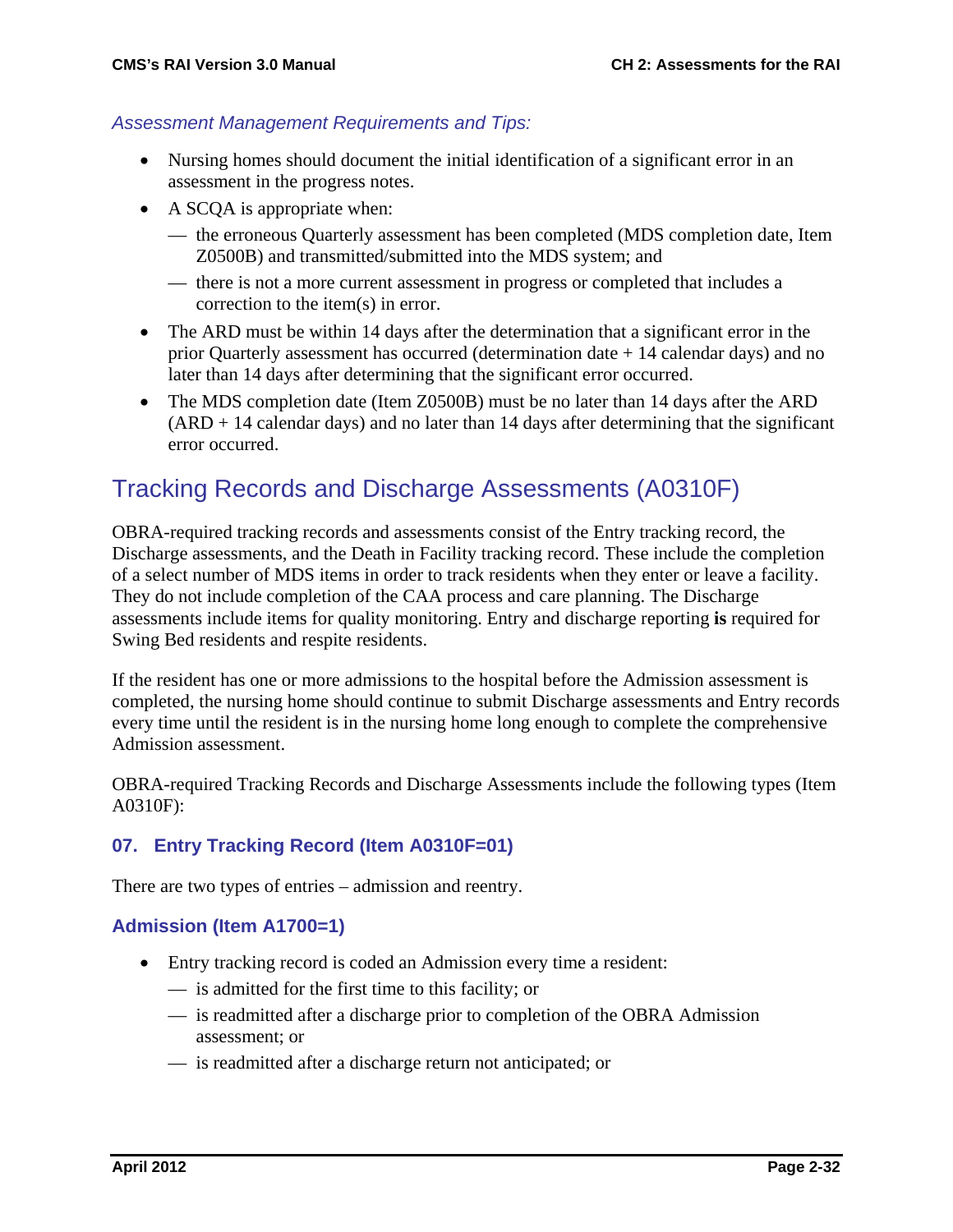- is readmitted after a discharge return anticipated when return was not within 30 days of discharge.
- For swing bed facilities, the Entry tracking record will always be coded 1, Admission, since these providers do not complete an OBRA Admission assessment.

# *Example (Admission):*

1. Mr. S. was admitted to the nursing home on February 5, 2011 following a stroke. He regained most of his function and returned to his home on March 29, 2011. He was discharged return not anticipated. Five months later, Mr. S. underwent surgery for a total knee replacement. He returned to the nursing home for rehabilitation therapy on August 27, 2011. Code the Entry tracking record for the August 27, 2011 return as follows:

```
A0310F = 01A1600 = 08-27-2011A1700 = 1
```
# **Reentry (Item A1700=2)**

• Entry tracking record is coded Reentry every time a person is readmitted to a nursing home when the resident was previously admitted to this nursing home (i.e., an OBRA Admission was completed), **and** was discharged return anticipated from this nursing home, **and** returned within 30 days of discharge. See Section 2.5, Reentry, for greater detail.

### *Example (Reentry):*

1. Mr. W. was admitted to the nursing home on April 11, 2011. Four weeks later he became very short of breath during lunch. The nurse assessed him and noted his lung sounds were not clear. His breathing became very labored. He was discharged return anticipated and admitted to the hospital. On May 18, 2011, Mr. W. returned to the facility. Code the Entry tracking record for the May 18, 2011 return, as follows:

> $A0310F = 01$  $A1600 = 05 - 18 - 2011$  $A1700 = 2$

*Assessment Management Requirements and Tips for Entry Tracking Records:*

- The Entry tracking record is the first item set completed for all residents.
- Must be completed every time a resident is admitted (admission) or readmitted (reentry) into a nursing home (or swing bed facility).
- Must be completed for a respite resident every time the resident enters the facility.
- Must be completed within 7 days after the admission/reentry.
- Must be submitted no later than the  $14<sup>th</sup>$  calendar day after the entry (entry date (A1600) + 14 calendar days).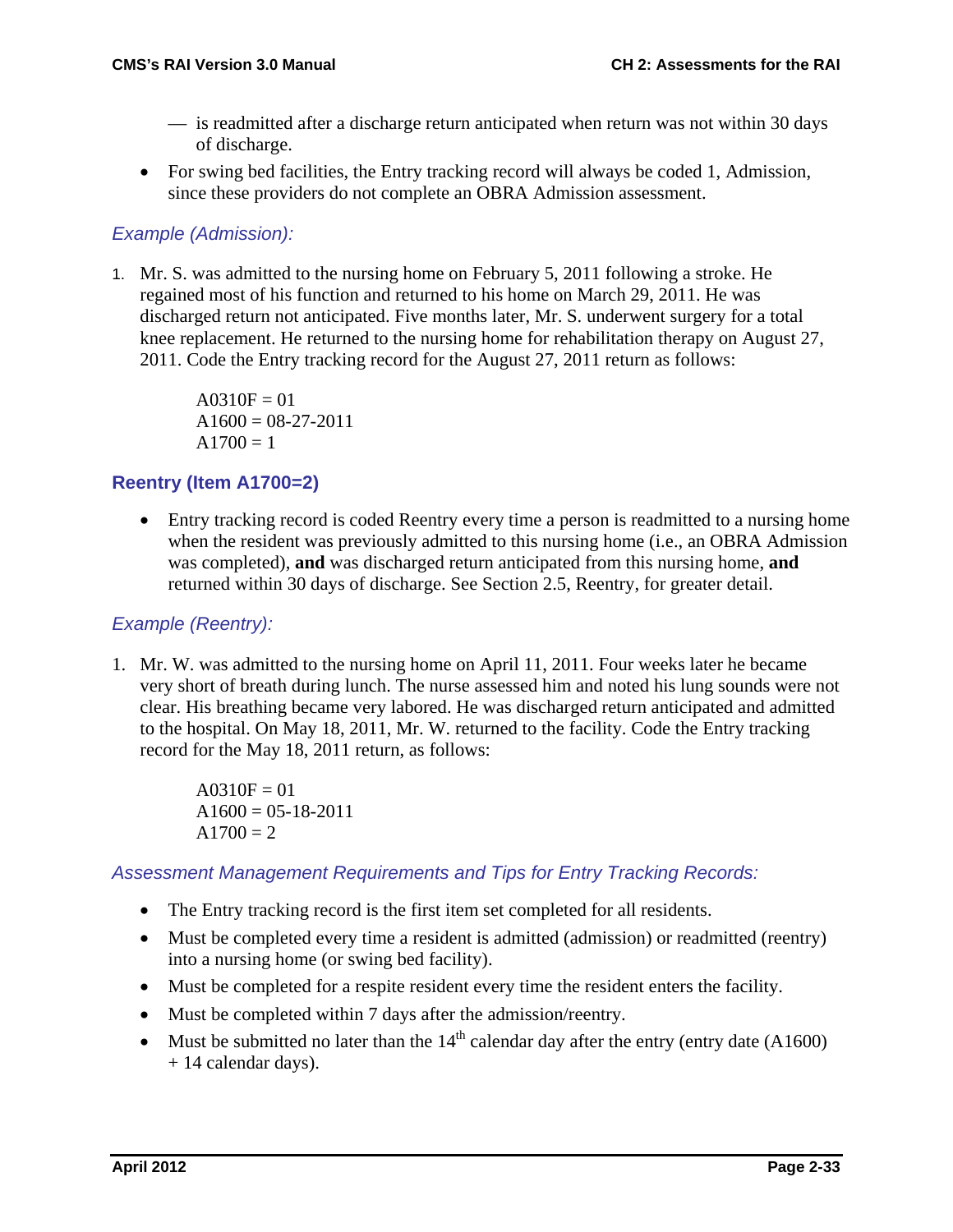- Required in addition to the initial Admission assessment or other OBRA or PPS assessments that might be required.
- Contains administrative and demographic information.
- Is a stand-alone tracking record.
- May **not** be combined with an assessment.

### **08. Death in Facility Tracking Record (A0310F=12)**

- Must be completed when the resident dies in the facility or when on LOA
- Must be completed within 7 days after the resident's death, which is recorded in item A2000, Discharge Date (A2000 + 7 calendar days).
- Must be submitted within 14 days after the resident's death, which is recorded in item A2000, Discharge Date (A2000 + 14 calendar days).
- Consists of demographic and administrative items.
- May not be combined with any type of assessment.

### *Example (Death in Facility):*

1. Mr. W. was admitted to the nursing home for hospice care due to a terminal illness on September 9, 2011. He passed away on November 13, 2011. Code the November 13, 2011 Death in Facility tracking record as follows:

 $A0310F = 12$  $A2000 = 11 - 13 - 2011$  $A2100 = 08$ 

# Discharge Assessments (A0310F)

Discharge assessments consist of discharge return anticipated and discharge return not anticipated. These are OBRA required assessments.

### **09. Discharge Assessment–Return Not Anticipated (A0310F=10)**

- Must be completed when the resident is discharged from the facility and the resident is not expected to return to the facility within 30 days.
- Must be completed (Item Z0500B) within 14 days after the discharge date  $(A2000 + 14)$ calendar days).
- Must be submitted within 14 days after the MDS completion date  $(Z0500B + 14$  calendar days).
- Consists of demographic, administrative, and clinical items.
- If the resident returns, the Entry tracking record will be coded  $A1700=1$ , Admission. The OBRA schedule for assessments will start with a new Admission assessment. If the resident's stay will be covered by Medicare Part A, the PPS schedule starts with a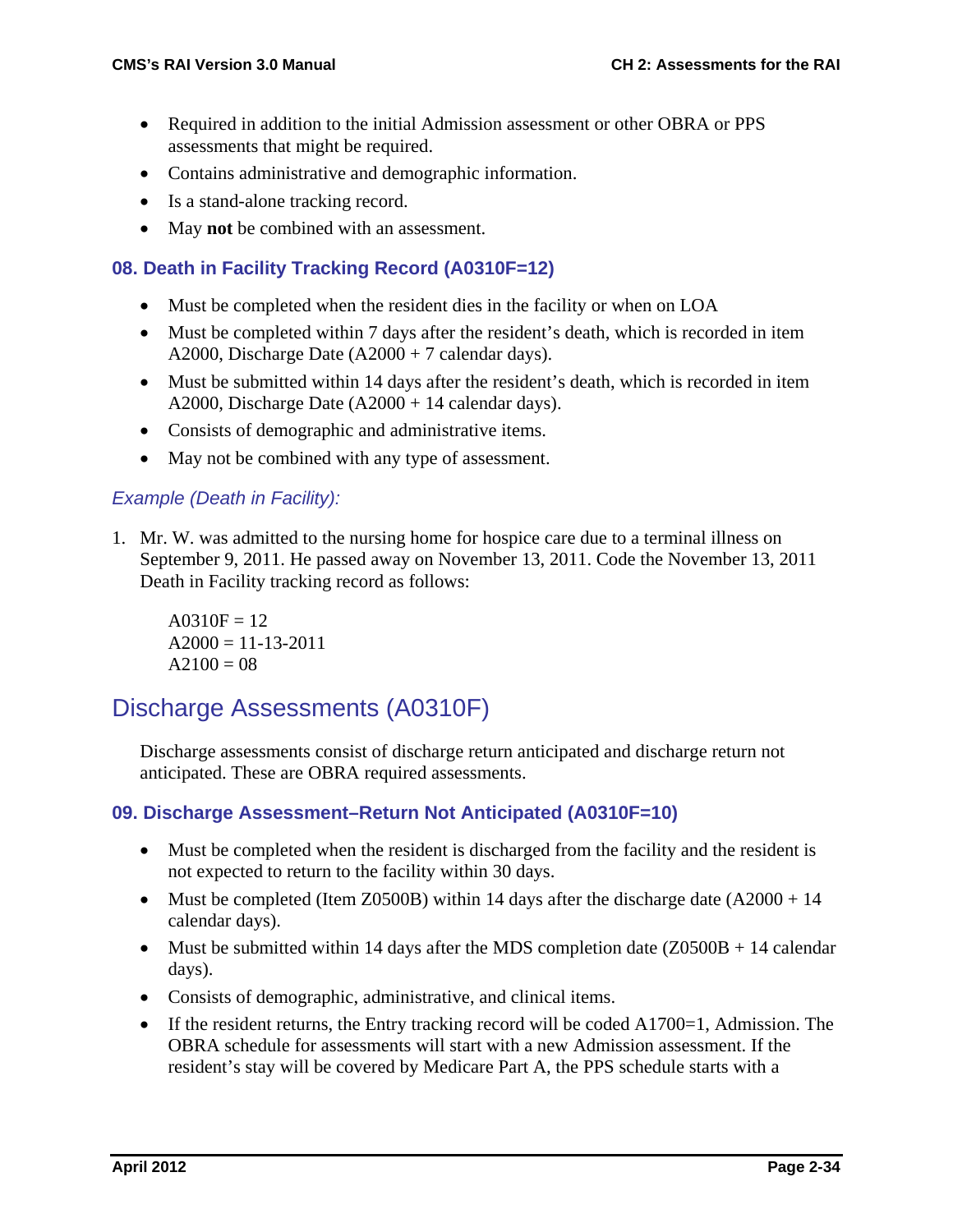Medicare-required 5-day scheduled assessment or combination of the Admission and 5 day PPS assessment.

*Example (Discharge-return not anticipated):*

1. Mr. S. was admitted to the nursing home on February 5, 2011 following a stroke. He regained most of his function and was discharged return not anticipated to his home on March 29, 2011. Code the March 29, 2011 Discharge assessment as follows:

> $A0310F = 10$  $A2000 = 03 - 29 - 2011$  $A2100 = 01$

# **10. Discharge Assessment–Return Anticipated (A0310F=11)**

- Must be completed when the resident is discharged from the facility and the resident is expected to return to the facility within 30 days.
- For a resident discharged to a hospital or other setting (such as a respite resident) who comes in and out of the facility on a relatively frequent basis and reentry can be expected, the resident is discharged return anticipated unless it is known on discharge that he or she will not return within 30 days. This status requires an Entry tracking record each time the resident returns to the facility and a Discharge assessment each time the resident is discharged.
- Must be completed (Item Z0500B) within 14 days after the discharge date (Item A2000) (i.e., discharge date  $(A2000) + 14$  calendar days).
- Must be submitted within 14 days after the MDS completion date (Item Z0500B)  $(i.e., MDS completion date (Z0500B) + 14 calendar days).$
- Consists of demographic, administrative, and clinical items.
- When the resident returns to the nursing home, the IDT must determine if criteria are met for a SCSA (only when the OBRA Admission assessment was completed prior to discharge).
	- If criteria are met, complete a Significant Change in Status assessment.
	- If criteria are not met, continue with the OBRA schedule as established prior to the resident's discharge.
- If a SCSA is not indicated and an OBRA assessment was due while the resident was in the hospital, the facility has 13 days after reentry to complete the assessment (this does not apply to Admission assessment).
- When a resident had a prior Discharge assessment completed indicating that the resident was expected to return (A0310E=11) to the facility, but later learned that the resident will not be returning to the facility, there is no Federal requirement to inactivate the resident's record nor to complete another Discharge assessment. Please contact your State RAI Coordinator for specific State requirements.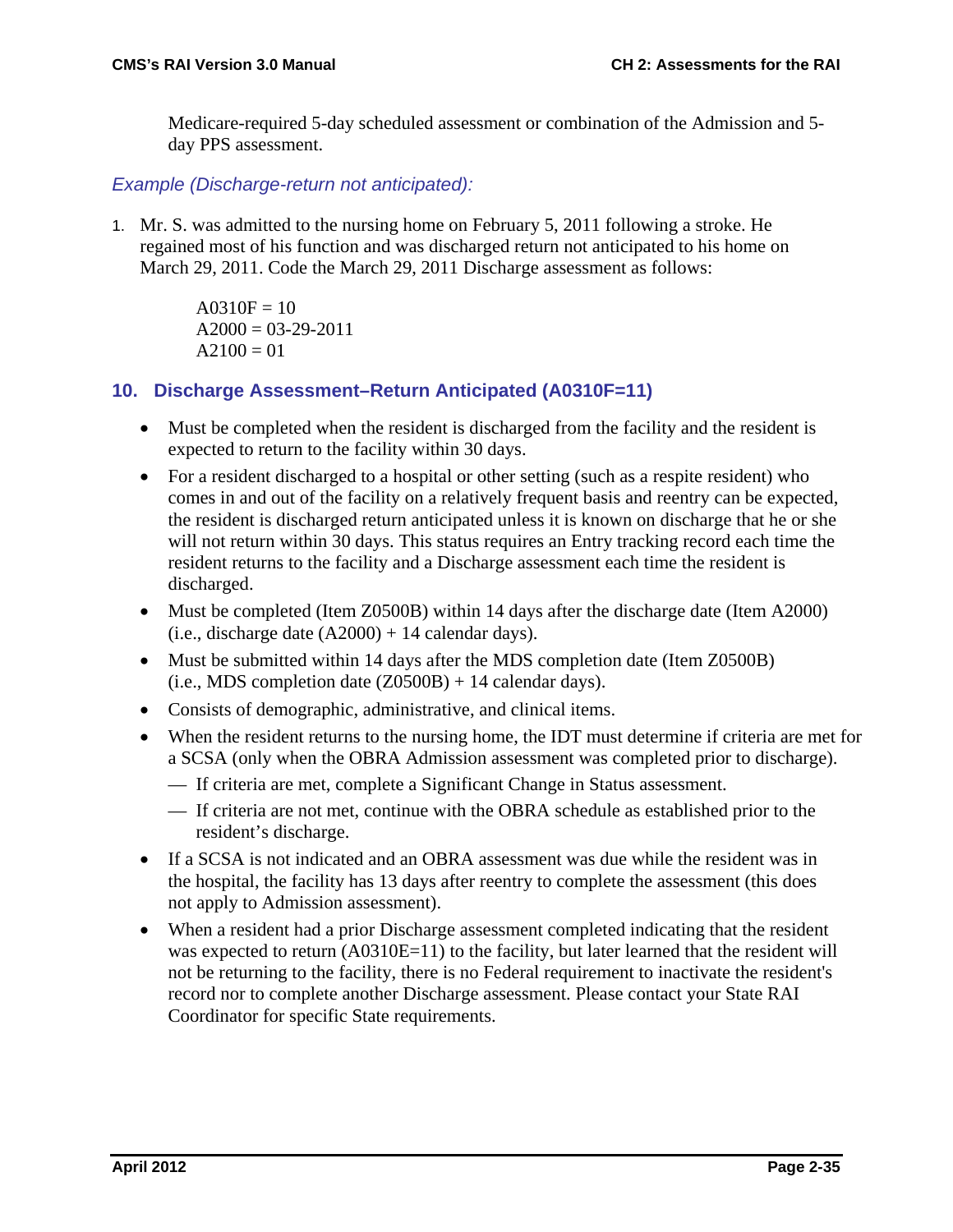#### *Example (Discharge-return anticipated):*

1. Ms. C. was admitted to the nursing home on May 22, 2011. She tripped while at a restaurant with her daughter. She was discharged return anticipated and admitted to the hospital on May 31, 2011. Code the May 31, 2011 Discharge assessment as follows:

 $A0310F = 11$  $A2000 = 05 - 31 - 2011$  $A2100 = 03$ 

#### **Assessment Management Requirements and Tips for Discharge Assessments:**

- Must be completed when the resident is discharged from the facility (see definition of Discharge on page 2-10).
- Must be completed when the resident is admitted to an acute care hospital.
- Must be completed when the resident has a hospital observation stay greater than 24 hours.
- Must be completed on a respite resident every time the resident is discharged from the facility.
- May be combined with another OBRA required assessment when requirements for all assessments are met.
- May be combined with a PPS Medicare required assessment when requirements for all assessments are met.
- Discharge date (Item A2000) must be the ARD (Item A2300) of the Discharge assessment.
- For **unplanned discharges**, the facility should complete the Discharge assessment to the best of its abilities. The use of the dash, "-", is appropriate when the staff are unable to determine the response to an item, including the interview items. In some cases, the facility may have already completed some items of the assessment and should record those responses or may be in the process of completing an assessment. The facility may combine the Discharge assessment with another assessment(s) when requirements for all assessments are met.
	- An unplanned discharge includes, for example:
		- o Acute-care transfer of the resident to a hospital or an emergency department in order to either stabilize a condition or determine if an acute-care admission is required based on emergency department evaluation; or
		- o Resident unexpectedly leaving the facility against medical advice; or
		- o Resident unexpectedly deciding to go home or to another setting (e.g., due to the resident deciding to complete treatment in an alternate setting).
- Nursing home bed hold status and opening and closing of the medical record have no effect on these requirements.

The following chart details the sequencing and coding of Tracking records and Discharge assessments.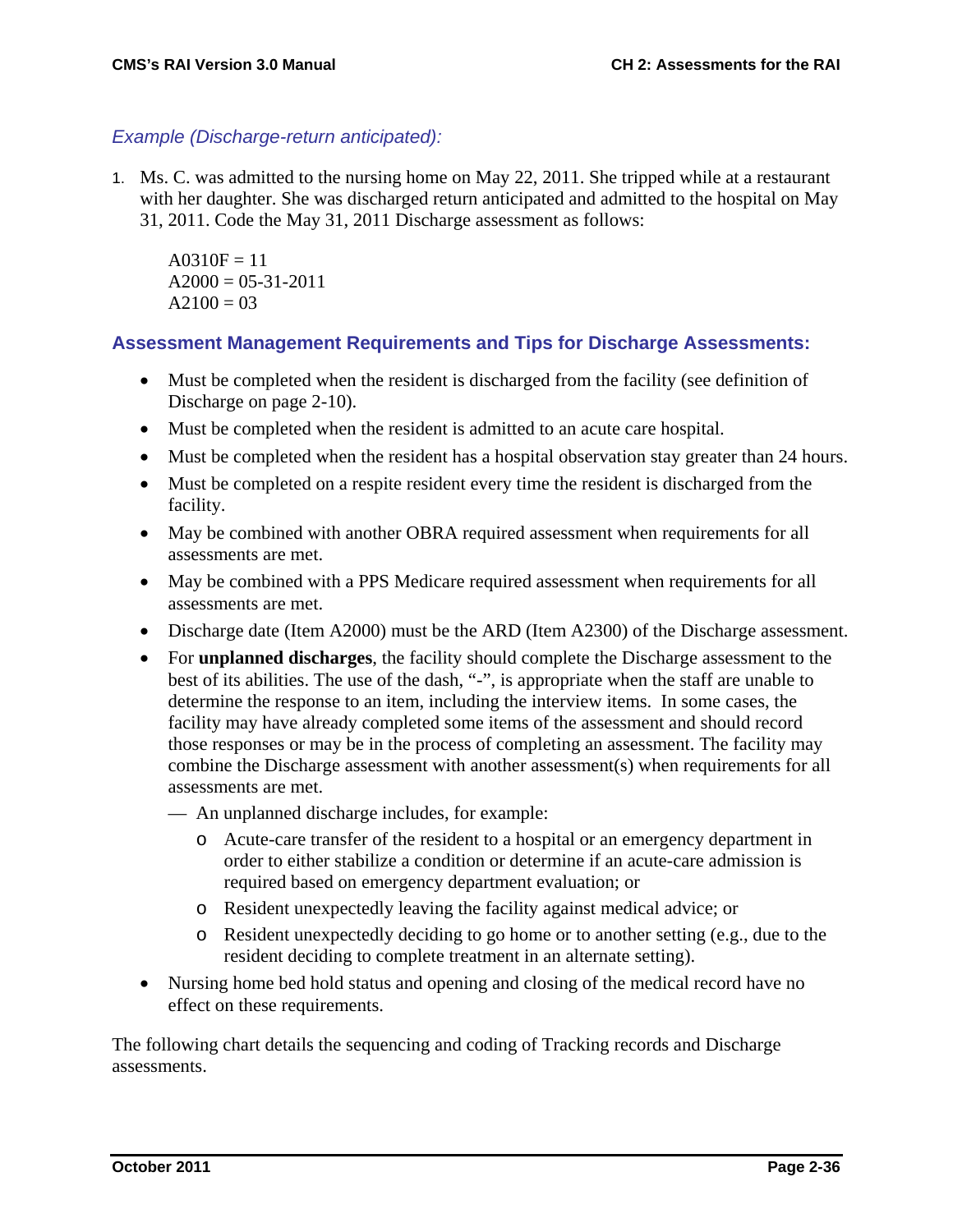

**Entry, Discharge, and Reentry Algorithms**

When  $A1700 = 1$ , the first OBRA assessment should be an admission assessment unless D/C prior to completion.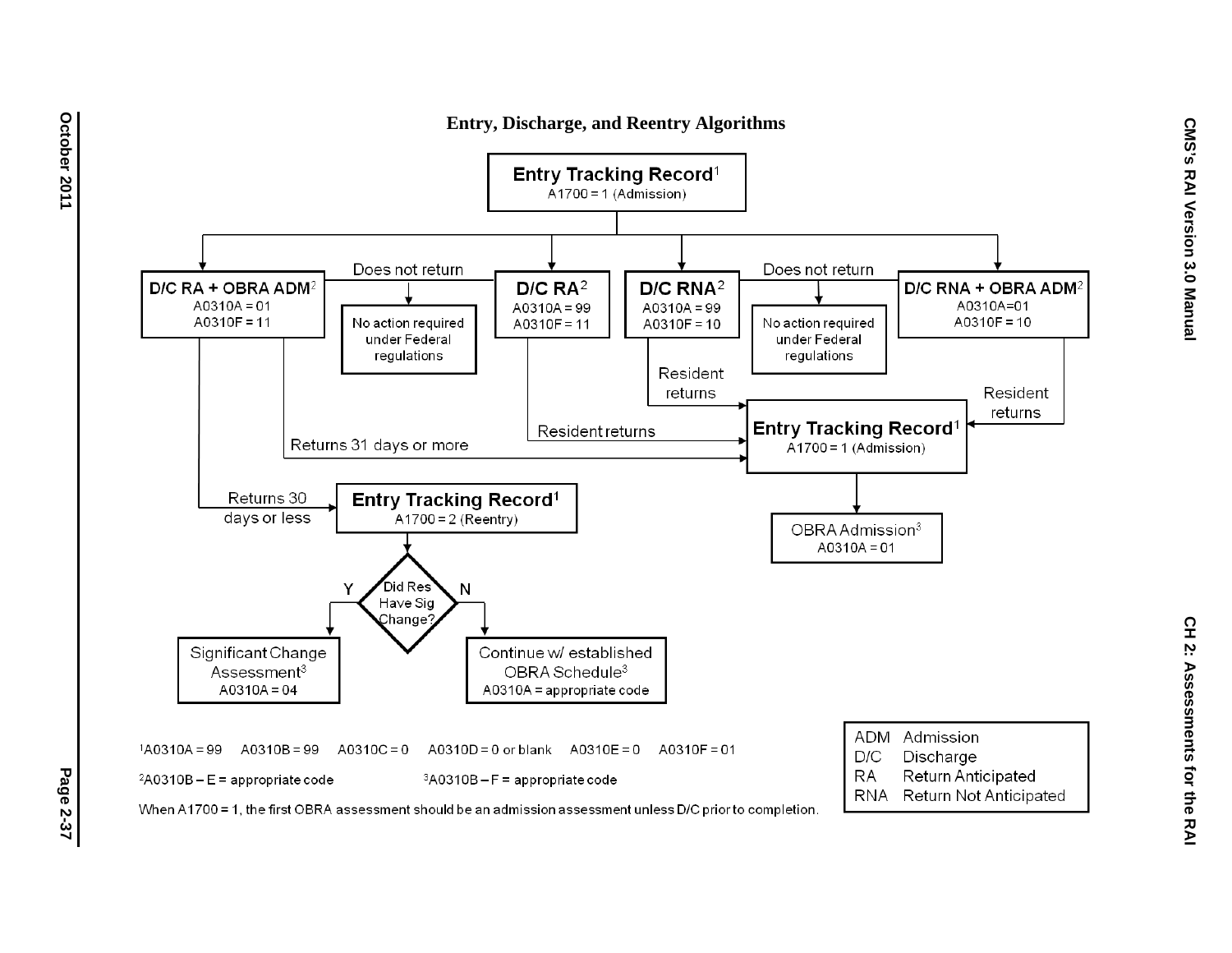## **2.7 The Care Area Assessment (CAA) Process and Care Plan Completion**

Federal statute and regulations require nursing homes to conduct initial and periodic assessments for all their residents. The assessment information is used to develop, review, and revise the resident's plans of care that will be used to provide services to attain or maintain the resident's highest practicable physical, mental, and psychosocial well-being.

The RAI process, which includes the Federally-mandated MDS, is the basis for an accurate assessment of nursing home residents. The MDS information and the CAA process provide the foundation upon which the care plan is formulated. There are 20 problem-oriented CAAs, each of which includes MDS-based "trigger" conditions that signal the need for additional assessment and review of the triggered care area. Detailed information regarding each care area and the CAA process, including definitions and triggers, appear in Chapter 4 of this manual. Chapter 4 also contains detailed information on care planning development utilizing the RAI and CAA process.

## **CAA(s) Completion**

- Is required for OBRA-required comprehensive assessments. They are not required for non-comprehensive assessments, PPS assessments, Discharge assessments, or Tracking records.
- After completing the MDS portion of the comprehensive assessment, the next step is to further identify and evaluate the resident's strengths, problems, and needs through use of the CAA process (described in detail in Chapter 3, Section V, and Chapter 4 of this manual) and through further investigation of any resident-specific issues not addressed in the RAI/CAA process.
- The CAA(s) completion date (Item V0200B2) must be either later than or the same date as the MDS completion date (Item Z0500B). In no event can either date be later than the established timeframes as described in Section 2.6.
- It is important to note that for an Admission assessment, the resident enters the nursing home with a set of physician-based treatment orders. Nursing home staff should review these orders and begin to assess the resident and to identify potential care issues/ problems. In many cases, interventions will already have been implemented to address priority issues prior to completion of the final care plan. At this time, many of the resident's problems in the 20 care areas will have been identified, causes will have been considered, and a preliminary care plan initiated. However, a final CAA(s) review and associated documentation are still required no later than the  $14<sup>th</sup>$  calendar day of admission (admission date plus 13 calendar days).
- Detailed information regarding each CAA and the CAA process appears in Chapter 4 of this manual.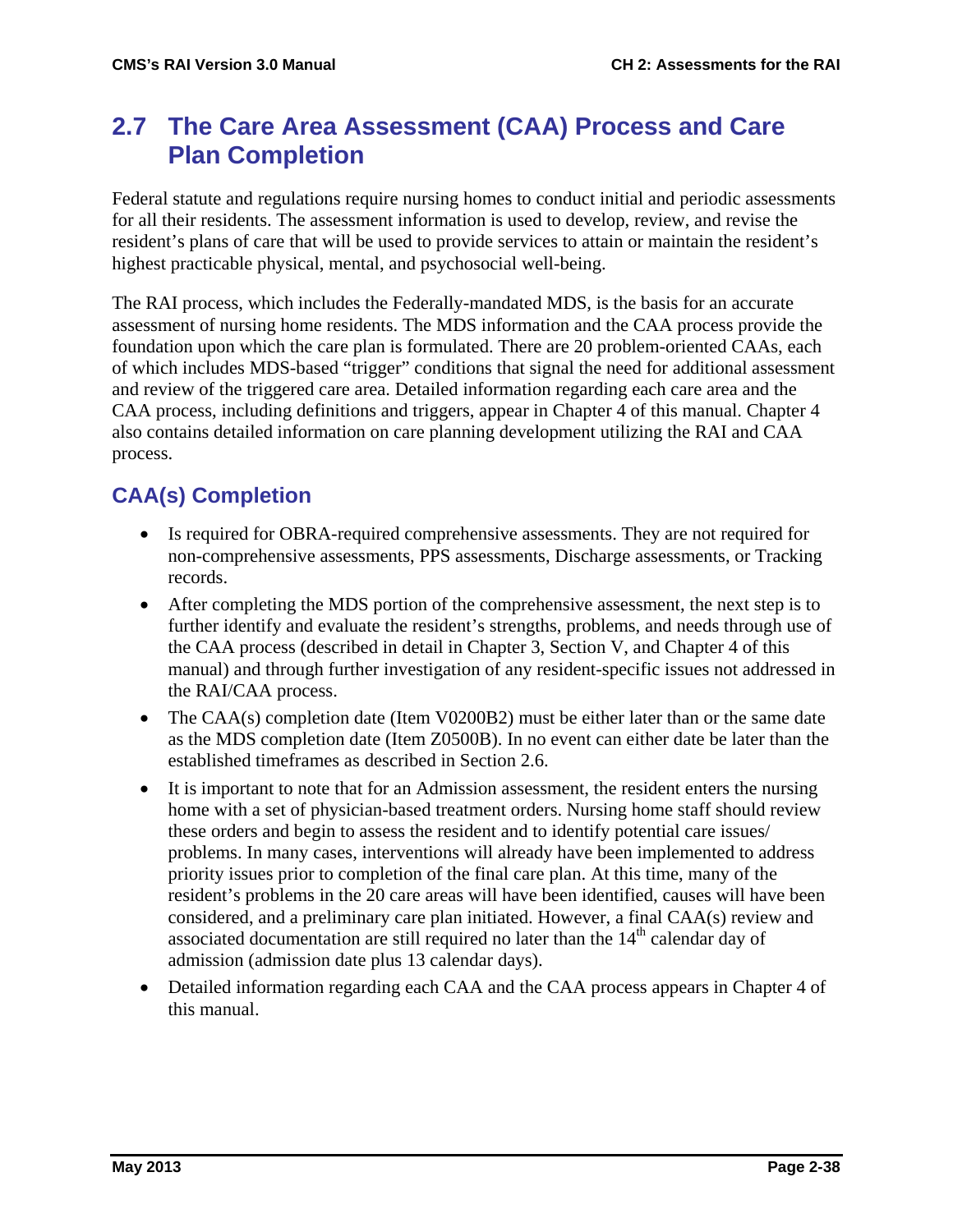## **Care Plan Completion**

- Care plan completion based on the CAA process is required for OBRA-required comprehensive assessments. It is not required for non-comprehensive assessments, PPS assessments, Discharge assessments, or Tracking records.
- After completing the MDS and CAA portions of the comprehensive assessment, the next step is to evaluate the information gained through both assessment processes in order to identify problems, causes, contributing factors, and risk factors related to the problems. Subsequently, the IDT must evaluate the information gained to develop a care plan that addresses those findings in the context of the resident's strengths, problems, and needs (described in detail in Chapter 4 of this manual).
- The care plan completion date (Item V0200C2) must be either later than or the same date as the CAA completion date (Item V0200B2), but no later than 7 calendar days after the CAA completion date. The MDS completion date (Item Z0500B) must be earlier than or the same date as the care plan completion date. In no event can either date be later than the established timeframes as described in Section 2.6.
- For Annual assessments, SCSAs, and SCPAs, the process is basically the same as that described with an Admission assessment. In these cases, however, the care plan will already be in place. Review of the CAA(s) when the MDS is complete for these assessment types should raise questions about the need to modify or continue services and result in either the continuance or revision of the existing care plan. A new care plan does not need to be developed after each Annual assessment, SCSA, or SCPA.
- Nursing homes should also evaluate the appropriateness of the care plan after each Quarterly assessment and modify the care plan on an ongoing basis, if appropriate.
- Detailed information regarding the care planning process appears in Chapter 4 of this manual.

## **2.8 The Skilled Nursing Facility Medicare Prospective Payment System Assessment Schedule**

Skilled nursing facilities (SNFs) must assess the clinical condition of beneficiaries by completing the MDS assessment for each Medicare resident receiving Part A SNF-level care for reimbursement under the SNF PPS. In addition to the Medicare-required assessments, the SNF must also complete the OBRA assessments. All requirements for the OBRA assessments apply to the Medicare-required assessments, such as completion and submission time frames.

### **Assessment Window**

Each of the Medicare-required scheduled assessments has defined days within which the Assessment Reference Date (ARD) must be set. The facility is required to set the ARD on the MDS form itself or in the facility software within the appropriate timeframe of the assessment type being completed. For example, the ARD for the Medicare-required 5-day scheduled assessment must be set on days 1 through 8. Timeliness of the PPS assessment is defined by selecting an ARD within the prescribed ARD window. See Scheduled Medicare PPS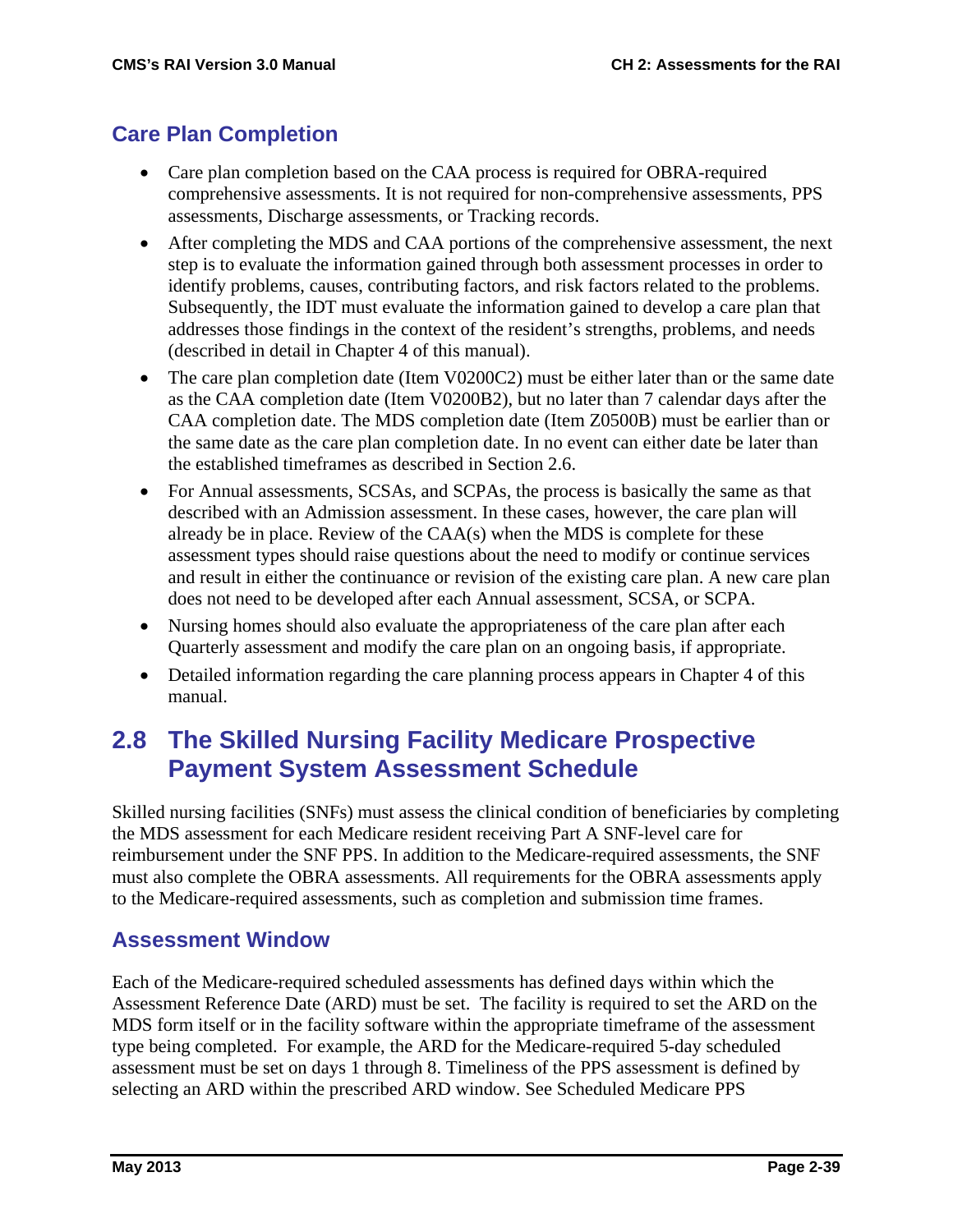Assessments chart below for the allowed ARDs for each of the Medicare-required assessments and other assessment information.

When coding a standalone Change of Therapy OMRA (COT), a standalone End of Therapy OMRA (EOT), or a standalone Start of Therapy OMRA (SOT), facilities must set the ARD for the assessment for a day within the allowable ARD window for that assessment type, but may do so no more than two days after the window has passed.

The first day of Medicare Part A coverage for the current stay is considered day 1 for PPS assessment scheduling purposes. In most cases, the first day of Medicare Part A coverage is the date of admission or reentry. However, there are situations in which the Medicare beneficiary may qualify for Part A services at a later date. See Chapter 6, Section 6.7, for more detailed information.

## **Grace Days**

There may be situations when an assessment might be delayed (e.g., illness of RN assessor, a high volume of assessments due at approximately the same time) or additional days are needed to more fully capture therapy or other treatments. Therefore, CMS has allowed for these situations by defining a number of grace days for each Medicare assessment. For example, the Medicare-required 5-Day ARD can be extended 1 to 3 grace days (i.e., days 6 to 8). The use of grace days allows clinical flexibility in setting ARDs. See chart below for the allowed grace days for each of the scheduled Medicare-required assessments. Grace days are not applied to unscheduled Medicare PPS Assessments.

## **Scheduled Medicare PPS Assessments**

The Medicare-required standard assessment schedule includes 5-day, 14-day, 30-day, 60-day, and 90-day scheduled assessments, each with a predetermined time period for setting the ARD for that assessment. The Readmission/Return assessment is also a scheduled assessment.

| <b>Medicare MDS</b><br><b>Scheduled</b><br><b>Assessment Type</b> | <b>Reason for Assessment</b><br>(A0310B code) | <b>Assessment</b><br><b>Reference Date</b> | <b>Assessment Reference</b><br>Date<br>Grace Days+ | <b>Applicable Standard</b><br><b>Medicare</b><br>Payment Days <sup>^</sup> |
|-------------------------------------------------------------------|-----------------------------------------------|--------------------------------------------|----------------------------------------------------|----------------------------------------------------------------------------|
| $5$ -day<br>Readmission/Return                                    | 01<br>06                                      | Days $1-5$                                 | $6 - 8$                                            | 1 through 14                                                               |
| $14$ -day                                                         | 02                                            | Days 13-14                                 | $15 - 18$                                          | 15 through 30                                                              |
| $30$ -day                                                         | 0 <sub>3</sub>                                | Days 27-29                                 | $30 - 33$                                          | 31 through 60                                                              |
| $60$ -day                                                         | 04                                            | Days 57-59                                 | $60-63$                                            | 61 through 90                                                              |
| $90$ -day                                                         | 0 <sub>5</sub>                                | Days 87-89                                 | $90 - 93$                                          | 91 through 100                                                             |

The SNF provider must complete the Medicare-required assessments according to the following schedule to assure compliance with the SNF PPS requirements.

+Grace Days: a specific number of days that can be added to the ARD window without penalty.

^Applicable Standard Medicare Payment Days may vary when assessment types are combined. For example, when a provider combines an unscheduled assessment, such as a Significant Change in Status Assessment (SCSA), with a scheduled assessment, such as a 30-day Medicare-required assessment, the new resource utilization group (RUG) would take effect on the ARD of the assessment. If the ARD of this assessment was day 28, the new RUG would take effect on day 28 of the stay. The exception would be if the ARD fell within the grace days. In that case, the new RUG would be effective on the first day of the regular payment period. For example, if the ARD of an unscheduled assessment combined with the 60-day assessment, was day 62, the new RUG would take effect on day 61.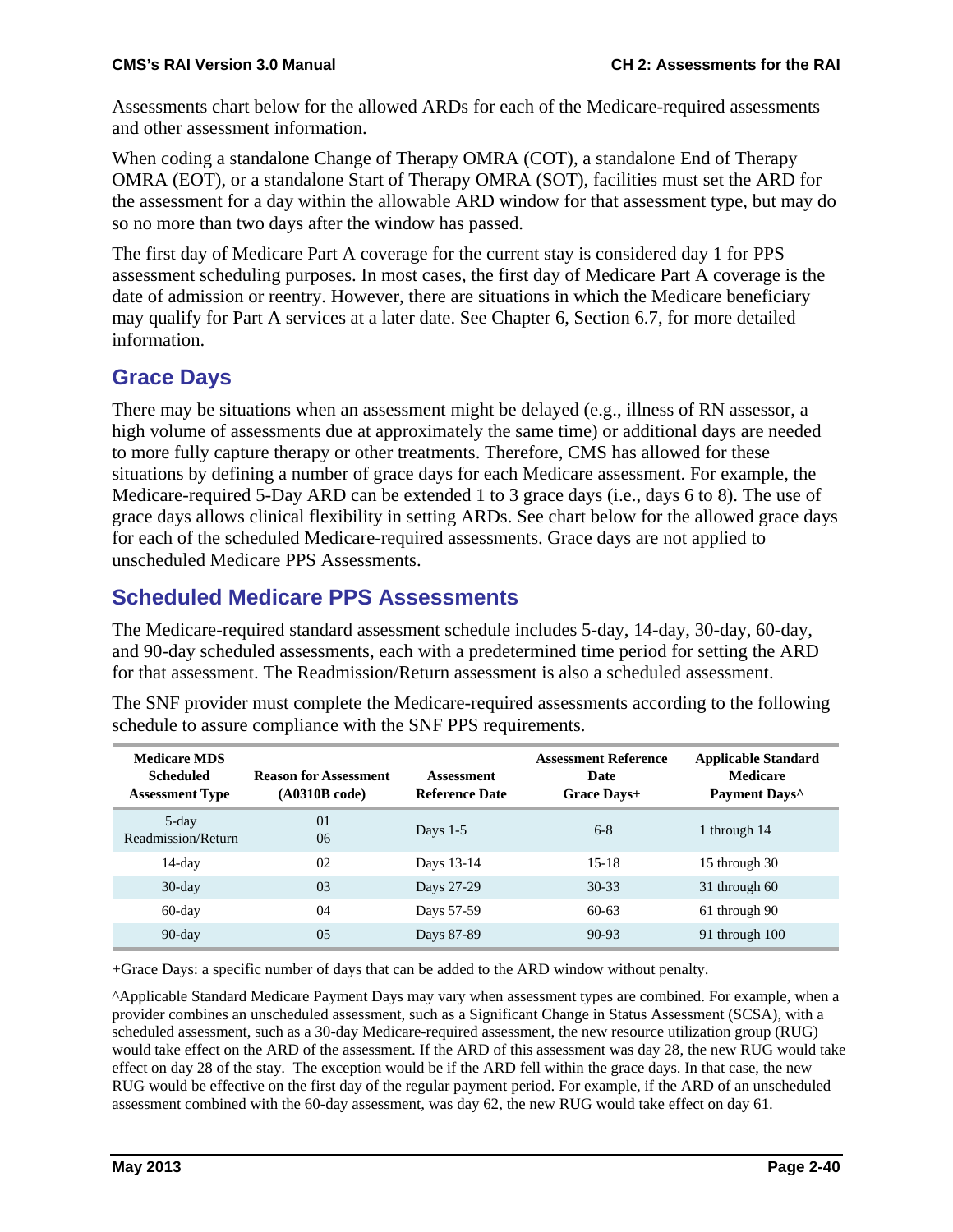## **Unscheduled Medicare PPS Assessments**

There are situations when a SNF provider must complete an assessment outside of the standard scheduled Medicare-required assessments. These assessments are known as unscheduled assessments. When indicated, a provider must complete the following unscheduled assessments:

- 1. *Significant Change in Status Assessment* (for swing bed providers this unscheduled assessment is called the *Swing Bed Clinical Change Assessment*): Complete when the SNF interdisciplinary team has determined that a resident meets the significant change guidelines for either improvement or decline (see section 2.6).
- 2. *Significant Correction to Prior Comprehensive Assessment*: Complete because a significant error was made in the prior comprehensive assessment (see section 2.6).
- 3. *Start of Therapy Other Medicare Required Assessment (SOT-OMRA):* Complete to classify a resident into a RUG-IV Rehabilitation Plus Extensive Services or Rehabilitation group. This is an optional assessment (see section 2.9).
- 4. *End of Therapy Other Medicare Required Assessment* (EOT- OMRA): Complete in two circumstances: (a) When the beneficiary who was receiving rehabilitation services (occupational therapy [OT], and/or physical therapy [PT], and/or speech-language pathology services [SLP]), was classified in a RUG-IV Rehabilitation Plus Extensive Services or Rehabilitation group, all therapies have ended and the beneficiary continues to receive skilled services. (b) When the beneficiary who was receiving rehabilitation services (occupational therapy [OT], and/or physical therapy [PT], and/or speechlanguage pathology services [SLP]), was classified in a RUG-IV Rehabilitation Plus Extensive Services or Rehabilitation group and did not receive any therapy services for three or more consecutive calendar days. The EOT would be completed to classify the beneficiary into a non-therapy RUG group beginning on the day after the last day of therapy provided.
- 5. *Change of Therapy Other Medicare Required Assessment (COT-OMRA):* Complete when the intensity of therapy, which includes the total reimbursable therapy minutes (RTM), and other therapy qualifiers such as number of therapy days and disciplines providing therapy, changes to such a degree that the beneficiary would classify into a different RUG-IV category than the RUG-IV category for which the resident is currently being billed for the 7-day COT observation period following the ARD of the most recent assessment used for Medicare payment(see section 2.9). The requirement to complete a change of therapy is reevaluated with additional 7-day COT observation periods ending on the  $14<sup>th</sup>$ ,  $21<sup>st</sup>$ , and  $28<sup>th</sup>$  days after the most recent Medicare payment assessment ARD and a COT OMRA is to be completed if the RUG-IV category changes. If a new assessment used for Medicare payment has occurred, the COT observation period will restart beginning on the day following the ARD of the most recent assessment used for Medicare payment.

A Medicare unscheduled assessment in a scheduled assessment window cannot be followed by the scheduled assessment later in that window—the two assessments must be combined with an ARD appropriate to the unscheduled assessment. If a scheduled assessment has been completed and an unscheduled assessment falls in that assessment window, the unscheduled assessment may supersede the scheduled assessment and the payment may be modified until the next unscheduled or scheduled assessment. See Chapter 6 (Section 6.4) for complete details.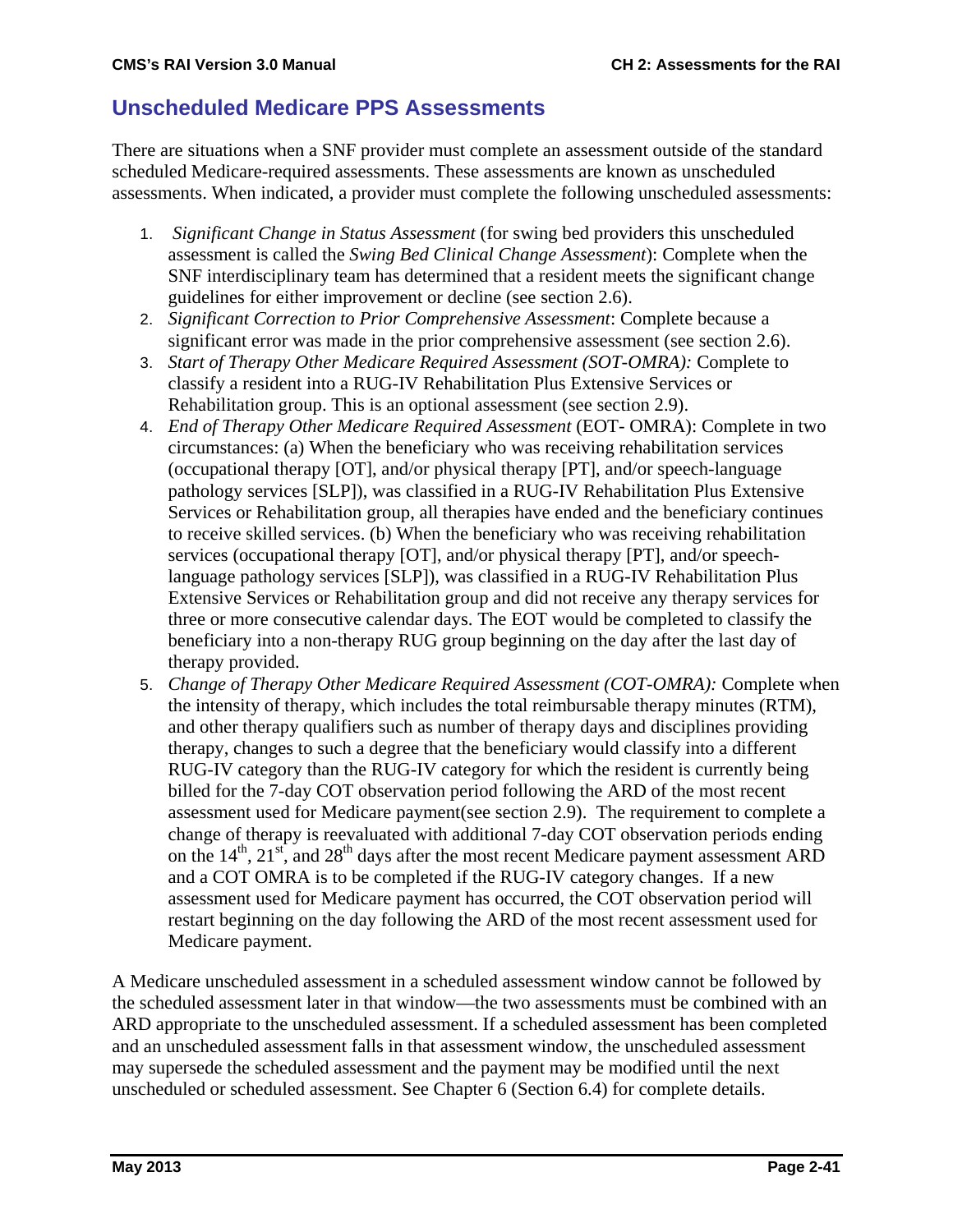## **Tracking Records and Discharge Assessments Reporting**

Tracking records and discharge assessments reporting are required on **all** residents in the SNF and swing bed facilities. Tracking records and standalone Discharge assessments do not impact payment.

The following chart summarizes the Medicare-required scheduled and unscheduled assessments, tracking records, and discharge assessments:

#### **Medicare Scheduled and Unscheduled MDS Assessment, Tracking Records, and Discharge Assessment Reporting Schedule for SNFs and Swing Bed Facilities**

| <b>Codes for</b><br><b>Assessments</b><br><b>Required for</b><br><b>Medicare</b> | <b>Assessment</b><br><b>Reference Date</b><br>(ARD) Can be Set<br>on Any of<br><b>Following Days</b> | <b>Grace Days</b><br><b>ARD Can</b><br>Also be Set<br>on These<br><b>Days</b> | <b>Allowed</b><br><b>ARD</b><br>Window | <b>Billing Cycle</b><br>Used by the<br><b>Business</b><br><b>Office</b> | <b>Special Comment</b>                                                                                                                                                                                                                                                                  |
|----------------------------------------------------------------------------------|------------------------------------------------------------------------------------------------------|-------------------------------------------------------------------------------|----------------------------------------|-------------------------------------------------------------------------|-----------------------------------------------------------------------------------------------------------------------------------------------------------------------------------------------------------------------------------------------------------------------------------------|
| 5-day<br>$A0310B = 01$<br>and<br>Readmission/return<br>$A0310B = 06$             | Days 1-5                                                                                             | $6 - 8$                                                                       | Days 1-8                               | Sets payment<br>rate for days<br>$1 - 14$                               | See Section 2.12 for<br>instructions involving<br>beneficiaries who transfer<br>or expire day 8 or earlier.<br>CAAs must be completed<br>only if the Medicare 5-day<br>scheduled assessment is<br>dually coded as an OBRA<br><b>Admission or Annual</b><br>assessment, SCSA or<br>SCPA. |
| 14-day $A0310B = 02$                                                             | Days 13-14                                                                                           | $15 - 18$                                                                     | Days 13-18                             | Sets payment<br>rate for days<br>15-30                                  | CAAs must be completed<br>only if the 14-day<br>assessment is dually coded<br>as an OBRA Admission or<br>Annual assessment, SCSA<br>or SCPA.<br>Grace days do not apply<br>$\bullet$<br>when the 14-day scheduled<br>assessment is dually coded<br>as an OBRA Admission.                |
| 30-day $A0310B = 03$                                                             | Days 27-29                                                                                           | 30-33                                                                         | Days 27-33                             | Sets payment<br>rate for days<br>$31 - 60$                              |                                                                                                                                                                                                                                                                                         |
| 60-day $A0310B = 04$                                                             | Days 57-59                                                                                           | $60 - 63$                                                                     | Days 57-63                             | Sets payment<br>rate for days<br>61-90                                  |                                                                                                                                                                                                                                                                                         |
| 90-day $A0310B = 05$                                                             | Days 87-89                                                                                           | 90-93                                                                         | Days 87-93                             | Sets payment<br>rate for days<br>91-100                                 | If combined with the<br>$\bullet$<br><b>OBRA</b> Quarterly<br>assessment the completion<br>date requirements for the<br><b>OBRA</b> Quarterly<br>assessment must also be<br>met.                                                                                                        |
|                                                                                  |                                                                                                      |                                                                               |                                        |                                                                         | (continued)                                                                                                                                                                                                                                                                             |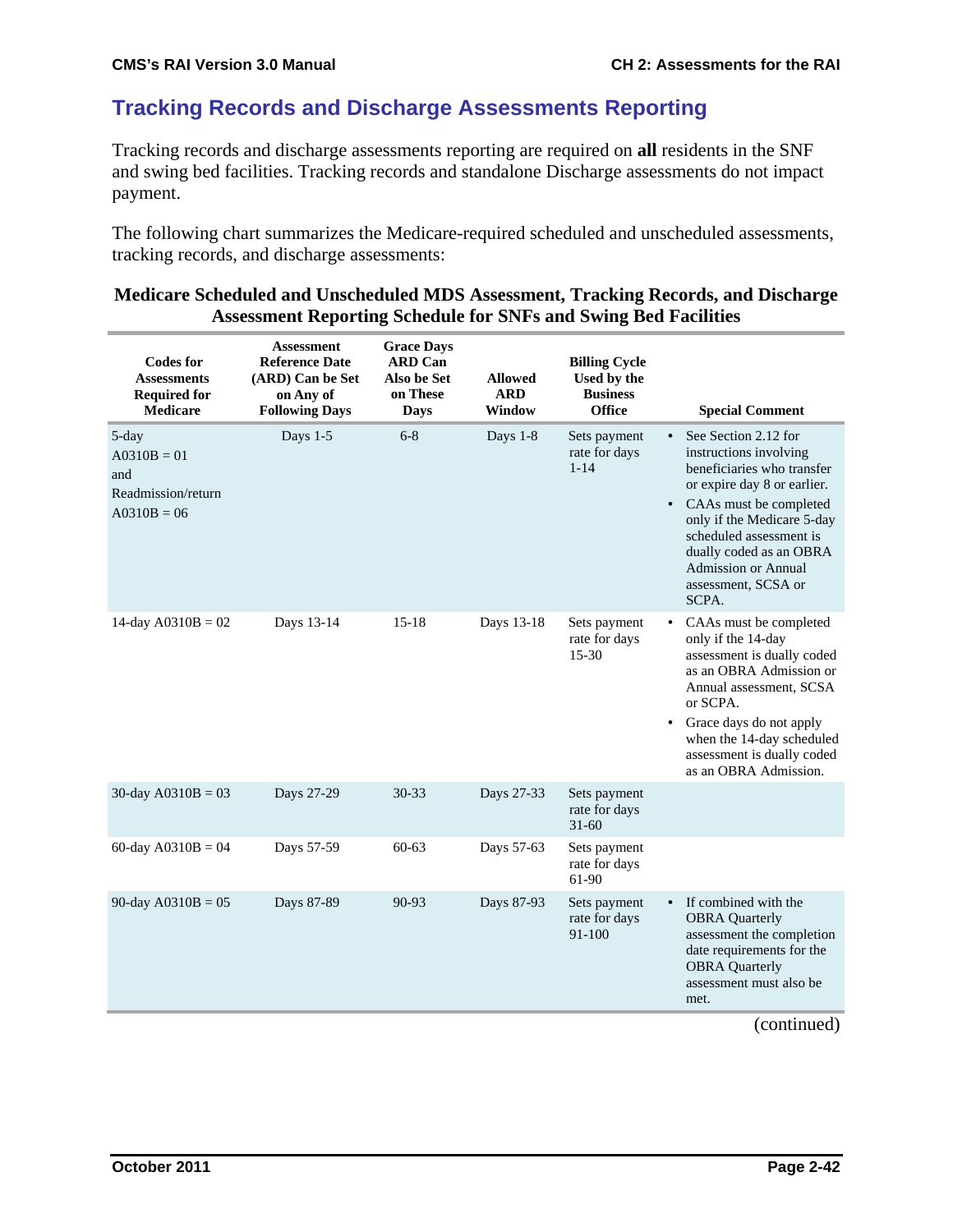| <b>Codes for</b><br><b>Assessments</b><br><b>Required for</b><br><b>Medicare</b>                                            | <b>Assessment</b><br><b>Reference Date</b><br>(ARD) Can be Set<br>on Any of<br><b>Following Days</b>                                     | <b>Grace Days</b><br><b>ARD Can</b><br>Also be Set<br>on These<br><b>Days</b> | <b>Allowed</b><br><b>ARD</b><br>Window | <b>Billing Cycle</b><br>Used by the<br><b>Business Office</b>                                                                                                                                                                                                                                                                   | <b>Special Comment</b>                                                                                                                                                                                                                                                                                                                                                                                                                                                                    |
|-----------------------------------------------------------------------------------------------------------------------------|------------------------------------------------------------------------------------------------------------------------------------------|-------------------------------------------------------------------------------|----------------------------------------|---------------------------------------------------------------------------------------------------------------------------------------------------------------------------------------------------------------------------------------------------------------------------------------------------------------------------------|-------------------------------------------------------------------------------------------------------------------------------------------------------------------------------------------------------------------------------------------------------------------------------------------------------------------------------------------------------------------------------------------------------------------------------------------------------------------------------------------|
| <b>Start of Therapy</b><br>Other Medicare-<br>required Assessment<br>(OMRA)<br>$A0310B = 01 - 07$<br>and A0310C = 1 or<br>3 | • 5-7 days after the<br>start of therapy<br>• The day of the<br>first therapy<br>evaluation counts<br>as day 1                           | N/A                                                                           | N/A                                    | Modifies<br>payment rate<br>starting on the<br>date of the first<br>therapy<br>evaluation                                                                                                                                                                                                                                       | Voluntary assessment<br>$\bullet$<br>used to establish a<br><b>Rehabilitation Plus</b><br><b>Extensive Services or</b><br>Rehabilitation RUG.                                                                                                                                                                                                                                                                                                                                             |
| End of Therapy<br><b>OMRA</b><br>$A0310B = 01-07$<br>and<br>A0310C = $2$ or 3                                               | • 1-3 days after all<br>therapy (PT, OT,<br>SLP) services are<br>discontinued.<br>The first non-<br>٠<br>therapy day counts<br>as day 1. | N/A                                                                           | N/A                                    | Modifies<br>payment rate<br>starting on the<br>day after the<br>latest therapy<br>end date                                                                                                                                                                                                                                      | • Not required if the<br>resident has been<br>determined to no<br>longer meet Medicare<br>skilled level of care.<br>• Establishes a new non-<br>therapy RUG<br>Classification.<br>• Only required for<br>patients who are<br>classified into<br><b>Rehabilitation Plus</b><br><b>Extensive Services or</b><br>Rehabilitation RUG on<br>most recent PPS<br>assessment.<br>• For circumstances<br>when an End of<br>Therapy with<br>Resumption option<br>would be used, See<br>Section 2.9. |
| Change of Therapy<br><b>OMRA</b><br>$A0310B = 01-07$<br>And<br>$A0310C = 4$                                                 | • Day 7 of the COT<br>observation period                                                                                                 | N/A                                                                           | N/A                                    | Modifies<br>payment rate<br>starting on<br>Day 1 of that<br><b>COT</b><br>observation<br>period and<br>continues for<br>the remainder<br>of the current<br>payment<br>period, unless<br>the payment<br>is modified by<br>a subsequent<br><b>COT OMRA</b><br>or other<br>scheduled or<br>unscheduled<br><b>PPS</b><br>assessment | Required only if the<br>$\bullet$<br>intensity of therapy<br>during the 7-day look<br>back period would<br>change the RUG<br>category classification<br>of the most recent PPS<br>Assessment<br>• Establishes a new RUG<br>classification                                                                                                                                                                                                                                                 |

## **Medicare Scheduled and Unscheduled MDS Assessment Schedule for SNFs (cont.)**

(continued)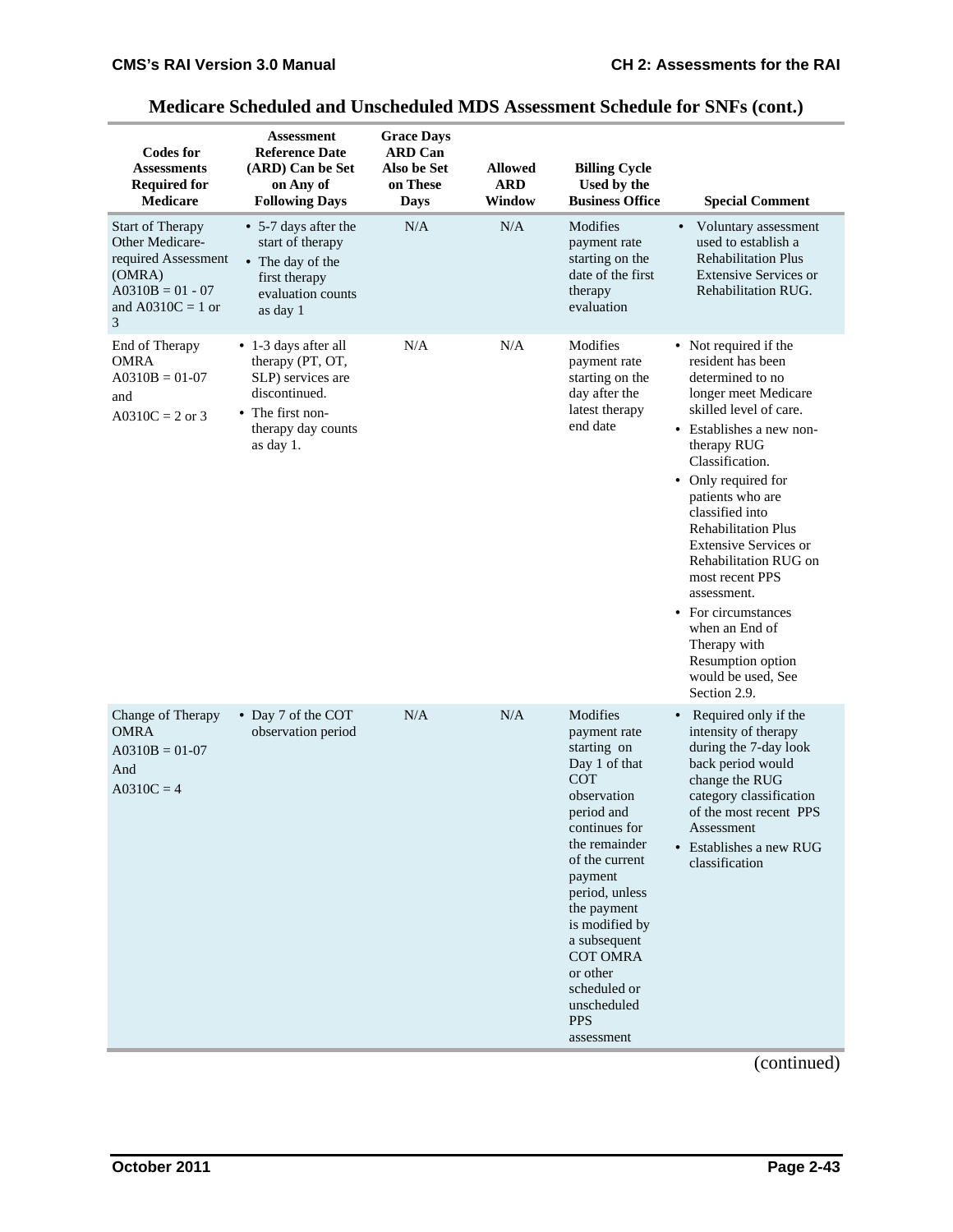| <b>Codes for</b><br><b>Assessments</b><br><b>Required for</b><br><b>Medicare</b>                  | <b>Assessment</b><br><b>Reference Date</b><br>(ARD) Can be Set<br>on Any of<br><b>Following Days</b>                                                        | <b>Grace Days</b><br><b>ARD</b> Can<br>Also be Set<br>on These<br>Days | <b>Allowed</b><br><b>ARD</b><br>Window | <b>Billing Cycle Used</b><br>by the Business<br>Office                                                    | <b>Special Comment</b>                                                                                                           |
|---------------------------------------------------------------------------------------------------|-------------------------------------------------------------------------------------------------------------------------------------------------------------|------------------------------------------------------------------------|----------------------------------------|-----------------------------------------------------------------------------------------------------------|----------------------------------------------------------------------------------------------------------------------------------|
| <b>Significant Change</b><br>in Status Assessment of the 14th calendar<br>$(SCSA)$ A0310A =<br>04 | Completed by the end<br>day after<br>determination that a<br>significant change has<br>occurred.                                                            | N/A                                                                    | N/A                                    | Modifies payment<br>rate effective with<br>the ARD when not<br>combined with<br>another assessment*       | May establish a new RUG<br>Classification.                                                                                       |
| Swing Bed Clinical<br><b>Change Assessment</b><br>(CCA)<br>$A0310B = 01-07$<br>and $A0310D = 1$   | Completed by the end<br>of the 14th calendar<br>day after<br>determination that a<br>clinical change has<br>occurred.                                       | N/A                                                                    | N/A                                    | Modifies payment<br>rate effective with<br>the ARD when not<br>combined with<br>another assessment*       | May establish a new RUG<br>Classification.                                                                                       |
| Significant<br>Correction to Prior<br>Comprehensive<br>Assessment (SCPA)<br>$A0310A = 05$         | Completed by the end<br>of the 14th calendar<br>day after identification<br>of a significant,<br>uncorrected error in<br>prior comprehensive<br>assessment. | N/A                                                                    | N/A                                    | Modifies<br>payment rate<br>effective with<br>the ARD when<br>not combined<br>with another<br>assessment* | May establish a new<br>RUG Classification.                                                                                       |
| Entry tracking record<br>$A0310F = 01$                                                            | N/A                                                                                                                                                         | N/A                                                                    | N/A                                    | N/A                                                                                                       | May not be combined<br>with another assessment                                                                                   |
| Discharge<br>Assessment A0310F<br>$= 10$ or 11                                                    | Must be set for the<br>day of discharge                                                                                                                     | N/A                                                                    | N/A                                    | N/A                                                                                                       | May be combined with<br>another assessment when<br>the date of discharge is<br>the ARD of the<br>Medicare-required<br>assessment |
| Death in facility<br>tracking record<br>$A0310F = 12$                                             | N/A                                                                                                                                                         | N/A                                                                    | N/A                                    | N/A                                                                                                       | May not be combined<br>with another assessment                                                                                   |

#### **Medicare Scheduled and Unscheduled MDS Assessment Schedule for SNFs (cont.)**

\*NOTE: When SCSA, SCPA, and CCA are combined with another assessment, payment rate may not be effective on the ARD. For example, a provider combines the 30-day Medicare-required assessment with a Significant Change in Status assessment with an ARD of day 33, a grace day, payment rate would become effective on day 31, not day 33. See Chapter 6, Section 6.4.

## **2.9 MDS Medicare Assessments for SNFs**

The MDS has been constructed to identify the OBRA Reasons for Assessment and the SNF PPS Reasons for Assessment in Items A0310A and A0310B respectively. If the assessment is being used for Medicare reimbursement, the Medicare Reason for Assessment must be coded in Item A0310B. The OBRA Reason for Assessment is described earlier in this section while the Medicare PPS assessments are described below. A SNF provider may combine assessments to meet both OBRA and Medicare requirements. When combining assessments, all completion deadlines and other requirements for both types of assessments must be met. If all requirements cannot be met, the assessments must be completed separately. The relationship between OBRA and Medicare assessments are discussed below and in more detail in Sections 2.11 and 2.12.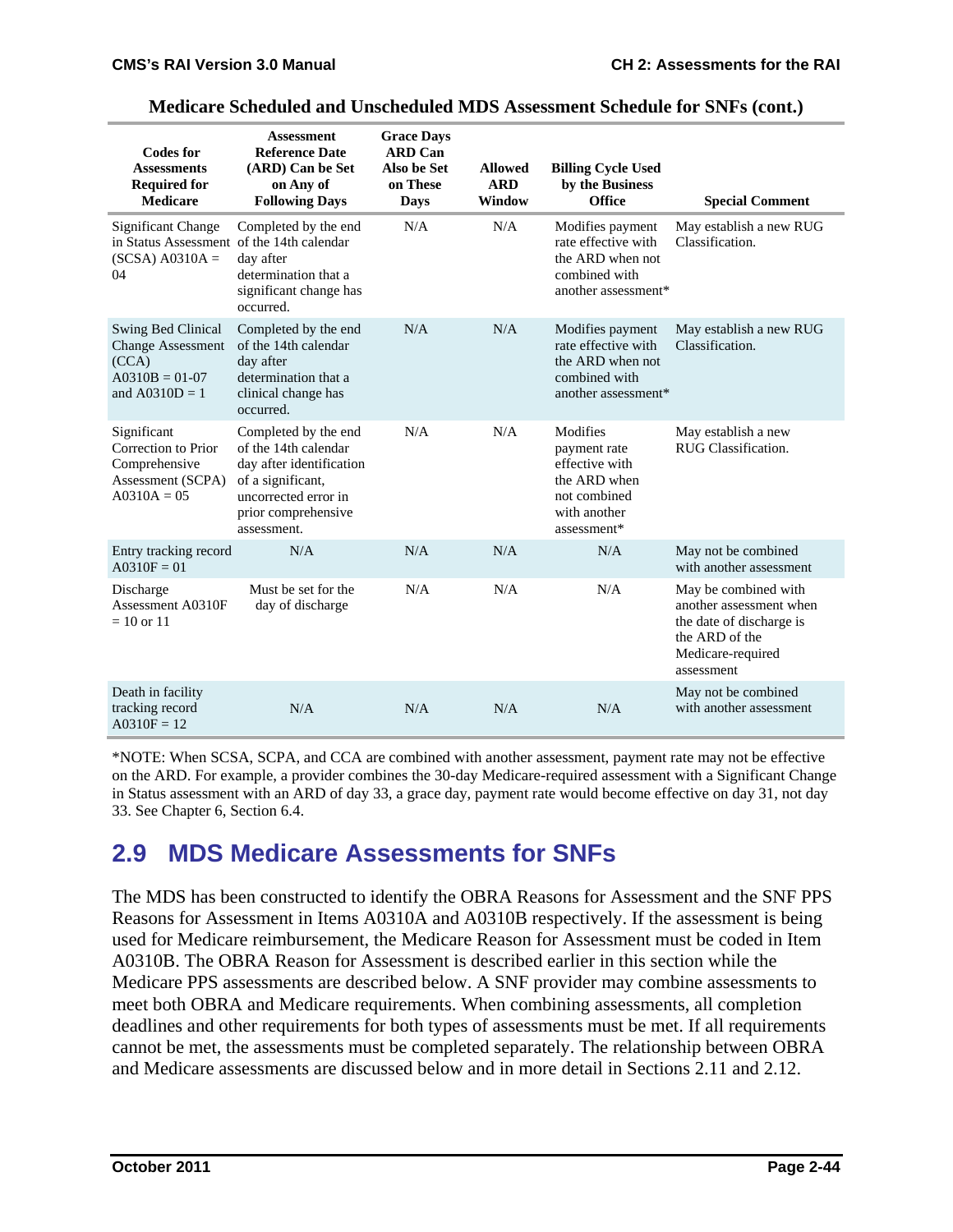## **PPS Scheduled Assessments for a Medicare Part A Stay**

#### **01. Medicare-required 5-Day Scheduled Assessment**

- ARD (Item A2300) must be set on days 1 through 5 of the Part A SNF covered stay.
- ARD may be extended up to day 8 if using the designated grace days.
- Must be completed (Item Z0500B) within 14 days after the ARD (ARD + 14 days).
- Authorizes payment from days 1 through 14 of the stay, as long as the resident meets all criteria for Part A SNF-level services.
- Must be submitted electronically and accepted into the QIES Assessment Submission and Processing (ASAP) system within 14 days after completion (Item Z0500B) (completion + 14 days).
- If combined with the OBRA Admission assessment, the assessment must be completed by the end of day 14 of admission (admission date plus 13 calendar days).
- Is the first Medicare-required assessment to be completed when the resident is first admitted for SNF Part A stay.
- Is the first Medicare-required assessment to be completed when the Part A resident is readmitted to the facility following a discharge assessment – return not anticipated or if the resident returns more than 30 days after a discharge assessment-return anticipated.
- If a resident goes from Medicare Advantage to Medicare Part A, the Medicare PPS schedule must start over with a 5 -day PPS assessment as the resident is now beginning a Medicare Part A stay.

#### **02. Medicare-required 14-Day Scheduled Assessment**

- ARD (Item A2300) must be set on days 13 through 14 of the Part A SNF covered stay.
- ARD may be extended up to day 18 if using the designated grace days.
- Must be completed (Item Z0500B) within 14 days after the ARD (ARD  $+$  14 days).
- Authorizes payment from days 15 through 30 of the stay, as long as all the coverage criteria for Part A SNF-level services continue to be met.
- Must be submitted electronically and accepted into the QIES ASAP system within 14 days after completion (Item Z0500B) (completion + 14 days).
- If combined with the OBRA Admission assessment, the assessment must be completed by the end of day 14 of admission and grace days may not be used when setting the ARD.

#### **03. Medicare-required 30-Day Scheduled Assessment**

- ARD (Item A2300) must be set on days 27 through 29 of the Part A SNF covered stay.
- ARD may be extended up to day 33 if using the designated grace days.
- Must be completed (Item Z0500B) within 14 days after the ARD (ARD + 14 days).
- Authorizes payment from days 31 through 60 of the stay, as long as all the coverage criteria for Part A SNF-level services continue to be met.
- Must be submitted electronically and accepted into the QIES ASAP system within 14 days after completion (Item Z0500B) (completion + 14 days).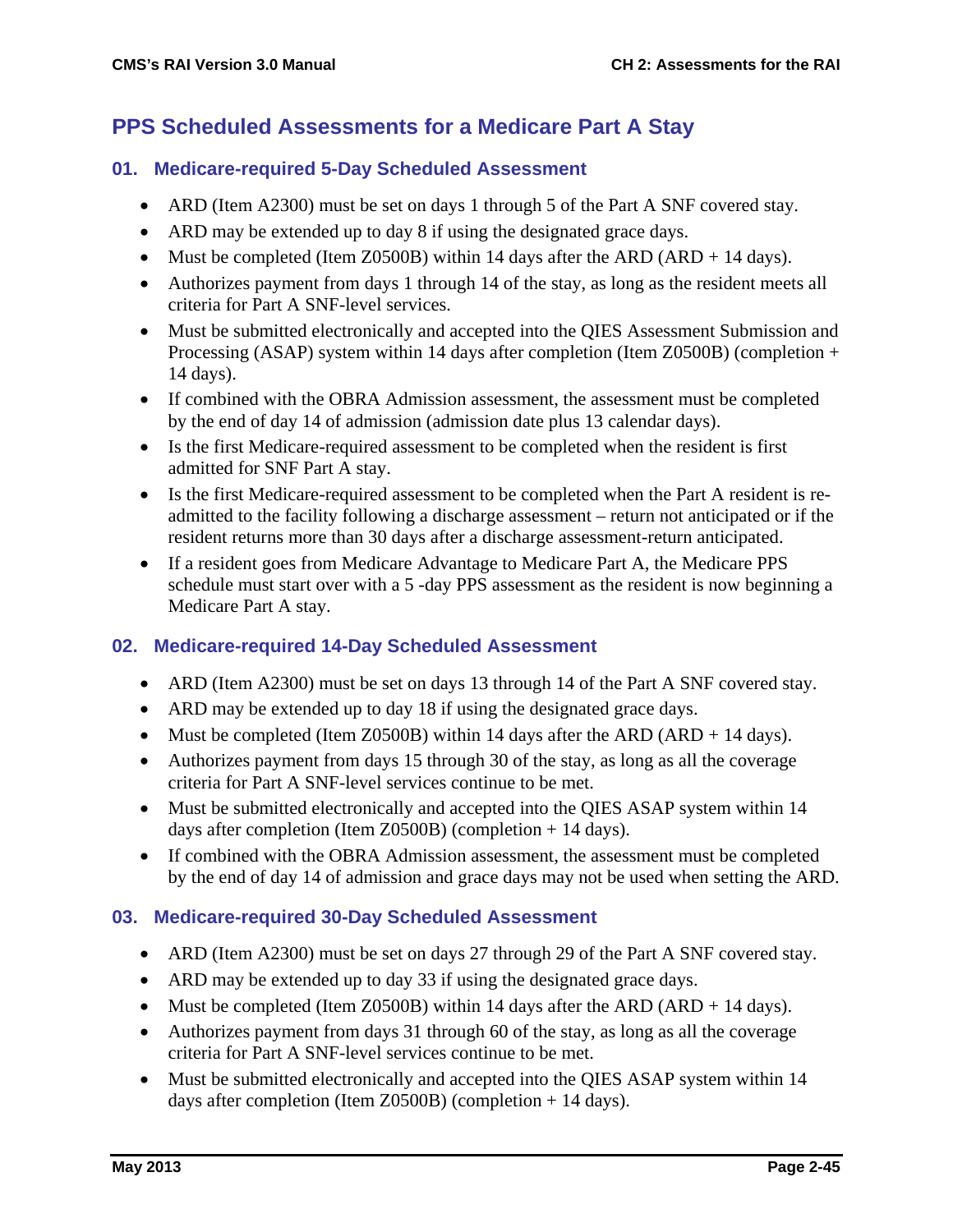#### **04. Medicare-required 60-Day Scheduled Assessment**

- ARD (Item A2300) must be set on days 57 through 59 of the Part A SNF covered stay.
- ARD may be extended up to day 63 if using the designated grace days.
- Must be completed (Item Z0500B) within 14 days after the ARD (ARD + 14 days).
- Authorizes payment from days 61 through 90 of the stay, as long as all the coverage criteria for Part A SNF-level services continue to be met.
- Must be submitted electronically and accepted into the QIES ASAP system within 14 days after completion (Item Z0500B) (completion + 14 days).

#### **05. Medicare-required 90-Day Scheduled Assessment**

- ARD (Item A2300) must be set on days 87 through 89 of the Part A SNF covered stay.
- ARD may be extended up to day 93 if using the designated grace days.
- Must be completed (Item Z0500B) within 14 days after the ARD (ARD + 14 days).
- Authorizes payment from days 91 through 100 of the stay, as long as all the coverage criteria for Part A SNF-level services continue to be met.
- Must be submitted electronically and accepted into the QIES ASAP system within 14 days after completion (Item Z0500B) (completion + 14 days).

#### **06. Medicare-required Readmission/Return Assessment**

- Completed when a resident whose SNF stay was being reimbursed by Medicare Part A is hospitalized, discharged return anticipated, and then returns to the SNF from the hospital within 30 days and continues to require and receive Part A SNF-level care services. Under these conditions, the entry tracking record completed upon return to the SNF will be coded as a reentry with Item  $A1700 = 2$ .
- ARD (Item A2300) must be set on days 1 through 5 of the Part A SNF covered stay.
- ARD may be extended up to day 8 if using the designated grace days.
- Must be completed (Item Z0500B) within 14 days after the ARD (ARD + 14 days).
- Authorizes payment from days 1 through 14 of the stay, as long as all the coverage criteria for Part A SNF-level services continue to be met.
- Must be submitted electronically and accepted into the QIES ASAP system within 14 days after completion (Item Z0500B) (completion + 14 days).
- If combined with the OBRA Admission assessment, the assessment must be completed by the Day 14 counting the date of admission as Day 1 (admission date plus 13 calendar days).

### **PPS Unscheduled Assessments for a Medicare Part A Stay**

#### **07. Unscheduled Assessments Used for PPS**

There are several unscheduled assessment types that may be required to be completed during a resident's Part A SNF covered stay.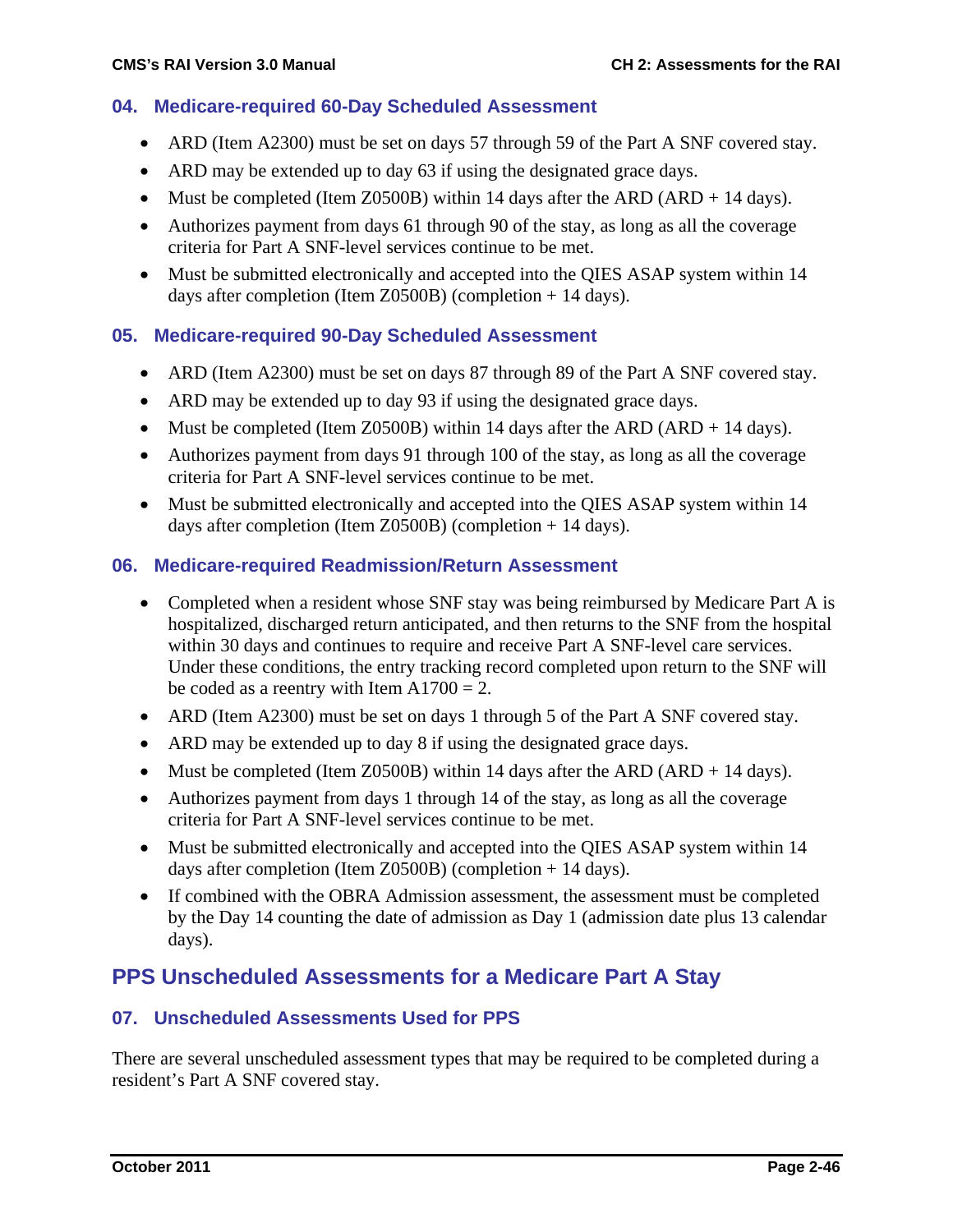### *Start of Therapy (SOT) OMRA*

- Optional.
- Completed only to classify a resident into a RUG-IV Rehabilitation Plus Extensive Services or Rehabilitation group. If the RUG-IV classification is not a Rehabilitation Plus Extensive Services or a Rehabilitation (therapy) group, the assessment will not be accepted by CMS and cannot be used for Medicare billing.
- Completed only if the resident is not already classified into a RUG-IV Rehabilitation Plus Extensive Services or Rehabilitation group.
- ARD (Item A2300) must be set on days 5-7 after the start of therapy (Item O0400A5 or O0400B5 or O0400C5, whichever is the earliest date) with the exception of the Short Stay Assessment (see Chapter 6, Section 6.4). The date of the earliest therapy evaluation is counted as day 1 when determining the ARD for the Start of Therapy OMRA, regardless if treatment is provided or not on that day.
- May be combined with scheduled PPS assessments.
- An SOT OMRA is not necessary if rehabilitation services start within the ARD window (including grace days) of the 5-day assessment, since the therapy rate will be paid starting Day 1 of the SNF stay.
- The ARD may not precede the ARD of first scheduled PPS assessment of the Medicare stay (5-day or readmission/return assessment).
	- For example if the 5-day assessment is performed on Day 8 and an SOT is performed in that window, the ARD for the SOT would be Day 8 as well.
- Must be completed (Item Z0500B) within 14 days after the ARD (ARD + 14 days).
- Establishes a RUG-IV classification and Medicare payment (see Chapter 6, Section 6.4) for policies on determining RUG-IV payment), which begins on the day therapy started.
- Must be submitted electronically and accepted into the QIES ASAP system within 14 days after completion (Item Z0500B) (completion + 14 days).

### *End of Therapy (EOT) OMRA*

- Required when the resident was classified in a RUG-IV Rehabilitation Plus Extensive Services or Rehabilitation group and continues to need Part A SNF-level services after the planned or unplanned discontinuation of all rehabilitation therapies for three or more consecutive days.
- ARD (Item A2300) must be set on day 1, 2, or 3 after all rehabilitation therapies have been discontinued for any reason (Item O0400A6 or O0400B6 or O0400C6, whichever is the latest). The last day on which therapy treatment was furnished is considered day 0 when determining the ARD for the End of Therapy OMRA. Day 1 is the first day after the last therapy treatment was provided whether therapy was scheduled or not scheduled for that day. For example:
	- If the resident was discharged from all therapy services on Tuesday, day 1 is Wednesday.
	- If the resident was discharged from all therapy services on Friday, Day 1 would be Saturday.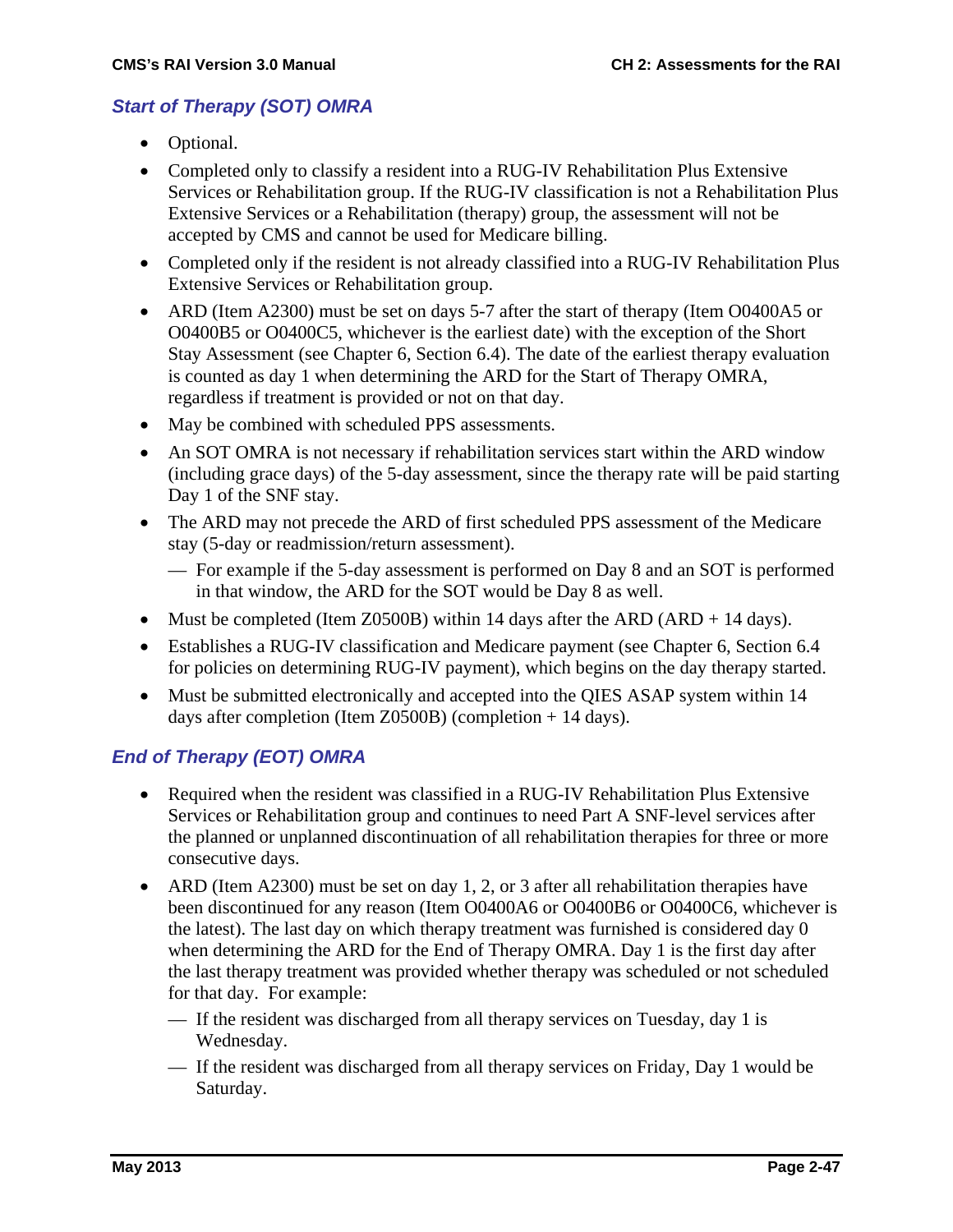- If the resident received therapy Friday, was not scheduled for therapy on Saturday or Sunday and refused therapy for Monday, Day 1 would be Saturday.
- May be combined with any scheduled PPS assessment. In such cases, the item set for the scheduled assessment should be used.
- The ARD for the End of Therapy OMRA may not precede the ARD of the first scheduled PPS assessment of the Medicare stay (5-day or readmission/return assessment).
	- For example: if the 5-day assessment is completed on day 8 and an EOT is completed in that window, the ARD for the EOT should be Day 8 as well.
- Must be completed (Item Z0500B) within 14 days after the ARD (ARD  $+$  14 days).
- Establishes a new non-therapy RUG classification and Medicare payment rate (Item Z0150A), which begins the day after the last day of therapy treatment regardless of day selected for ARD.
- Must be submitted electronically to the QIES ASAP system and accepted into the QIES ASAP system within 14 days after completion (Item Z0500B) (completion + 14 days).
- In cases where a resident is classified into a Rehabilitation or Rehabilitation plus Extensive Services RUG category and experiences a planned or unplanned discontinuation of therapy services for three or more consecutive calendar days and the resident is discharged from the facility *on* the third day of missed therapy services, then no EOT OMRA is required. If the facility chooses to complete an EOT OMRA in this situation, it may be combined with the discharge assessment.
- In cases where a resident is discharged from the SNF *on or prior to* the third consecutive day of missed therapy services, then no EOT is required. More precisely, in cases where the date coded for Item A2000 is on or prior to the third consecutive day of missed therapy services, then no EOT OMRA is required. If a SNF chooses to complete the EOT OMRA in this situation, they may combine the EOT OMRA with the discharge assessment.
- If the EOT OMRA is performed because three or more consecutive days of therapy were missed, and it is determined that therapy will resume, there are three options for completion:
	- 1. Complete only the EOT OMRA and keep the resident in a non-Rehabilitation RUG category until the next scheduled PPS assessment is completed. For example:
		- Mr. K. was discharged from all therapy services on Day 22 of his SNF stay. The EOT OMRA was performed on Day 24 of his SNF stay and classified into HD1. Payment continued at HD1 until the 30- day assessment was completed. At that point, therapy resumed (with a new therapy evaluation) and the resident was classified into RVB.
	- 2. In cases where therapy resumes after an EOT OMRA is performed and more than 5 consecutive calendar days have passed since the last day of therapy provided, or therapy services will not resume at the same RUG-IV therapy classification level that had been in effect prior to the EOT OMRA, an SOT OMRA is required to classify the resident back into a RUG-IV therapy group and a new therapy evaluation is required as well. For example: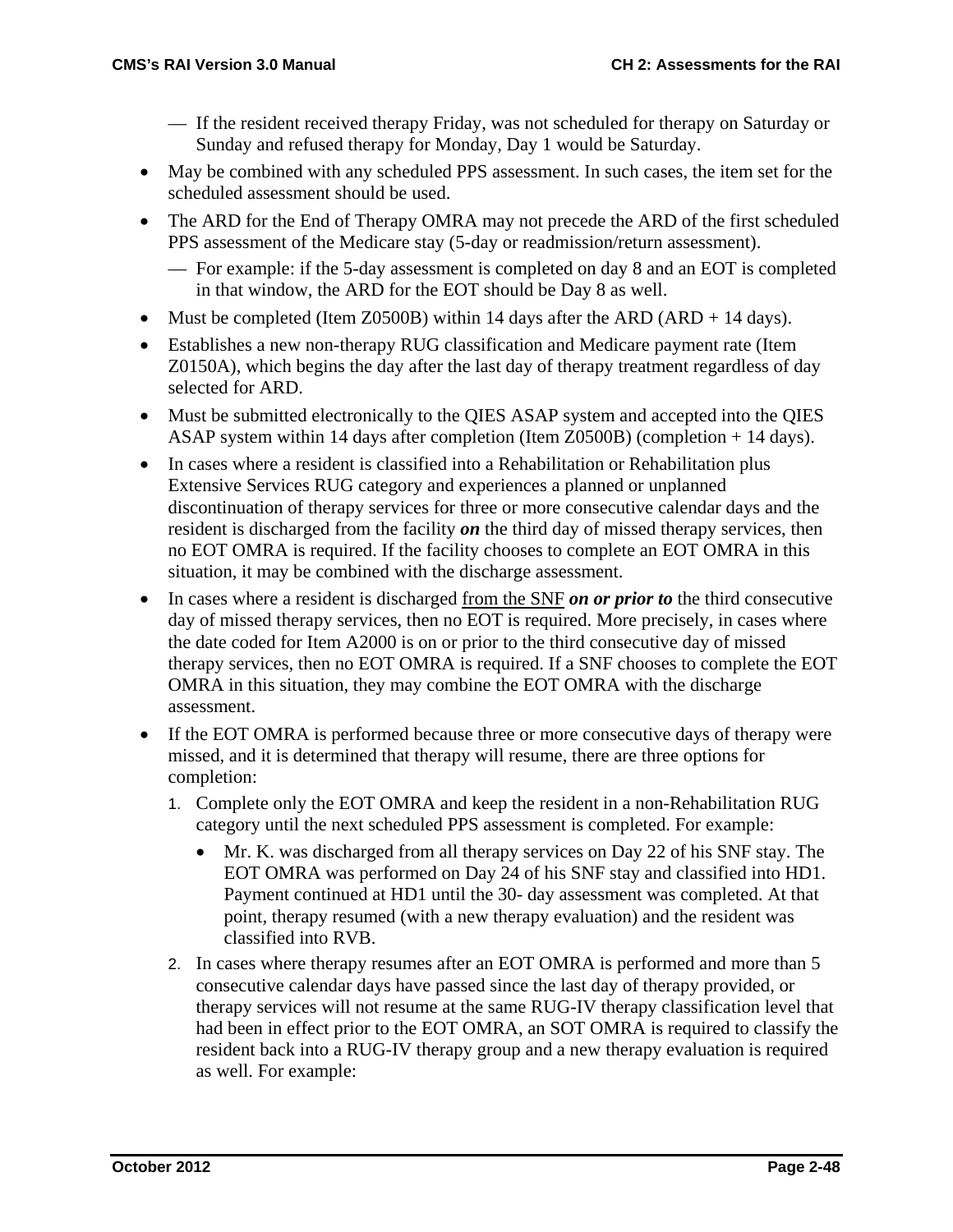- Mr. G. who had been classified into RVX did not receive therapy on Saturday and Sunday. He also missed therapy on Monday because his family came to visit, on Tuesday he missed therapy due to a doctor's appointment and refused therapy on Wednesday. An EOT OMRA was performed on Monday classifying him into the ES2 non-therapy RUG. He missed 5 consecutive calendar days of therapy. A new therapy evaluation was completed and he resumed therapy services on Thursday. An SOT OMRA was then completed and Mr. G. was placed back into the RVX therapy RUG category.
- Mrs. B., who had been classified into RHC did not receive therapy on Monday, Tuesday, and Wednesday because of an infection, and it was determined that she would be able to start therapy again on Thursday. An EOT OMRA was completed to pay for the three days she did not have therapy with a non-therapy RUG classification of HC2. It was determined that Mrs. B. would not be able to resume therapy at the same RUG-IV therapy classification, and an SOT OMRA was completed to place her into the RMB RUG-IV therapy category. A new therapy evaluation was required.
- 3. In cases where therapy resumes after the EOT OMRA is performed and the resumption of therapy date is no more than 5 consecutive calendar days after the last day of therapy provided, and the therapy services have resumed at the same RUG-IV classification level, and with the same therapy plan of care that had been in effect prior to the EOT OMRA, an End of Therapy OMRA with Resumption (EOT-R) may be completed. For Example:
	- Mrs. A. who was in RVL did not receive therapy on Saturday and Sunday because the facility did not provide weekend services and she missed therapy on Monday because of a doctor's appointment, but resumed therapy Tuesday. The IDT determined that her RUG-IV therapy classification level did not change as she had not had any significant clinical changes during the lapsed therapy days. An EOT-R was completed and Mrs. A was placed into ES3 for the three days she did not receive therapy. On Tuesday, Mrs. A. was placed back into RVL, which was the same therapy RUG group she was in prior to the discontinuation of therapy. A new therapy evaluation was not required.

NOTE: If the EOT OMRA has not been accepted in the QIES ASAP when therapy resumes, code the EOT-R items (O0450A and O0450B) on the assessment and submit the record. If the EOT OMRA without the EOT-R items has been accepted into the QIES ASAP system, then submit a modification request for that EOT OMRA with the only changes being the completion of the EOT-R items and check X0900E to indicate that the reason for modification is the addition of the Resumption of Therapy date.

NOTE: When an EOT-R is completed, the Therapy Start Date (O0400A5, O0400B5, and O0400C5) on the next PPS assessment is the same as the Therapy Start Date on the EOT-R. If therapy is ongoing, the Therapy End Date (O0400A6, O0400B6, and O0400C6) would be filled out with dashes.

4. In cases when the therapy end date is in one payment period and the resumption date is in the next payment period, the facility should bill the non-therapy RUG given on the EOT OMRA beginning the day after the last day of therapy treatment and begin billing the therapy RUG that was in effect prior to the EOT OMRA beginning on the day that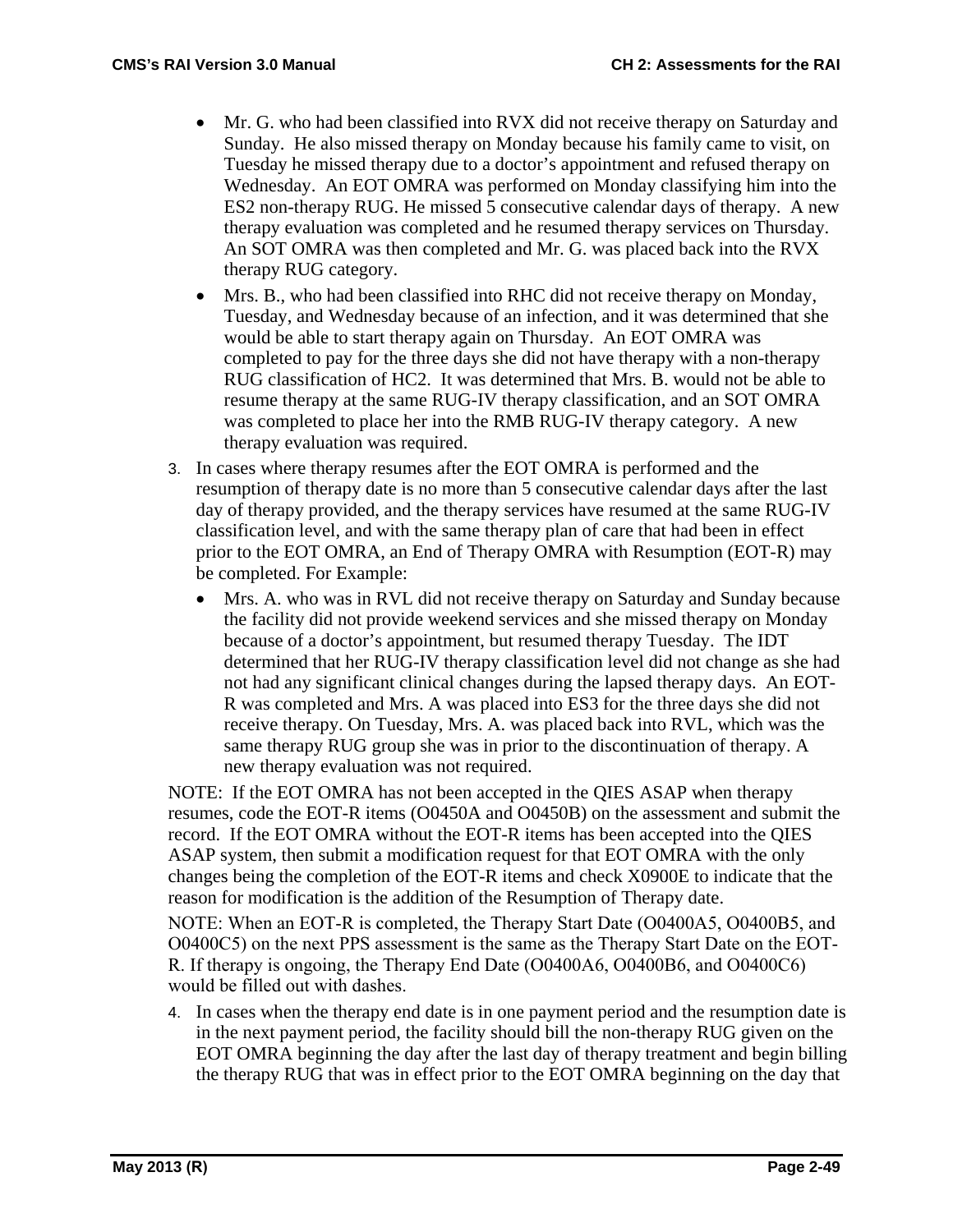therapy resumed (O0450B). If the resumption of therapy occurs after the next billing period has started, then this therapy RUG should be used until modified by a future scheduled or unscheduled assessment.

For example, a resident misses therapy on Days 11, 12, and 13 and resumes therapy on Day 15. In this case the facility should bill the non-therapy RUG for Days 11, 12, 13, and 14 and on Day 15 the facility should bill the RUG that was in effect prior to the EOT.

### *Change of Therapy (COT) OMRA*

- Required when the resident was receiving any amount of skilled therapy services and when the intensity of therapy (as indicated by the total reimbursable therapy minutes (RTM) delivered, and other therapy qualifiers such as number of therapy days and disciplines providing therapy) changes to such a degree that it would no longer reflect the RUG-IV classification and payment assigned for a given SNF resident based on the most recent assessment used for Medicare payment.
- ARD is set for Day 7 of a COT observation period. The COT observation periods are successive 7-day windows with the first observation period beginning on the day following the ARD set for the most recent scheduled or unscheduled PPS assessment, except for an EOT-R assessment (see below). For example:
	- If the ARD for a patient's 30-day assessment is set for day 30, and there are no intervening assessments, then the COT observation period ends on Day 37.
	- If the ARD for the patient's most recent COT (whether the COT was completed or not) was day Day 37, the next COT observation period would end on Day 44.
- In cases where the last PPS Assessment was an EOT-R, the end of the first COT observation period is Day 7 after the Resumption of Therapy date (O0450B) on the EOT-R, rather than the ARD. The resumption of therapy date is counted as day 1 when determining Day 7 of the COT observation period. For example:
	- If the ARD for an EOT-R is set for day 35 and the resumption date is the equivalent of day 37, then the COT observation period ends on day 43.
- An evaluation of the necessity for a COT OMRA (that is, an evaluation of the therapy intensity, as described above) must be completed after the COT observation period is over.
- The COT would be completed if the patient's therapy intensity, as described above, has changed to classify the resident into a higher or lower RUG category. For example:
	- If a facility sets the ARD for its 14-day assessment to day 14, Day 1 for purposes of the COT period would be Day 15 of the SNF stay, and the facility would be required to review the therapy services provided to the patient for the week consisting of Day 15 through 21. The ARD for the COT OMRA would then be set for Day 21, if the facility were to determine that, for example, the total RTM has changed such that the resident's RUG classification would change from that found on the 14-day assessment (assuming no intervening assessments). If the total RTM would not result in a RUG classification change, and all other therapy category qualifiers have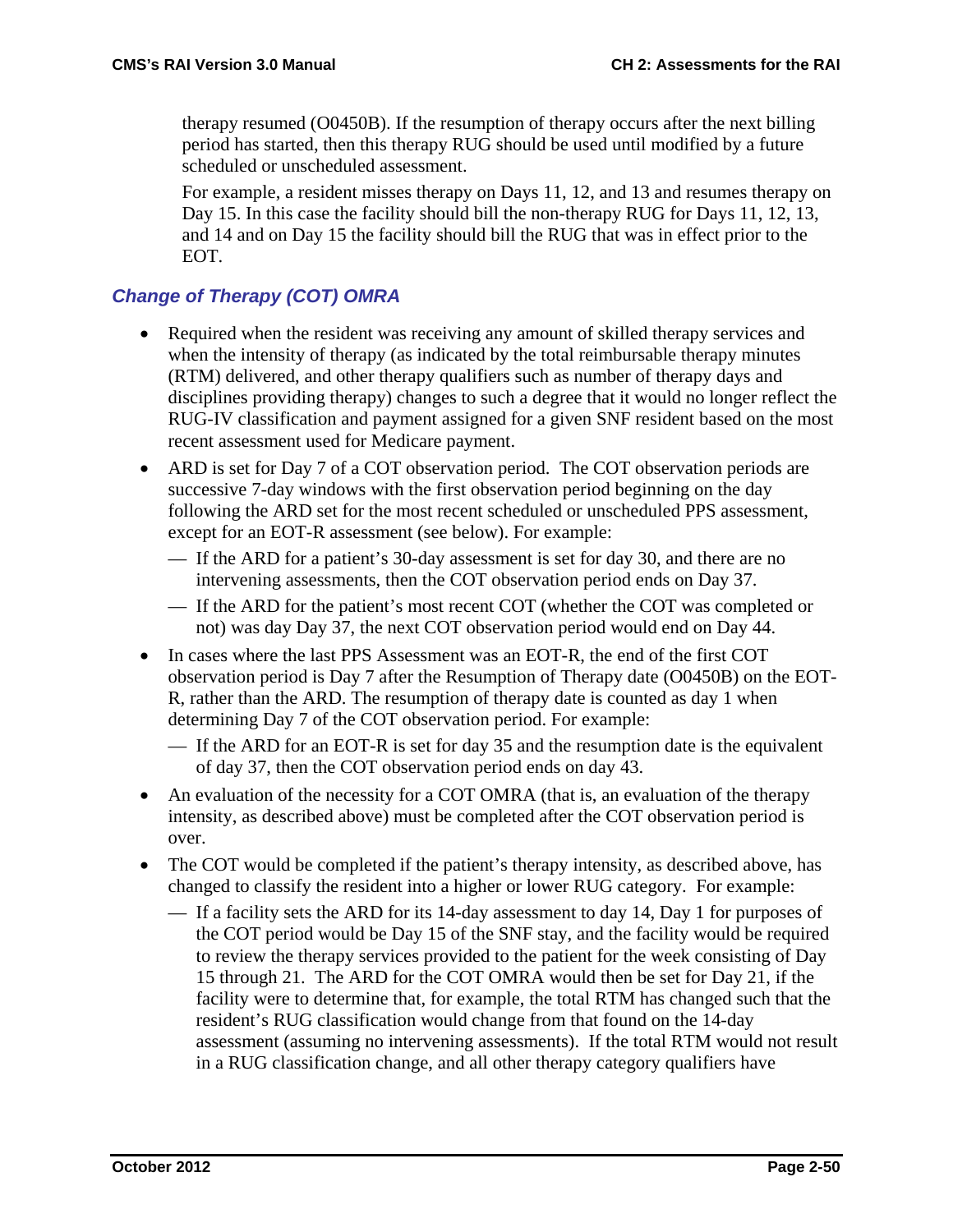remained consistent with the patient's current RUG classification, then the COT OMRA would not be completed.

- If Day 7 of the COT observation period falls within the ARD window of a scheduled PPS Assessment, the SNF may choose to complete the PPS Assessment alone by setting the ARD of the scheduled PPS assessment for an allowable day that is *on or before* Day 7 of the COT observation period. This effectively resets the COT observation period to the 7 days following that scheduled PPS Assessment ARD. Alternatively, the SNF may choose to combine the COT OMRA and scheduled assessment following the instructions discussed in Section 2.10.
- In cases where a resident is discharged from the SNF *on or before* Day 7 of the COT observation period, then no COT OMRA is required. More precisely, in cases where the date coded for Item A2000 is on or before Day 7 of the COT observation period, then no COT OMRA is required. If a SNF chooses to complete the COT OMRA in this situation, they may combine the COT OMRA with the discharge assessment.
- The COT ARD may not precede the ARD of the first scheduled or unscheduled PPS assessment of the Medicare stay used to establish the patient's current RUG-IV therapy classification.
- Must be completed (Item Z0500B) within 14 days after the ARD (ARD + 14 days)
- Establishes a new RUG-IV category. Payment begins on Day 1 of that COT observation period and continues for the remainder of the current payment period, unless the payment is modified by a subsequent COT OMRA or other PPS assessment.
- Must be submitted electronically and accepted into the QIES ASAP system within 14 days after completion (Item Z0500B) (completion + 14 days).

#### *Significant Change in Status Assessment (SCSA)*

- Is an OBRA required assessment. See Section 2.6 of this chapter for definition, guidelines in completion, and scheduling.
- May establish a new RUG-IV classification.
- When a SCSA for a SNF PPS resident is not combined with a PPS assessment  $(A0310A = 04$  and  $A0310B = 99$ ), the RUG-IV classification and associated payment rate begin on the ARD. For example, a SCSA is completed with an ARD of day 20 then the RUG-IV classification begins on day 20.
- When the SCSA is completed with a scheduled Medicare-required assessment and grace days are not used when setting the ARD, the RUG-IV classification begins on the ARD. For example, the SCSA is combined with the Medicare-required 14-day scheduled assessment and the ARD is set on day 13, the RUG-IV classification begins on day 13.
- When the SCSA is completed with a scheduled Medicare-required assessment and the ARD is set within the grace days, the RUG-IV classification begins on the first day of the payment period of the scheduled Medicare-required assessment standard payment period. For example, the SCSA is combined with the Medicare-required 30-day scheduled assessment, which pays for days 31 to 60, and the ARD is set at day 33, the RUG-IV classification begins day 31.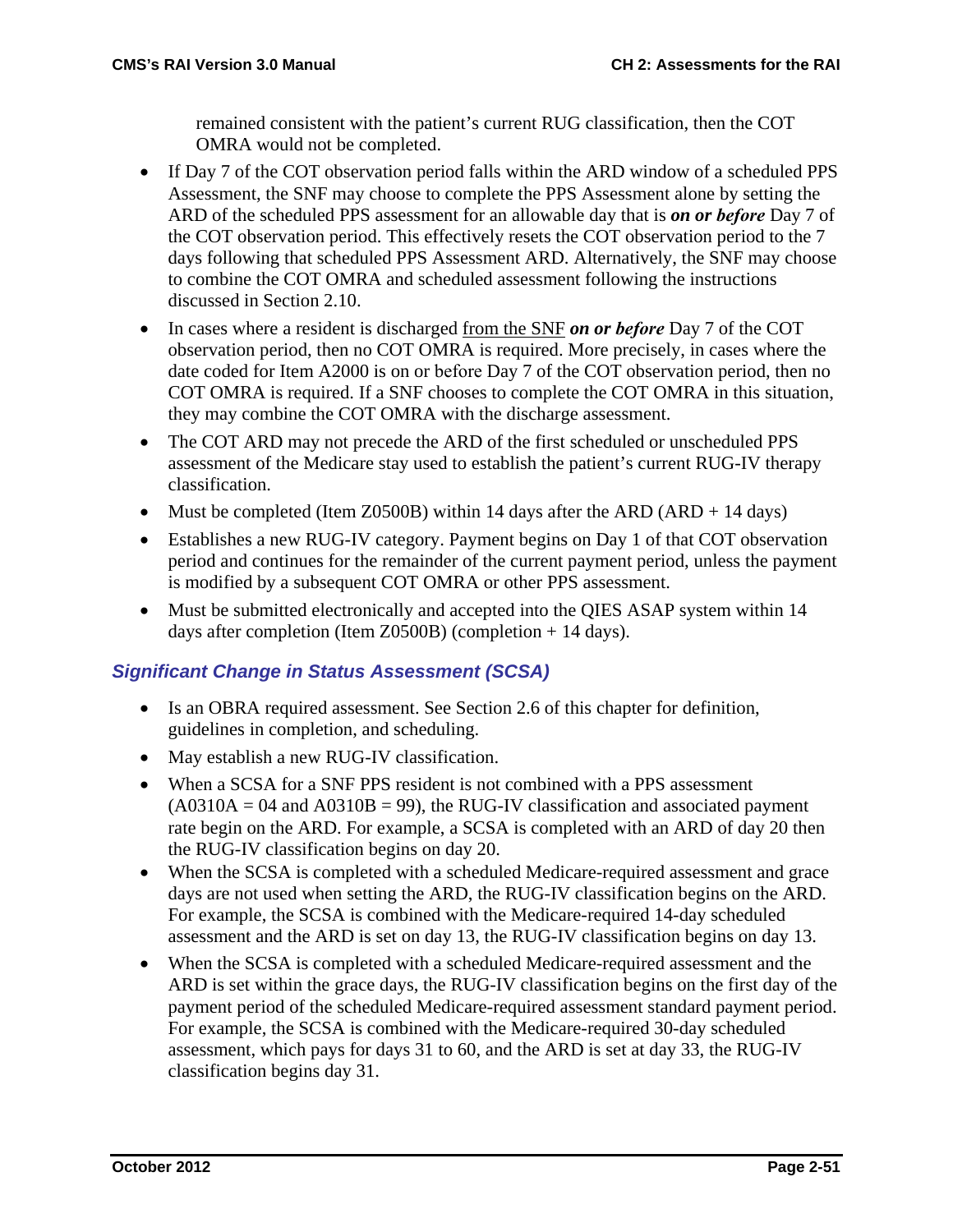#### *Swing Bed Clinical Change Assessment*

- Is a required assessment for swing bed providers. Staff is responsible for determining whether a change (either an improvement or decline) in a patient's condition constitutes a "clinical change" in the patient's status.
- Is similar to the OBRA Significant Change in Status Assessment with the exceptions of the CAA process and the timing related to the OBRA Admission assessment. See Section 2.6 of this chapter.
- May establish a new RUG-IV classification. See previous Significant Change in Status subsection for ARD implications on the payment schedule.

### *Significant Correction to Prior Comprehensive Assessment*

- Is an OBRA required assessment. See Section 2.6 of this chapter for definition, guidelines in completion, and scheduling.
- May establish a new RUG-IV classification. See previous Significant Change in Status subsection for ARD implications on the payment schedule.

# **Coding Tips and Special Populations**

- When coding a standalone Change of Therapy OMRA (COT), a standalone End of Therapy OMRA (EOT), or a standalone Start of Therapy OMRA (SOT), the interview items may be coded using the responses provided by the resident on a previous assessment **only** if the DATE of the interview responses from the previous assessment (as documented in item Z0400) were obtained no more than 14 days before the DATE of completion for the interview items on the unscheduled assessment (as documented in item Z0400) for which those responses will be used.
- When coding a standalone Change of Therapy OMRA (COT), a standalone End of Therapy OMRA (EOT), or a standalone Start of Therapy OMRA (SOT), facilities must set the ARD for the assessment for a day within the allowable ARD window for that assessment type, but may only do so no more than two days after the window has passed. For example, if Day 7 of the COT observation period is May  $23<sup>rd</sup>$  and the COT is required, then the ARD for this COT must be set for May 23<sup>rd</sup> and this must be done by May  $25<sup>th</sup>$ . Facilities may still exercise the use of this flexibility period in cases where the resident discharges from the facility during that period.

## **2.10 Combining Medicare Scheduled and Unscheduled Assessments**

There may be instances when more than one Medicare-required assessment is due in the same time period. To reduce provider burden, CMS allows the combining of assessments. Two Medicare-required Scheduled Assessments may **never** be combined since these assessments have specific ARD windows that do not occur at the same time. However, it is possible that a Medicare-required Scheduled Assessment and a Medicare Unscheduled Assessment may be combined or that two Medicare Unscheduled assessments may be combined.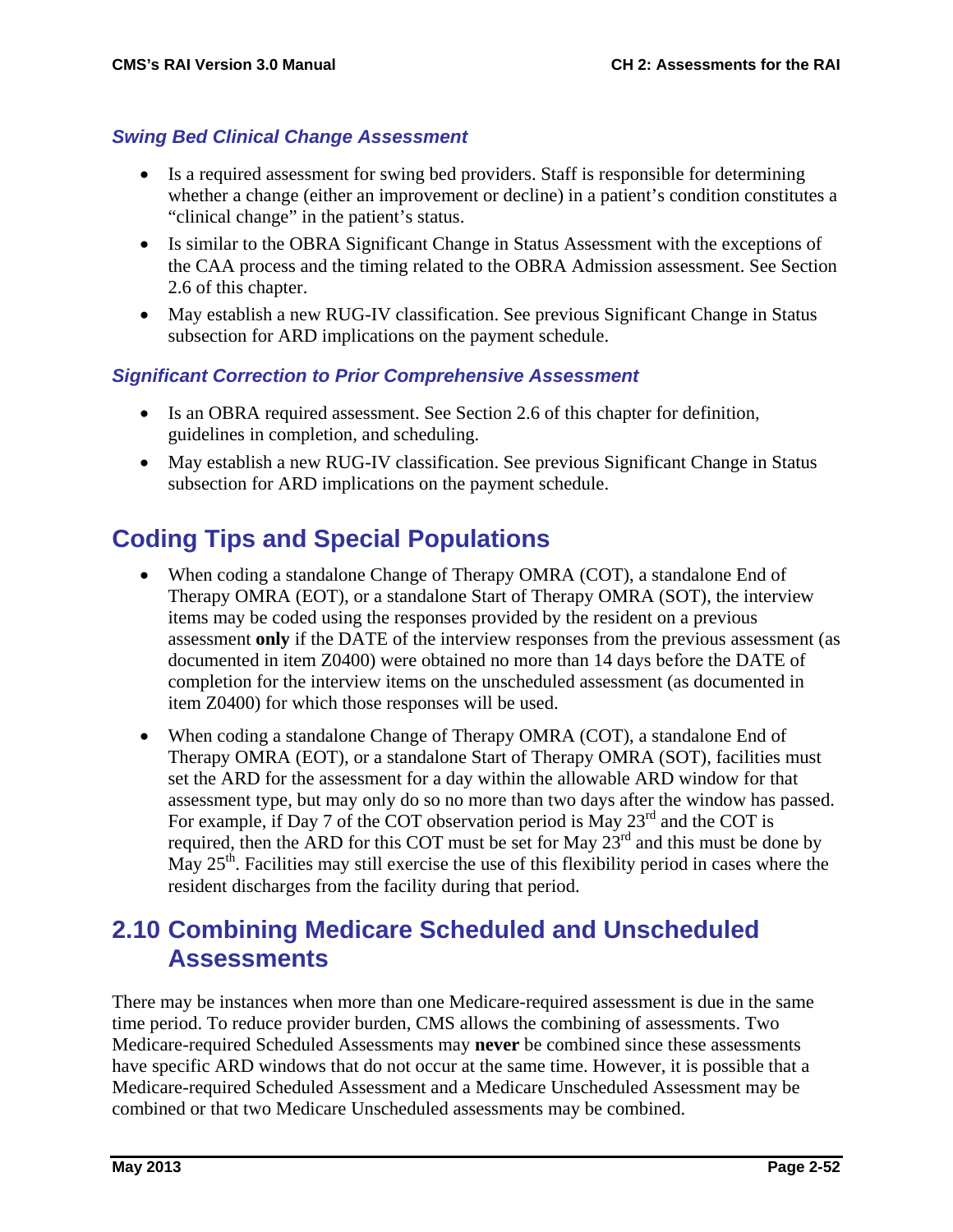When combining assessments, the more stringent requirements must be met. For example, when a nursing home Start of Therapy OMRA is combined with a 14-Day Medicare-required Assessment, the PPS item set must be used. The PPS item set contains all the required items for the 14-Day Medicare-required assessment, whereas the Start of Therapy OMRA item set consists of fewer items, thus the provider would need to complete the PPS item set. The ARD window (including grace days) for the 14-day assessment is days 13-18, therefore, the ARD must be set no later than day 18 to ensure that all required time frames are met. For a swing bed provider, the swing bed PPS item set would need to be completed.

If an unscheduled PPS assessment (OMRA, SCSA, SCPA, or Swing Bed CCA) is required in the assessment window (including grace days) of a scheduled PPS assessment that has not yet been performed, then facilities must combine the scheduled and unscheduled assessments by setting the ARD of the scheduled assessment for the same day that the unscheduled assessment is required. In such cases, facilities should provide the proper response to the A0310 items to indicate which assessments are being combined, as completion of the combined assessment will be taken to fulfill the requirements for both the scheduled and unscheduled assessments. A scheduled PPS assessment cannot occur after an unscheduled assessment in the assessment window—the scheduled assessment must be combined with the unscheduled assessment using the appropriate ARD for the unscheduled assessment. The purpose of this policy is to minimize the number of assessments required for SNF PPS payment purposes and to ensure that the assessments used for payment provide the most accurate picture of the resident's clinical condition and service needs. More details about combining PPS assessments are provided in this chapter and in Chapter 6, Section 30.3 of the Medicare Claims Processing Manual (CMS Pub. 100-04) available on the CMS web site. Listed below are some of the possible assessment combinations allowed. A provider may choose to combine more than two assessment types when all requirements are met. When entered directly into the software the coding of Item A0310 will provide the item set that the facility is required to complete. For SNFs that use a paper format to collect MDS data, the provider must ensure that the item set selected meets the requirements of all assessments coded in Item A0310 (see Section 2.15).

In cases when a facility fails to combine a scheduled and unscheduled PPS assessment as required by the combined assessment policy, the payment is controlled by the unscheduled assessment. For example: if the ARD of an EOT OMRA is set for Day 14 and the ARD of a 14-day assessment is set for Day 15, this would violate the combined assessment policy. Consequently, the EOT OMRA would control the payment. The EOT would begin payment on Day 12, and continue paying into the 14-day payment window until the next scheduled or unscheduled assessment used for payment.

## DEFINITIONS

#### USED FOR PAYMENT

An assessment is considered to be "used for payment" in that it either controls the payment for a given period or, with scheduled assessments may set the basis for payment for a given period.

### *PPS Scheduled Assessment and Start of Therapy OMRA*

• ARD (Item A2300) must be set within the ARD window for the Medicare-required scheduled assessment **and** 5-7 days after the start of therapy (Item O0400A5 or O0400B5 or O0400C5, whichever is the earliest date). If both ARD requirements are not met, the assessments may not be combined.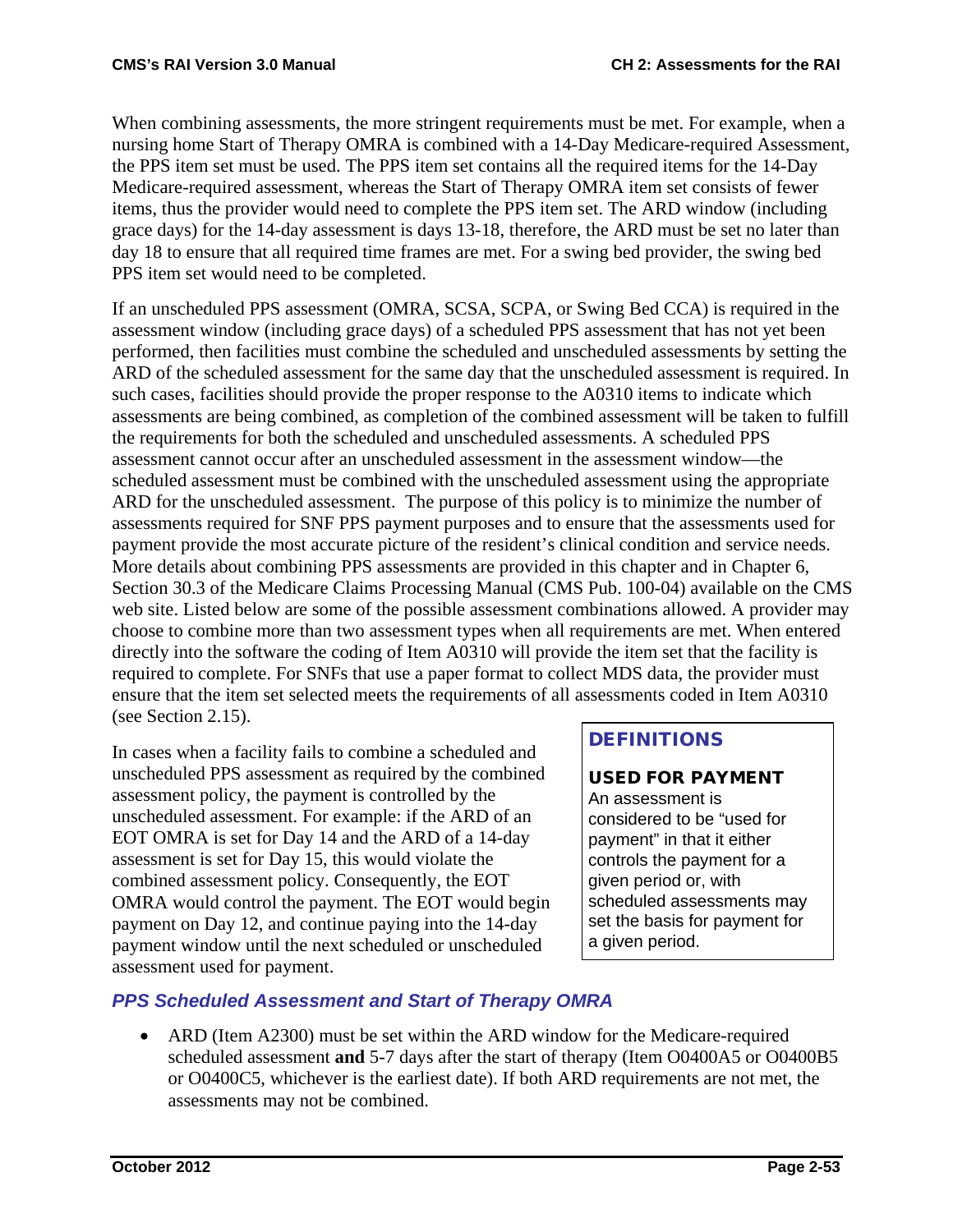- An SOT OMRA is not necessary if rehabilitation services start within the ARD window (including grace days) of the 5-day assessment, since the therapy rate will be paid starting Day 1 of the SNF stay.
- If the ARD for the SOT OMRA falls within the ARD window (including grace days) of a PPS scheduled assessment that has not been performed yet, the assessments MUST be combined.
- Complete the PPS item set.
- Code the Item A0310 of the MDS 3.0 as follows:  $A0310A = 99$  $A0310B = 01, 02, 03, 04, 05, or 06$  as appropriate  $A0310C = 1$  $A0310D = 0$  (Swing Beds only)

### *PPS Scheduled Assessment and End of Therapy OMRA*

- ARD (Item A2300) must be set within the window for the Medicare scheduled assessment **and** 1-3 days after the last day therapy was furnished (Item O0400A6 or O0400B6 or O0400C6, whichever is the latest date). If both ARD requirements are not met, the assessments may not be combined.
- If the ARD for the EOT OMRA falls within the ARD window (including grace days) of a PPS scheduled assessment that has not been performed yet, the assessments MUST be combined.
- Must complete the PPS item set.
- Code the Item A0310 of the MDS 3.0 as follows:  $A0310A = 99$  $A0310B = 01, 02, 03, 04, 05, or 06$  as appropriate  $A0310C = 2$  $A0310D = 0$  (Swing Beds only)

### *PPS Scheduled Assessment and Start and End of Therapy OMRA*

- ARD (Item A2300) must be set within the window for the Medicare-required scheduled assessment **and** 5-7 days after the start of therapy (Item O0400A5 or O0400B5 or O0400C5, whichever is earliest) **and** 1-3 days after the last day therapy was furnished (Item O0400A6 or O0400B6 or O0400C6, whichever is latest). If all three ARD requirements are not met, the assessments may not be combined.
- If the ARD for the EOT and SOT OMRA falls within the ARD window (including grace days) of a PPS scheduled assessment that has not been performed yet, the assessments MUST be combined.
- Must complete the PPS item set.
- Code the Item A0310 of the MDS 3.0 as follows:  $A0310A = 99$  $A0310B = 01, 02, 03, 04, 05, or 06$  as appropriate  $A0310C = 3$  $A0310D = 0$  (Swing Beds only)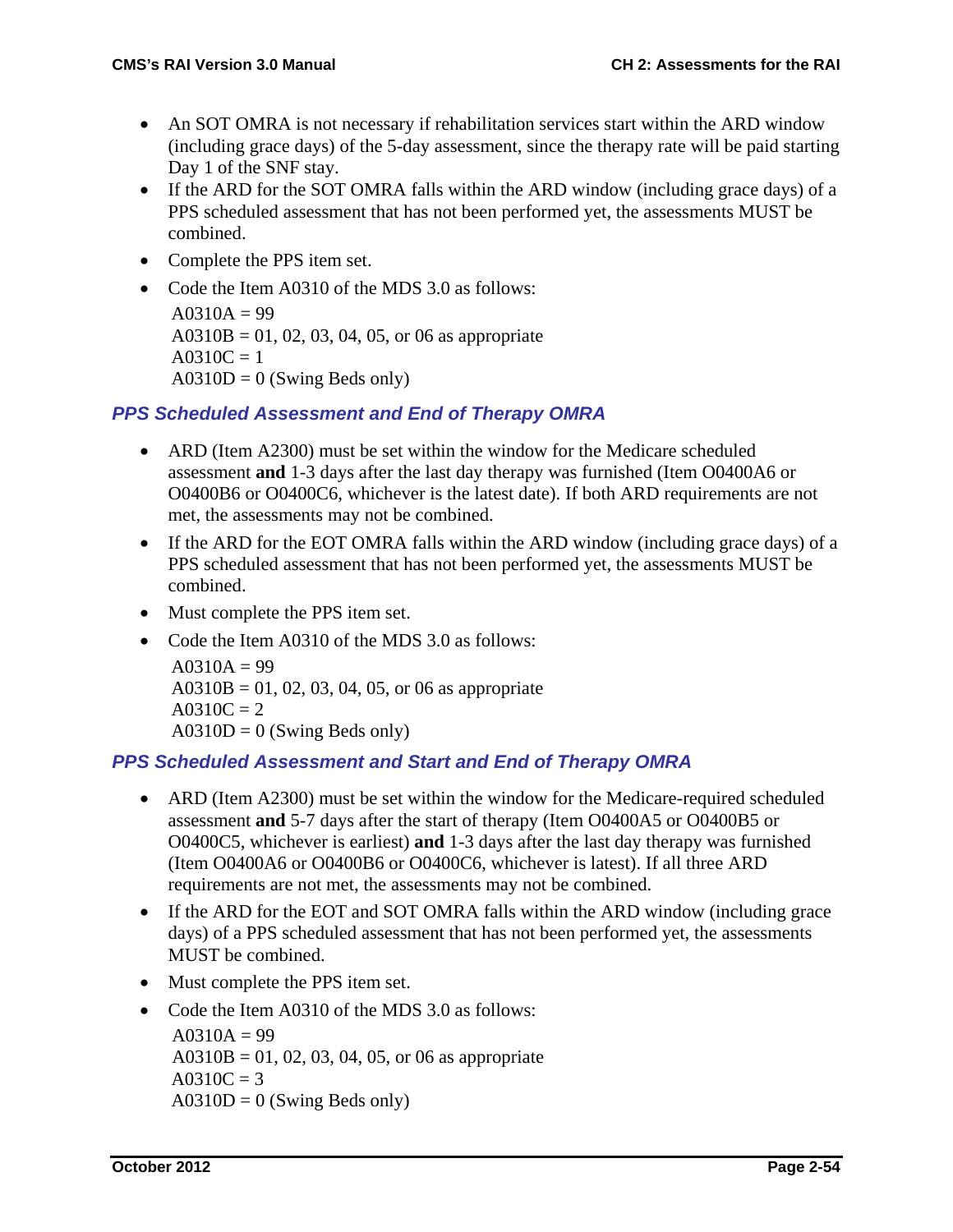#### *PPS Scheduled Assessment and Change of Therapy OMRA*

- If Day 7 of the COT observation period falls within the ARD window (including grace days) of a scheduled PPS Assessment, then a SNF must elect to either combine the COT OMRA with the scheduled PPS assessment or may choose to complete the scheduled PPS assessment alone, as described in Section 2.9. If the scheduled PPS assessment is to be completed alone, then the ARD for the scheduled PPS assessment must be set for on or before Day 7 of the COT observation period. If the SNF chooses to combine the scheduled PPS assessment with the COT OMRA, then the ARD of the combined assessment must be set for Day 7 of the COT observation period.
- Must complete the scheduled PPS assessment item set.
- Since the scheduled assessment is combined with the COT OMRA, the combined assessment will set payment at the new RUG-IV level beginning on Day 1 of the COT observation period and that payment will continue through the remainder of the current standard payment period and the next payment period appropriate to the given scheduled assessment, assuming no intervening assessments. For example:
	- Based on her 14-day assessment, Mrs. T is currently classified into group RVB. Based on the ARD set for the 14-day assessment, a change of therapy evaluation for Mrs. T is necessary on Day 28. The change of therapy evaluation reveals that the therapy services Mrs. T received during that COT observation period were only sufficient to qualify Mrs. T for RHB. Therefore, a COT OMRA is required. Since the facility has not yet completed a 30-day assessment for Mrs. T, the facility must combine the 30-day assessment with the required COT OMRA. The combined assessment confirms Mrs. T's appropriate classification into RHB. The payment for the revised RUG classification will begin on Day 22 and, assuming no intervening assessments, will continue until Day 60.

#### *PPS Scheduled Assessment and Swing Bed Clinical Change Assessment*

- ARD (Item A2300) must be set within the window for the Medicare-required scheduled assessment **and** within 14 days after the interdisciplinary team (IDT) determination that a change in the patient's condition constitutes a clinical change **and** the assessment must be completed (Item Z0500B) within 14 days after the IDT determines that a change in the patient's condition constitutes a clinical change. If all requirements are not met, the assessments may not be combined.
- If the ARD for the Swing Bed Clinical Change Assessment falls within the ARD (including grace days) of a PPS scheduled assessment that has not been completed yet, the assessments MUST be combined.
- Must complete the Swing Bed PPS item set.
- Code the Item A0310 of the MDS 3.0 as follows:

 $A0310A = 99$  (only value allowed for Swing Beds)  $A0310B = 01, 02, 03, 04, 05, or 06$ , as appropriate  $A0310C = 0$  $A0310D = 1$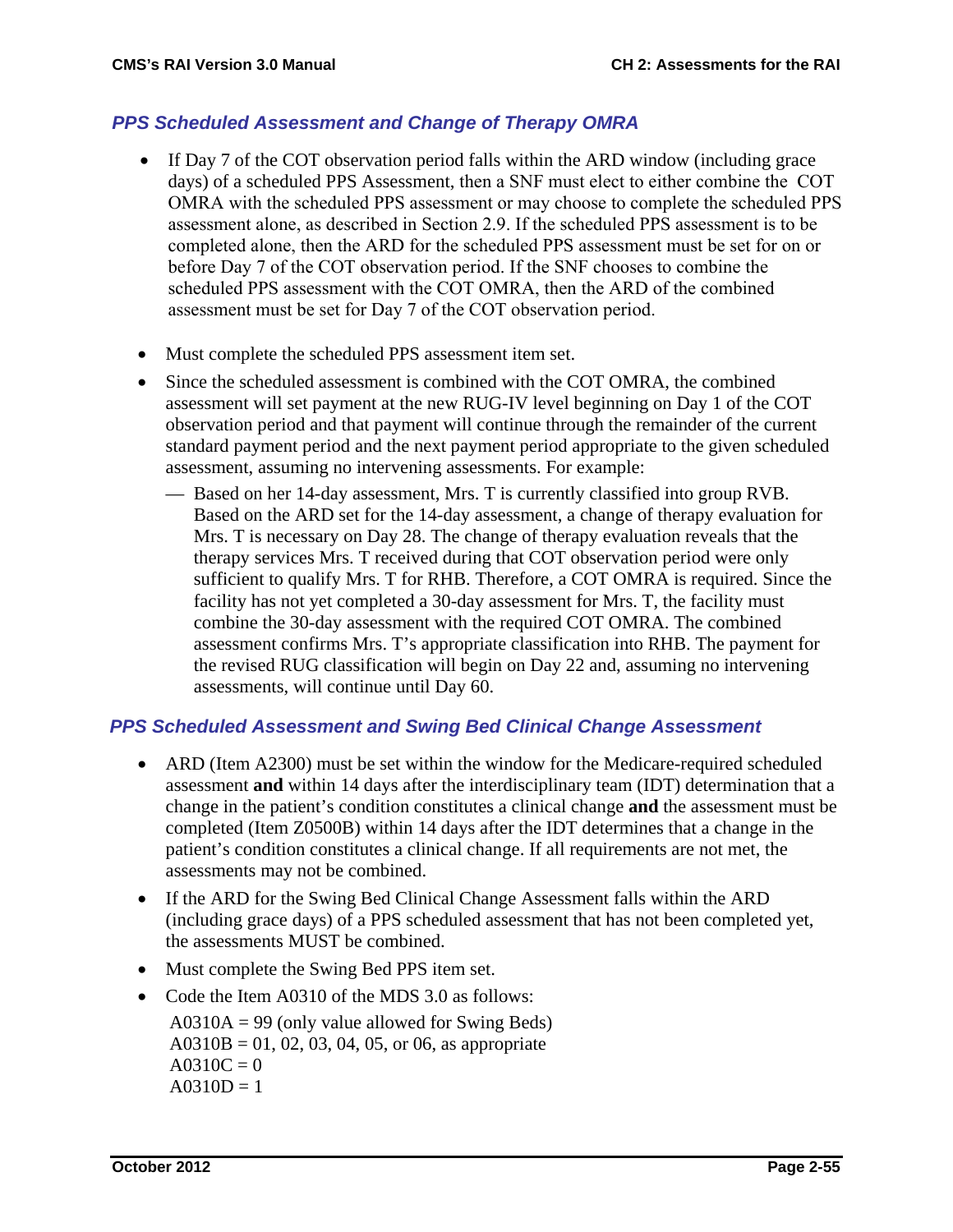#### *Swing Bed Clinical Change Assessment and Start of Therapy OMRA*

- ARD (Item A2300) must be set within 14 days after the IDT determination that a change in the patient's condition constitutes a clinical change **and** 5-7 days after the start of therapy (Item O0400A5 or O0400B5 or O0400C5, whichever is earliest) **and** the assessment must be completed (Item Z0500B) within 14 days after the IDT determination that a change in the patient's condition constitutes a clinical change. If all requirements are not met, the assessments may not be combined.
- Must complete the Swing Bed PPS item set.
- Code the Item A0310 of the MDS 3.0 as follows:

 $A0310A = 99$  $A0310B = 07$  $A0310C = 1$  $A0310D = 1$ 

#### *Swing Bed Clinical Change Assessment and End of Therapy OMRA*

- ARD (Item A2300) must be set within 14 days after the IDT determination that a change in the patient's condition constitutes a clinical change **and** 1-3 days after the last day therapy was furnished (Item O0400A6 or O0400B6 or O0400C6, whichever is the latest) **and** the assessment must be completed (Item Z0500B) within 14 days after the IDT determination that a change in the patient's condition constitutes a clinical change. If all requirements are not met, the assessments may not be combined.
- Must complete the Swing Bed PPS item set.
- Code the Item A0310 of the MDS 3.0 as follows:
	- $A0310A = 99$  $A0310B = 07$  $A0310C = 2$  $A0310D = 1$

#### *Swing Bed Clinical Change Assessment and Start and End of Therapy OMRA*

- ARD (Item A2300) must be set within 14 days after the IDT determination that a change in the patient's condition constitutes a clinical change **and** 5-7 days after the start of therapy (Item O0400A5 or O0400B5 or O0400C5, whichever is the earliest) **and** 1-3 days after the last day therapy was furnished (Item O0400A6 or O0400B6 or O0400C6, whichever is the latest) **and** the assessment must be completed (Item Z0500B) within 14 days after the IDT determination that a change in the patient's condition constitutes a clinical change. If all requirements are not met, the assessments may not be combined.
- Must complete the Swing Bed PPS item set.
- Code the Item A0310 of the MDS 3.0 as follows:
	- $A0310A = 99$  $A0310B = 07$  $A0310C = 3$  $A0310D = 1$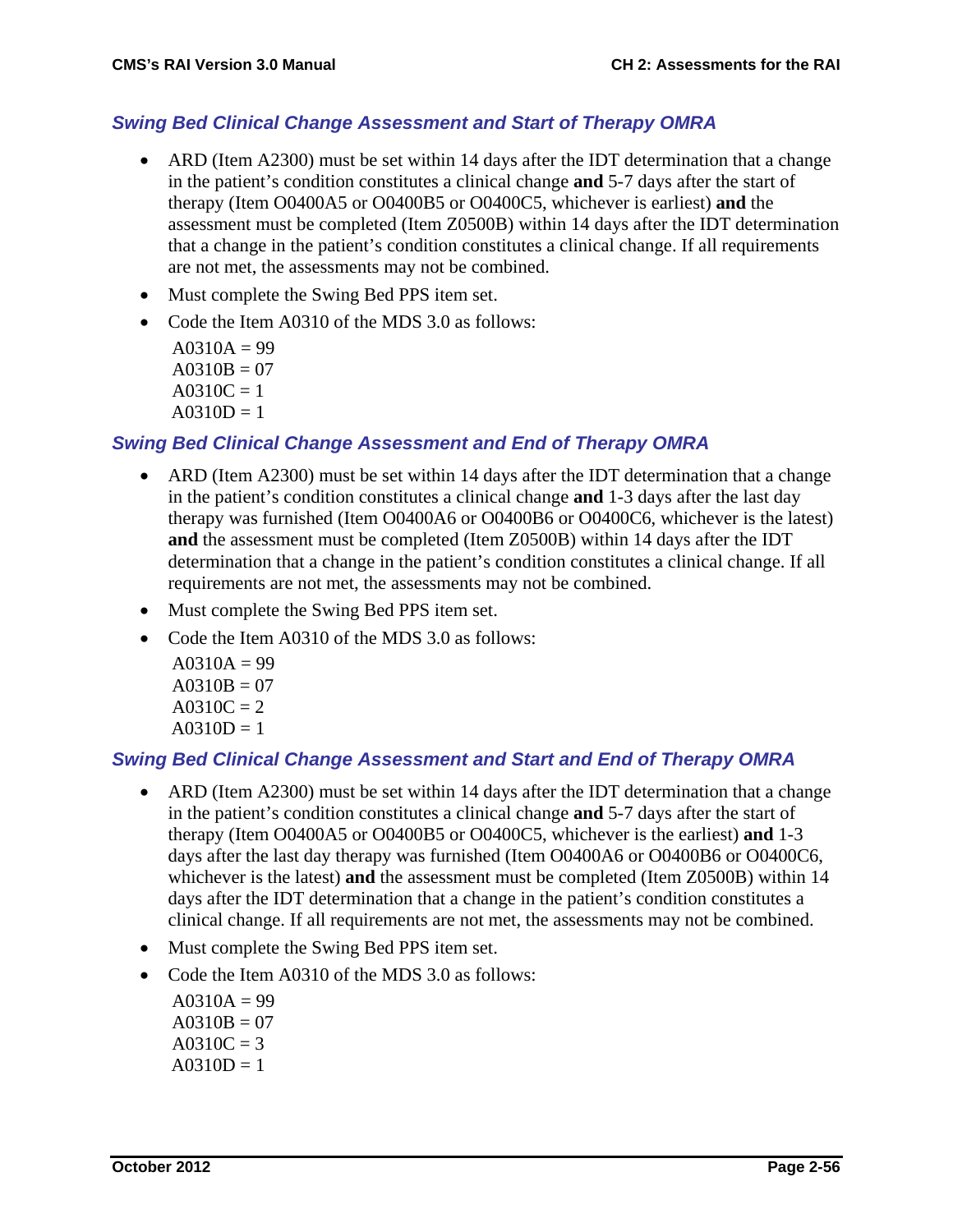## **2.11 Combining Medicare Assessments and OBRA Assessments[7](#page-56-0)**

SNF providers are required to meet two assessment standards in a Medicare certified nursing facility:

- The OBRA standards are designated by the reason selected in Item A0310A, **Federal OBRA Reason for Assessment**, and Item A0130F, **Entry/Discharge Reporting** and are required for all residents.
- The Medicare standards are designated by the reason selected in Item A0310B, **PPS Assessment**, and Item A0310C, **PPS Other Medicare Required Assessment - OMRA**  and are required for resident's whose stay is covered by Medicare Part A.
- When the OBRA and Medicare assessment time frames coincide, one assessment may be used to satisfy both requirements. PPS and OBRA assessments may be combined when the ARD windows overlap allowing for a common assessment reference date. When combining the OBRA and Medicare assessments, the most stringent requirements for ARD, item set, and CAA completion requirements must be met. For example, the skilled nursing facility staff must be very careful in selecting the ARD for an OBRA Admission assessment combined with a 14-day Medicare assessment. For the OBRA Admission standard, the ARD must be set between days 1 and 14 counting the date of admission as day 1. For Medicare, the ARD must be set for days 13 or 14, but the regulation allows grace days up to day 18. However, when combining a 14-day Medicare assessment with the Admission assessment, the use of grace days for the PPS assessment would result in a late OBRA Admission assessment. To assure the assessment meets both standards, an ARD of day 13 or 14 would have to be chosen in this situation. In addition, the completion standards must be met. While a PPS assessment can be completed within 14 days after the ARD when it is not combined with an OBRA assessment, the CAA completion date for the OBRA Admission assessment (Item V0200B2) must be day 14 or earlier. With the combined OBRA Admission/Medicare 14-day assessment, completion by day 14 would be required. Finally, when combining a Medicare assessment with an OBRA assessment, the SNF staff must ensure that all required items are completed. For example, when combining the Medicare-required 30-day assessment with a Significant Change in Status Assessment, the provider would need to complete a comprehensive item set, including CAAs.

Some states require providers to complete additional state-specific items (Section S) for selected assessments. States may also add comprehensive items to the Quarterly and/or PPS item sets. Providers must ensure that they follow their state requirements in addition to any OBRA and/or Medicare requirements.

The following tables provide the item set for each type of assessment or tracking record. When two or more assessments are combined then the appropriate item set contains all items that would be necessary if each of the combined assessments were being completed individually.

<span id="page-56-0"></span> <sup>7</sup> OBRA-required comprehensive and Quarterly assessments do not apply to Swing Bed Providers. However, Swing Bed Providers are required to complete the Entry Record, Discharge Assessments, and Death in Facility Record.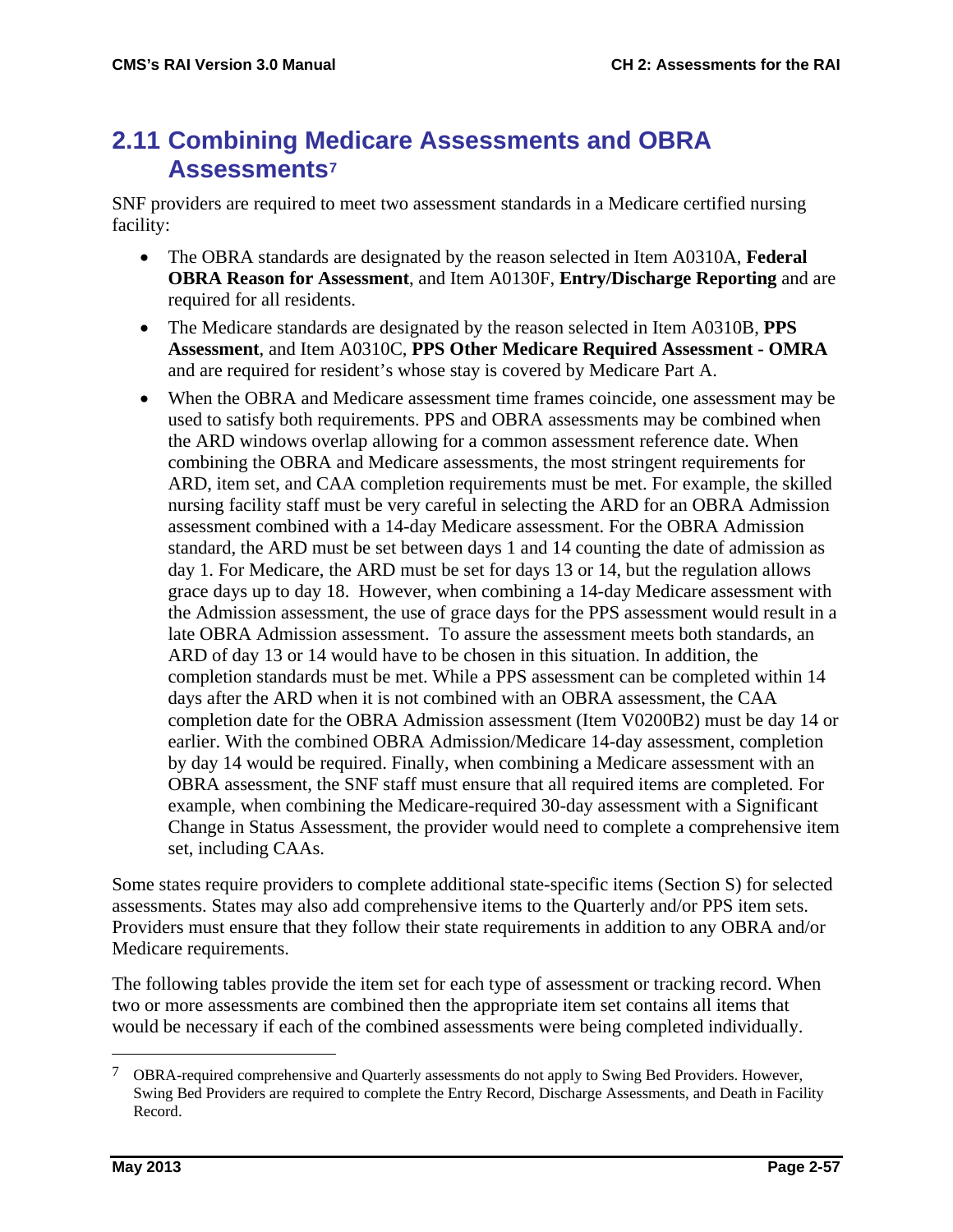|                                           | Comprehensive<br><b>Item Set</b>                                                                                                                                                                                                                                                                                                                                                                                                                                      | Quarterly/PPS*<br><b>Item Sets</b>                                                                                                                                                                                                                                                                                                                                                                                                                                  | <b>Other Required</b><br><b>Assessments/Tracking Item Sets</b><br>for Skilled Nursing Facilities                                                                                                                                                                                                                                                      |
|-------------------------------------------|-----------------------------------------------------------------------------------------------------------------------------------------------------------------------------------------------------------------------------------------------------------------------------------------------------------------------------------------------------------------------------------------------------------------------------------------------------------------------|---------------------------------------------------------------------------------------------------------------------------------------------------------------------------------------------------------------------------------------------------------------------------------------------------------------------------------------------------------------------------------------------------------------------------------------------------------------------|-------------------------------------------------------------------------------------------------------------------------------------------------------------------------------------------------------------------------------------------------------------------------------------------------------------------------------------------------------|
| Stand-alone<br>Assessment<br><b>Types</b> | <b>OBRA</b> Admission<br>$\bullet$<br>Annual<br>$\bullet$<br>Significant Change in<br>$\bullet$<br>Status (SCSA)<br>Significant Correction to<br>$\bullet$<br>Prior Comprehensive<br>(SCPA)                                                                                                                                                                                                                                                                           | Quarterly<br>$\bullet$<br>Significant Correction to Prior<br><b>Ouarterly</b><br>PPS 5-Day (5-Day)<br>PPS 14-Day (14-Day)<br>$\bullet$<br>PPS 30-Day (30-Day)<br>PPS 60-Day (60-Day)<br>$\bullet$<br>PPS 90-Day (90-Day)<br>$\bullet$<br>PPS Readmission/Return                                                                                                                                                                                                     | <b>Entry Tracking Record</b><br>$\bullet$<br>Discharge assessments<br>$\bullet$<br>Death in Facility Tracking<br>$\bullet$<br>Record<br><b>Start of Therapy OMRA</b><br>$\bullet$<br>Start of Therapy OMRA and<br>$\bullet$<br>Discharge<br>Change of Therapy OMRA<br>$\bullet$<br><b>OMRA</b><br>$\bullet$<br><b>OMRA</b> and Discharge<br>$\bullet$ |
| Combined<br>Assessment<br><b>Types</b>    | <b>OBRA</b> Admission and 5-<br>$\bullet$<br>Day<br><b>OBRA</b> Admission and 14-<br>$\bullet$<br>Day<br>OBRA Admission and any<br>$\bullet$<br><b>OMRA</b><br>Annual and any Medicare-<br>٠<br>required<br>Annual and any OMRA<br>٠<br>SCSA and any Medicare-<br>$\bullet$<br>required<br>SCSA and any OMRA<br>$\bullet$<br>SCPA and any Medicare-<br>$\bullet$<br>required<br>SCPA and any OMRA<br>٠<br>Any OBRA<br>$\bullet$<br>comprehensive and any<br>Discharge | Quarterly and any Medicare-<br>scheduled<br>Quarterly and any OMRA<br>$\bullet$<br>Significant Correction to Prior<br>$\bullet$<br>Quarterly and any Medicare-<br>required<br>Significant Correction to Prior<br>Quarterly and any OMRA<br>Any Discharge and any<br>٠<br>Medicare-required<br>Quarterly and any Discharge<br>$\bullet$<br>Significant Correction to Prior<br>Quarterly and any Discharge<br>Any Medicare-required and any<br>$\bullet$<br>Discharge | N/A                                                                                                                                                                                                                                                                                                                                                   |

#### **Minimum Required Item Set By Assessment Type for Skilled Nursing Facilities**

\*Provider must check with State Agency to determine if the state requires additional items to be completed for the required OBRA Quarterly and PPS assessments.

#### **Swing Bed PPS Other Required Assessments/Tracking Item Sets for Swing Bed Providers** Assessment Type • PPS 5-Day (5-Day) • PPS 14-Day (14-Day) • PPS 30-Day (30-Day) • PPS 60-Day (60-Day) • PPS 90-Day (90-Day) • PPS Readmission/Return • Clinical Change Assessment • Entry Record • Discharge assessments • Death in Facility record • Start of Therapy OMRA Start of Therapy OMRA and Discharge • Change of Therapy OMRA • OMRA • OMRA and Discharge Assessment Type Combinations • Clinical Change and any Medicarerequired N/A

• Any Medicare-required and any Discharge

#### **Minimum Required Item Set By Assessment Type for Swing Bed Providers**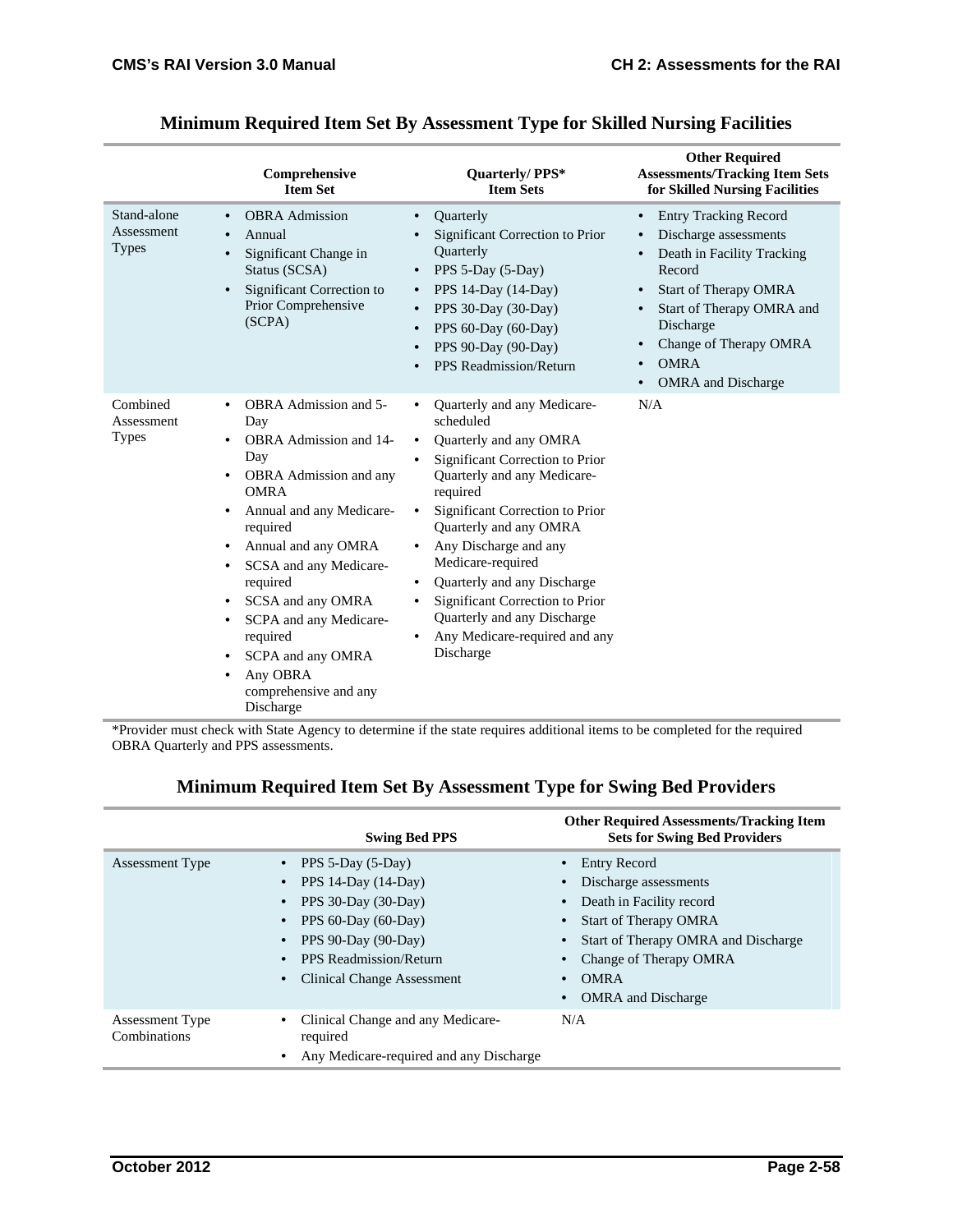Tracking records (Entry and Death in Facility) are never combined with other assessments.

The OMRA item sets are all unique item sets and are never completed when combining with other assessments, which require completion of additional items. For example, a **Start of Therapy OMRA** item set is completed only when an assessment is conducted to capture the start of therapy **and** assign a RUG-IV therapy group. In addition, a **Start of Therapy OMRA and Discharge** item set is only completed when the facility staff choose to complete an assessment to reflect the start of therapy and discharge from facility. If those assessments are completed in combination with another assessment type, an item set that contains all items required for both assessments must be selected.

# **2.12 Medicare and OBRA Assessment Combinations**

Below are some of the possible assessment combinations allowed. A provider may choose to combine more than two assessment types when all requirements are met. The coding of Item A0310 will provide the item set that the facility is required to complete. For SNFs that use a paper format to collect MDS data, the provider must ensure that the item set selected meets the requirements of all assessments coded in Item A0310 (see Section 2.15).

#### *Medicare-required 5-Day and OBRA Admission Assessment*

- Comprehensive item set.
- ARD (Item A2300) must be set on days 1 through 5 of the Part A SNF stay.
- ARD may be extended up to day 8 using the designated grace days.
- Must be completed (Item Z0500B) by the end of day 14 of the stay (admission date plus 13 calendar days).
- See Section 2.7 for requirements for CAA process and care plan completion.

#### *Medicare-required 14-Day and OBRA Admission Assessment*

- Comprehensive item set.
- ARD (Item A2300) must be set on days 13 or 14 of the Part A SNF stay.
- ARD may not be extended from day 15 to day 18 (i.e., grace days may not be used).
- Must be completed (Item Z0500B) by the end of day 14 of the stay (admission date plus 13 calendar days).
- See Section 2.7 for requirements for CAA process and care plan completion.

#### *Medicare-required Scheduled Assessment and OBRA Quarterly Assessment*

- Quarterly item set as required by the State.
- ARD (Item A2300) must be set on a day that meets the requirements described earlier for each Medicare-required scheduled assessment in Section 2.9 and for the OBRA Quarterly assessment in Section 2.6.
- ARD may be extended to grace days as long as the requirement for the Quarterly ARD is met.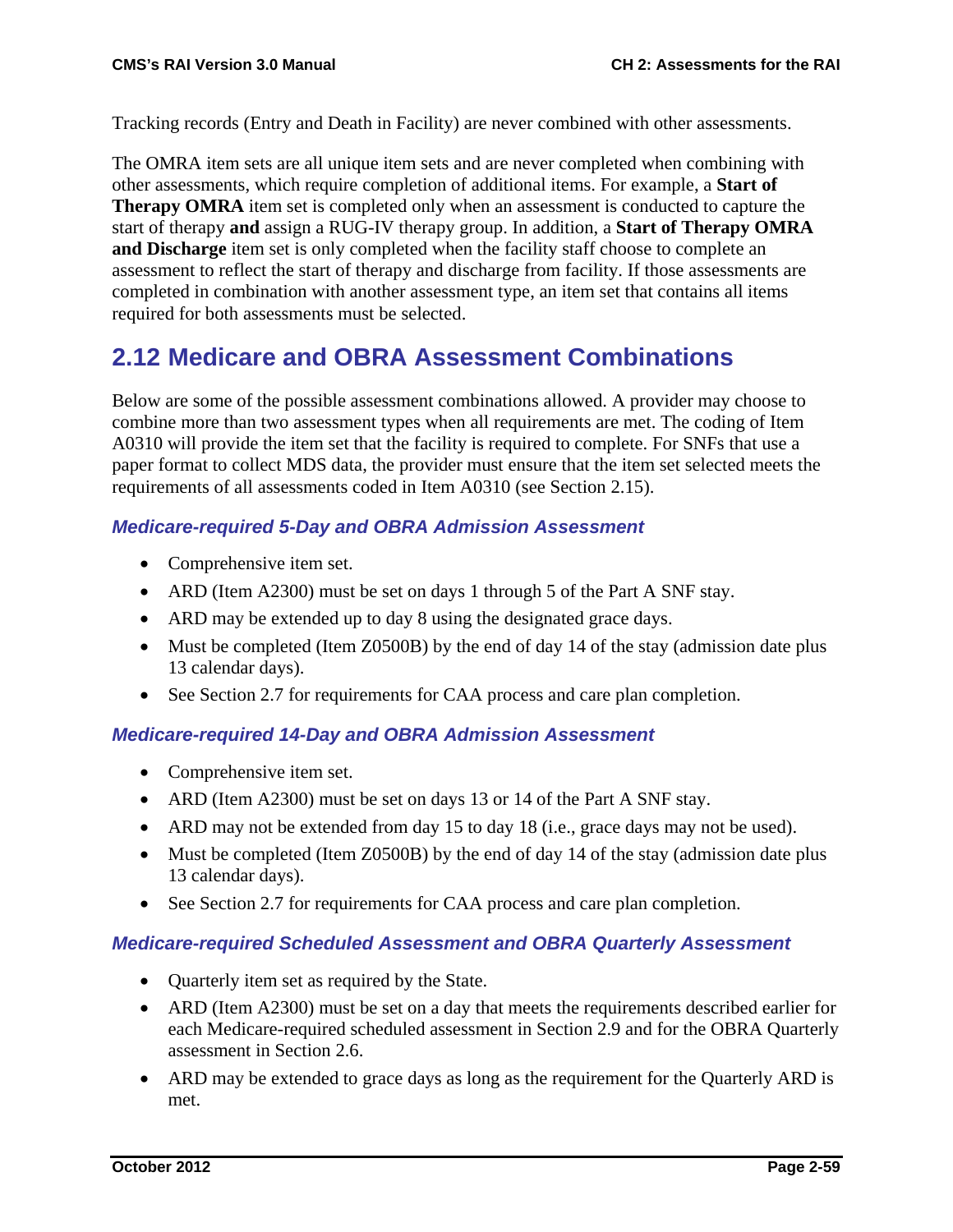• See Section 2.6 for OBRA Quarterly assessment completion requirements.

#### *Medicare-required Scheduled Assessment and Annual Assessment*

- Comprehensive item set.
- ARD (Item A2300) must be set on a day that meets the requirements described earlier for each Medicare-required scheduled assessment in Section 2.9 and for the OBRA Annual assessment in Section 2.6.
- ARD may be extended to grace days as long as the requirement for the Annual ARD is met.
- See Section 2.6 for OBRA Annual assessment completion requirements.
- See Section 2.7 for requirements for CAA process and care plan completion.

#### *Medicare-required Scheduled Assessment and Significant Change in Status Assessment*

- Comprehensive item set.
- ARD (Item A2300) must be set within the window for the Medicare-required scheduled assessment and within 14 days after determination that criteria are met for a Significant Change in Status assessment.
- Must be completed (Item Z0500B) within 14 days after the determination that the criteria are met for a Significant Change in Status assessment.
- See Section 2.7 for requirements for CAA process and care plan completion.

#### *Medicare-required Scheduled Assessment and Significant Correction to Prior Comprehensive Assessment*

- Comprehensive item set.
- ARD (Item A2300) must be set within the window for the Medicare-required scheduled assessment **and** within 14 days after the determination that an uncorrected significant error in the prior comprehensive assessment has occurred.
- Must be completed (Item Z0500B) within 14 days after the determination that an uncorrected significant error in the prior comprehensive assessment has occurred.
- See Section 2.7 for requirements for CAA process and care plan completion.

#### *Medicare-required Scheduled Assessment and Significant Correction to Prior Quarterly Assessment*

• See Medicare-required Scheduled Assessment and OBRA Quarterly Assessment.

#### *Medicare-required Scheduled Assessment and Discharge Assessment*

• PPS item set.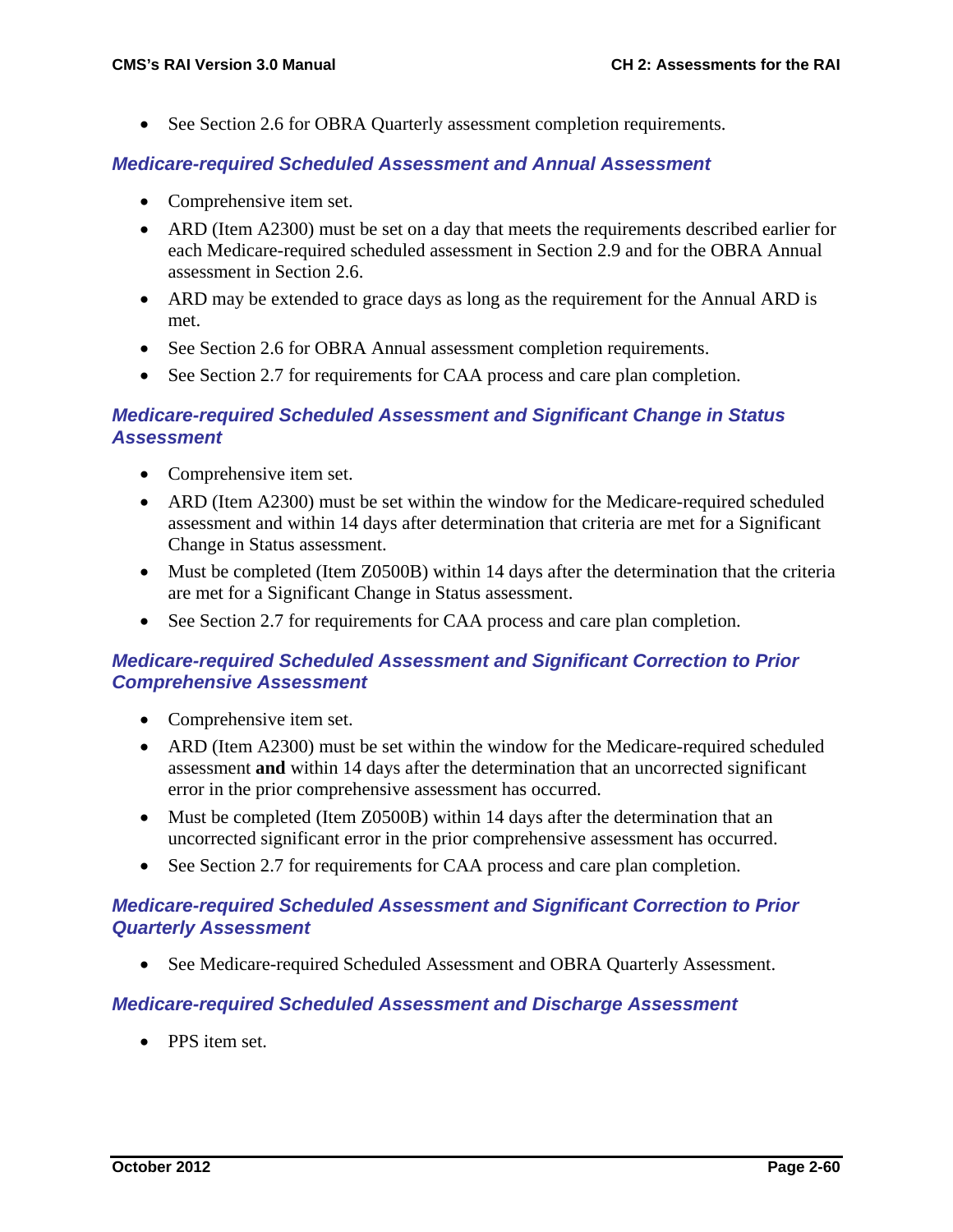- ARD (Item A2300) must be set for the day of discharge (Item A2000) **and** the date of discharge must fall within the allowed window of the Medicare scheduled assessment as described earlier in Section 2.9.
- Must be completed (Item Z0500B) within 14 days after the ARD.

### *Start of Therapy OMRA and OBRA Admission Assessment*

- Comprehensive item set.
- ARD (Item A2300) must be set on day 14 or earlier of the stay and 5-7 days after the start of therapy (Item O0400A5 or O0400B5 or O0400C5, whichever is the earliest date).
- Completed to classify a resident into a RUG-IV Rehabilitation Plus Extensive Services or Rehabilitation group. If the RUG-IV classification is not a therapy group, the assessment will not be accepted by CMS and cannot be used for Medicare billing.
- Must be completed (Item Z0500B) by day 14 of the stay (admission date plus 13 calendar days).
- See Section 2.7 for requirements for CAA process and care plan completion

### *Start of Therapy OMRA and OBRA Quarterly Assessment*

- Quarterly item set as required by the State.
- ARD (Item A2300) must be set 5-7 days after the start of therapy (Item O0400A5 or O0400B5 or O0400C5, whichever is the earliest date) and meet the requirements for an OBRA Quarterly assessment as described in Section 2.6.
- Completed to classify a resident into a RUG-IV Rehabilitation Plus Extensive Services or Rehabilitation group. If the RUG-IV classification is not a therapy group, the assessment will not be accepted by CMS and cannot be used for Medicare billing.
- See Section 2.6 for OBRA Quarterly assessment completion requirements.

#### *Start of Therapy OMRA and Annual Assessment*

- Comprehensive item set
- ARD (Item A2300) must be set 5-7 days after the start of therapy (Item O0400A5 or O0400B5 or O0400C5) **and** meet the requirements for an OBRA Annual assessment as described in Section 2.6.
- Completed to classify a resident into a RUG-IV Rehabilitation Plus Extensive Services or Rehabilitation group. If the RUG-IV classification is not a therapy group, the assessment will not be accepted by CMS and cannot be used for Medicare billing.
- See Section 2.7 for requirements for CAA process and care plan completion.

#### *Start of Therapy OMRA and Significant Change in Status Assessment*

- Comprehensive item set.
- ARD (Item A2300) must be set within 14 days after the determination that criteria are met for a Significant Change in Status assessment **and** 5-7 days after the start of therapy (Item O0400A5 or O0400B5 or O0400C5, whichever is the earliest date).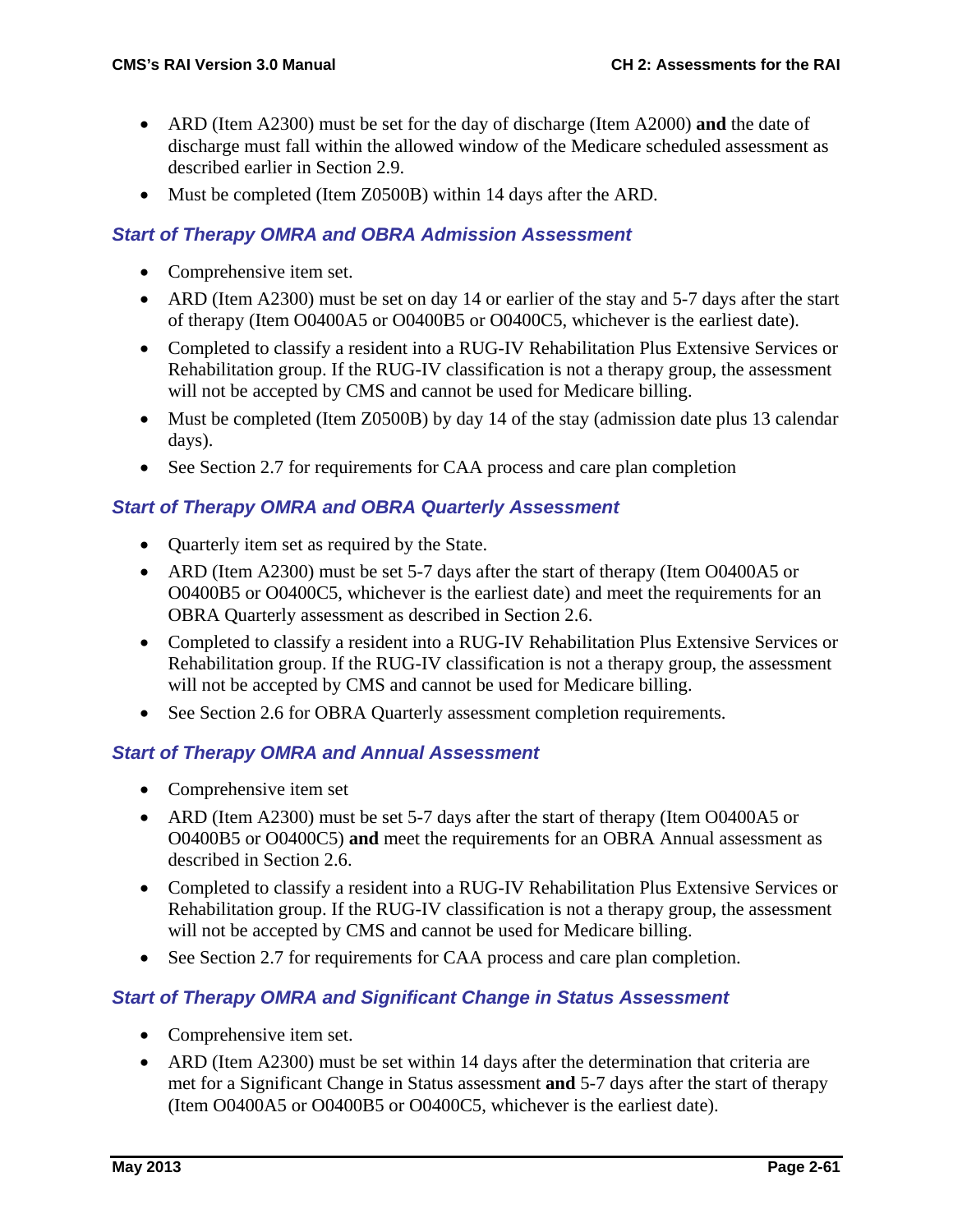- Must be completed (Item Z0500B) within 14 days after the ARD and within 14 days after the determination that the criteria are met for a Significant Change in Status assessment.
- Completed to classify a resident into a RUG-IV Rehabilitation Plus Extensive Services or Rehabilitation group. If the RUG-IV classification is not a therapy group, the assessment will **not** be accepted by CMS and cannot be used for Medicare billing.
- See Section 2.7 for requirements for CAA process and care plan completion.

#### *Start of Therapy OMRA and Significant Correction to Prior Comprehensive Assessment*

- Comprehensive item set.
- ARD (Item A2300) must be set within 14 days after determination that an uncorrected significant error in a comprehensive assessment has occurred **and** 5-7 days after the start of therapy (Item O0400A5 or O0400B5 or O0400C5, whichever is the earliest date).
- Must be completed (Item Z0500B) within 14 days after the ARD and within 14 days after the determination that an uncorrected significant error in a comprehensive assessment has occurred.
- Completed to classify a resident into a RUG-IV Rehabilitation Plus Extensive Services or Rehabilitation group. If the RUG-IV classification is not a therapy group, the assessment will **not** be accepted by CMS and cannot be used for Medicare billing.
- See Section 2.7 for requirements for CAA process and care plan completion.

#### *Start of Therapy OMRA and Significant Correction to Prior Quarterly Assessment*

• See SOT OMRA and OBRA Quarterly Assessment

#### *Start of Therapy OMRA and Discharge Assessment*

- Start of Therapy OMRA and Discharge item set.
- ARD (Item A2300) must be set for the day of discharge (Item A2000) **and** the date of discharge must fall within 5-7 days after the start of therapy (Item O0400A5 or O0400B5 or O0400C5, whichever is the earliest date). The ARD must be set by no more than two days after the date of discharge. (See Section 2.8 for further clarification.)
- Completed to classify a resident into a RUG-IV Rehabilitation Plus Extensive Services or Rehabilitation group. If the RUG-IV classification is not a therapy group, the assessment will **not** be accepted by CMS and cannot be used for Medicare billing.
- Must be completed (Item Z0500B) within 14 days after the ARD.

#### *End of Therapy OMRA and OBRA Admission Assessment*

- Comprehensive item set.
- ARD (Item A2300) must be set on day 14 or earlier of the stay **and** 1-3 days after the last day therapy was furnished (difference is 3 or less for Item A2300 minus Item O0400A6 or O0400B6 or O0400C6, whichever is the latest).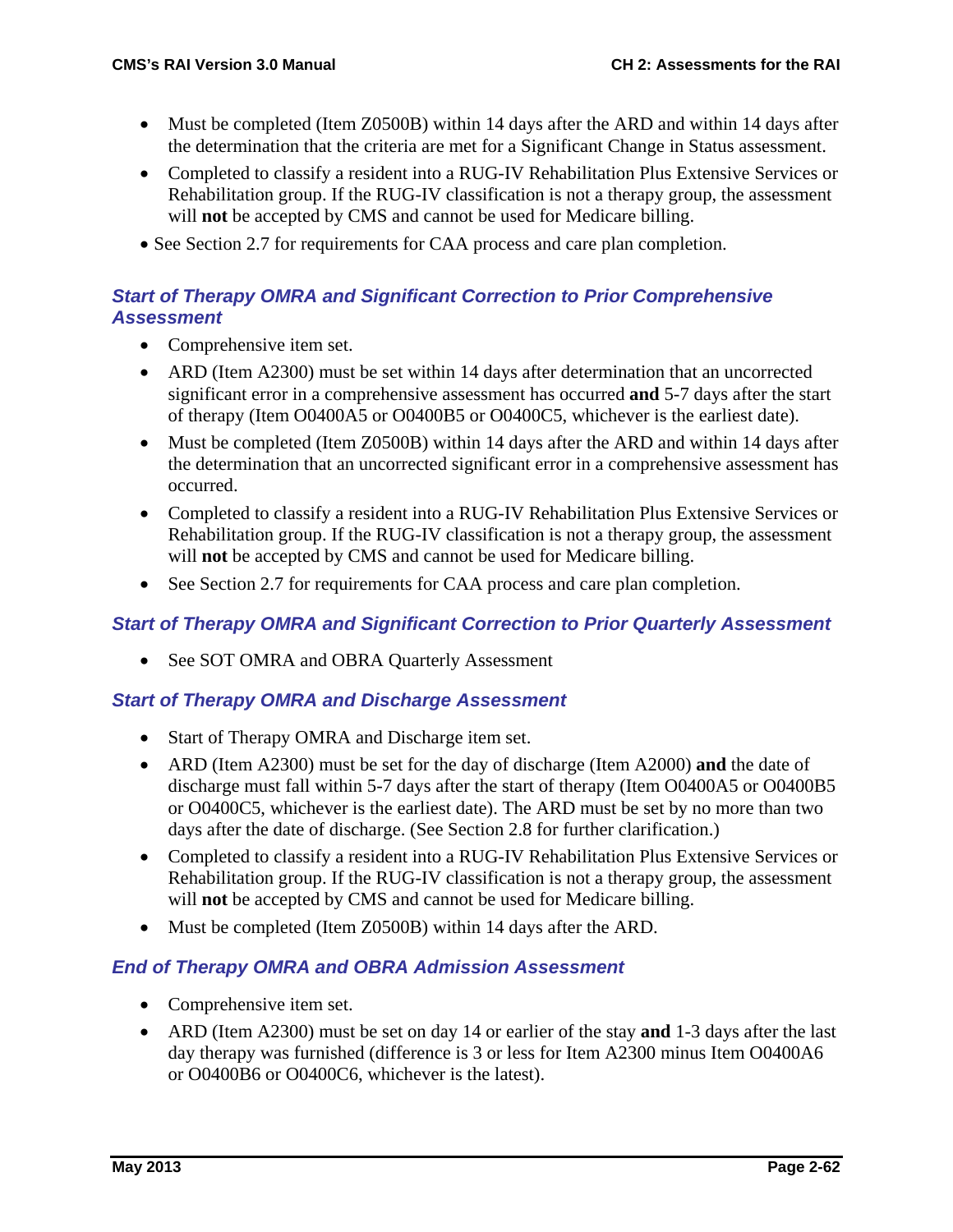- Must be completed (Item Z0500B) by day 14 of the stay (admission date plus 13 calendar days).
- Completed only when the resident was classified in a RUG-IV Rehabilitation Plus Extensive Services or Rehabilitation group and continues to need Part A SNF-level services after the discontinuation of all therapies.
- Establishes a new non-therapy RUG classification and Medicare payment rate (Item Z0150A), which begins the day after the last day of therapy treatment.
- See Section 2.7 for requirements for CAA process and care plan completion.

### *End of Therapy OMRA and OBRA Quarterly Assessment*

- Ouarterly item set as required by the State.
- ARD (Item A2300) must be 1-3 days after the last day therapy was furnished (Item O0400A6 or O0400B6 or O0400C6, whichever is the latest) **and** meet the requirements for an OBRA Quarterly assessment as described in Section 2.6.
- Completed only when the resident was classified in a RUG-IV Rehabilitation Plus Extensive Services or Rehabilitation group and continues to need Part A SNF-level services after the discontinuation of all therapies.
- Establishes a new non-therapy RUG classification and Medicare payment rate (Item Z0150A), which begins the day after the last day of therapy treatment.
- See Section 2.6 for OBRA Quarterly assessment completion requirements.

### *End of Therapy OMRA and Annual Assessment*

- Comprehensive item set.
- ARD (Item A2300) must be set 1-3 days after the last day therapy was furnished (Item O0400A6 or O0400B6 or O0400C6, whichever is the latest) **and** meet the requirements for an OBRA Annual assessment as described in Section 2.6.
- Completed only when the resident was classified in a RUG-IV Rehabilitation Plus Extensive Services or Rehabilitation group and continues to need Part A SNF-level services after the discontinuation of all therapies.
- Establishes a new non-therapy RUG classification and Medicare payment rate (Item Z0150A), which begins the day after the last day of therapy treatment.
- See Section 2.6 for OBRA Annual assessment completion requirements.
- See Section 2.7 for requirements for CAA process and care plan completion.

#### *End of Therapy OMRA and Significant Change in Status Assessment*

- Comprehensive item set.
- ARD (Item A2300) must be set within 14 days after the determination that the criteria are met for a Significant Change in Status assessment **and** 1-3 days after the end of therapy (O0400A6 or O0400B6 or O0400C6, whichever is the latest date).
- Must be completed (Item Z0500B) within 14 days after the ARD and within 14 days after the determination that the criteria are met for a Significant Change in Status assessment.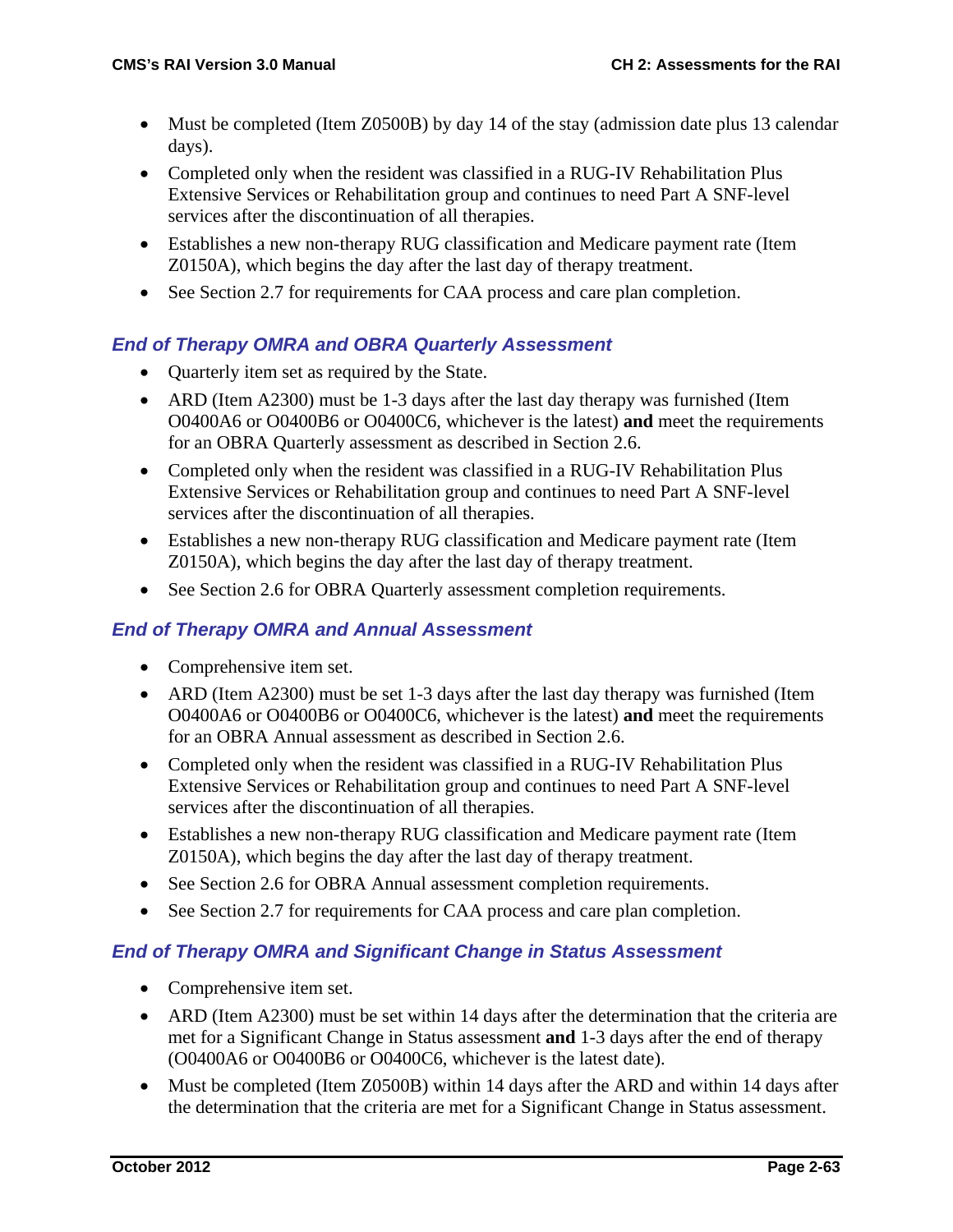- Completed only when the resident was classified in a RUG-IV Rehabilitation Plus Extensive Services or Rehabilitation group and continues to need Part A SNF-level services after the discontinuation of all therapies.
- Establishes a new non-therapy RUG classification and Medicare payment rate (Item Z0150A), which begins the day after the last day of therapy treatment.
- See Section 2.7 for requirements for CAA process and care plan completion.

### *End of Therapy OMRA and Significant Correction to Prior Comprehensive Assessment*

- Comprehensive item set.
- ARD (Item A2300) must be set within 14 days after the determination that an uncorrected significant error in the prior comprehensive assessment has occurred **and** 1-3 days after the end of therapy (Item O0400A6 or O0400B6 or O0400C6, whichever is the latest date).
- Must be completed (Item Z0500B) within 14 days after the ARD and within 14 days after the determination that an uncorrected significant error in prior comprehensive assessment has occurred.
- Completed only when the resident was classified in a RUG-IV Rehabilitation Plus Extensive Services or Rehabilitation group and continues to need Part A SNF-level services after the discontinuation of all therapies.
- Establishes a new non-therapy RUG classification and Medicare payment rate (Item Z0150A), which begins the day after the last day of therapy treatment.
- See Section 2.7 for requirements for CAA process and care plan completion.

### *End of Therapy OMRA and Significant Correction to Prior Quarterly Assessment*

• See EOT OMRA and OBRA Quarterly Assessment.

#### *End of Therapy OMRA and Discharge Assessment*

- OMRA and Discharge item set.
- ARD (Item A2300) must be set for the day of discharge (Item A2000) **and** the date of discharge must fall within 1-3 days after the last day therapy was furnished (Item O0400A6 or O0400B6 or O0400C6, whichever is the latest). The ARD must be set by no more than two days after the date of discharge. (See Section 2.8 for further clarification).
- Completed only when the resident was classified in a RUG-IV Rehabilitation Plus Extensive Services or Rehabilitation group and continues to need Part A SNF-level services after the discontinuation of all therapies.
- Establishes a new non-therapy RUG classification and Medicare payment rate (Item Z0150A), which begins the day after the last day of therapy treatment.
- Must be completed (Item Z0500B) within 14 days after the ARD.

#### *Start and End of Therapy OMRA and OBRA Admission Assessment*

• Comprehensive item set.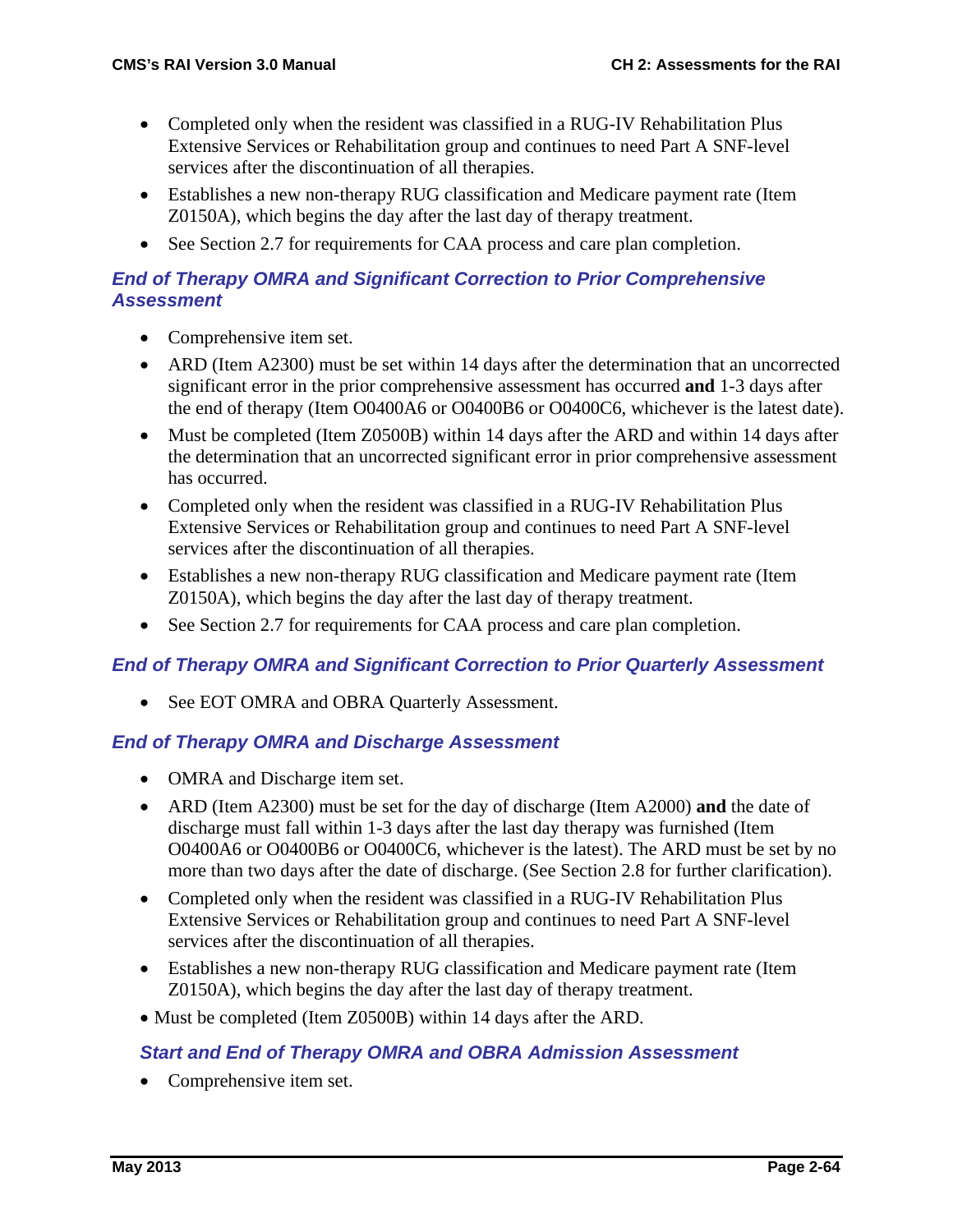- ARD (Item A2300) must be set on day 14 or earlier of the stay **and** 5-7 days after the start of therapy (Item O0400A5 or O0400B5 or O0400C5, whichever is earliest) **and** 1-3 days after the last day therapy was furnished (Item O0400A6 or O0400B6 or O0400C6, whichever is the latest).
- Must be completed (Item Z0500B) by day 14 of the stay (admission date plus 13 calendar days).
- Completed to classify a resident into a RUG-IV Rehabilitation Plus Extensive Services or Rehabilitation group (Item Z0100A) **and** into a non-therapy group (Item Z0150A) when the resident continues to need Part A SNF-level services after the discontinuation of all therapies. If the RUG-IV classification (Item Z0100) is not a therapy group, the assessment will **not** be accepted by CMS and cannot be used for Medicare billing.
- Establishes a new non-therapy RUG classification and Medicare payment rate (Item Z0150A), which begins the day after the last day of therapy treatment.
- See Section 2.7 for requirements for CAA process and care plan completion.

### *Start and End of Therapy OMRA and OBRA Quarterly Assessment*

- Quarterly item set.
- ARD (Item A2300) must be 5-7 days after the start of therapy (Item O0400A5 or O0400B5 or O0400C5, whichever is earliest) **and** 1-3 days after the last day therapy was furnished (Item O0400A6 or O0400B6 or O0400C6, whichever is the latest) **and** meet the requirements for OBRA Quarterly assessment as described in Section 2.6.
- Completed to classify a resident into a RUG-IV Rehabilitation Plus Extensive Services or Rehabilitation group (Item Z0100A) **and** into a non-therapy group (Item Z0150A) when the resident continues to need Part A SNF-level services after the discontinuation of all therapies. If the RUG-IV classification (Item Z0100A) is not a therapy group, the assessment will **not** be accepted by CMS and cannot be used for Medicare billing.
- Establishes a new non-therapy RUG classification and Medicare payment rate (Item Z0150A), which begins the day after the last day of therapy treatment.
- See Section 2.6 for OBRA Quarterly assessment completion requirements.

#### *Start and End of Therapy OMRA and Annual Assessment*

- Comprehensive item set.
- ARD (Item A2300) must be set 5-7 days after the start of therapy (Item O0400A5 or O0400B5 or O0400C5, whichever is the earliest) **and** 1-3 days after the last day therapy was furnished (Item O0400A6 or O0400B6 or O0400C6, whichever is the latest) **and** meet the requirements for OBRA Annual assessment requirements as described in Section 2.6.
- Completed to classify a resident into a RUG-IV Rehabilitation Plus Extensive Services or Rehabilitation group (Item Z0100A) **and** into a non-therapy group (Item Z0150A) when the resident continues to need Part A SNF-level services after the discontinuation of all therapies. If the RUG-IV classification (Item Z0100A) is not a therapy group, the assessment will **not** be accepted by CMS and cannot be used for Medicare billing.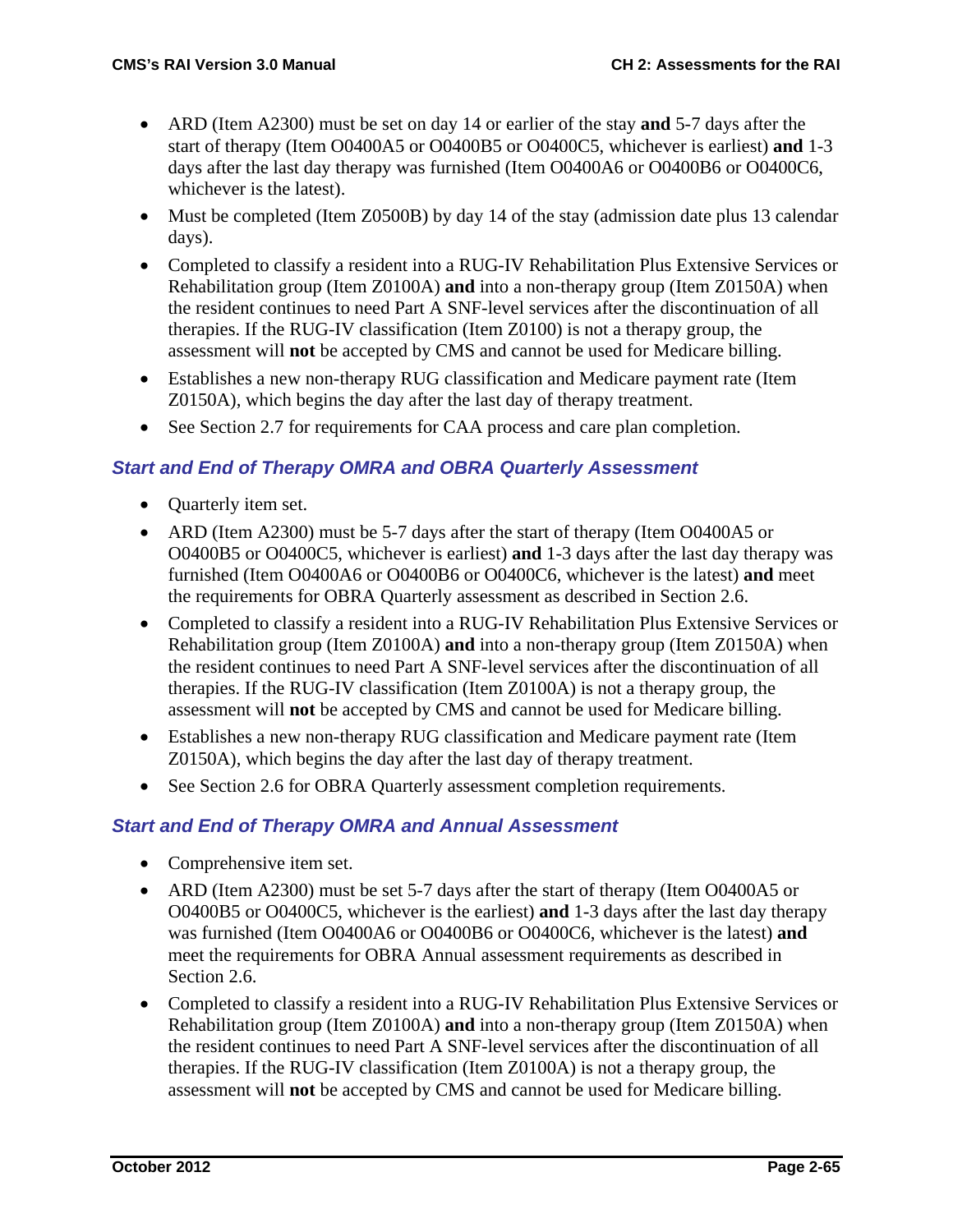- Establishes a new non-therapy RUG classification and Medicare payment rate (Item Z0150A), which begins the day after the last day of therapy treatment.
- See Section 2.6 for OBRA Annual assessment completion requirements.
- See Section 2.7 for requirements for CAA process and care plan completion.

#### *Start and End of Therapy OMRA and Significant Change in Status Assessment*

- Comprehensive item set.
- ARD (A2300) must be set within 14 days after the determination that the criteria are met for a Significant Change in Status assessment **and** 5-7 days after the start of therapy (Item O0400A5 or O0400B5 or O0400C5, whichever is earliest) **and** 1-3 days after the end of therapy (O0400A6 or O0400B6 or O0400C6, whichever is the latest date).
- Must be completed (Z0500B) within 14 days after the ARD and within 14 days after the determination that criteria are met for a Significant Change in Status assessment.
- Completed to classify a resident into a RUG-IV Rehabilitation Plus Extensive Services or Rehabilitation group (Item Z0100A) **and** into a non-therapy group (Item Z0150A) when the resident continues to need Part A SNF-level services after the discontinuation of all therapies. If the RUG-IV classification (Item Z0100A) is not a therapy group, the assessment will **not** be accepted by CMS and cannot be used for Medicare billing.
- Establishes a new non-therapy RUG classification and Medicare payment rate (Item Z0150A), which begins the day after the last day of therapy treatment.
- See Section 2.7 for requirements for CAA process and care plan completion.

#### *Start and End of Therapy OMRA and Significant Correction to Prior Comprehensive Assessment*

- Comprehensive item set.
- ARD (Item A2300) must be set within 14 days after the determination that an uncorrected significant error in the prior comprehensive assessment has occurred **and** 5-7 days after the start of therapy (Item O0400A5 or O0400B5 or O0400C5, whichever is earliest) **and** 1-3 days after the end of therapy (Item O0400A6 or O0400B6 or O0400C6, whichever is the latest date).
- Must be completed (Item Z0500B) within 14 days after the ARD and within 14 days after the determination that an uncorrected significant error in prior comprehensive assessment has occurred.
- Completed to classify a resident into a RUG-IV Rehabilitation Plus Extensive Services or Rehabilitation group (Item Z0100A) **and** into a non-therapy group (Item Z0150A) when the resident continues to need Part A SNF-level services after the discontinuation of all therapies. If the RUG-IV classification (Item Z0100A) is not a therapy group, the assessment will **not** be accepted by CMS and cannot be used for Medicare billing.
- Establishes a new non-therapy RUG classification and Medicare payment rate (Item Z0150A), which begins the day after the last day of therapy treatment.
- See Section 2.7 for requirements for CAA process and care plan completion.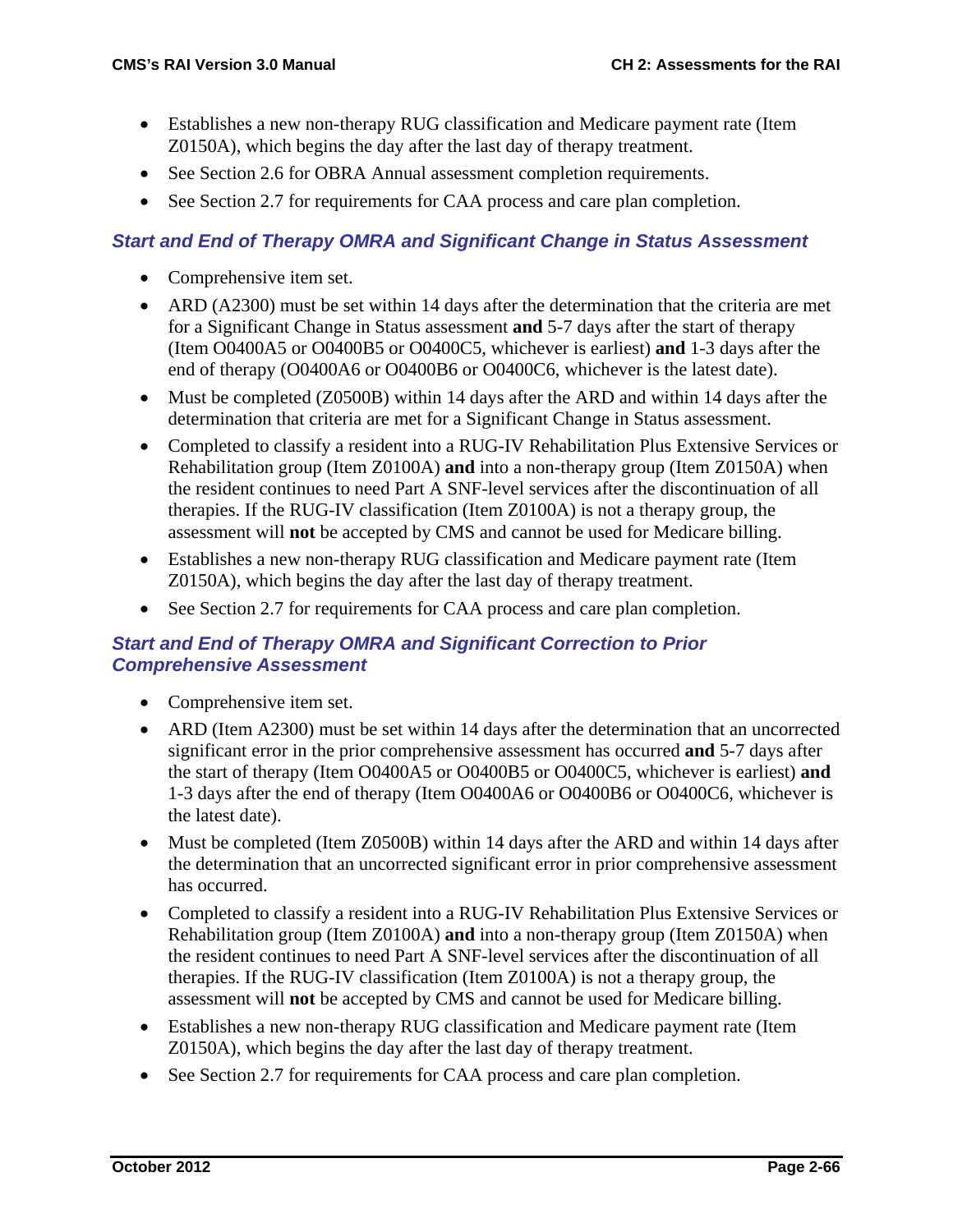#### *Start and End of Therapy OMRA and Significant Correction to Prior Quarterly Assessment*

• See Start and End of Therapy OMRA and OBRA Quarterly Assessment.

#### *Start and End of Therapy OMRA and Discharge Assessment*

- OMRA-Start of Therapy and Discharge item set.
- ARD (Item A2300) must be set for the day of discharge (Item A2000) and the date of discharge must fall within 5-7 days after the start of therapy (Item O0400A5 or O0400B5 or O0400C5, whichever is earliest) and 1-3 days after the last day therapy was furnished (Item O0400A6 or O0400B6 or O0400C6). The ARD must be set by no more than two days after the date of discharge. (See Section 2.8 for further clarification).
- Completed to classify a resident into a RUG-IV Rehabilitation Plus Extensive Services or Rehabilitation group (Item Z0100A) **and** into a non-therapy group (Item Z0150A) when the resident continues to need Part A SNF-level services after the discontinuation of all therapies. If the RUG-IV classification (Item Z0100A) is not a therapy group, the assessment will **not** be accepted by CMS and cannot be used for Medicare billing..
- Establishes a new non-therapy RUG classification and Medicare payment rate (Item Z0150A), which begins the day after the last day of therapy treatment.
- Must be completed (Item Z0500B) within 14 days after the ARD.

#### *Change of Therapy OMRA and OBRA Admission Assessment*

- Comprehensive item set.
- ARD (Item A2300) must be set on day 14 or earlier after admission **and** be on the last day of a COT 7-day observation period. Must be completed (Item Z0500B) by day 14 after admission (admission date plus 13 calendar days).
- Completed when the patient received skilled therapy services and a change of therapy evaluation determines that a COT OMRA is necessary, based on a determination that the intensity of therapy (as indicated by the total reimbursable therapy minutes (RTM) delivered and other therapy qualifiers such as number of therapy days and disciplines providing therapy), in the COT observation window differed from the therapy intensity on the last PPS assessment to such an extent that the RUG IV category would change).
- Establishes a new RUG-IV classification and Medicare payment rate (Item Z0100A), which begins on Day 1 of that COT observation period and continues for the remainder of the current payment period, unless the payment is modified by a subsequent COT OMRA or other unscheduled PPS assessment.
- See Section 2.7 for requirements for CAA process and care plan completion.

#### *Change of Therapy OMRA and OBRA Quarterly Assessment*

- Quarterly item set as required by the State.
- ARD (Item A2300) must meet the requirements for an OBRA Quarterly assessment as described in Section 2.6 **and** be on the last day of a COT 7-day observation period.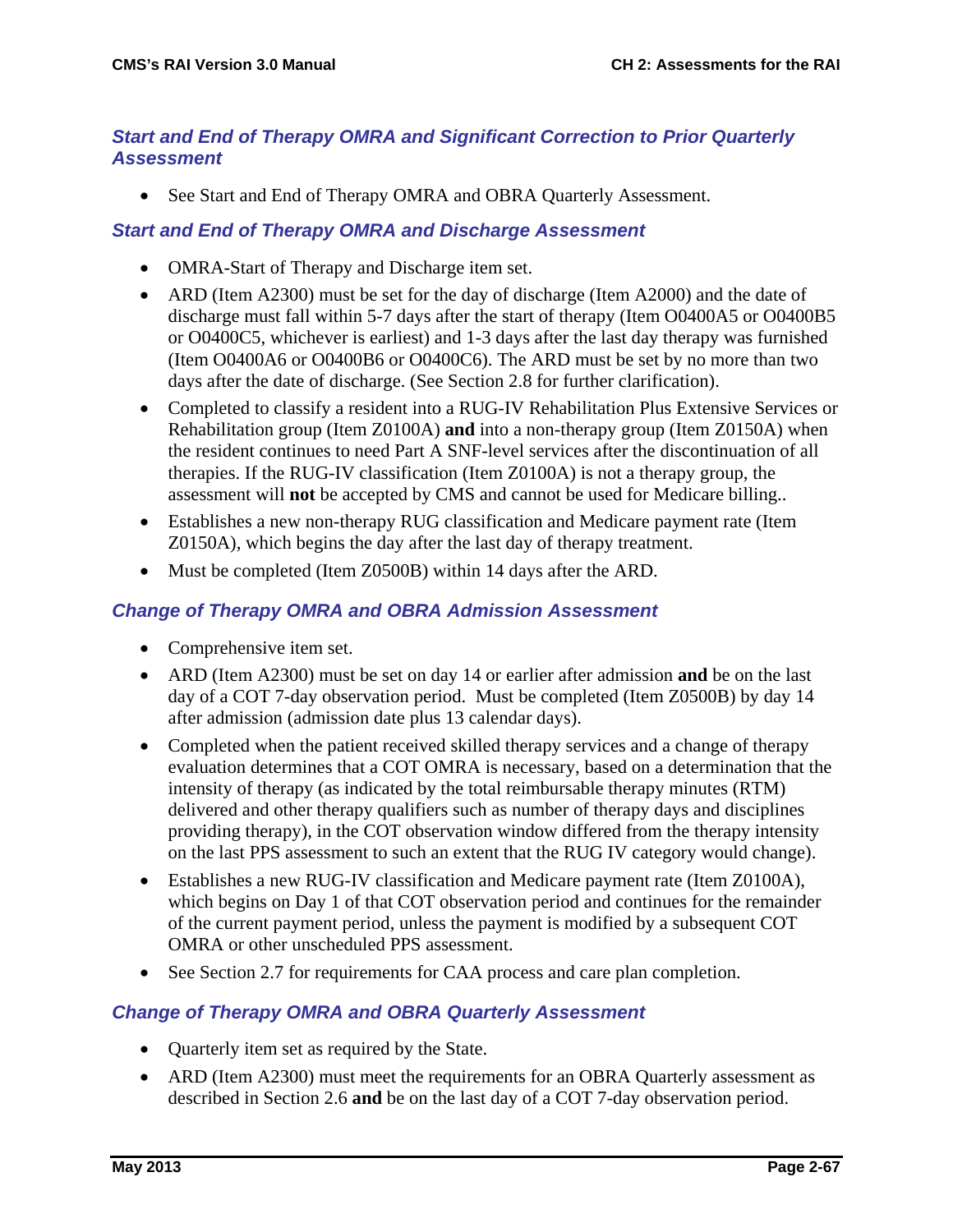- Completed when the patient received skilled therapy services and a change of therapy evaluation determines that a COT OMRA is necessary, based on a determination that the intensity of therapy (as indicated by the total reimbursable therapy minutes (RTM) and other therapy qualifiers such as number of therapy days and disciplines providing therapy), in the COT observation window differed from the therapy intensity on the last PPS assessment to such an extent that the RUG IV category would change.
- Establishes a new RUG-IV classification and Medicare payment rate (Item Z0100A), which begins on Day 1 of that COT observation period and continues for the remainder of the current payment period, unless the payment is modified by a subsequent COT OMRA or other unscheduled PPS assessment.
- See Section 2.6 for OBRA Quarterly assessment completion requirements.

### *Change of Therapy OMRA and Annual Assessment*

- Comprehensive item set.
- ARD (Item A2300) must meet the requirements for an OBRA Annual assessment as described in Section 2.6 **and** be on the last day of a COT 7-day observation period.
- Completed when the patient received skilled therapy services and a change of therapy evaluation determines that a COT OMRA is necessary, based on a determination that the intensity of therapy (as indicated by the total reimbursable therapy minutes (RTM) and other therapy qualifiers such as the number of therapy days and disciplines providing therapy), in the COT observation window differed from the therapy intensity on the last PPS assessment to such an extent that the RUG IV category would change.
- Establishes a new RUG-IV classification and Medicare payment rate (Item Z0150A), which begins on Day 1 of that COT observation period and continues for the remainder of the current payment period, unless the payment is modified by a subsequent COT OMRA or other unscheduled PPS assessment.
- See Section 2.6 for OBRA Annual assessment completion requirements.
- See Section 2.7 for requirements for CAA process and care plan completion.

#### *Change of Therapy OMRA and Significant Change in Status Assessment*

- Comprehensive item set.
- ARD (Item A2300) must be set within 14 days after the determination that the criteria are met for a Significant Change in Status assessment **and** be on the last day of a COT 7-day observation period.
- Must be completed (Item Z0500B) within 14 days after the ARD and within 14 days after the determination that the criteria are met for a Significant Change in Status assessment.
- Completed when the patient received skilled therapy services and a change of therapy evaluation determines that a COT OMRA is necessary, based on a determination that the intensity of therapy (as indicated by the total reimbursable therapy minutes (RTM) delivered and other therapy qualifiers such as the number of therapy days and disciplines providing therapy), in the COT observation window differed from the therapy intensity on the last PPS assessment to such an extent that the RUG IV category would change.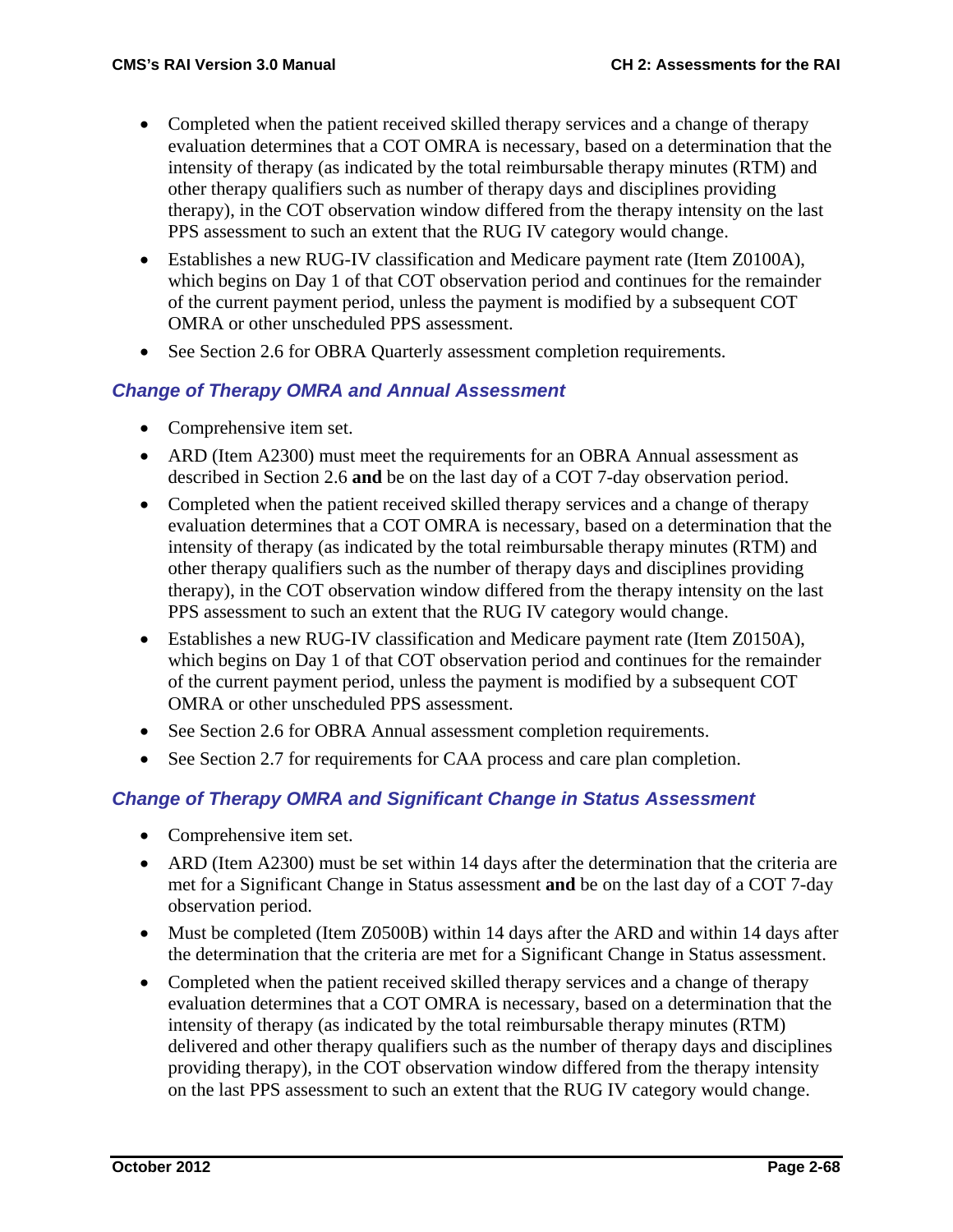- Establishes a new RUG-IV classification and Medicare payment rate (Item Z0150A), which begins on Day 1 of that COT observation period and continues for the remainder of the current payment period, unless the payment is modified by a subsequent COT OMRA or other unscheduled PPS assessment.
- See Section 2.7 for requirements for CAA process and care plan completion.

## *Change of Therapy OMRA and Significant Correction to Prior Comprehensive Assessment*

- Comprehensive item set.
- ARD (Item A2300) must be set within 14 days after the determination that an uncorrected error in the prior comprehensive assessment has occurred **and** be on the last day of a COT 7-day observation period.
- Must be completed (Item Z0500B) within 14 days after the ARD and within 14 days after the determination that the criteria are met for a Significant Correction assessment.
- Completed when the patient received skilled therapy services and a change of therapy evaluation determines that a COT OMRA is necessary, based on a determination that the intensity of therapy (as indicated by the total reimbursable therapy minutes (RTM) and other therapy qualifiers such as the number of therapy days and disciplines providing therapy), in the COT observation window differed from the therapy intensity on the last PPS assessment to such an extent that the RUG IV category would change.
- Establishes a new RUG-IV classification and Medicare payment rate (Item Z0150A), which begins on Day 1 of that COT observation period and continues for the remainder of the current payment period, unless the payment is modified by a subsequent COT OMRA or other unscheduled PPS assessment.
- See Section 2.7 for requirements for CAA process and care plan completion.

#### *Change of Therapy OMRA and Significant Correction to Prior Quarterly Assessment*

• See COT OMRA and OBRA Quarterly Assessment.

#### *Change of Therapy OMRA and Discharge Assessment*

- COT OMRA and Discharge item set.
- ARD (Item A2300) must be set for the day of discharge (Item A2000) **and** be on the last day of a COT 7-day observation period. The ARD must be set by no more than two days after the date of discharge. (See Section 2.8 for further clarification.)
- Completed when the patient received skilled therapy services and a change of therapy evaluation determines that a COT OMRA is necessary, based on a determination that the intensity of therapy (as indicated by the total reimbursable therapy minutes (RTM) and other therapy qualifiers such as the number of therapy days and disciplines providing therapy), in the COT observation window differed from the therapy intensity on the last PPS assessment to such an extent that the RUG IV category would change.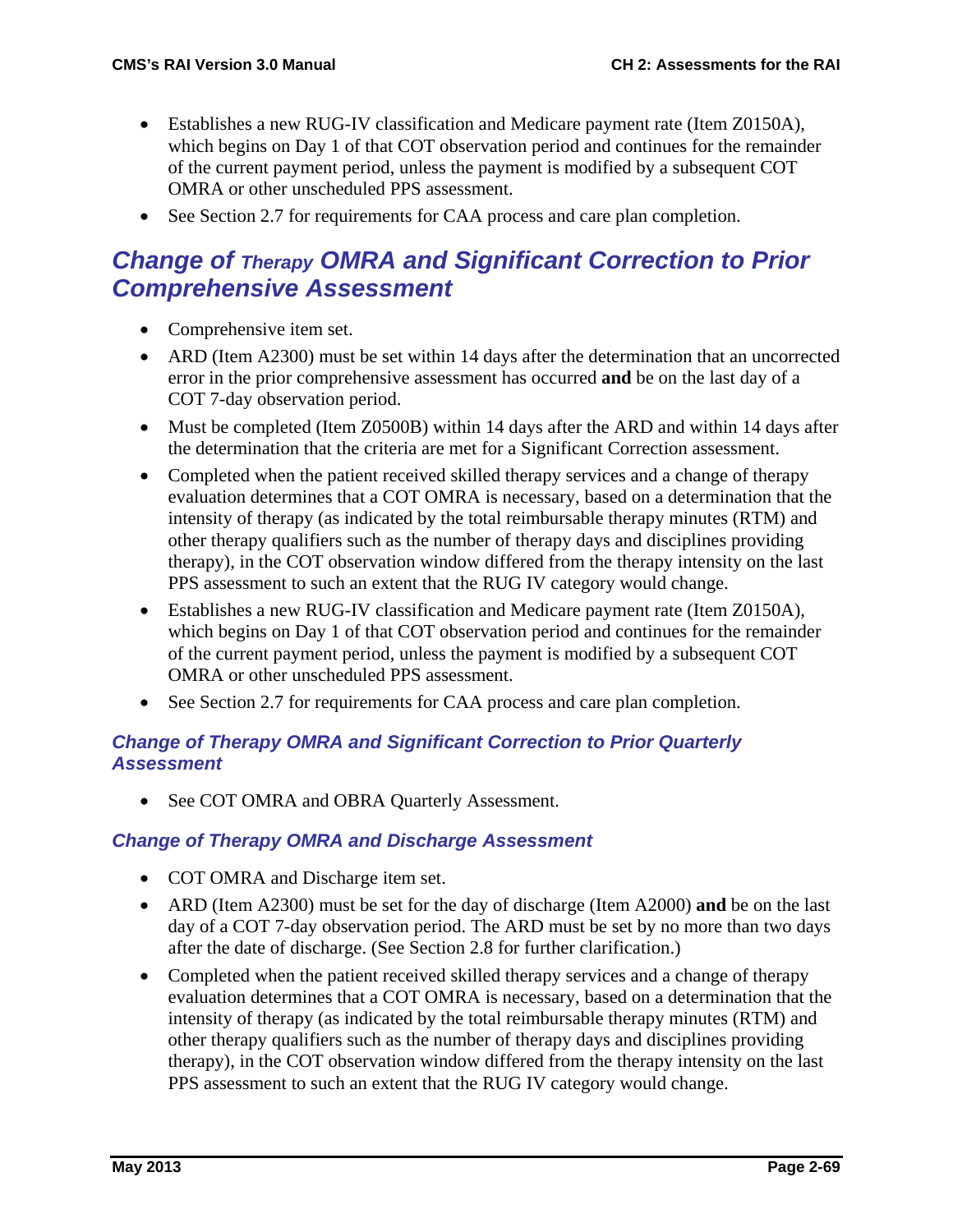- Establishes a new RUG-IV classification and Medicare payment rate (Item Z0150A), which begins on Day 1 of that COT observation period and continues for the remainder of the current payment period, unless the payment is modified by a subsequent COT OMRA or other unscheduled PPS assessment.
- Must be completed (Item Z0500B) within 14 days after the ARD.

## **2.13 Factors Impacting the SNF Medicare Assessment Schedule**[8](#page-69-0)

#### *Resident Expires Before or On the Eighth Day of SNF Stay*

If the beneficiary dies in the SNF or while on a leave of absence before or on the eighth day of the covered SNF stay, the provider should prepare a Medicare-required assessment as completely as possible and submit the assessment as required. If there is not a PPS MDS in the QIES ASAP system, the provider must bill the default rate for any Medicare days. The Medicare Short Stay Policy may apply (see Chapter 6, Section 6.4 for greater detail). The provider must also complete a Death in Facility Tracking Record (see Section 2.6 for greater detail).

#### *Resident Transfers or Discharged Before or On the Eighth Day of SNF Stay*

If the beneficiary is discharged from the SNF or transferred to another payer source before or on the eighth day of the covered SNF stay, the provider should prepare a Medicare-required assessment as completely as possible and submit the assessment as required. If there is not a PPS MDS in the QIES ASAP system, the provider must bill the default rate for any Medicare days. The Medicare Short Stay Policy may apply (see Chapter 6, Section 6.4 for greater detail). When the beneficiary is discharged from the SNF, the provider must also complete a Discharge assessment (see Sections 2.11 and 2.12 for details on combining a Medicare-required assessment with a discharge assessment).

#### *Short Stay*

If the beneficiary dies, is discharged from the SNF, or discharged from Part A level of care on or before the eighth day of covered SNF stay, the resident may be a candidate for the short stay policy. The short stay policy allows the assignment into a Rehabilitation Plus Extensive Services or Rehabilitation category when a resident received rehabilitation therapy and was not able to have received 5 days of therapy due to discharge from Medicare Part A. See Chapter 6, Section 6.4 for greater detail.

#### *Resident is Admitted to an Acute Care Facility and Returns*

If a Medicare Part A resident is admitted to an acute care facility and later returns to the SNF (even if the acute stay facility is less than 24 hours and/or not over midnight) to resume Part A coverage, the Medicare assessment schedule is restarted. The type of entry on the Entry Tracking record (as described in Section 2.6) completed by the provider determines whether a Medicarerequired 5-day or a Medicare Readmission/Return assessment should be completed.

<span id="page-69-0"></span> <sup>8</sup> These requirements/policies also apply to swing bed providers.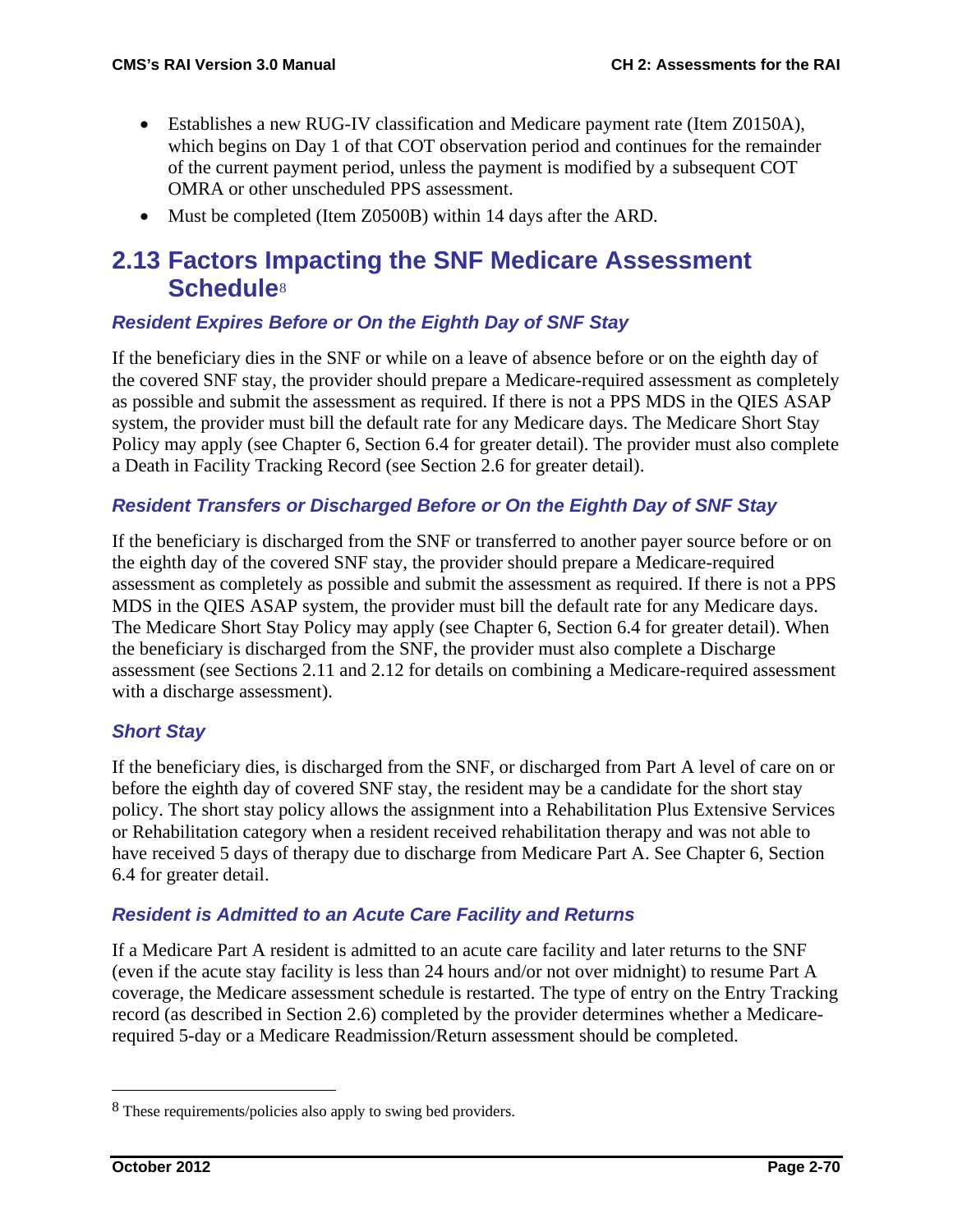When the Medicare resident returns to the SNF and the entry type on the Entry Tracking record is a Reentry (Item A1700=2), the first required Medicare assessment is the Medicare Readmission/ Return assessment (Item  $A0310B = 06$ ) as long as the resident is eligible for Medicare Part A services, requires and receives skilled services and has days remaining in the benefit period.

When the Medicare resident returns to the SNF and the entry type on the Entry Tracking record is an Admission (Item A1700=1), the first required Medicare assessment is the Medicare-required 5- Day assessment (Item  $A0310B = 01$ ) as long as the resident is eligible for Medicare Part A services, requires and receives skilled services and has days remaining in the benefit period.

For Swing bed providers, the first required Medicare assessment is always the Medicare-required 5-Day assessment (Item  $A0310B = 01$ ) as long as the resident is eligible for Medicare Part A services, requires and receives skilled services and has days remaining in the benefit period.

### *Resident Is Sent to Acute Care Facility, Not in SNF over Midnight, and Is Not Admitted to Acute Care Facility*

If a resident is out of the facility over a midnight, but for less than 24 hours, and is not admitted to an acute care facility, the Medicare assessment schedule is not restarted. However, there are payment implications: the day preceding the midnight on which the resident was absent from the nursing home is not a covered Part A day. This is known as the "midnight rule." The Medicare assessment schedule must then be adjusted. The day preceding the midnight is not a covered Part A day and therefore, the Medicare assessment clock is adjusted by skipping that day in calculating when the next Medicare assessment is due. For example, if the resident goes to the emergency room at 10 p.m. Wednesday, day 22 of his Part A stay, and returns at 3 a.m. the next day, Wednesday is not billable to Part A. As a result, the day of his return to the SNF, Thursday, becomes day 22 of his Part A stay.

### *Resident Takes a Leave of Absence from the SNF*

If a resident is out of the facility for a Leave of Absence (LOA) as defined on page 2-12 in this chapter, the Medicare assessment schedule may be adjusted for certain assessments. For **scheduled PPS assessments**, the Medicare assessment schedule is adjusted to exclude the LOA when determining the appropriate ARD for a given assessment. For example, if a resident leaves a SNF at 6:00pm on Wednesday, which is Day 27 of the resident's stay and returns to the SNF on Thursday at 9:00am, then Wednesday becomes a non-billable day and Thursday becomes Day 27 of the resident's stay. Therefore, a facility that would choose Day 27 for the ARD of their 30 day assessment would select Thursday as the ARD date rather than Wednesday, as Wednesday is no longer a billable Medicare Part A day.

In the case of **unscheduled PPS assessments**, the ARD of the relevant assessment is not affected by the LOA because the ARDs for unscheduled assessments are not tied directly to the Medicare assessment calendar or to a particular day of the resident's stay. For instance, Day 7 of the COT observation period occurs 7 days following the ARD of the most recent PPS assessment used for payment, regardless if a LOA occurs at any point during the COT observation period. For example, if the ARD for a resident's 30-day assessment were set for November 7 and the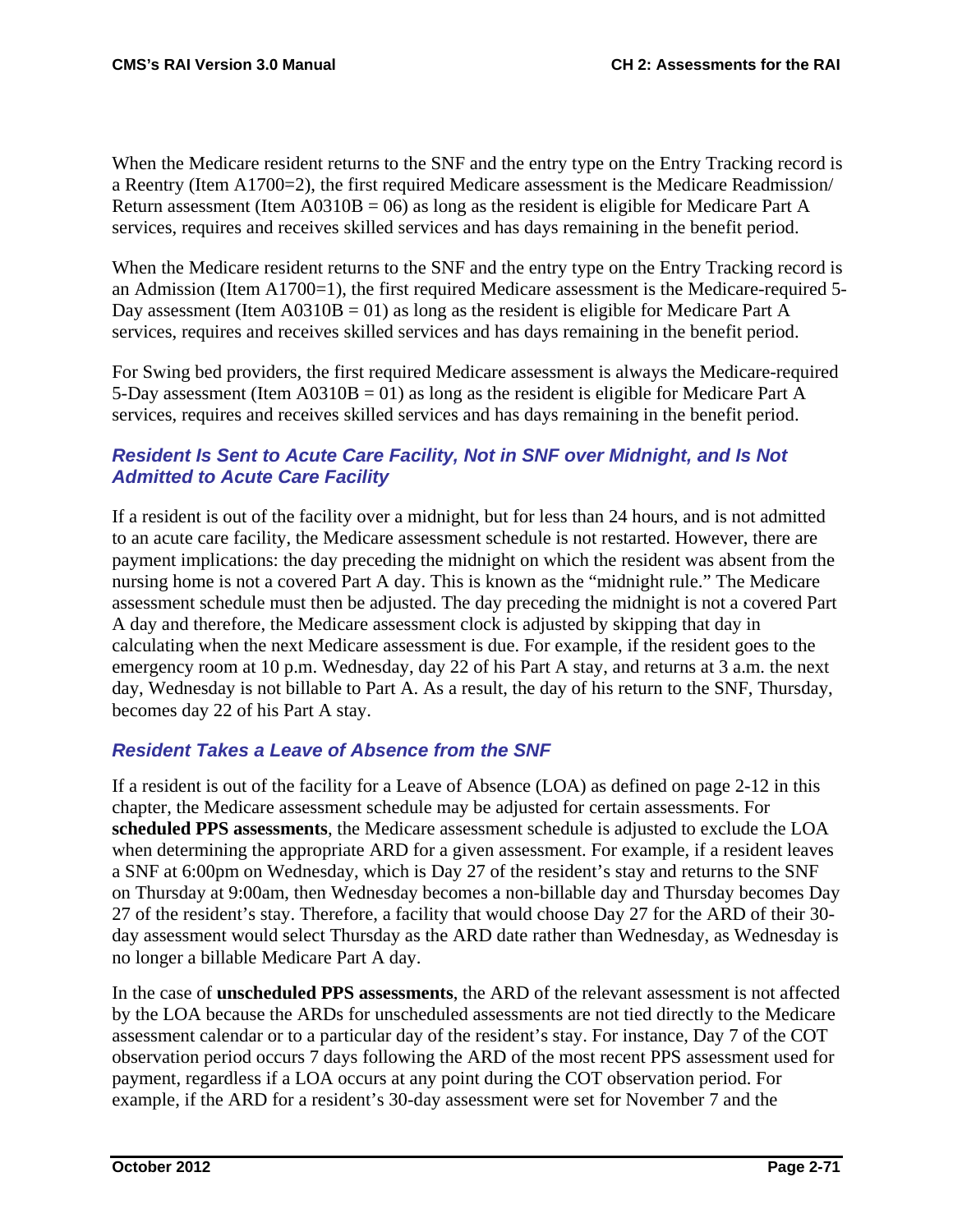resident went to the emergency room at 11:00pm on November 9, returning on November 10, Day 7 of the COT observation period would remain November 14.

#### *Resident Leaves the Facility and Returns During an Observation Period*

The ARD is not altered if the beneficiary is out of the facility for a temporary leave of absence during part of the observation period. In this case, the facility may include services furnished during the beneficiary's temporary absence (when permitted under MDS coding guidelines; see Chapter 3) but may not extend the observation period.

#### *Resident Discharged from Part A Skilled Services and Returns to SNF Part A Skilled Level Services*

In the situation when a beneficiary is discharged from Medicare Part A services but remains in the facility in a Medicare and/or Medicaid certified bed with another pay source, the OBRA schedule will be continued. Since the beneficiary remained in a certified bed after the Medicare benefits were discontinued, the facility must continue with the OBRA schedule from the beneficiary's original date of admission. There is no reason to change the OBRA schedule when Part A benefits resume. If and when the Medicare Part A benefits resume, the Medicare schedule starts again with a 5-Day Medicare-required assessment, MDS Item A0310B = 01. See Chapter 6, Section 6.7 for greater detail to determine whether or not the resident is eligible for Part A SNF coverage.

The original date of entry (Item A1600) is retained. The beneficiary should be assessed to determine if there was a significant change in status. A SCSA could be completed with either the Medicare-required 5-day or 14-day assessment or separately.

#### *Delay in Requiring and Receiving Skilled Services*

There are instances when the beneficiary does not require SNF level of care services when initially admitted to the SNF. See Chapter 6, Section 6.7.

#### *Non-Compliance with the PPS Assessment Schedule*

According to Part 42 Code of Federal Regulation (CFR) Section 413.343, an assessment that does not have its ARD within the prescribed ARD window will be paid at the default rate for the number of days the ARD is out of compliance. Frequent early or late assessment scheduling practices may result in a review. The default rate takes the place of the otherwise applicable Federal rate. It is equal to the rate paid for the RUG group reflecting the lowest acuity level, and would generally be lower than the Medicare rate payable if the SNF had submitted an assessment in accordance with the prescribed assessment schedule.

### *Early PPS Assessment*

An assessment should be completed according to the Medicare-required assessment schedule. **If an assessment is performed earlier than the schedule indicates (the ARD is not in the defined window), the provider will be paid at the default rate for the number of days the assessment was out of compliance.** For example, a Medicare-required 14-Day assessment with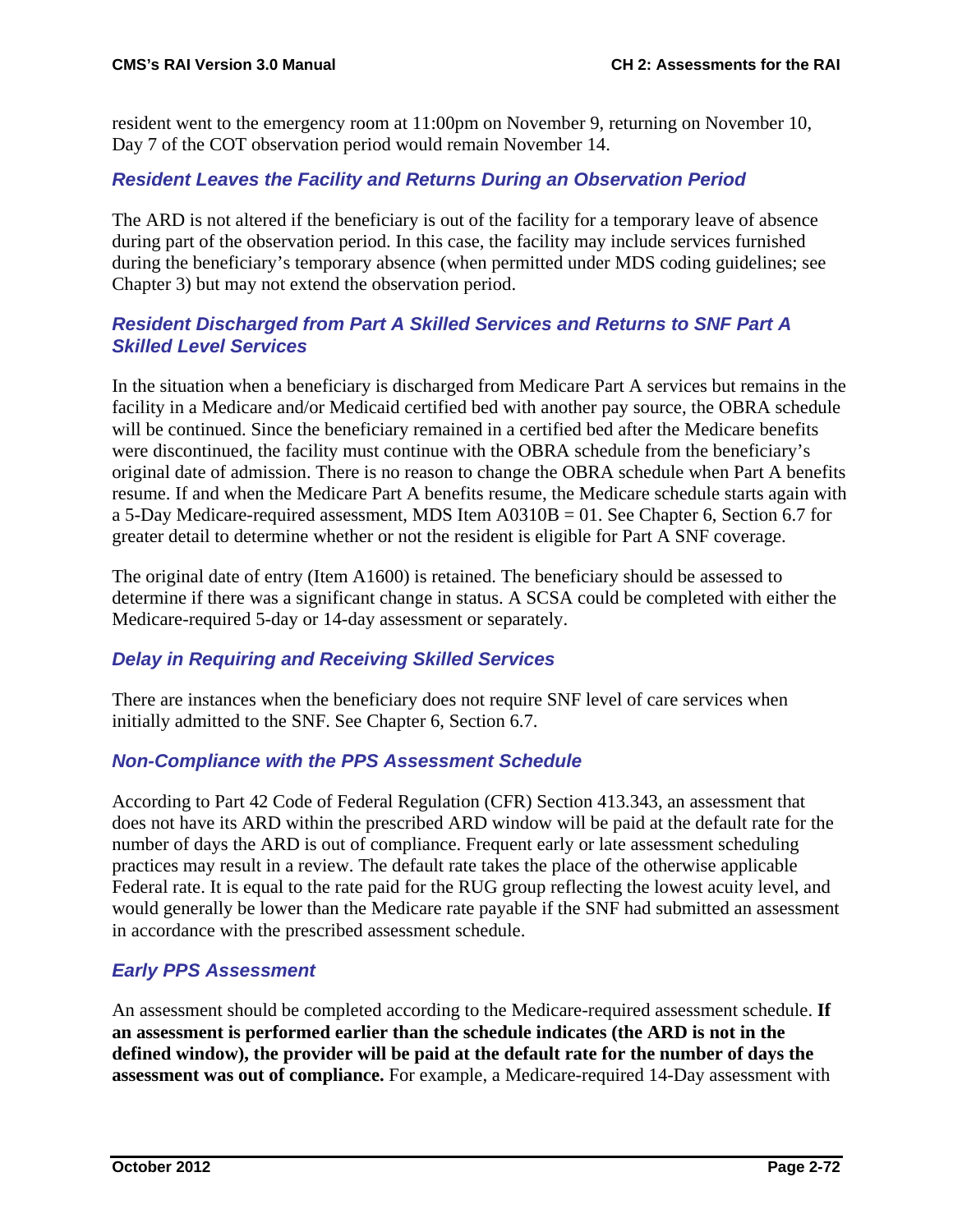an ARD of day 12 (1 day early) would be paid at the default rate for the first day of the payment period that begins on day 15.

In the case of an early COT OMRA, the early COT would reset the COT calendar such that the next COT OMRA, if deemed necessary, would have an ARD set for 7 days from the early COT ARD. For example, a facility completes a 30-day assessment with an ARD of November 1 which classifies a resident into a therapy RUG. On November 8, which is Day 7 of the COT observation period, it is determined that a COT is required. A COT OMRA is completed for this resident with an ARD set for November 6, which is Day 5 of the COT observation period as opposed to November 8 which is Day 7 of the COT observation period. This COT OMRA would be considered an early assessment and, based on the ARD set for this early assessment would be paid at the default rate for the two days this assessment was out of compliance. The next seven day COT observation period would begin on November 7, and end on November 13.

### *Late PPS Assessment*

If the SNF fails to set the ARD within the defined ARD window for a Medicare-required assessment, including the grace days, and the resident is still on Part A, the SNF must complete a late assessment. The ARD can be no earlier than the day the error was identified.

If the ARD on the late assessment is set for **prior to the end of the period during which the late assessment would have controlled the payment,** had the ARD been set timely, and/or **no intervening assessments have occurred, the SNF will bill the default rate for the number of days that the assessment is out of compliance.** This is equal to the number of days between the day following the last day of the available ARD window (including grace days when appropriate) and the late ARD (including the late ARD). **The SNF would then bill the Health Insurance Prospective Payment System (HIPPS) code established by the late assessment for the remaining period of time that the assessment would have controlled payment.** For example, a Medicare-required 30-day assessment with an ARD of Day 41 is out of compliance for 8 days and therefore would be paid at the default rate for 8 days and the HIPPS code from the late 30-day assessment until the next scheduled or unscheduled assessment that controls payment. In this example, if there are no other assessments until the 60-day assessment, the remaining 22 days are billed according to the HIPPS code on the late assessment.

## DEFINITIONS

#### INTERVENING ASSESSMENT

Refers to an assessment with an ARD set for a day in the interim period between the last day of the appropriate ARD window for a late assessment (including grace days, when appropriate) and the actual ARD of the late assessment.

#### DAYS OUT OF **COMPLIANCE**

Refers to the number of days between the day following the last day of the available ARD window, including grace days when appropriate, and the late ARD (including the late ARD) of an assessment.

A second example, involving a late unscheduled assessment

would be if a COT OMRA was completed with an ARD of Day 39, while Day 7 of the COT observation period was Day 37. In this case, the COT OMRA would be considered 2 days late and the facility would bill the default rate for 2 days and then bill the HIPPS code from the late COT OMRA until the next scheduled or unscheduled assessment controls payment, in this case,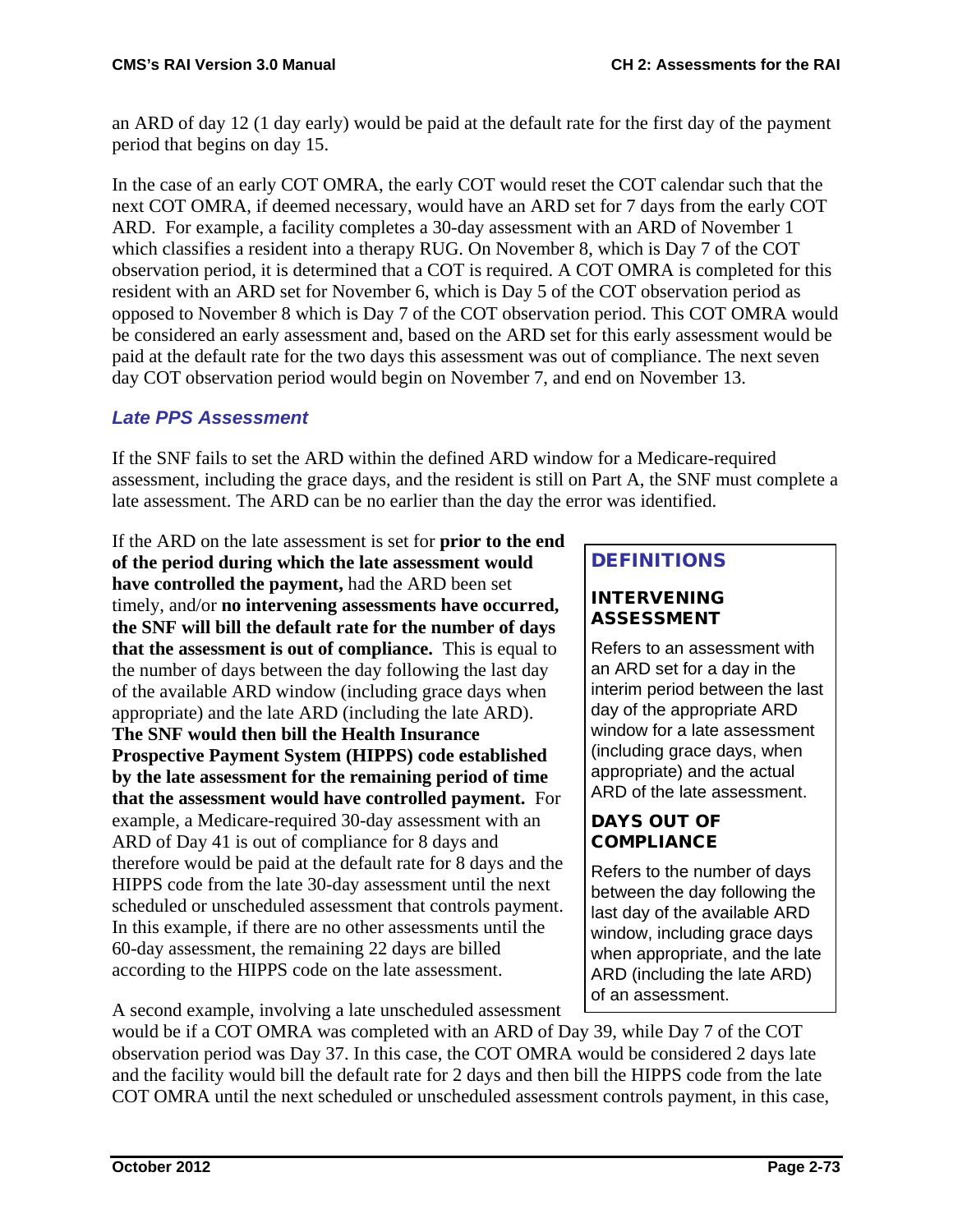for at least 5 days. NOTE: In such cases where a late assessment is completed and no intervening assessments occur, the late assessment is used to establish the COT calendar.

If the ARD of the late assessment is set **after the end of the period during which the late assessment would have controlled payment,** had the assessment been completed timely, or in cases where **an intervening assessment** has occurred and the resident is still on Part A, the provider must still complete the assessment. The ARD can be no earlier than the day the error was identified. **The SNF must bill all covered days during which the late assessment would have controlled payment had the ARD been set timely at the default rate regardless of the HIPPS code calculated from the late assessment.** For example, a Medicare-required 14-day assessment with an ARD of Day 32 would be paid at the default rate for Days 15 through 30. A late assessment cannot be used to replace a different Medicare-required assessment. In the example above, the SNF would also need to complete the 30-day Medicare-required assessment within Days 27-33, which includes grace days. The 30-day assessment would cover Days 31 through 60 as long as the beneficiary has SNF days remaining and is eligible for SNF Part A services. In this example, the late 14-day assessment would not be considered an assessment used for payment and would not impact the COT calendar, as only an assessment used for payment can affect the COT calendar (see section 2.8).

A second example involving an unscheduled assessment would be the following. A 30-day assessment is completed with an ARD of Day 30. Day 7 of the COT observation period is Day 37. An EOT OMRA is performed timely for this resident with an ARD set for Day 42 and the resident's last day of therapy was Day 39. Upon further review of the resident's record on Day 52, the facility determines that a COT should have been completed with an ARD of Day 37 but was not. The ARD for the COT OMRA is set for day 52. The late COT OMRA should have controlled payment from Day 31 until the next assessment used for payment. Because there was an intervening assessment (in this case the EOT OMRA) prior to the ARD of the late COT OMRA, the facility would bill the default rate for 9 days (the period during which the COT OMRA would have controlled payment). The facility would bill the RUG from the EOT OMRA as per normal beginning the first non-therapy day, in this case Day 40, until the next scheduled or unscheduled assessment used for payment.

### *Missed PPS Assessment*

If the SNF fails to set the ARD of a scheduled PPS assessment prior to the end of the last day of the ARD window, including grace days, and the resident was already discharged from Medicare Part A when this error is discovered, the provider cannot complete an assessment for SNF PPS purposes and the days cannot be billed to Part A. An existing OBRA assessment (except a standalone discharge assessment) in the QIES ASAP system may be used to bill for some Part A days when specific circumstances are met. See Chapter 6, Section 6.8 for greater detail.

In the case of an unscheduled PPS assessment, if the SNF fails to set the ARD for an unscheduled PPS assessment within the defined ARD window for that assessment, and the resident has been discharged from Part A, the assessment is missed and cannot be completed. All days that would have been paid by the missed assessment (had it been completed timely) are considered provider-liable. However, as with the late unscheduled assessment policy, the provider-liable period only lasts until the point when an intervening assessment controls the payment.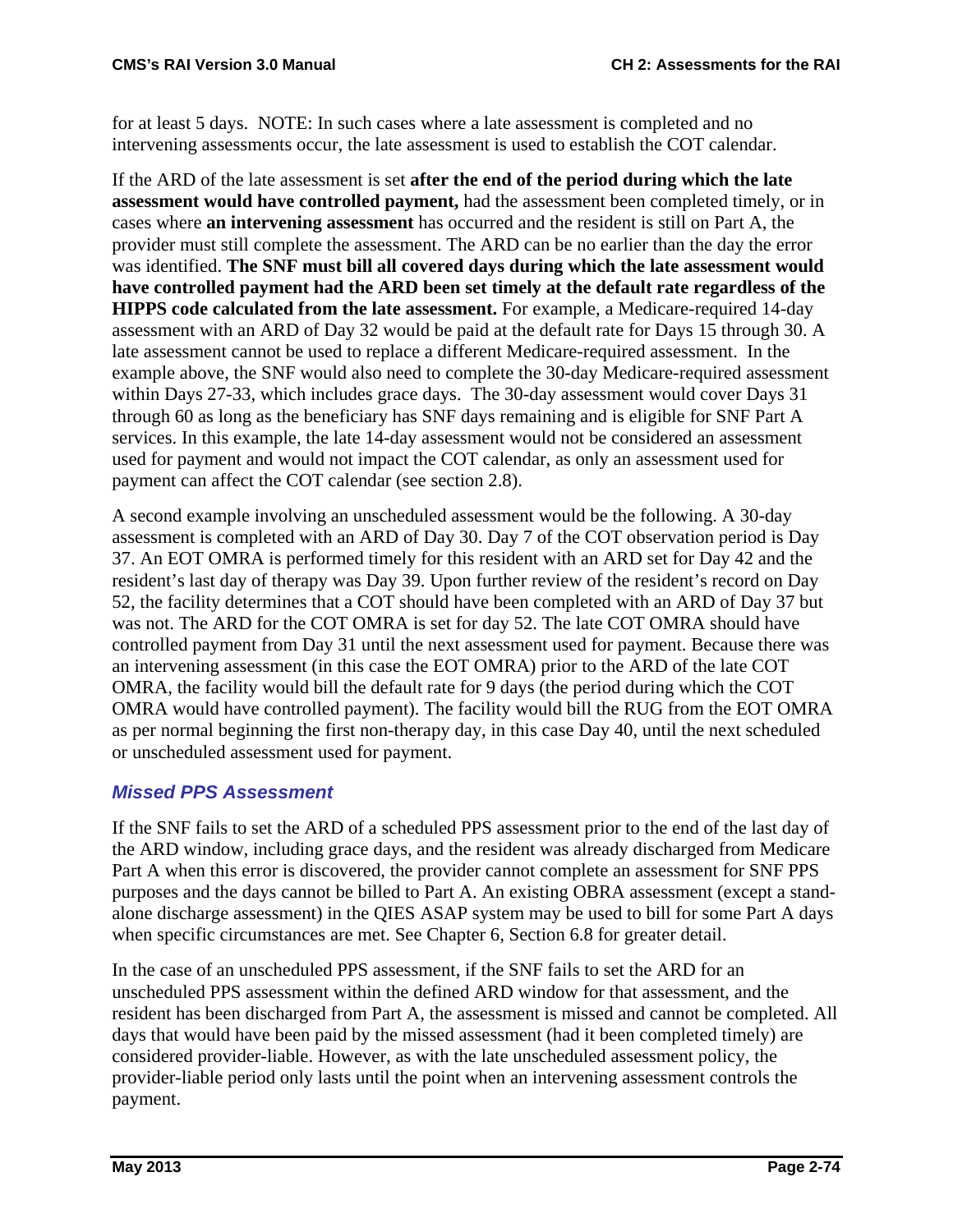#### *Errors on a + Medicare Assessment*

To correct an error on an MDS that has been submitted to the QIES ASAP system, the nursing facility must follow the normal MDS correction procedures (see Chapter 5).

\*These requirements/policies also apply to swing bed providers.

## **2.14 Expected Order of MDS Records**

The MDS records for a nursing home resident are expected to occur in a specific order. For example, the first record for a resident is expected to be an Entry record with entry type (Item A1700) indicating admission, and the next record is expected to be an admission assessment, a 5 day PPS assessment, a discharge, or death in facility. The QIES ASAP system will issue a warning when an unexpected record is submitted. Examples include, an assessment record after a discharge (an entry is expected) or any record after a death in facility record.

The target date, rather than the submission date, is used to determine the order of records. The target date is the assessment reference date (Item A2300) for assessment records, the entry date (Item A1600) for entry records, and the discharge date (Item A2000) for discharge or death in facility records. In the following table, the prior record is represented in the columns and the next (subsequent) record is represented in the rows. A "no" has been placed in a cell when the next record is not expected to follow the prior record; the QIES ASAP system will issue a record order warning for record combinations that contain a "no". A blank cell indicates that the next record is expected to follow the prior record; a record order warning will *not* be issued for these combinations.

For the first MDS 3.0 record with event date on or after October 1, 2010, the last MDS 2.0 record (if available) should be used to determine if the record order is expected. The QIES ASAP system will find the last MDS 2.0 record and issue a warning if the order of these two records is unexpected.

Note that there are not any QIES ASAP record order warnings produced for Swing Bed MDS records.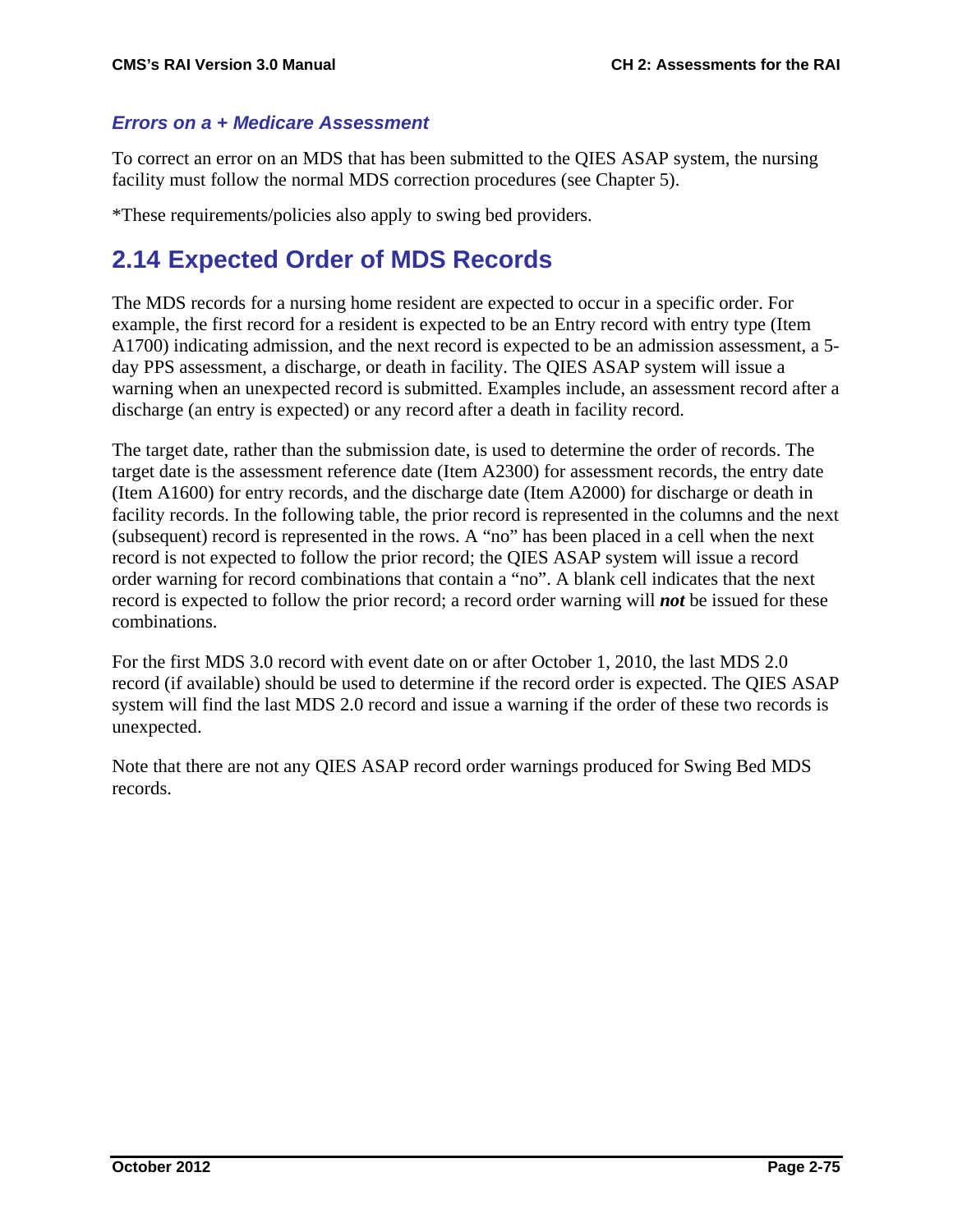|                                                  | <b>Prior Record</b> |                                 |                       |                          |                                             |                      |                       |                      |                      |                           |                  |                      |                    |
|--------------------------------------------------|---------------------|---------------------------------|-----------------------|--------------------------|---------------------------------------------|----------------------|-----------------------|----------------------|----------------------|---------------------------|------------------|----------------------|--------------------|
| <b>Next Record</b>                               | Entry               | <b>OBRA</b><br><b>Admission</b> | <b>OBRA</b><br>annual | <b>OBRA</b><br>quarterly | PPS 5-day<br>or read-<br>mission/<br>return | <b>PPS</b><br>14-day | <b>PPS 30-</b><br>day | <b>PPS</b><br>60-day | <b>PPS</b><br>90-day | <b>PPS</b><br>unscheduled | <b>Discharge</b> | Death in<br>facility | No prior<br>record |
| Entry                                            | no                  | no                              | no                    | no                       | no                                          | no                   | no                    | no                   | no                   | no                        |                  | no                   |                    |
| <b>OBRA</b> Admission                            |                     | no                              | no                    | no                       |                                             |                      | no                    | no                   | no                   |                           | no               | no                   | no                 |
| <b>OBRA Annual</b>                               |                     | no                              | no                    |                          |                                             |                      |                       |                      |                      |                           | no               | no                   | no                 |
| OBRA Quarterly, sign.<br>change, sign correction |                     |                                 |                       |                          |                                             |                      |                       |                      |                      |                           | no               | no                   | no                 |
| PPS 5-day or<br>readmission/return               |                     |                                 |                       |                          | no                                          | no                   | no                    | no                   | no                   |                           | no               | no                   | no                 |
| PPS 14-day                                       | no                  |                                 |                       |                          |                                             | no                   | no                    | no                   | no                   |                           | no               | no                   | no                 |
| PPS 30-day                                       | no                  |                                 |                       |                          | no                                          |                      | no                    | no                   | no                   |                           | no               | no                   | no                 |
| PPS 60-day                                       | no                  | no                              |                       |                          | no                                          | no                   |                       | no                   | no                   |                           | no               | no                   | no                 |
| PPS 90-day                                       | no                  | no                              |                       |                          | no                                          | no                   | no                    |                      | no                   |                           | no               | no                   | no                 |
| PPS unscheduled                                  |                     |                                 |                       |                          |                                             |                      |                       |                      |                      |                           | no               | no                   | no                 |
| Discharge                                        |                     |                                 |                       |                          |                                             |                      |                       |                      |                      |                           | no               | no                   | no                 |
| Death in facility                                |                     |                                 |                       |                          |                                             |                      |                       |                      |                      |                           | no               | no                   | no                 |

Note: "no" indicates that the record sequence is not expected; record order warnings will be issued for these combinations. Blank cells indicate expected record sequences; no record order warning will be issued for these combinations.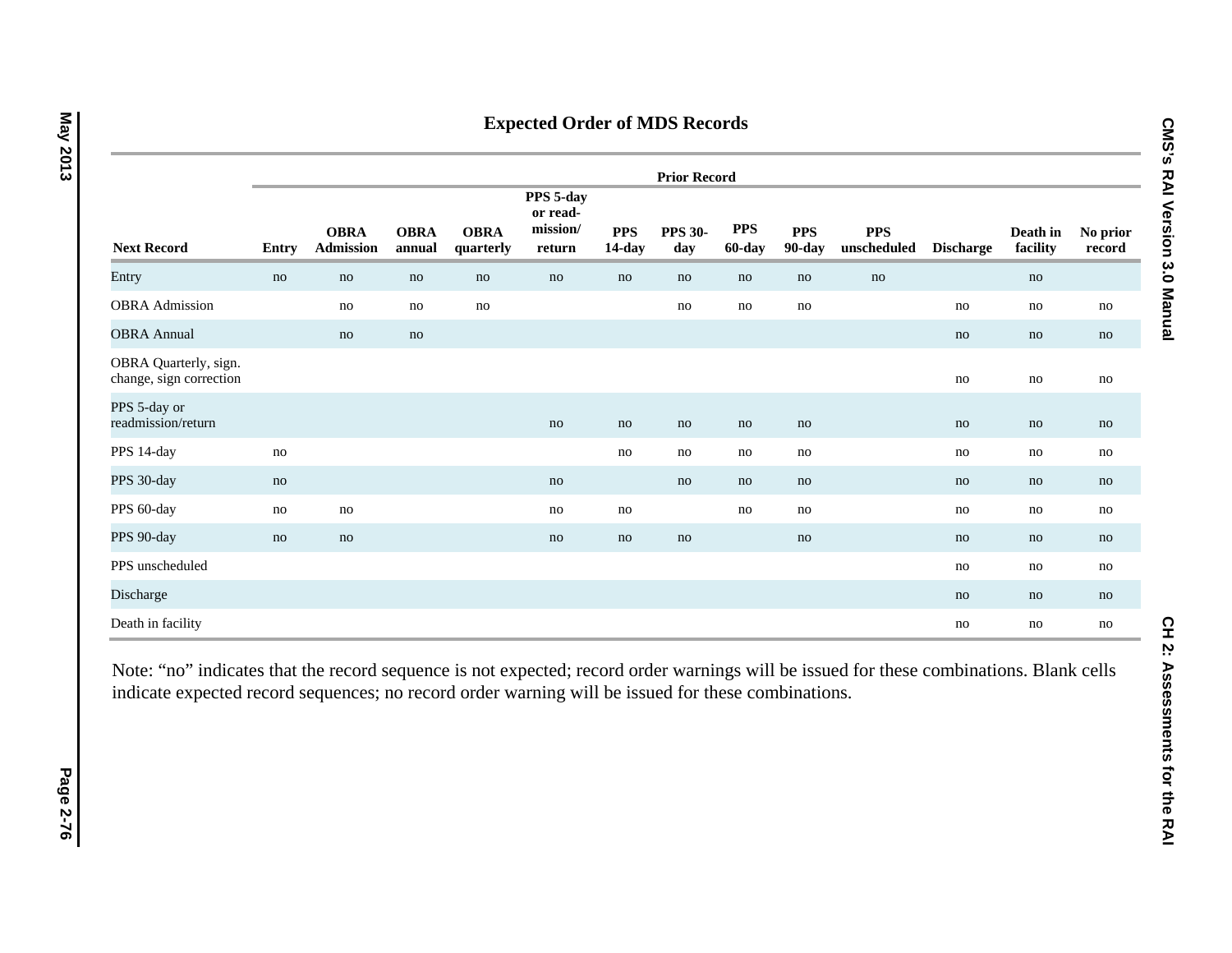# **2.15 Determining the Item Set for an MDS Record**

The item set for a particular MDS record is completely determined by the reason for assessment Items (A0310A, A0310B, A0310C, A0310D, and A0310 F). Item set determination is complicated and standard MDS software from CMS and private vendors will automatically make this determination. This section provides manual lookup tables for determining the item set, when automated software is unavailable.

The first lookup table is for nursing home records. The first 4 columns are entries for the reason for assessment (RFA) Items A0310A, A0310B, A0310C, and A0310F. Item A0310D (swing bed clinical change assessment) has been omitted because it will always be skipped on a nursing home record. To determine the item set for a record, locate the row that includes the values of Items A0310A, A0310B, A0310C, and A0310F for that record. When the row is located, then the item set is identified in the ISC and Description columns for that row. If the combination of Items A0310A, A0310B, A0310C, and A0310F values for the record cannot be located in any row, then that combination of RFAs is not allowed and any record with that combination will be rejected by the QIES ASAP system.

| <b>OBRA RFA</b><br>(A0310A) | <b>PPS RFA</b><br>(A0310B) | <b>OMRA</b><br>(A0310C) | Entry/<br><b>Discharge</b><br>(A0310F)<br><b>ISC</b> |                 | <b>Description</b>                   |  |  |
|-----------------------------|----------------------------|-------------------------|------------------------------------------------------|-----------------|--------------------------------------|--|--|
| 01                          | 01,02,06,99                | $\overline{0}$          | 10,11,99                                             | NC              | Comprehensive                        |  |  |
| 01                          | 01,02,06,07                | 1,2,3                   | 10,11,99                                             | NC              | Comprehensive                        |  |  |
| 01                          | 02,07                      | $\overline{4}$          | 10,11,99                                             | <b>NC</b>       | Comprehensive                        |  |  |
| 03                          | 01 thru 06,99              | $\Omega$                | 10,11,99                                             | NC              | Comprehensive                        |  |  |
| 03,04,05                    | 01 thru 07                 | 1,2,3                   | 10,11,99                                             | NC              | Comprehensive                        |  |  |
| 03,04,05                    | 02 thru 05,07              | $\overline{4}$          | 10,11,99                                             | NC              | Comprehensive                        |  |  |
| 04,05                       | 01 thru 07,99              | $\overline{0}$          | 10,11,99                                             | NC              | Comprehensive                        |  |  |
| 02,06                       | 01 thru 06,99              | $\overline{0}$          | 10,11,99                                             | NQ              | Quarterly                            |  |  |
| 02,06                       | 01 thru 07                 | 1,2,3                   | 10,11,99                                             | NQ              | Quarterly                            |  |  |
| 02,06                       | 02 thru 05,07              | $\overline{4}$          | 10,11,99                                             | NQ              | Quarterly                            |  |  |
| 99                          | 01 thru 06                 | 0,1,2,3                 | 10,11,99                                             | NP              | <b>PPS</b>                           |  |  |
| 99                          | 02 thru 05                 | 4                       | 10,11,99                                             | NP              | <b>PPS</b>                           |  |  |
| 99                          | 07                         | $\mathbf{1}$            | 99                                                   | <b>NS</b>       | <b>SOT OMRA</b>                      |  |  |
| 99                          | 07                         | 1                       | 10,11                                                | <b>NSD</b>      | SOT OMRA and Discharge               |  |  |
| 99                          | 07                         | 2,3,4                   | 99                                                   | NO <sub>1</sub> | EOT, EOT-R or COT OMRA               |  |  |
| 99                          | 07                         | 2,3,4                   | 10,11                                                | <b>NOD</b>      | EOT, EOT-R or COT OMRA and Discharge |  |  |
| 99                          | 99                         | $\overline{0}$          | 10,11                                                | ND              | Discharge                            |  |  |
| 99                          | 99                         | $\theta$                | 01,12                                                | NT              | Tracking                             |  |  |

#### **Nursing Home Item Set Code (ISC) Reference Table**

Consider examples of the use of this table. If Items  $A0310A = 01$ ,  $A0310B = 99$ ,  $A0310C = 0$  and Item  $A0310F = 99$  (a standalone admission assessment), then these values are matched in row 1 and the item set is an OBRA comprehensive assessment (NC). The same row would be selected